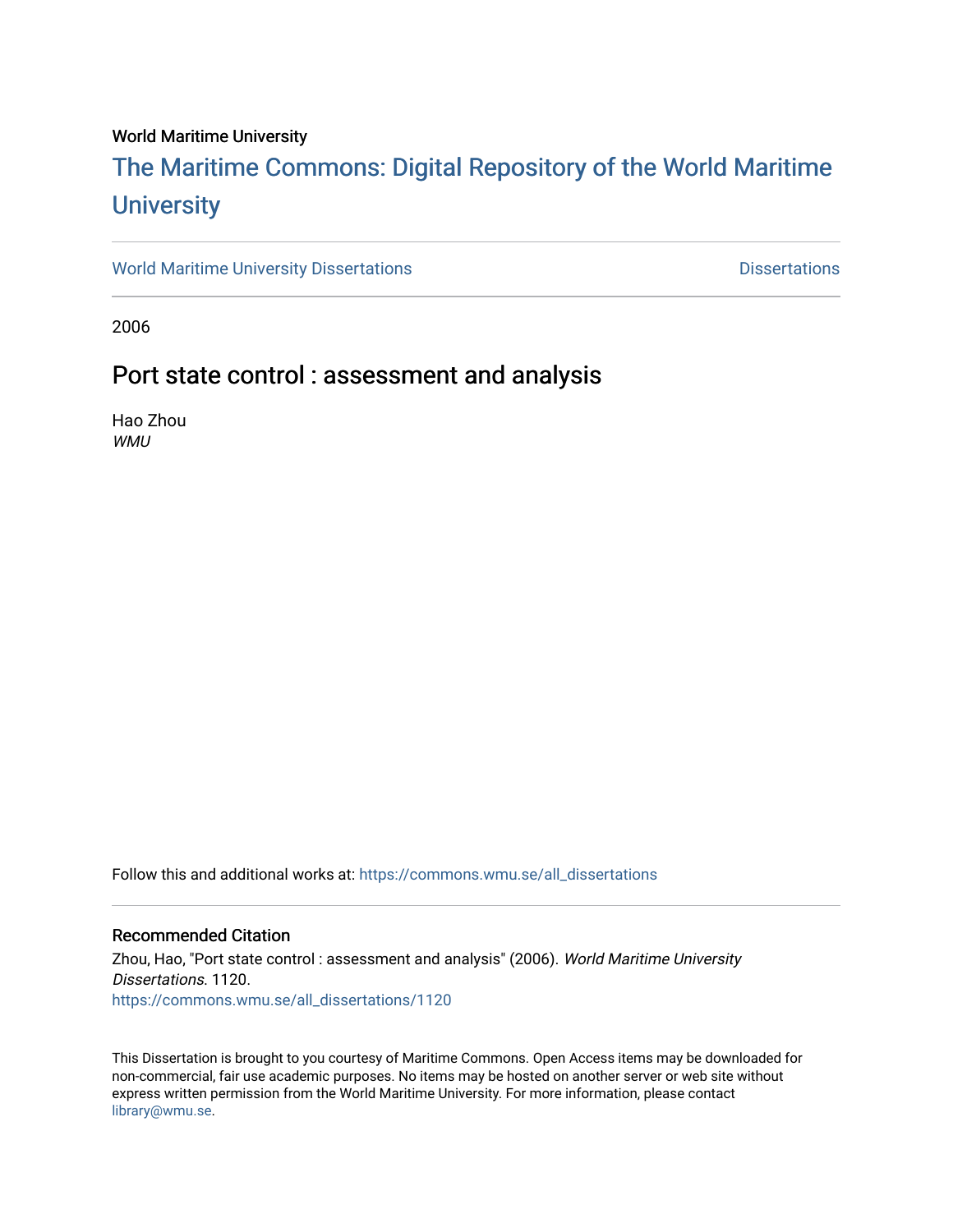# **World Maritime University & Dalian Maritime University World Maritime University & Dalian Maritime University**

# **Port State Control**

Assessment and Analysis

By

#### $\sum_{i=1}^n a_i$ **Zhou Hao**

### **The People's Republic of China**

 $f_{\text{in}}$  fulfillment of the requirements of the degree of the degree of the degree of the degree of the degree of the degree of the degree of the degree of the degree of the degree of the degree of the degree of the degr A dissertation submitted to the World Maritime University in partial

fulfillment of the requirements for the award of the degree of

### In **MASTER OF SCIENCE**

**MARITIME SAFETY AND MARITIME SAFETY AND** In **ENVIRONMENTAL MANAGEMENT** 

**2006** 

○**<sup>C</sup> Copyright Zhou Hao, 2006**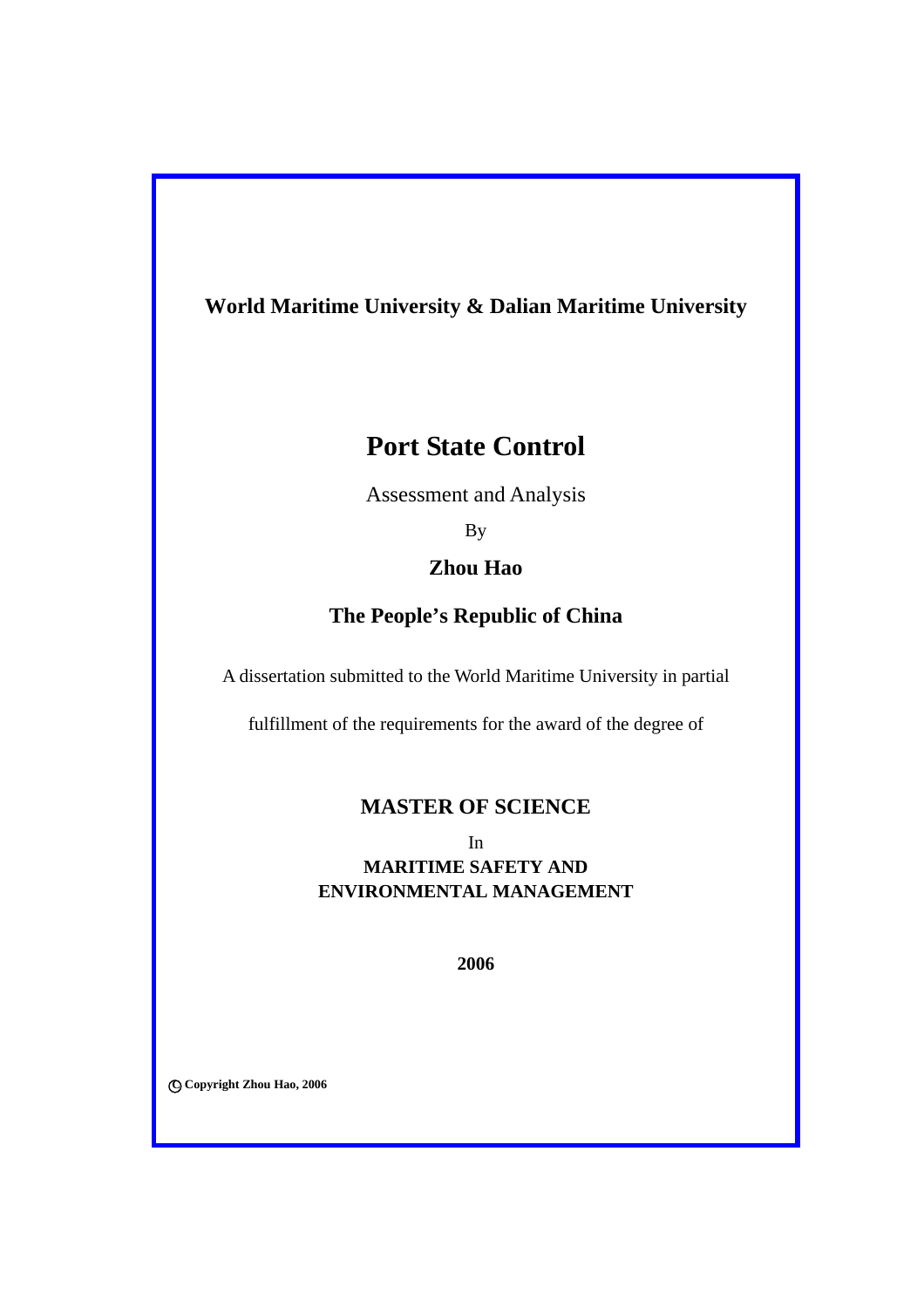**Dedication** 

**To my dear parent, Zhou Guangpeng, Zhou Chunlan** 

**and** 

**my beloved wife, He wei**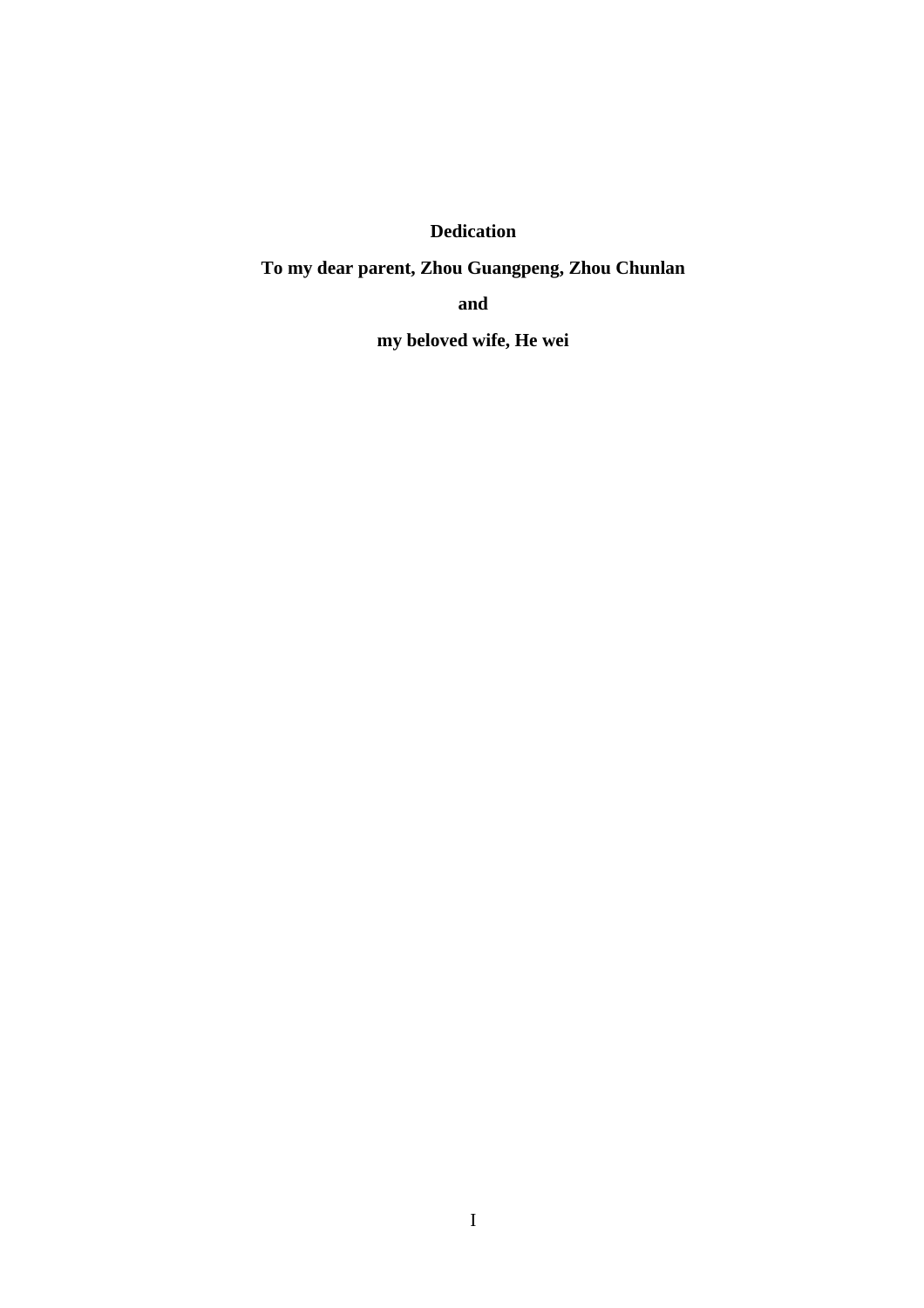#### **DECLARATION**

I certify that all the material in this dissertation that is not my own work has been identified, and that no material is included for which a degree has previously been conferred on me.

The contents of this dissertation reflect my own personal views, and are not necessarily endorsed by the University.

(Signature) ..........................................

(Date) ..........................................

**Supervised by:** 

Li Wei

Associate Professor,

Maritime Safety and Environment management

Dalian Maritime University

**Assessor:** 

**Co-assessor:**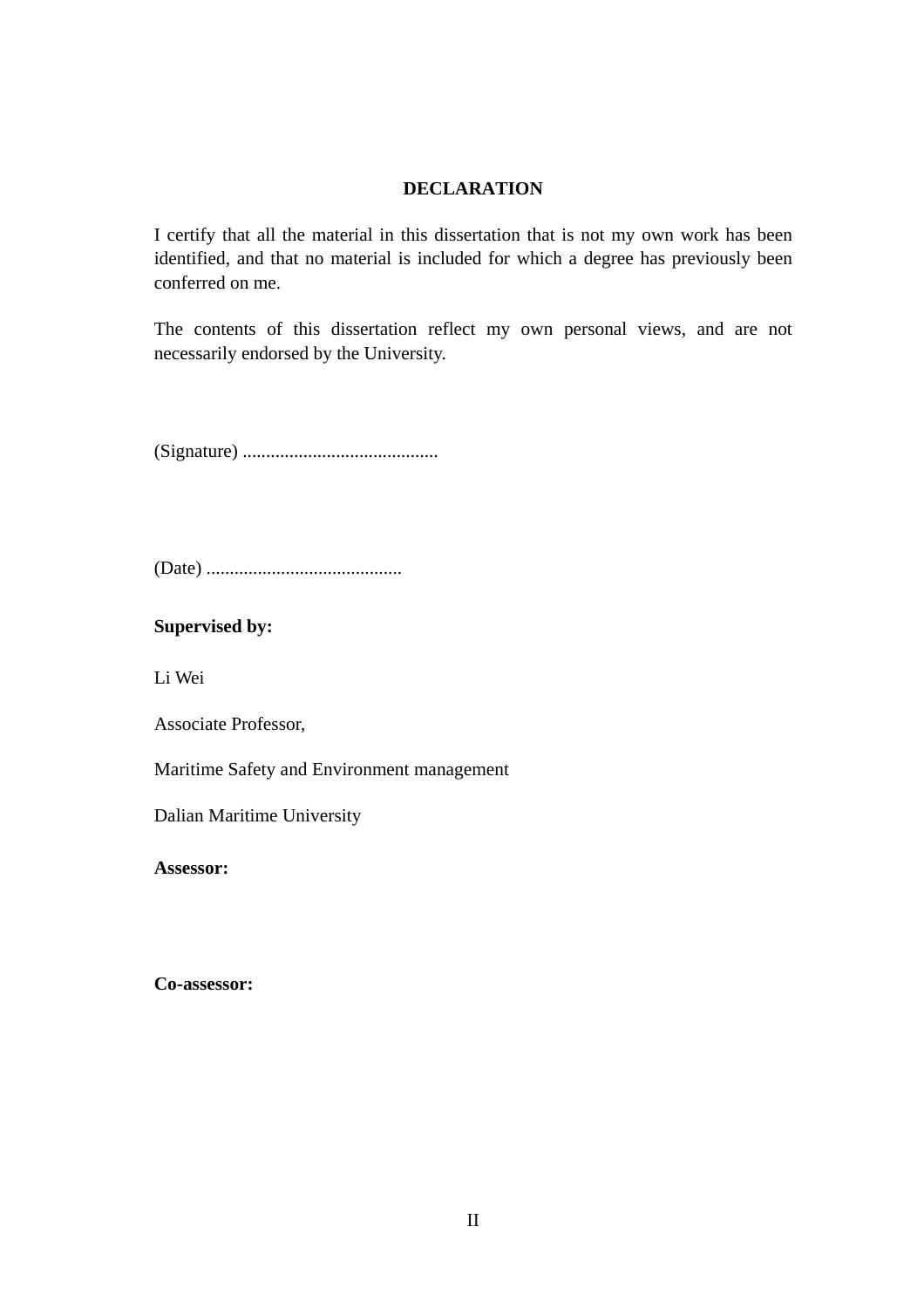#### **ACKNOWLEDGEMENTS**

Firstly, I would like to thank China Maritime Safety Administration who nominated me to pursue the course of Maritime Safety and Environment Management hold by World Maritime University and Dalian Maritime University in Dalian.

Secondly, my sincere appreciation also extended to all the staff of World Maritime University and Dalian Maritime University, especially to my dissertation supervisor, Professor Li Wei, without his great help this dissertation could not have been completed.

I also appreciate all the friends who have given me assistance in different aspects of my studies.

My particular gratitude goes to my leaders and colleagues in the Jiangsu and Nanjing Maritime Safety Administration for their nomination and great support for me to study in World Maritime University and Dalian Maritime University.

Finally, I wish to express my gratitude to my dear father and mother, Zhou Guangpeng and Zhou Chunlan, who have supported and encouraged me all the time. I also wish to express my special gratitude to my beloved wife, He Wei, whose support has always been encouraging.

III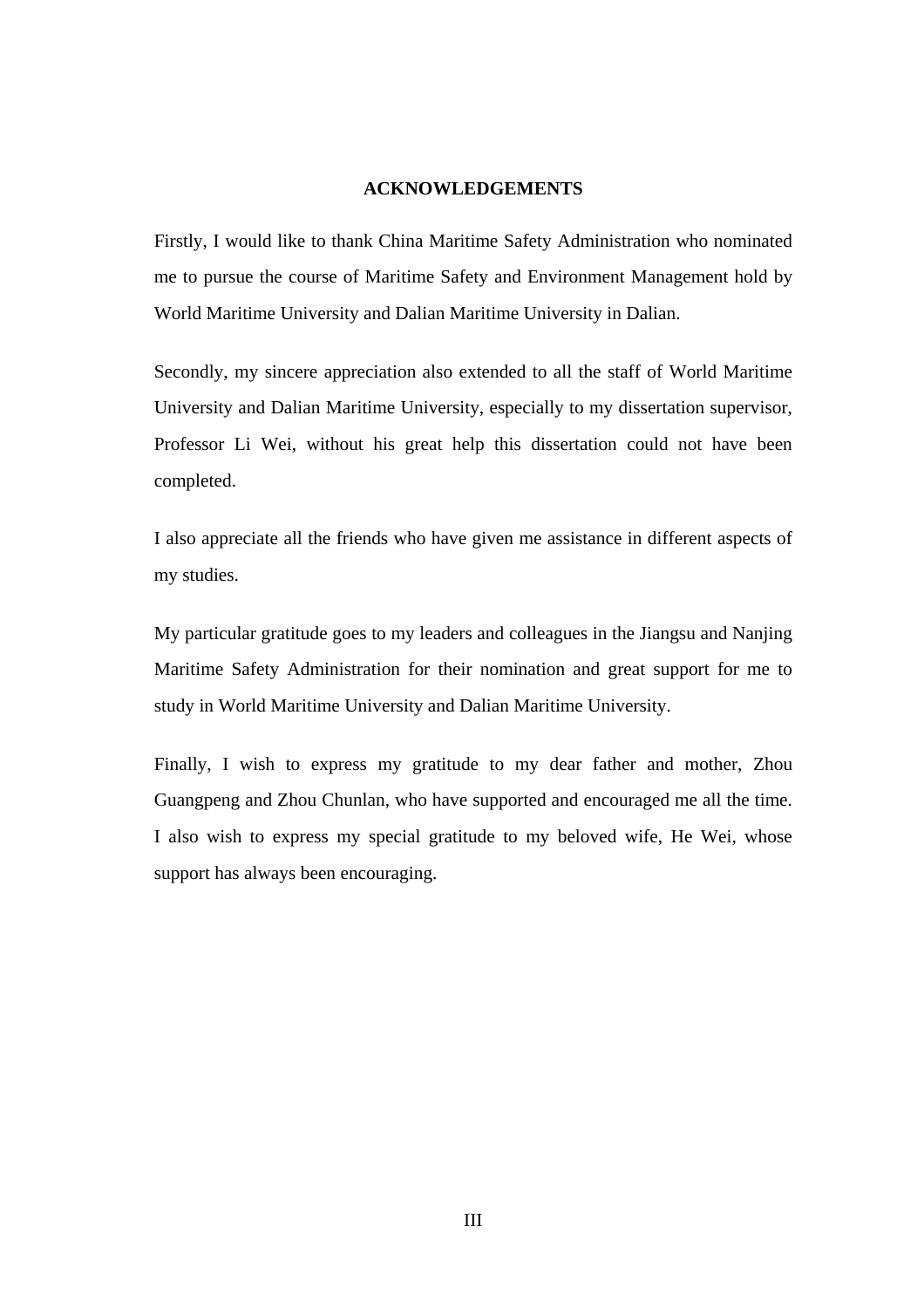### **Title: Port State Control: Assessment and Analysis**

Degree: MSc

#### Abstract

This dissertation is a study of the d effectiveness of port State control from a global perspective and the challenges faced in the current regime, based on the information from IMO and several leading PSC MoUs as well as literatures from distinguished scholars.

A brief retrospect is taken at the background of the emergence and development of the international PSC regime. The definition of PSC and the main reasons, which triggered the development of the PSC regime all over the world, are examined. The legal basis for the port States to conduct PSC inspections is reviewed. The provisions included in various international conventions, such as UNCLOS, SOLAS, MARPOL, STCW and so on, are examined so that people may have a clear idea of the legitimacy of the international PSC regime.

The rationale of regional PSC MoUs is investigated. The development of the nine existing regional PSC MoUs and USCG in recent years is examined. The procedures on conducting PSC inspection and guidelines developed by IMO recently are also investigated.

The effectiveness of PSC is assessed mainly based on the inspection results from the Paris MoU, Tokyo MoU and USCG during the last decades. The cost efficient of PSC regime is also under scrutiny.

However, the PSC regime is not perfect in eliminating the substandard ships. It has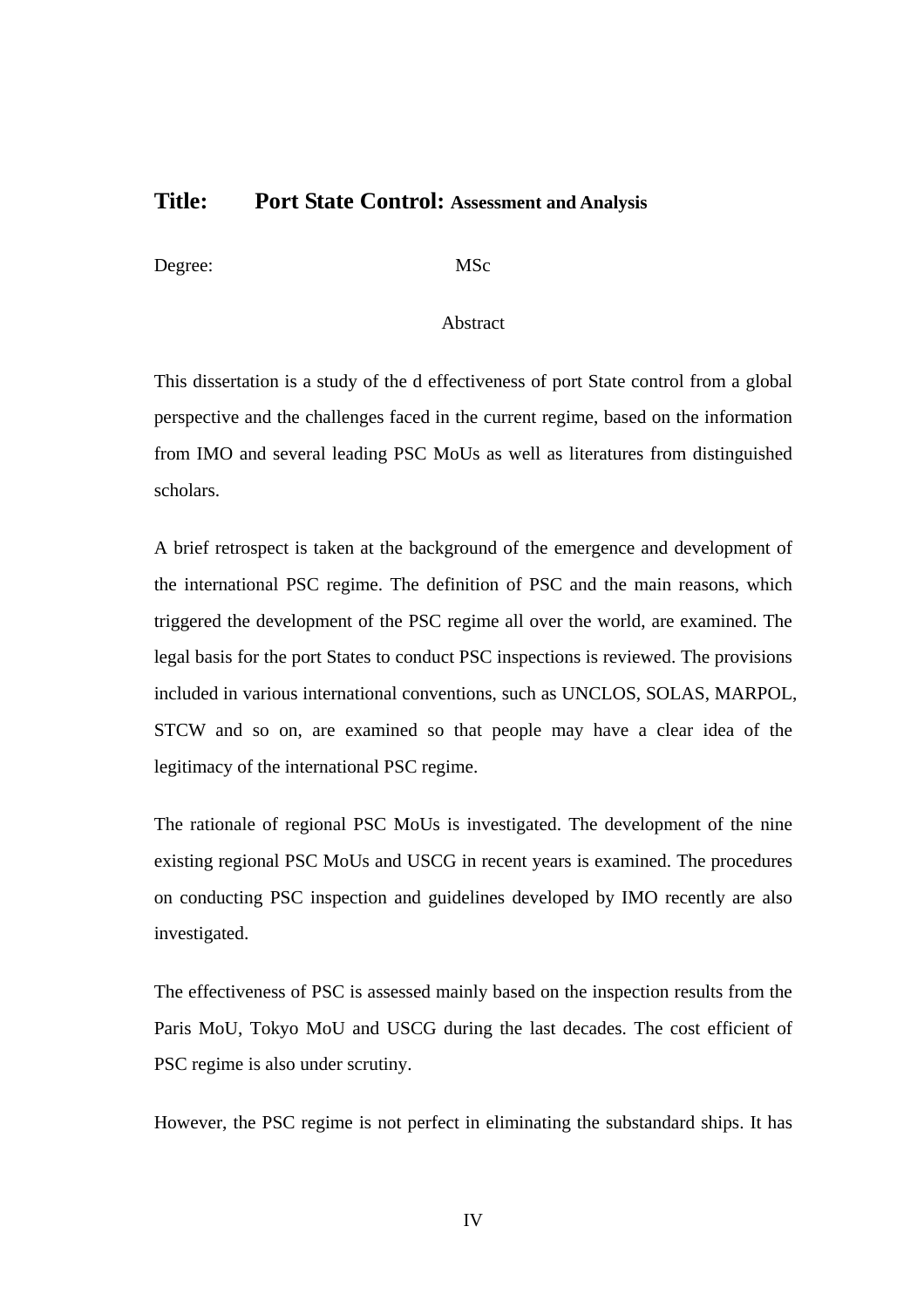its own inherent limitations. In addition, with the popularization of PSC regime, some challenges emerge during the development. The imbalanced development of PSC regime in the worldwide still gives living space to the substandard ships. The effectiveness of the PSC regime is diluted by the unqualified Port State Control Officers. Undue detention also reduces the fairness of the regime.

The concluding chapter provides a conclusion that the PSC is a supplement to the flag State control. It is an effective regime in eliminating substandard ships. But it is not yet effective enough to eliminate all of the substandard ships running around the world. The responsibility of flag States, shipowners and other stakeholders should never be neglected. Some recommendations and proposals may be useful in replying the challenges faced by the PSC regime.

Key words: Port State control, Effectiveness, MoU, Challenges, PSCO, Safety, International Conventions.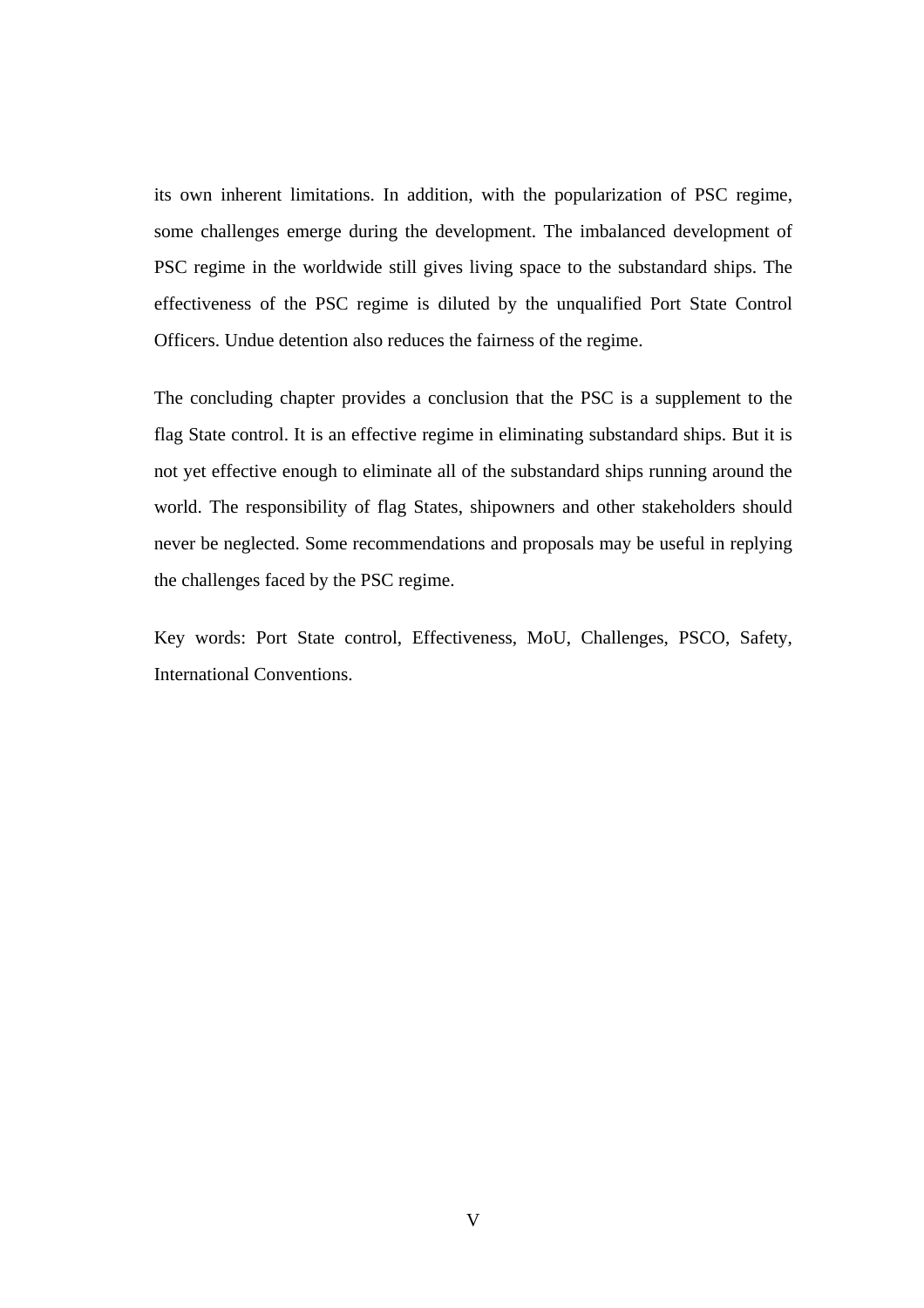### **TABLE OF CONTENTS**

**Chapter I: Introduction**…………………………………………………………1

# **Chapter II: The Background of Port State Control**

| 2.4.4 The failure of assuming their responsibilities by classification |
|------------------------------------------------------------------------|
|                                                                        |
|                                                                        |
|                                                                        |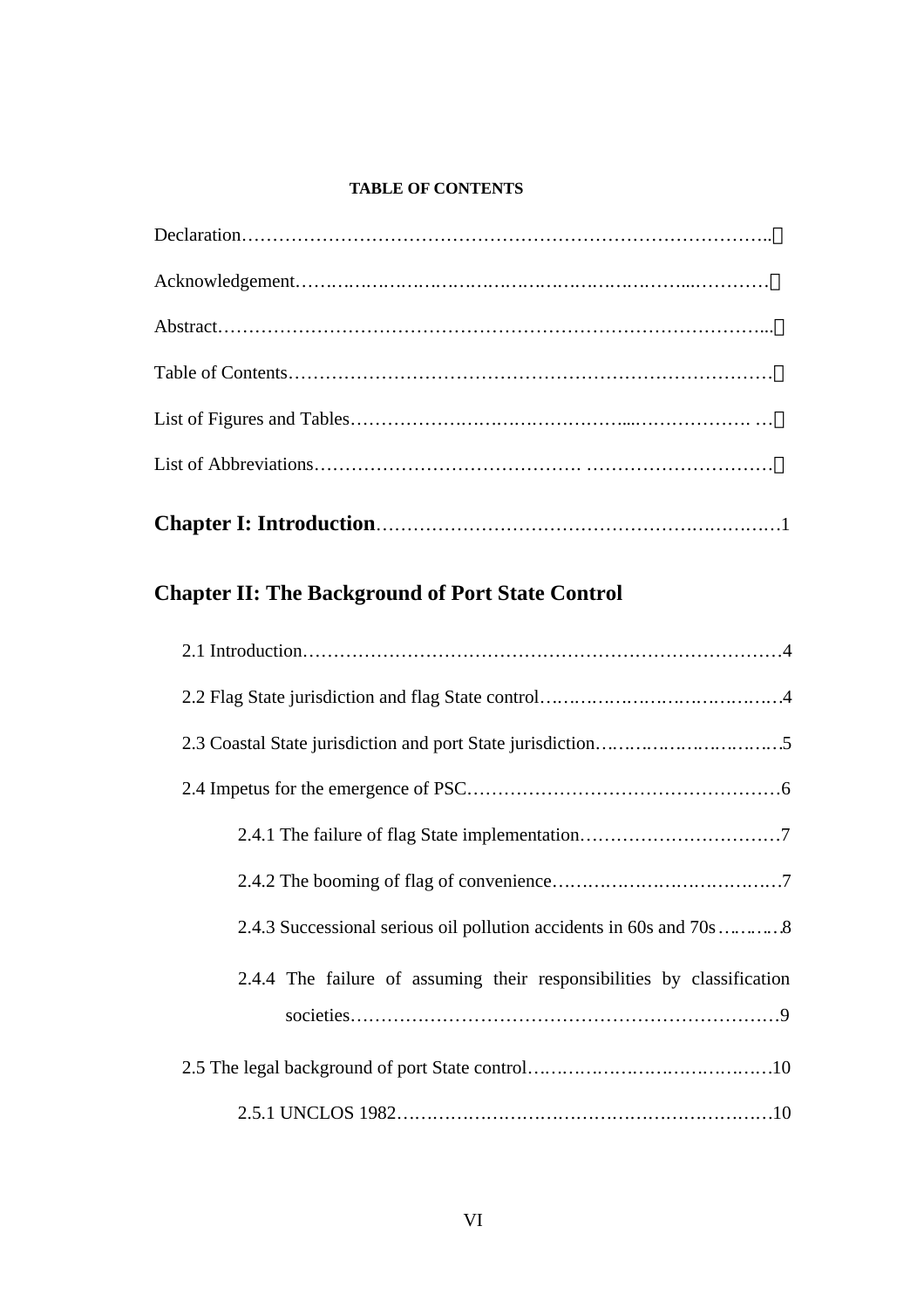# **Chapter III: The Regional PSC MoUs and PSC Procedures**

| 3.3 Introduction of the existing nine MoUs and USCG14                 |
|-----------------------------------------------------------------------|
|                                                                       |
|                                                                       |
| 3.4 The development of the nine MoUs and USCG in the recent years16   |
|                                                                       |
| 3.4.2 Viña del Mar Agreement (Latin-America Agreement) 17             |
|                                                                       |
|                                                                       |
|                                                                       |
|                                                                       |
|                                                                       |
|                                                                       |
| 3.4.9 The Cooperation Council for the Arab States of the Gulf (Riyadh |
|                                                                       |
|                                                                       |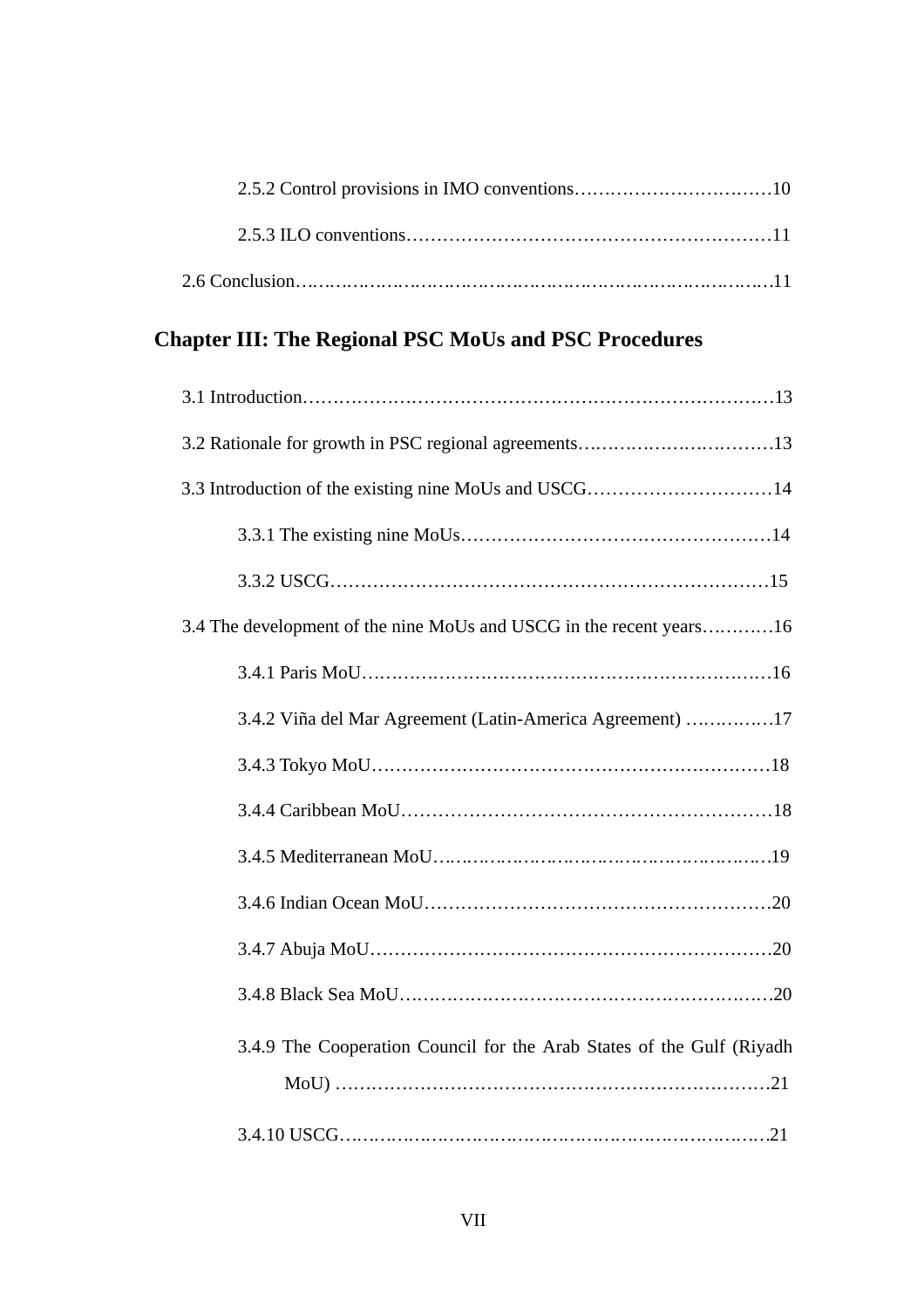| 3.5 The PSC procedures and IMO guidelines of PSC on specific aspects 22 |  |
|-------------------------------------------------------------------------|--|
|                                                                         |  |
|                                                                         |  |
| 3.5.3 No more favorable treatment and non-convention size ships23       |  |
| 3.5.4 The IMO and ILO guidelines of PSC on specific aspects24           |  |
|                                                                         |  |

# **Chapter** : The Effectiveness and Cost Efficiency of The PSC **Regime**

| 4.2.1 The general profile of PSC inspections in the three regions27 |
|---------------------------------------------------------------------|
| 4.2.2 The Black-Grey-White List and Targeting System31              |
|                                                                     |
|                                                                     |
|                                                                     |

# **Chapter** Ⅴ**: The Challenges to The Current PSC Regime**

| 5.2.1 The limitation to the scope and depth of PSC inspections36 |
|------------------------------------------------------------------|
| 5.2.2 The subjective elements in the PSC regime38                |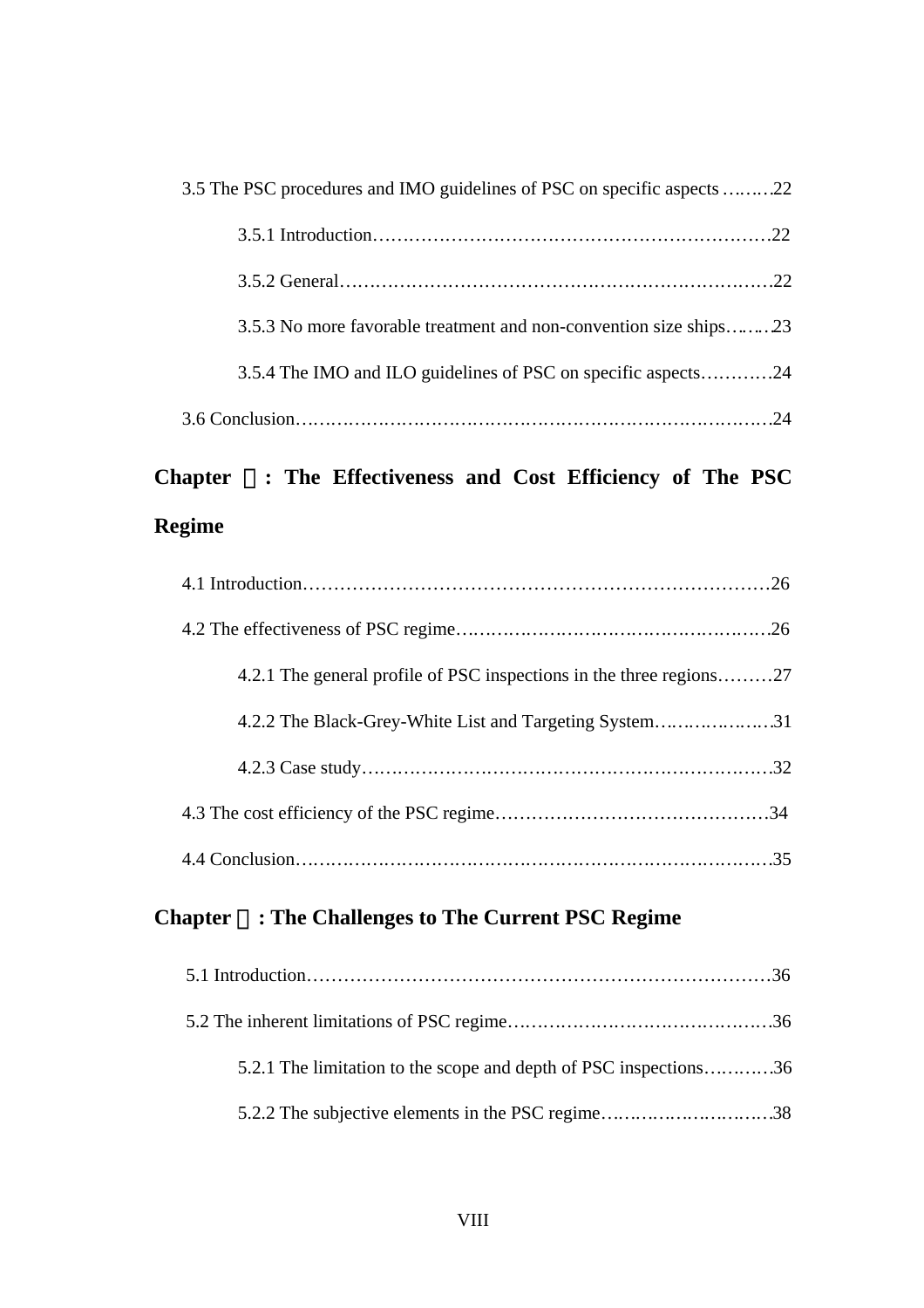| 5.2.3 The impact of the inherent limitations to the PSC regime39 |
|------------------------------------------------------------------|
| 5.3 The unbalanced development of the PSC regime39               |
| 5.3.1 The imbalance of the PSC development between the MoUs40    |
| 5.3.2 The imbalance of the PSC development within the region of  |
| 5.3.3 The reasons behind the unbalanced development of the PSC   |
|                                                                  |
|                                                                  |
|                                                                  |
|                                                                  |
|                                                                  |
| 5.4.2 The professional knowledge level of PSCOs47                |
|                                                                  |
|                                                                  |
|                                                                  |
|                                                                  |
|                                                                  |
|                                                                  |

# **Chapter** : Recommendations and Conclusion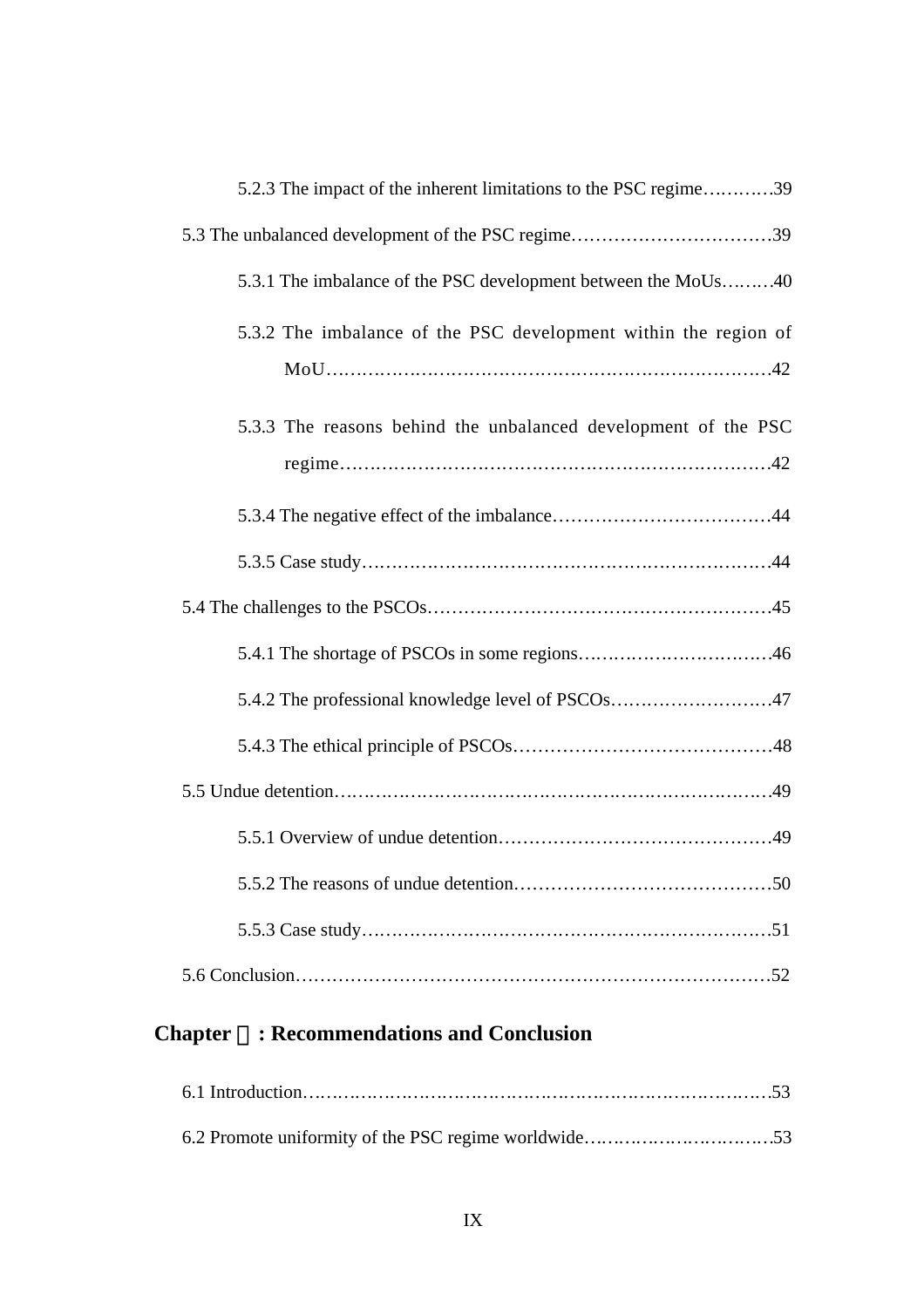## **Appendices**

| Appendix F: Table 3 The status of the relevant instrument in Tokyo MoU75    |
|-----------------------------------------------------------------------------|
| Appendix G: Table 4 Port State inspection statistics of Tokyo MoU in 200477 |
| Appendix H: Table 5 The number of inspected ships per PSC officer in APEC   |
|                                                                             |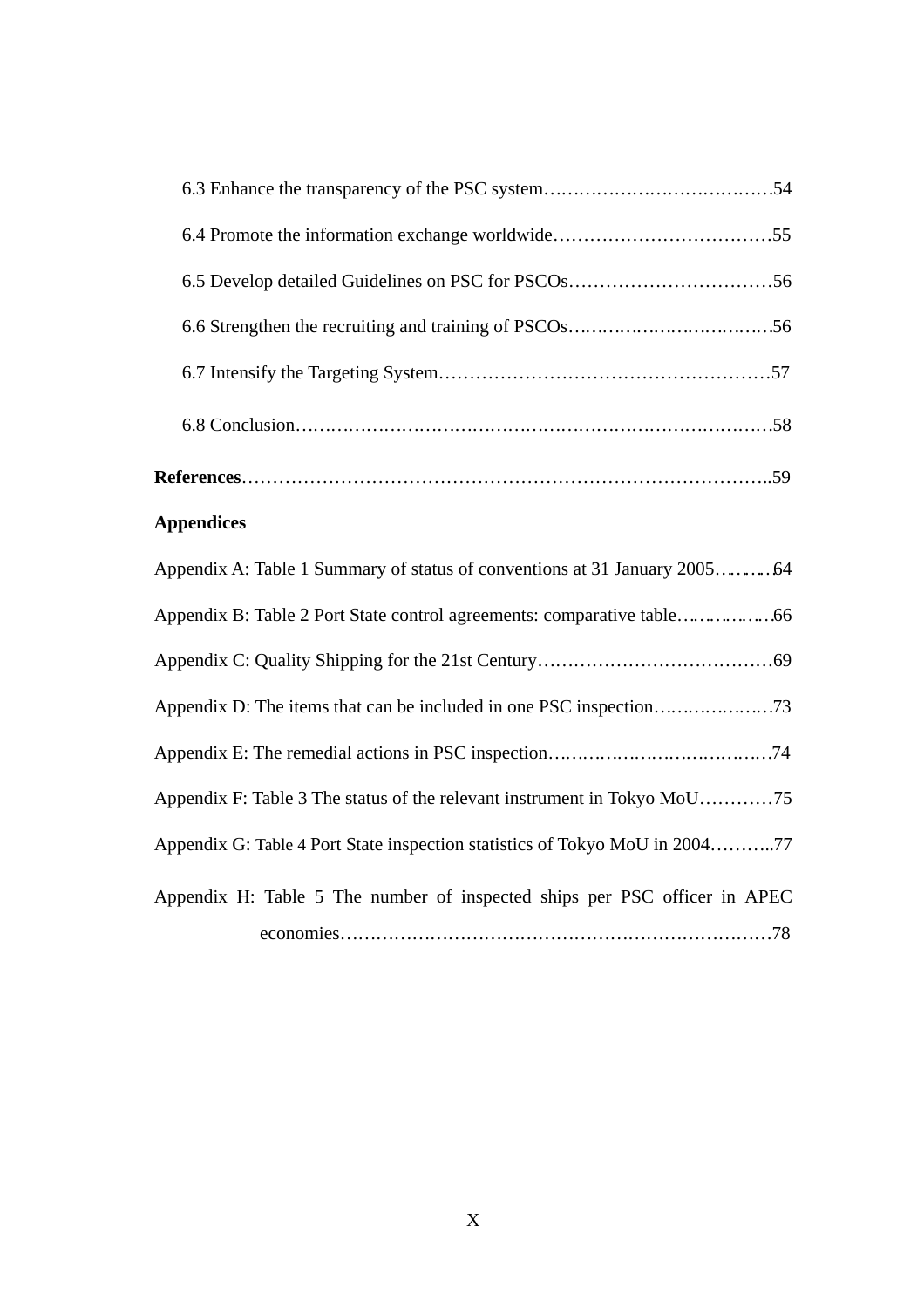# **List of Figures and Tables**

| Figure 2: Number of individual ships inspected under Paris MoU and USCG28   |
|-----------------------------------------------------------------------------|
| Figure 3: Number of deficiencies observed under Paris MoU and Tokyo MoU29   |
| Figure 4: Deficiency rate under Paris MoU and Tokyo MoU from 1998 to 200429 |
| Figure 5: The number of detentions under Paris MoU, Tokyo MoU and USCG30    |
| Figure 6: The detention rate under Paris MoU, Tokyo MoU and USCG31          |
| Figure 7: The performance of Chinese ships under Paris MoU33                |
| Figure 8: The performance of Chinese ships under Tokyo MoU33                |
|                                                                             |
| Figure 10: The overall inspection rate in Paris MoU, Tokyo MoU and USCG 41  |
|                                                                             |
|                                                                             |
|                                                                             |
|                                                                             |
|                                                                             |
|                                                                             |
| Table 5: The number of inspected ships per PSC officer in APEC economies78  |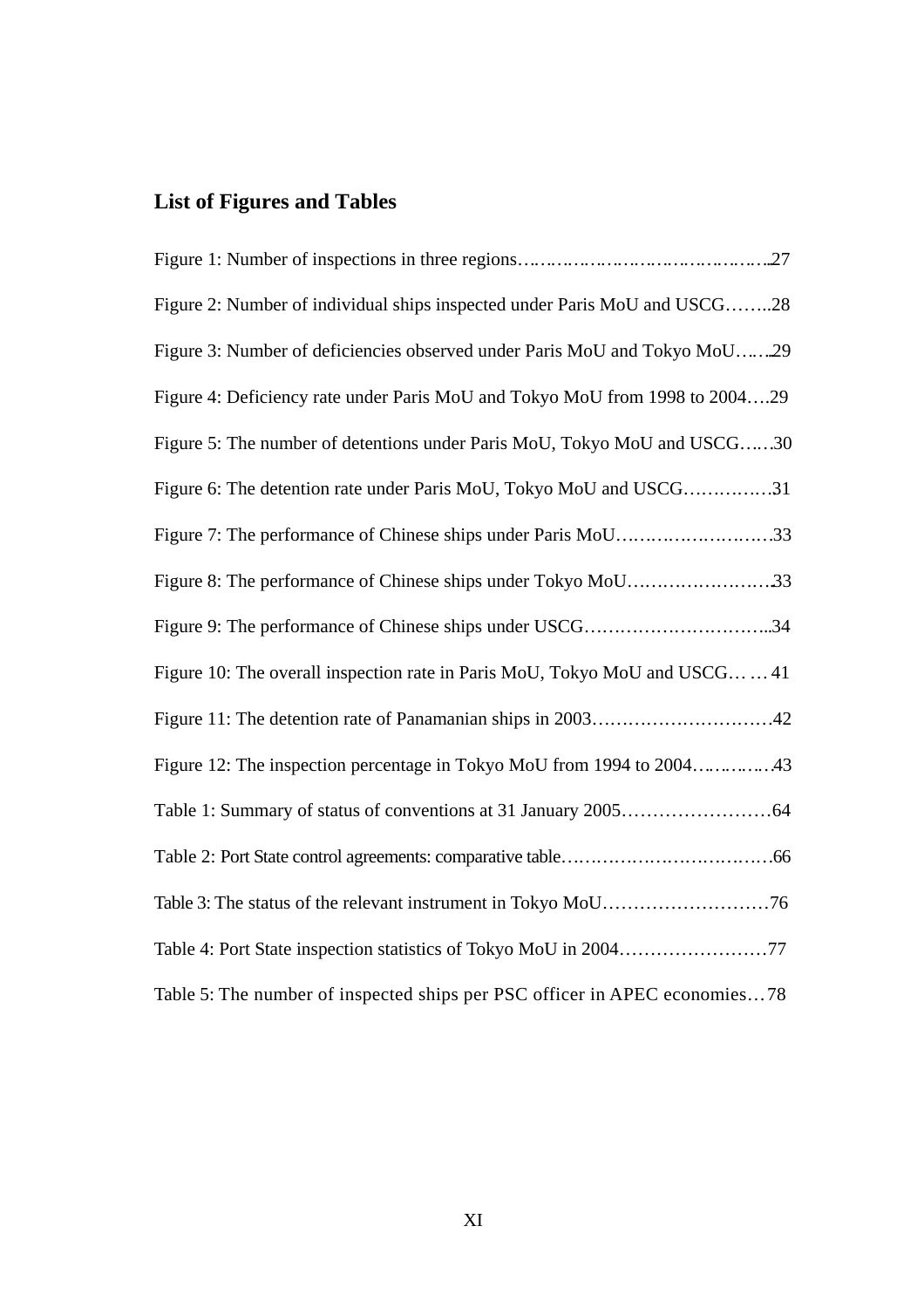## **List of Abbreviations**

| <b>AFS</b>     | International Convention on the Control of Harmful<br>Anti-Fouling Systems on Ships |
|----------------|-------------------------------------------------------------------------------------|
| <b>AMSA</b>    | <b>Australian Maritime Safety Administration</b>                                    |
| <b>APCIS</b>   | Asia-Pacific Computerized Information System                                        |
| <b>APEC</b>    | Asia-Pacific Economic Cooperation                                                   |
| <b>ASOC</b>    | The Antarctic and Southern Ocean Coalition                                          |
| <b>BIMCO</b>   | <b>Baltic and International Maritime Council</b>                                    |
| <b>BSIS</b>    | Black Sea MoU information system                                                    |
| <b>BWM</b>     | International Convention on the Management of Ballast<br><b>Water and Sediments</b> |
| <b>CCSSC</b>   | Caribbean Cargo Ship Safety Code                                                    |
| <b>CIC</b>     | <b>Concentrated Inspection Campaign</b>                                             |
| <b>CLC</b>     | Civil Liability Convention                                                          |
| <b>CIALA</b>   | Information Centre of the Latin American Agreement                                  |
| <b>CLMC</b>    | <b>Consolidated Maritime Labour Convention</b>                                      |
| <b>CMSA</b>    | China Maritime Safety Administration                                                |
| <b>EEZ</b>     | <b>Exclusive Economic Zone</b>                                                      |
| <b>FOC</b>     | Flag of Convenience                                                                 |
| <b>FSI</b>     | <b>Flag State Implementation</b>                                                    |
| <b>IACS</b>    | <b>International Association of Classification Societies</b>                        |
| <b>ILO</b>     | <b>International Labor Organization</b>                                             |
| <b>ILO 147</b> | International Labour Organization Convention No.147                                 |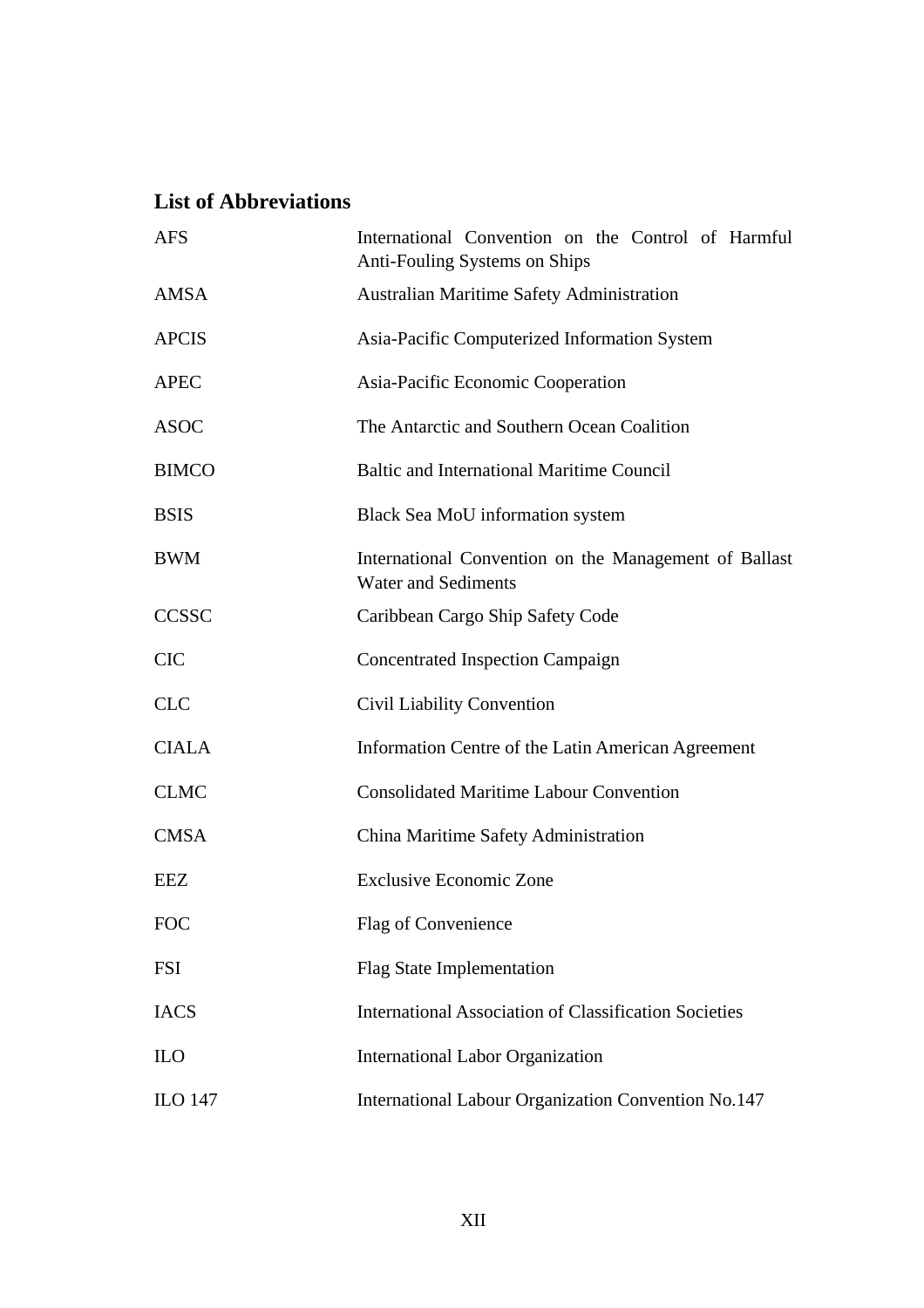| <b>IMDG</b>      | <b>International Maritime Dangerous Goods Code</b>                                                           |
|------------------|--------------------------------------------------------------------------------------------------------------|
| <b>IMO</b>       | <b>International Maritime Organization</b>                                                                   |
| <b>IOCIS</b>     | Indian Ocean MoU Computerized Information System                                                             |
| <b>ISM</b>       | International Management Code for the Safe Operation of<br>Ships and for Pollution Prevention                |
| <b>ISPS</b>      | International Code for the Security of Ships and of Port<br>Facilities                                       |
| KMI              | Korea Maritime Institute                                                                                     |
| LL 66            | International Convention on Load Lines 1966 (LL 66)                                                          |
| MARPOL73/78      | International Convention for the prevention of pollution<br>from ships 1973, as amended by the 1978 Protocol |
| <b>MTSA 2002</b> | Maritime Transportation Security Act of 2002                                                                 |
| <b>NIC</b>       | <b>National Informatics Centre</b>                                                                           |
| <b>OECD</b>      | Organization<br>Economic<br>Co-operation<br>for<br>and<br>Development                                        |
| Paris MoU        | Paris Memorandum of Understanding                                                                            |
| <b>PSC</b>       | <b>Port State Control</b>                                                                                    |
| <b>PSCO</b>      | Port State Control Officer                                                                                   |
| <b>PSIX</b>      | Port State Information eXchange                                                                              |
| Qualship 21      | Quality Shipping for the 21st Century                                                                        |
| <b>RINA</b>      | Registro Italiano Navale                                                                                     |
| RO               | <b>Recognized Organizations</b>                                                                              |
| <b>SEAPOL</b>    | Southeast Asian Programme in Ocean Law, Policy and<br>Management                                             |
| <b>SIReNaC</b>   | Systeme d'Information Relatif aux Navires Controlle                                                          |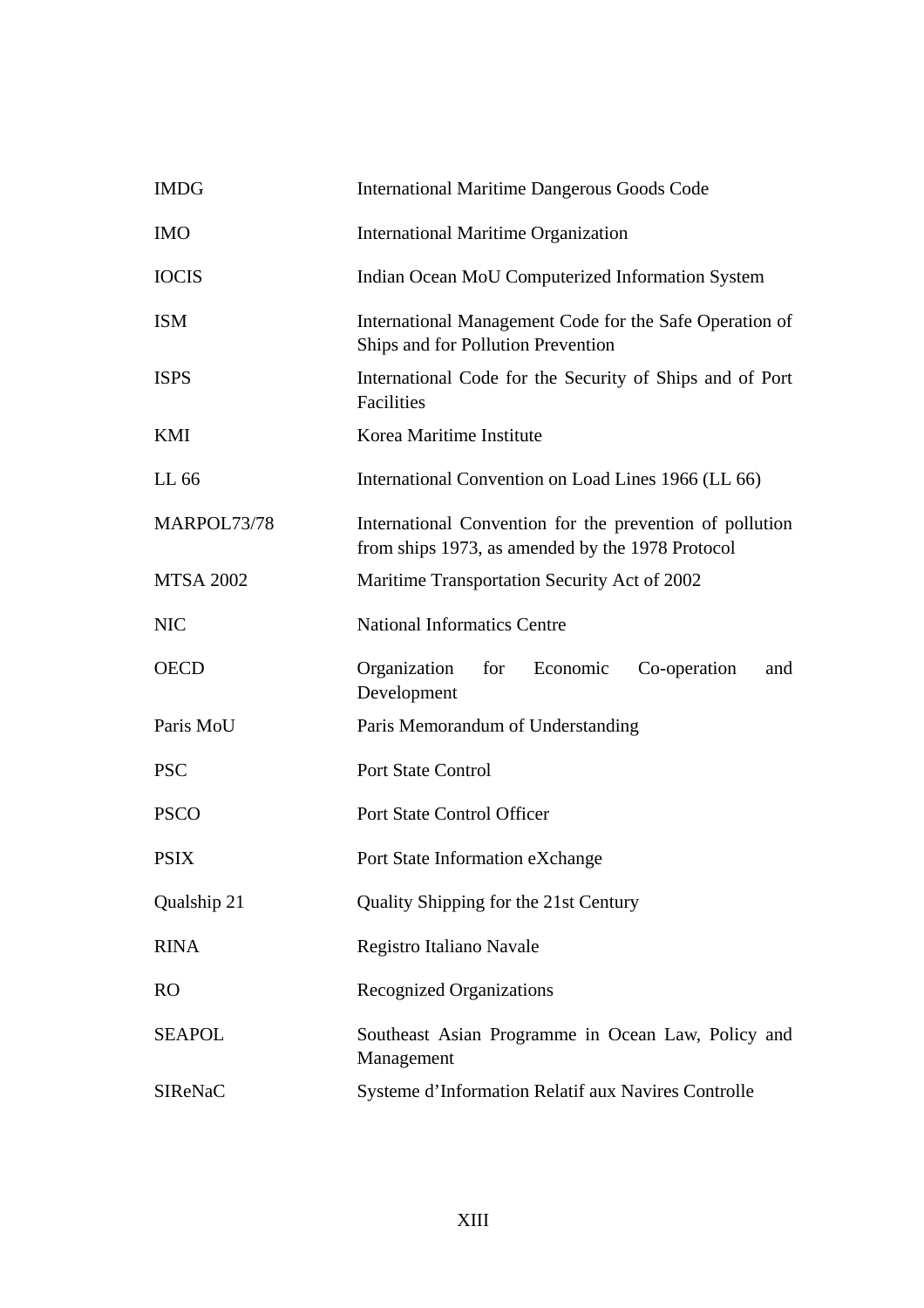| SOLAS 1974/1978 | Safety of Life at Sea Convention 1974, as amended by the<br>1978 Protocol                                                       |
|-----------------|---------------------------------------------------------------------------------------------------------------------------------|
| STCW 1978/1995  | International Convention on Standards of Training,<br>Certification and Watchkeeping for Seafarers, 1978, as<br>amended in 1995 |
| <b>UN</b>       | <b>United Nations</b>                                                                                                           |
| UNCLOS 1982     | United Nations Convention on The Law of The Sea, 1982                                                                           |
| <b>USCG</b>     | The United State Coast Guard                                                                                                    |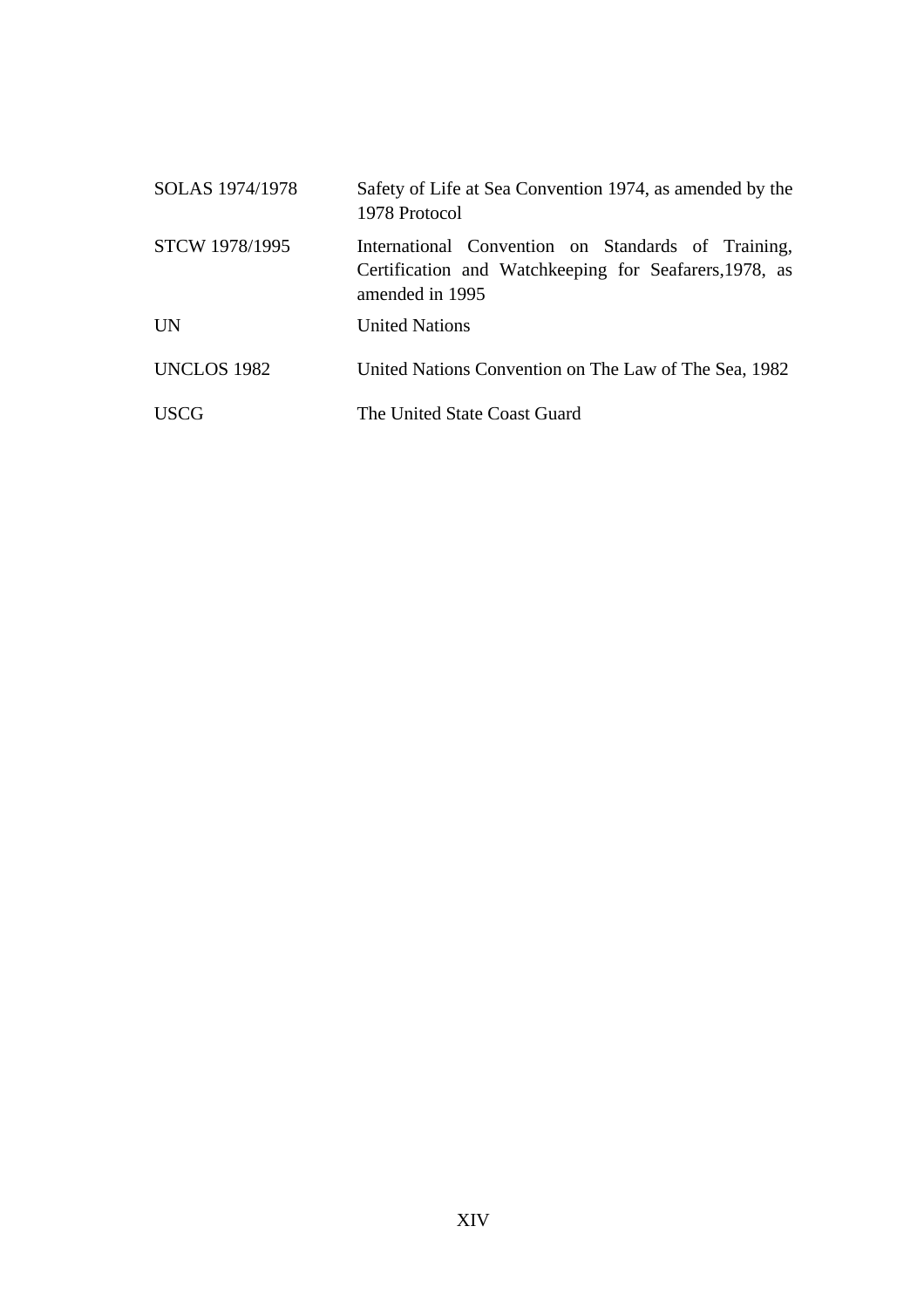### **Chapter I**

### **Introduction**

In the past 80 years, the shipping industry expanded greatly in scale. The world's fleet expanded from 61.5 million gross tonnage in 1924 to 584.9 million gross tonnage in 2002 (Francisco, 2003). With the booming of maritime activities, a series of maritime accidents happened and caused a great loss and damage to human life, marine environment and properties. In response, the international maritime community has adopted international laws concerning safety, security at sea and marine environment protection. These international laws include conventions such as United Nations Convention on The Law of The Sea, 1982 (UNCLOS 1982), Safety of Life at Sea Convention 1974, as amended by the 1978 Protocol (SOLAS 1974/1978), International Convention for the prevention of pollution from ships 1973, as amended by the 1978 Protocol (MARPOL73/78), International Convention on Load Lines 1966 (LL 66), International Convention on Standards of Training, Certification and Watchkeeping for Seafarers, 1978, as amended in 1995(1978 STCW as amended in 1995), the International Labour Organization Convention No.147(ILO 147), etc; hundreds of codes such as International Management Code for the Safe Operation of Ships and for Pollution Prevention (ISM), International Code for the Security of Ships and of Port Facilities (ISPS), International Maritime Dangerous Goods Code (IMDG Code), etc and numerous resolutions and recommendations. They are developed by United Nation (UN), International Maritime Organization (IMO) and International Labor Organization (ILO) respectively. A list of status of IMO conventions is given in Table 1 Appendix A. The purposes of these instruments are to improve the safety of ships, protect the marine environment from ship-source pollution and raise the standards of crewing, training and accommodation on board ships. As Parties to the abovementioned international conventions the flag States have obligations to give full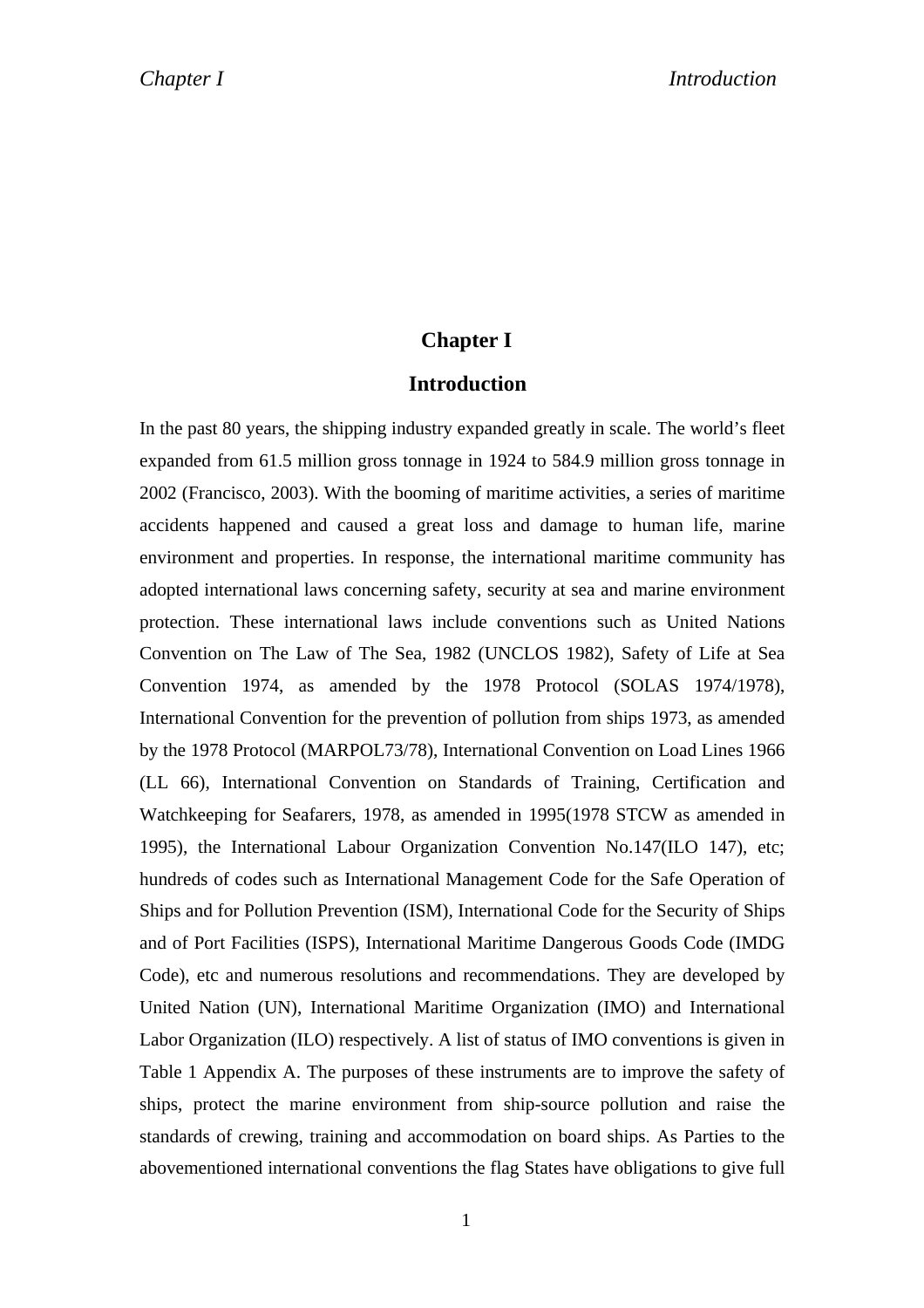and complete effects to these conventions. In other words, it is the responsibility of the flag States to make sure that ships flying their flags are constructed, equipped, maintained, manned and operated to comply with the standards laid down by the relevant international organization.

Nevertheless, some flag States have neither political will nor financial muscle and maritime know-how to properly discharge their regulatory obligations (Shiming, 2001). At the same time, shipowners and the classes fail their obligations in observing the safe operation of ships because of the fierce competition in the maritime market. This made many substandard ships easily fly the flag of these States and sail around the world in unsafe condition. In consequence, these substandard ships became threatening elements to the safety of human lives and maritime environment. A series of maritime accidents which induced heavy loss of human lives and maritime environment tragedy in the history have been proven to be the result of such defective flag State control regime. International maritime community feel it is insufficient to totally rely on the flag States to ensure "safe, secure, efficient shipping on clean oceans". Another tier of control - Port State Control (PSC) regime need to be set up to eliminate the substandard ships which slipped from the flag State control regime.

Port State Control is the regime under which ships are inspected in ports of the countries they visit to ensure they comply with internationally accepted standards and are manned and operated in compliance with the applicable international laws (O'Neil, 2003). It is not a new concept. The port State control regulation existed in as early as 1929 SOLAS. Other major conventions such as MARPOL 73/78, 1978 STCW as amended in 1995, ILO 147, etc have similar control provisions. Therefore, the powers used by Port State Control Officers (PSCOs) are not new, it is the willingness to use this power which is new (Özçayır, 2003).

However, we must bear in mind port State control is an important complement to the work of the flag State but never be a replacement for it. Under international law, it is the flag State that is primarily responsible for ensuring that ship on its register comply with the applicable regulations and standards (O'Neil, 2003). In an ideal world where flag States give full and complete effect to the adopted international conventions, port State control would not be necessary.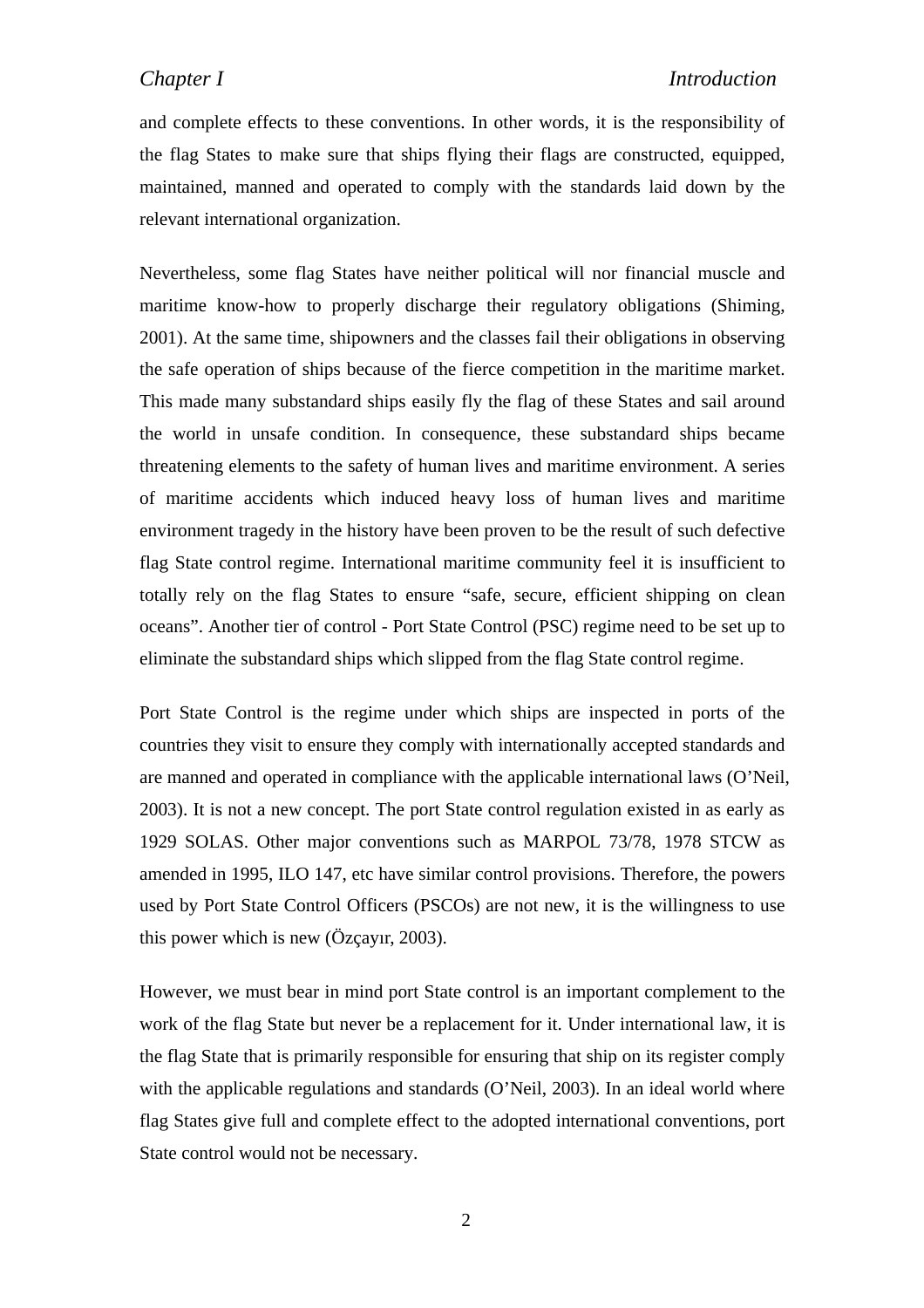During the past twenty years, port State control developed very fast. The first regional agreement on port State control - The Paris Memorandum of Understanding (Paris MoU) was signed in 1982. Now, there are nine regional MoUs which cover all over the world. Port State control is playing an indispensable role in eliminating the substandard ships. At one time, some questions such as the effectiveness of the PSC regime, cost-efficiency of the PSC regime have always been debated in the international maritime community. Also, in the future PSC regime face new challenges such as imbalanced development of the PSC regime, lack of trained PSCOs and undue detentions. This dissertation will review the development of PSC regime, discuss the effectiveness and cost-efficiency of the PSC regime and analyze the challenges ahead. Finally, it will draw a conclusion and give recommendations or solutions to the challenges. The research is primary based on the literatures of distinguished scholars and documents from IMO and MoUs. The main difficulty encountered in this research is the lack of information from PSC inspections in some MoUs. Therefore, the analysis in this dissertation may not reflect the whole picture of the world PSC regime.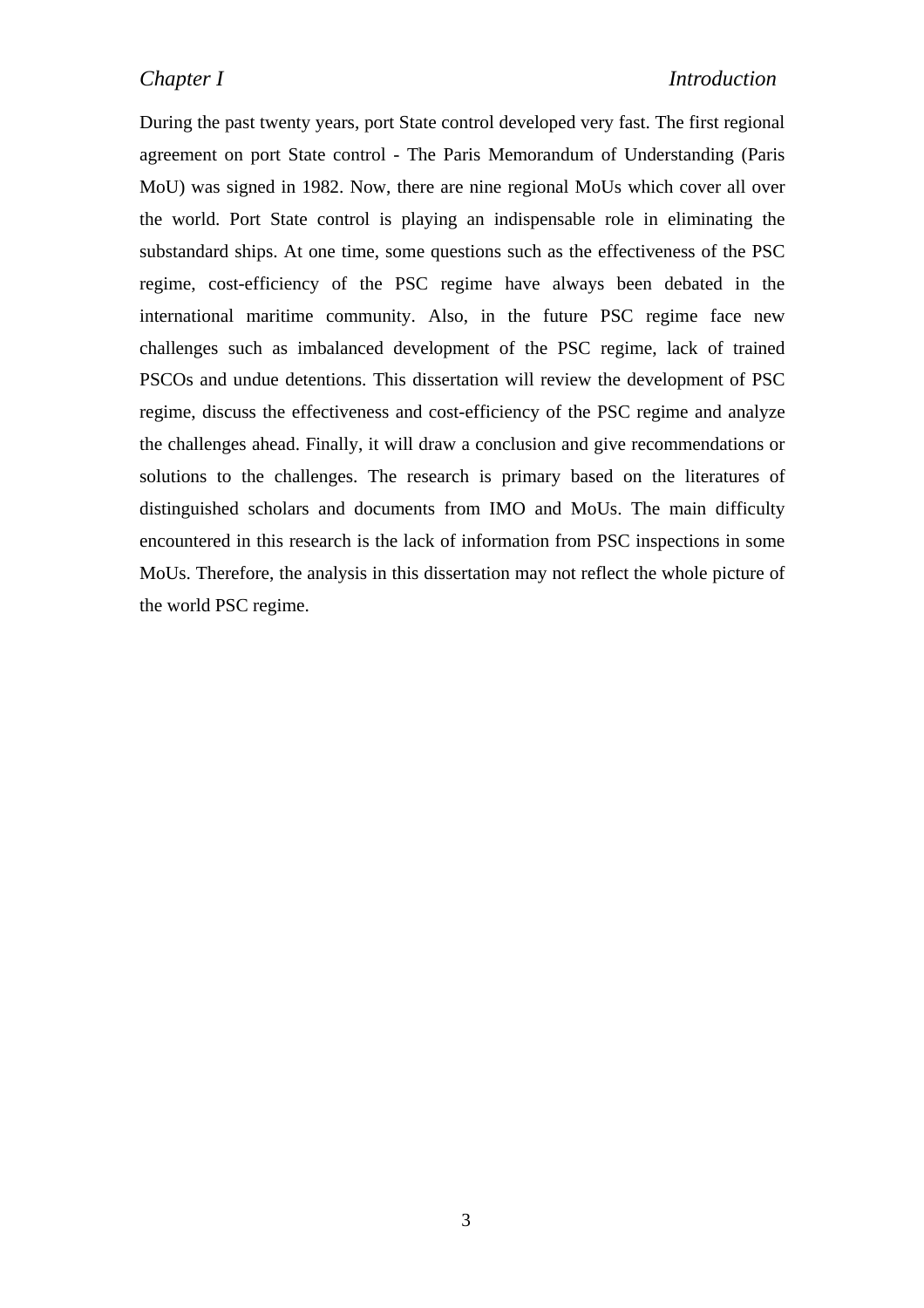### **Chapter II**

#### **The Background of Port State Control**

#### **2.1 Introduction**

The emergence of PSC has many reasons. On one hand, some flag States fail their obligations in ensuring the ships flying their flags to comply with the standards stipulated in the international conventions. On the other hand, port State jurisdiction as a relatively new concept has gained wide reorganization in international community (Özçayır, 2003). At one time, the growth of flag of convenience and a series of oil pollution accidents in 1960s and 1970s made people realize port State control as a back-up control system need to be established to ensure the compliance of ships.

#### **2.2 Flag State jurisdiction and flag State control**

The words "freedom of the seas" have been described as a fundamental element of international law from the initiation of legal relationships between nations (Hawkins, 2005). The high seas are open to all States; whether coastal or land-locked. However, ship has to posses a nationality through registration to be able to prove its existence when it sails on the high seas. The reason behind this requirement is to ensure that each vessel will be subject to some regulatory scheme and system of laws. Otherwise, ships exist in the "legal vacuum". Registration is the administration act by which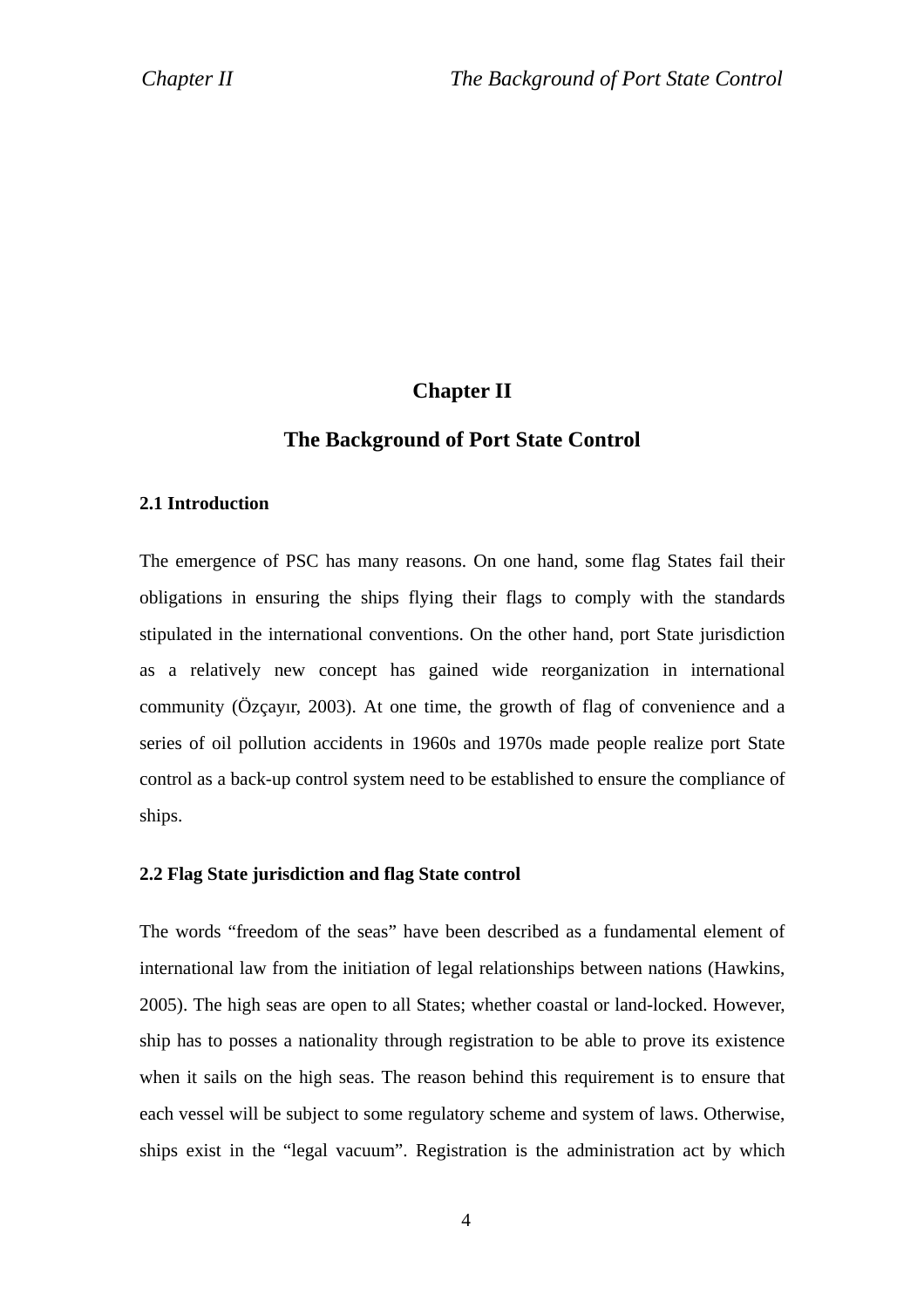nationality and collateral rights and duties are conferred on a ship. With registration in a State, a ship comes within the national jurisdiction of that State (Özçayır, 2003).

The term, jurisdiction describes the power of a State under international law to exercise its authority over persons and property by the use of its municipal law. It is one of the most important concepts of international maritime law (Özçayır, 2003). Therefore, State assumes authority over the ship to exercise the power inherent in the jurisdiction of the flag State. The State undertakes the national and international responsibilities of a flag State in relation to that ship.

The national flag constitutes the primary source of State responsibility in relation to a ship. On the high seas, only the flag State may exercise rights over the ship in relation to jurisdiction. In other words, the State which has granted the ship the right to sail under its flag has the exclusive right to exercise legislation and enforcement jurisdiction over it on the high seas. The vessels on the high seas are subject to no authority except that the State whose flag they fly.

When flag States has jurisdiction over the ships which are entitled to fly their flags, they also have duties to ensure their ships comply with the standards accepted by the flag States under international law and conventions. According to Article 94 of UNCLOS 1982, every State shall effectively exercise its jurisdiction and control in administrative, technical and social matters over ships flying its flag (UNCLOS, 1982). The flag State is required to take such measures for ships flying its flag as are necessary to ensure safety at sea with regard to construction, maintenance and seaworthiness, manning, labour condition and crew training, prevention collision. This article establishes the link between municipal and international law (Özçayır, 2003). It imposes a duty on flag States to take any steps which may be necessary to secure observance with generally accepted international regulations, procedures and practices.

#### **2.3 Coastal State jurisdiction and port State jurisdiction**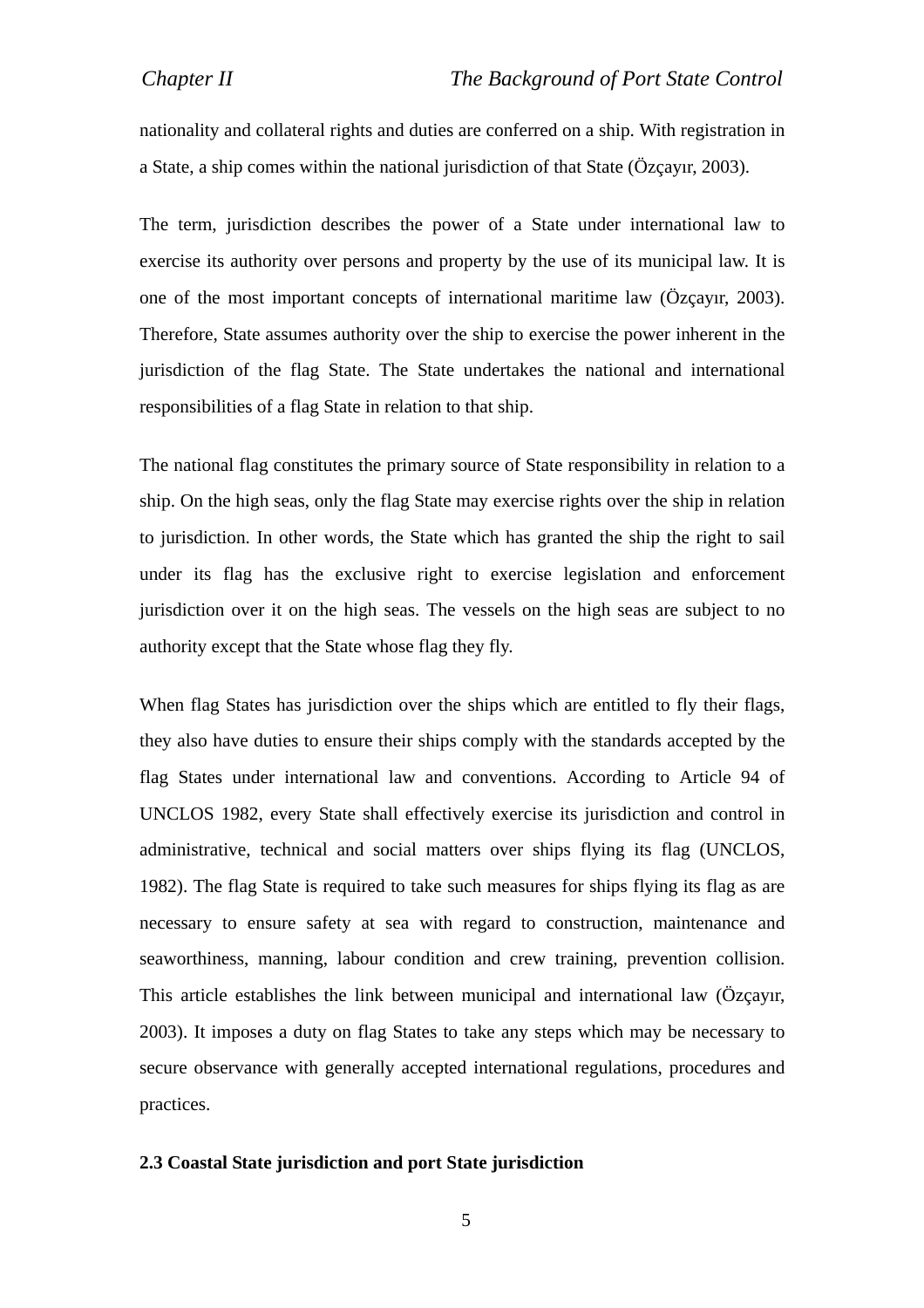Coastal State is the State within whose maritime zone a foreign ship is for the time being. According to international law, any State having a coastline is entitled to take certain limited steps to protect its own interests (Hare, 1994).

The international law provides that the maritime zone under the jurisdiction of coastal State can be divided into 4 parts: internal waters, territorial sea, contiguous zone and Exclusive Economic Zone (EEZ). The jurisdiction power of coastal State is diminishing from internal water to the high seas. Subjected to few exceptions, the coastal State may exercise full jurisdiction over foreign merchant ships within its internal waters (Özçayır, 2003). In territorial sea, the coastal State can also exert jurisdiction over foreign ships. But the foreign ships enjoy innocent passage over the territorial sea.

Port State jurisdiction over the enforcement of applicable international rules and standards for the protection and preservation of the marine environment is relatively new concept (Özçayır, 2003). Historically, the port authorities did not enforce local jurisdiction over foreign ships which are voluntarily and temporarily present in their ports. Port State jurisdiction was first introduced for detailed international consideration at the 1973 IMO conference on marine pollution. During the conference, a proposal was made for port State enforcement. Although this proposal was not adopted, it was considered as the most innovative and far-reaching one on port State enforcement. Article 6(2) of MARPOL provides that port officials in the contracting parties may inspect a foreign vessel in order to verify whether it has discharged in any sea area harmful substance in violations of the regulations annexed to the convention. Article 6(5) also provides a right of inspection applies to cases where port officials receive from any other Parties to the convention, a request for an investigation together with "sufficient evidence that the ship has discharged harmful substance or effluent containing such substances in any place" (MARPOL, 2002).

#### **2.4 Impetus for the emergence of PSC**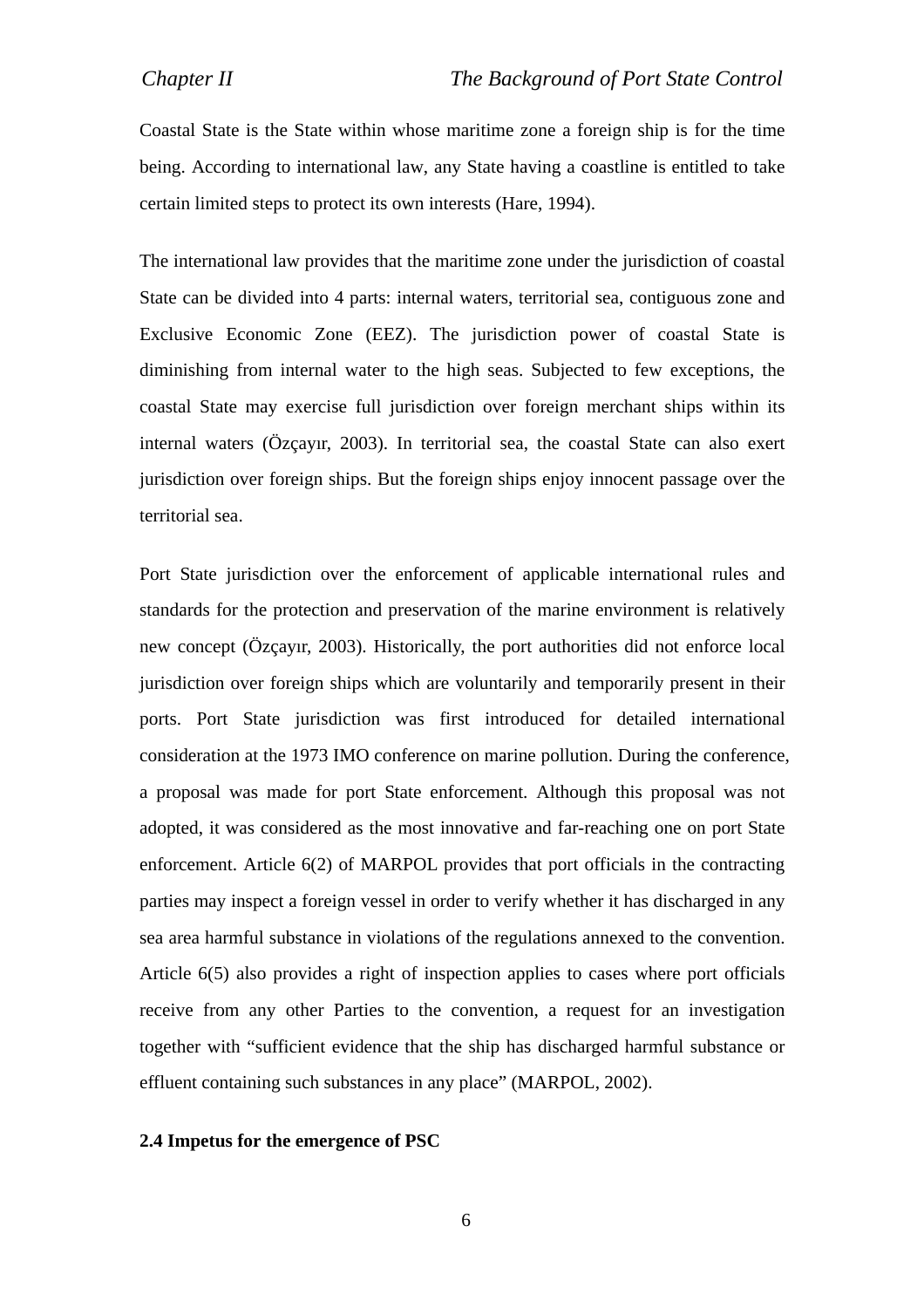In an ideal world, PSC would not exist if flag States fully and completely enforce their obligation on implementation of the international conventions. However, some flag States did not discharge their obligations to ensure the ships flying their flag to conform the requirements and standards laid down in the international conventions. Besides this fundamental reason, other factors such as the booming of flag of convenience, successional serious oil pollution accidents in 60s and 70s, and the failure of assuming their responsibilities by classification societies also contributed to the emergence of PSC.

#### **2.4.1 The failure of flag State implementation**

The international law and conventions provide that flag States have a duty to ensure that their ships comply with the standards accepted by the flag State. However, many flag States have failed to implement international standards either because some States do not have maritime administrations with systems in place to enforce the relevant conventions they have signed, or because other States simply lack the will to enforce the obligations they have signed up to (Williamson, 1996).

#### **2.4.2 The booming of flag of convenience**

Although the term of "flag of convenience" has been profusely used since 1950, the use of Flags of Convenience (FOCs) dates back several centuries. In the 16th century, British ships improperly used the Spanish flag in order to overcome the existing restrictions about trade in the West Indies. Today, about 54% of world's tonnage fly the flag of convenience (Francisco, 2003). The shipowners registered their ships under a foreign flag so as to overcome obstacles or restrictions of a political or economic nature which affected their own country. There are various reasons for the booming of FOC.

Fundamentally, there was no uniform interpretation on the meaning of "genuine link" in the international maritime communities. Article 91 of UNCLOS provides that a genuine link must exist between the flag State and the ship when the State grants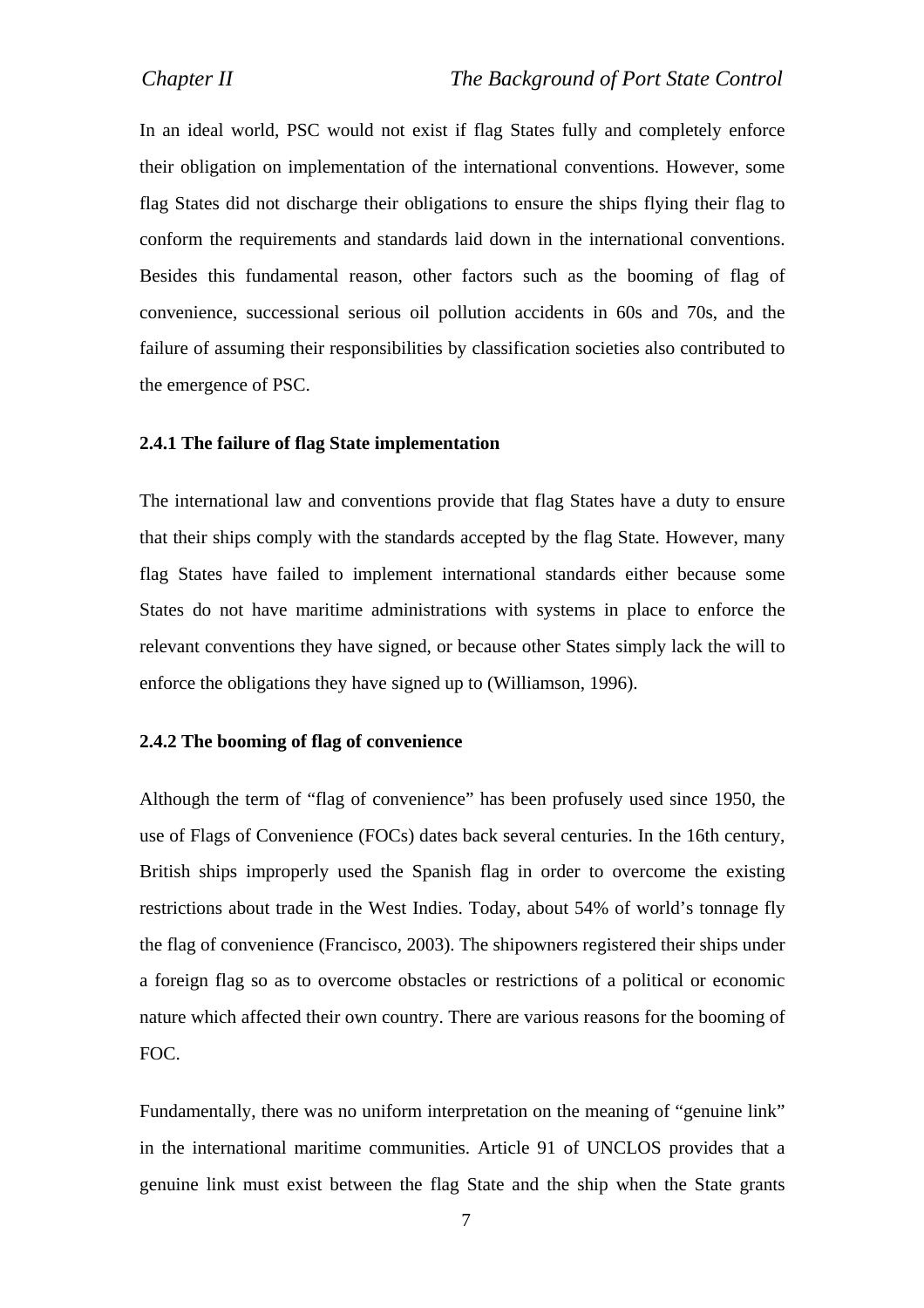nationality to the ship. However, different States have different opinions on what is the genuine link. Some States set very strict conditions on ship registry while FOC set little restrictions on granting nationalities. Therefore, shipowners prefer to registering their ships in FOC to round the restrictions set by their country. Furthermore, FOCs set up advantages yielded by lower crew costs, freedom to use foreign labour, together with low taxes to increase their share in the world fleet.

Today it is unfair to relate all FOCs to substandard or lost ships because some FOCs have excellent safety records according to the fleet statistics and analyzing report on detention in Europe, the USA and Asia in recent years (Francisco, 2003). But, for many years, vessels registered under FOCs were involved in maritime disasters, such as *Amoco Cadi*z, *Torrey Canyon* and the most recent *Erika*. Also, the casualty records show that the casualty rate for FOC is substantially higher than that of the regulated fleet. Let's take the performance of Panama in 1997 for example, it lost more ships and more tonnage than any other flag State in the world. And it had the highest number of detentions, with 449 ships detained in this year (Özçayır, 2003). In this case, the role of port State should be hardened as it has proved to be the most efficient way of verifying compliance by registers, either open or closed (Francisco, 2003).

#### **2.4.3 Successional serious oil pollution accidents in 60s and 70s**

In the 1960s and 1970s, several serious oil pollution accidents happened. These accidents cause great maritime environment disaster and economic loss. Especially, *Torry Canyon* grounded along the Scilly Islands, UK in 1967 and lost almost 120,000 tonnes of oil. This accident highlights the issue concerning the extent to which a State directly threatened or affected by a casualty which takes place outside its territorial sea can or should be allowed to take measures to protect its coastline. In other words, the rights of a coastal State to intervene in case of oil pollution threat because any discharge in contravention of the convention or any alleged violation detected by a member State may be reported to the flag State for investigation and legal action as appropriate. Following deliberation in IMO's legal committee, a diplomatic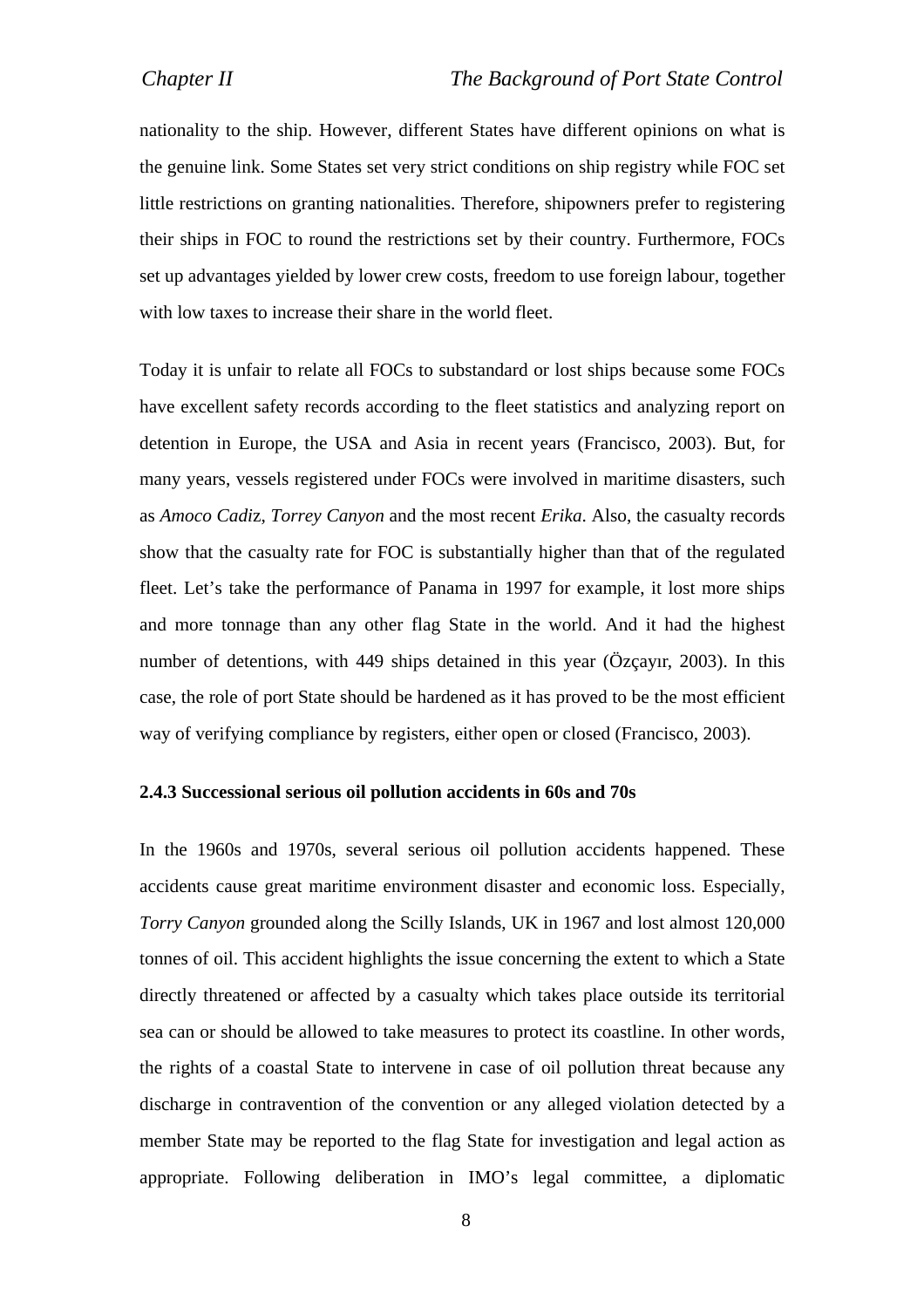conference met in 1969 to adopt two new instruments. The first one dealt with the right to intervene, the international convention relating to intervention on the high sea in case of oil pollution casualties (Intervention Convention). The second was Civil Liability Convention (CLC). Under the intervention convention, the coastal State was first time to be given the right to take preventive and mitigating actions against vessels posing an environmental threat to its coast. Finally, in 1973 a significant breakthrough came when the international Convention for the Prevention of Pollution from Ships, usually referred to as MARPOL, was adopted by IMO, which enshrined the concept of Port State Control in international law. Following this convention, the port States were provided the right to inspect ships and report their deficiencies to the flag State and to detain ships until deficiencies were rectified

#### **2.4.4 The failure of assuming their responsibilities by classification societies**

The establishment of classification societies goes back to the 17th and early 18th centuries. They came into existence during this period out of the needs of marine insurers and shipowners. Today, the classification societies own duties to ensure that the specified ship has been designed, built and is maintained according to the classification society's own rules. In addition, they are authorized by the flag States to conduct statutory surveys and issue certificates in accordance with the various international maritime conventions.

In most time, most classification societies especially the International Association of Classification Societies (IACS) members do their job well in ensuring the safety and quality of shipping. However, some classification societies fail to fulfill their duties because of the fierce competition in the market. Also, world famous classification societies did not do their job good enough in sometimes. For example the in the *Erika* case, the ship's class is granted by Registro Italiano Navale (RINA), who is a member of IACS. In another case *Prestige*, the ship's class is ABS. Lloyds Register and DNV, BV and the Polish Register have sometimes faced (and hotly disputed) allegations that their surveyors sell forged safety certificates (Hare, 1994). Therefore, another tier of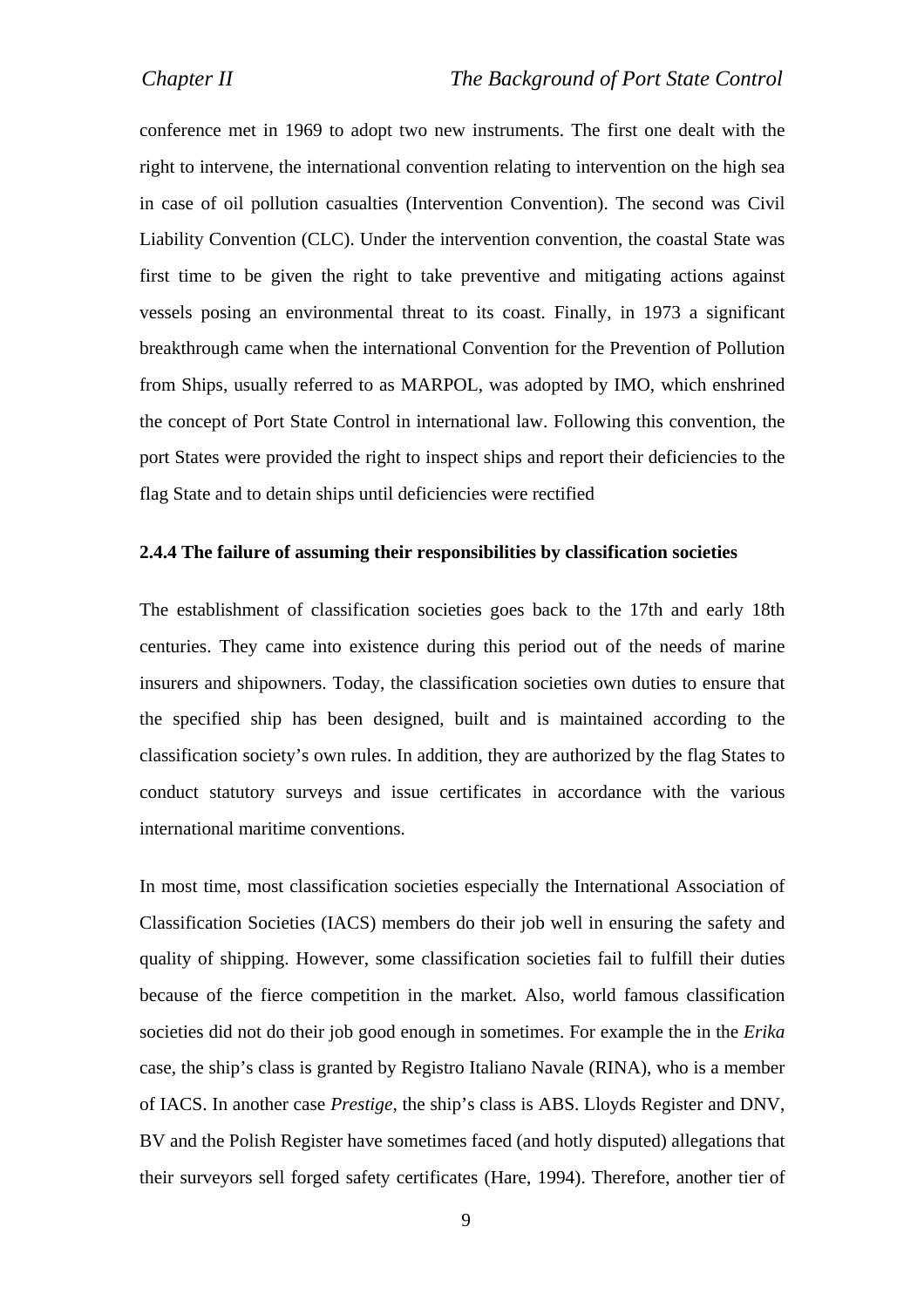control regime need to be in place to monitor the performance of classification societies.

#### **2.5 The legal background of port State control**

International maritime law codified the concept of port State control. The first one is the Article 6(2) of MARPOL. Following MARPOL, other conventions also provides control provisions which constitute the legal background of port State control.

#### **2.5.1 UNCLOS 1982**

UNCLOS 1982 is the constitution of the law of the sea. Almost all regulatory maritime conventions can find their root in the UNCLOS 1982. The concept of PSC can be found in part and . Article 25 of the UNCLOS (1982) empowered States whose ports were used by vessels to take necessary steps to prevent any breach of the conditions by vessels calling at their ports. Article 216 and 218 enable a port State to enforce international antidumping and anti-pollution measures. In addition, States are required by Article 219 to take administrative measures to prevent errant vessels from sailing. Legitimacy for PSC inspections may be found in these Articles of UNCLOS. The only limitation is that the steps taken should be reasonable, public, and not discriminatory (Hare, 1994). These articles provide legal background of PSC in UNCLOS 1982.

#### **2.5.2 Control provisions in IMO conventions**

The provisions for the control of foreign ships in ports originate from the inclusion of a respective regulation in the SOLAS convention. the history of the control provisions, aiming at verifying whether certificates carried on board ships in accordance with the specific requirements of Chapter I of the SOLAS Convention, are valid or not, goes back to 1914. Article 61 of 1914 SOLAS is the first control provision which required the contracting government to verify the certificates carried on board. The following SOLAS Convention also provided the control provision. Under Article 54 of the 1929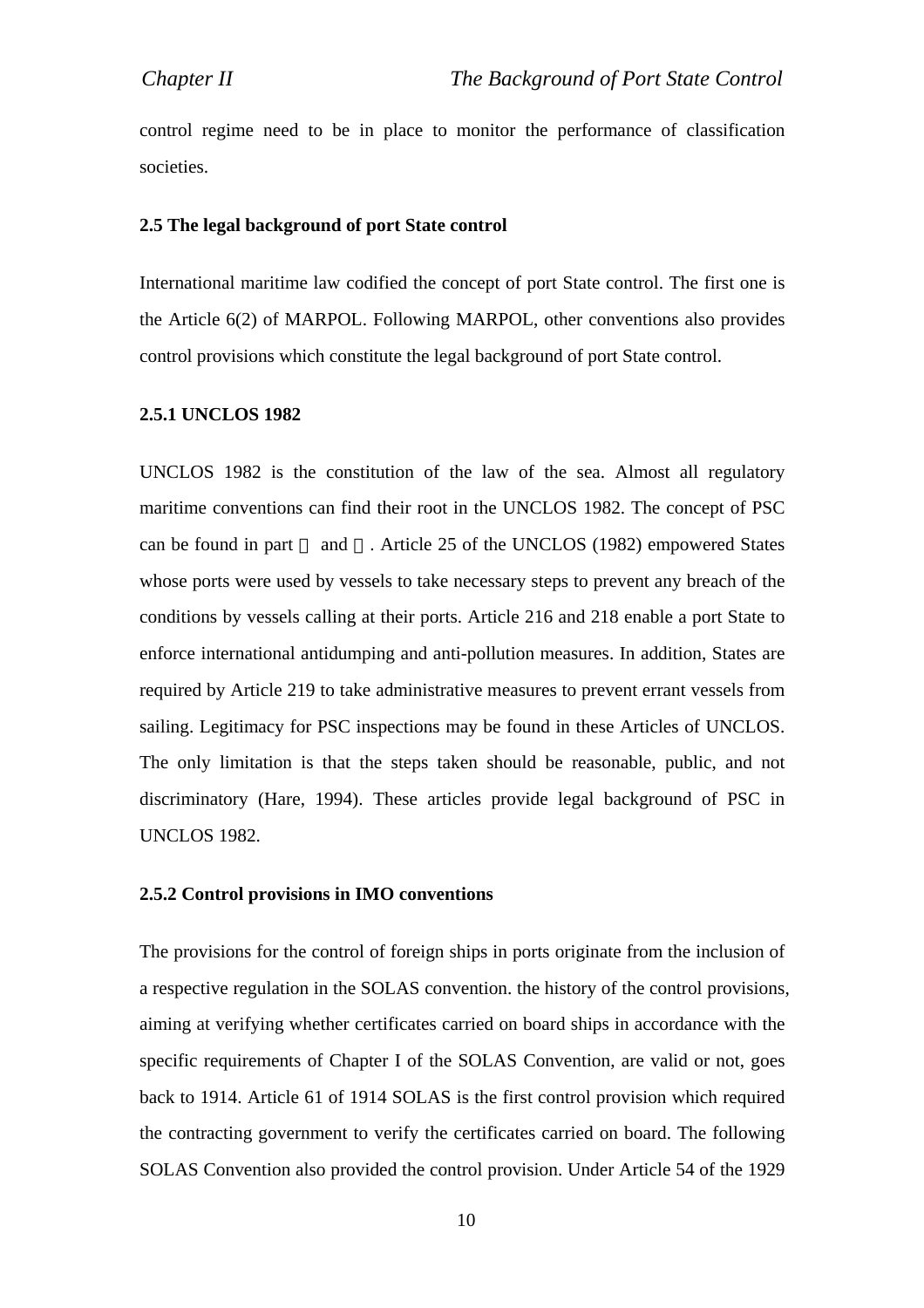SOLAS Convention intervention actions were permitted to officers carrying out the control. In Reg. 18 Chapter 1 of the 1948 SOLAS Port State control officers were authorized for the first time, not to allow the unworthy ship to proceed to sea. Similar provisions can be found in Reg. 19, Chapter 1 of the 1960 and 1974 SOLAS.

Other IMO conventions also contain control provisions which can be followed by a Party to the relevant conventions to carry out inspection. These provisions are:

- Load Line 66, Article 21;
- MARPOL 73/78, Article 5 and 6, Reg. 8A of Annex, Reg. 15 of Annex,
	- Reg. 8 of Annex , Reg. 8 of Annex and Reg. 10 of Annex
- STCW 78, Article and Reg. /4
- Tonnage 69, Article 12

#### **2.5.3 ILO conventions**

ILO Convention No. 147 Merchant Shipping (Minimum Standards) Convention 1976 aims to establish basic minimum standards with regard to safety, working and labour conditions for seafarers. It requires administrations to have effective legislation on safe manning standards, hours of work, seafarers' competency, social security and sets of employment standards equivalent to those contained in a range of ILO instruments. The control provision is contained in Article 4, which allows an administration to apply its provisions (including the power of detention) to any ship, which calls at its ports, whether or not the ship's flag State has ratified the Convention.

#### **2.6 Conclusion**

Port State control is a back-up control system because the primary responsibility to safeguard against substandard ships lies with the flag States. Although many international conventions provide power used by PSCOs, the willingness to use these power is relative new. That is because regional cooperation between member States is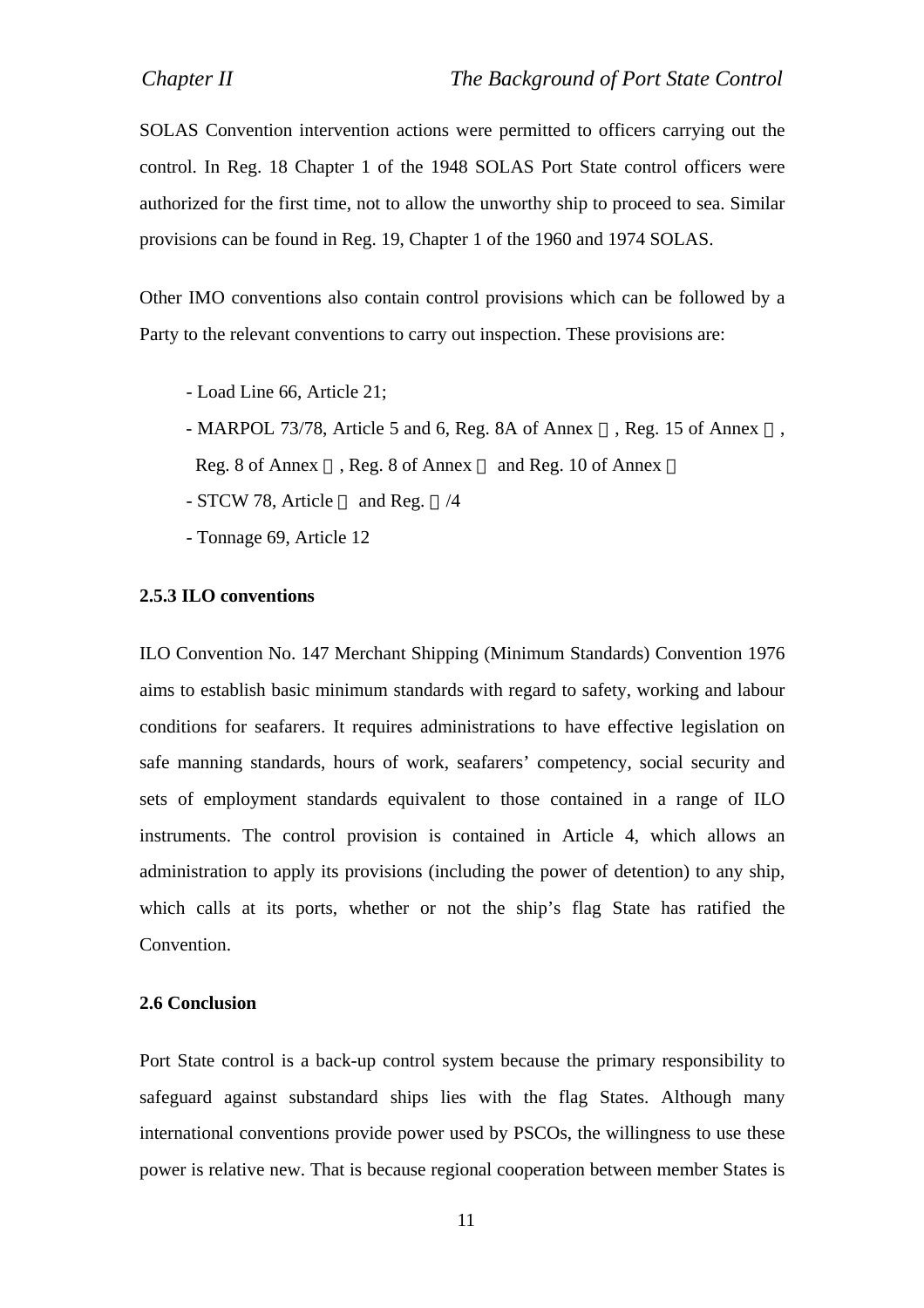necessary for effective PSC. Starting from Paris MoU, port State control became more organized and widespread and now there is a MoU on PSC covering almost every part of the world.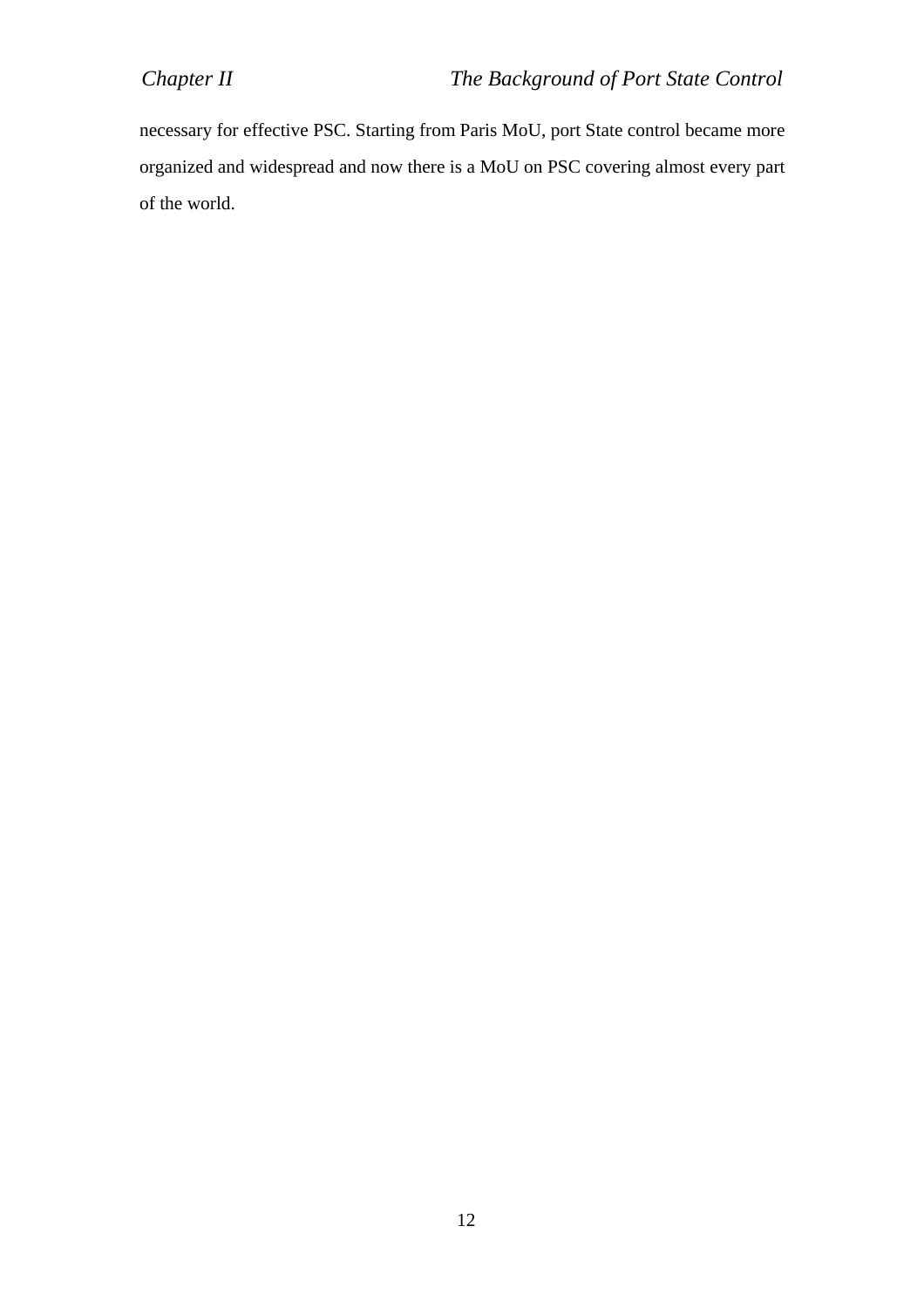### **Chapter III**

### **The Regional PSC MoUs and PSC Procedures**

#### **3.1 Introduction**

Memorandum of understanding on PSC is the regional agreement on PSC. The purpose of MoUs is to achieve harmonization, the elimination of redundancy and exchange of PSC information. In the present time, there are nine MoUs which cover almost every part of the world. Paris MoU is the first MoU and regarded as model upon which other regions of the world base their agreement on PSC. The Unite State Coast Guard (USCG) is not a member of any MoU, but it can be regarded as a regional MoU by itself.

#### **3.2 Rationale for growth in PSC regional agreements**

The establishment of regional initiatives in which States are tied together in their port State control activities by MoUs. With the ease of dissemination of information through the internet, it is also likely to become the norm that the various regional initiatives, set up for geographic convenience, will increasingly share each other's database, thereby closing the net even more effectively on the unseaworthy ship and its unscrupulous owner seeking to ply a trade into unsuspecting ports.

Crucial to the success of port State control operations is the sharing of information gained about particular ships or their owners and operators, between jurisdictions in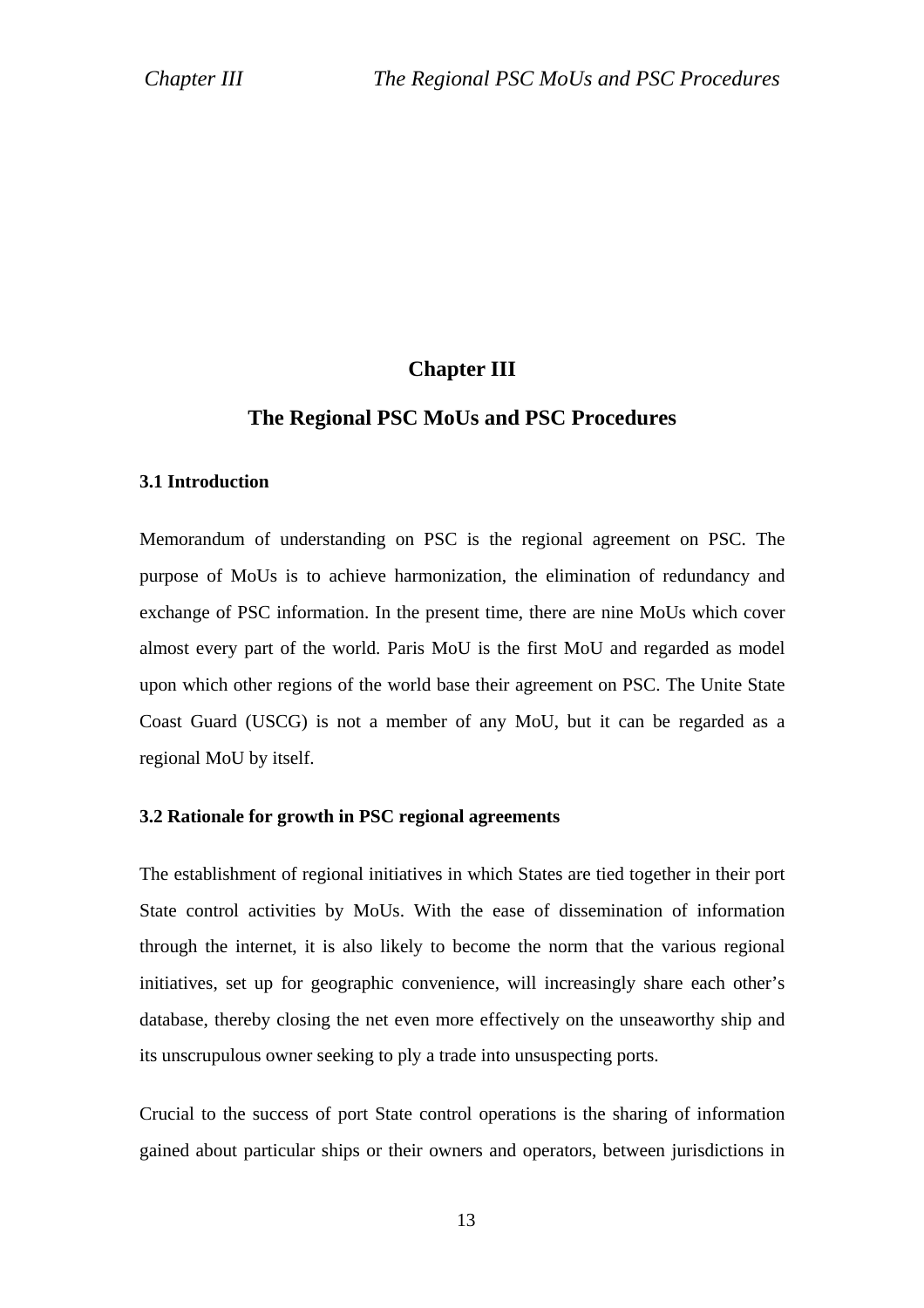and out of which those ships trade. There are two reasons for this. First, one would not like unduly to inconvenience ships by inspecting them at each port. It is reasonable to believe that Contracting States to conventions providing for PSC inspections will follow through on those obligations, an uncoordinated effort within a region can result in duplication of effort, redundancy, inefficiency and the few substandard ships that should be detained being able to avoid detention.

Second, co-operation with other ports in the region make it possible to ensure that identified substandard ships are effectively monitored. This applies especially to ships that have been allowed to sail with certain minor deficiencies on condition that they are rectified in the next port of call. When permission has been granted for a substandard ship to sail from one port, contingent in the deficiencies being rectified in the next port, it is essential for this information to be passed on to the authorities in the next port to ensure that those deficiencies have, in fact, been rectified. If subsequent PSC inspectors have no prior knowledge of earlier inspections, they can not follow up in the correction of deficiencies or target habitual offenders.

#### **3.3 Introduction of the existing nine MoUs and USCG**

#### **3.3.1 The existing nine MoUs**

In the present, there are nine MoUs which totally have 130 member Maritime Authorities. The nine MoUs are: Paris MoU, AcuerdoViña del Mar MoU (Latin-America Agreement), Tokyo MoU, Caribbean MoU, Mediterranean MoU, Indian Ocean MoU, West & Central Africa MoU (ABUJA MoU), Black Sea MoU, The Cooperation Council for the Arab States of the Gulf (Riyadh MoU). All of the nine MoUs have a Port State Control committee, the Secretariat and information center. Port State control committee is the executive body, composed of representatives from each maritime Authority of the MoU. The secretariat acts under the guidance of the Port State Control Committee, prepares meetings and assists the committee in carrying out its function. The secretariat also exchange information and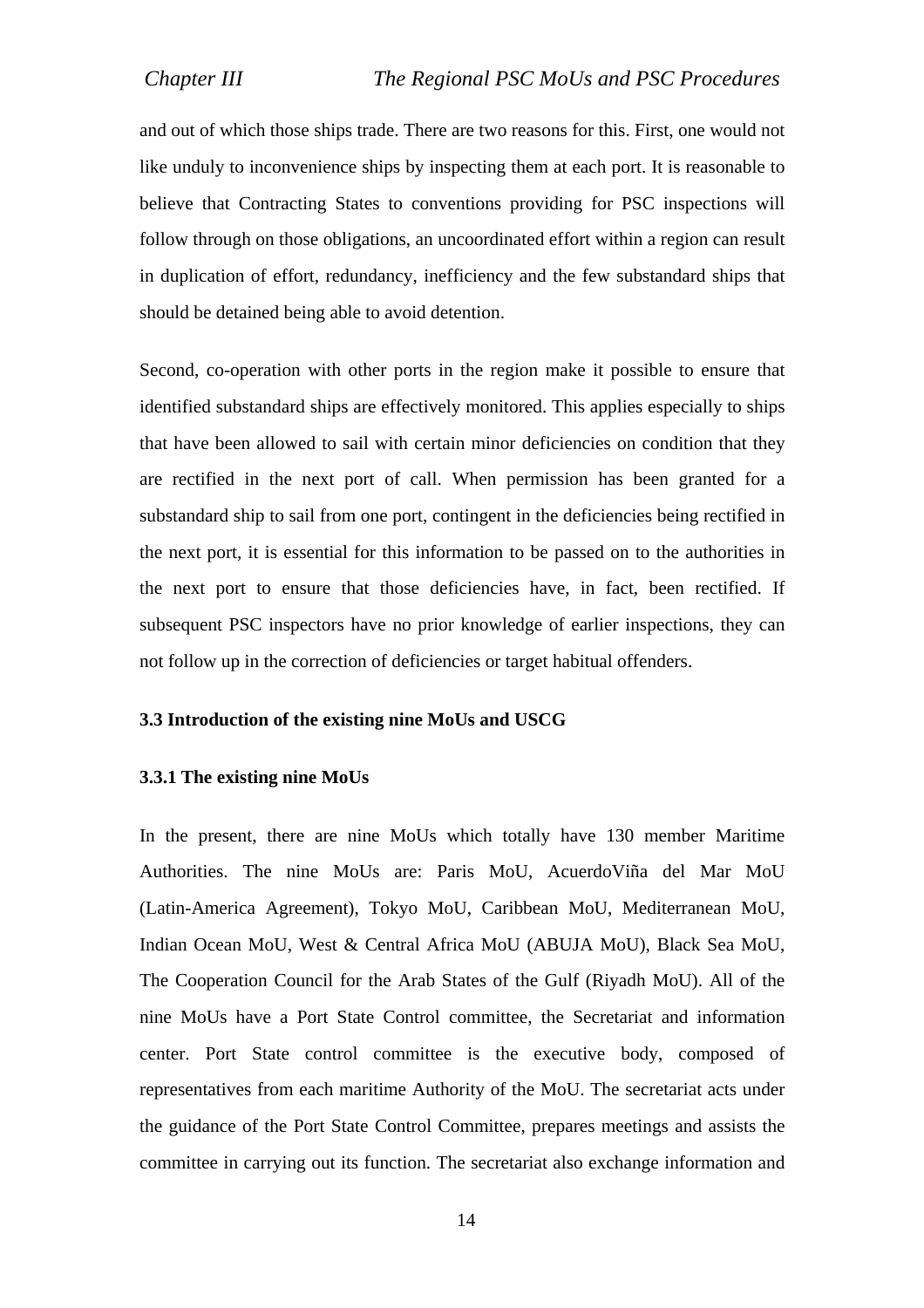prepare reports. The information centers established database to store all details from each inspection report whether deficiencies are found or not. Most of the MoUs launched the computerized information system for the purpose of exchanging information on port State inspections. This information exchange makes information available to Authorities on inspection of ships in other regional ports to assist them in their selection if foreign flag ships to be inspected and their exercise of port State control on selected ships. The detailed information of the MoUs can be found in the Appendix B Table 2

#### **3.3.2 USCG**

The USCG began inspecting foreign-flagged tank and passenger vessels nearly 40 years ago. However, the Coast Guard did not closely scrutinize foreign-flagged freight ships until in 1994, when directed by Congress to develop a formal Port State Control programme (USCG, 2005). The principle objective of this program is to identify high risk foreign merchant ships on the basis of the performance records of their owners, operators, classification societies and flag State and to systematically target ships for boarding.

In the USA, there is no agreement or memorandum of understanding which is specifically dedicated to port State control. The US exercise its port State control authority through the US Coast Guard's long foreign vessel boarding program, now referred to as the Port State Control Program.

The USCG introduces the point rating system to assess the safety level of the vessels. According to the point rating system, ships are categorized as Priority I, II or III. Priority I includes the high-risk vessels, which require inspection before they are even allowed into port limits, often at the buoys. Defects must be rectified before the vessel enters the port if it is possible. Other ships will be inspected following the priority rating assigned to them. Flags, owners & operators and classification societies are assessed to help assigning the priority rating to a vessel under inspection. If any of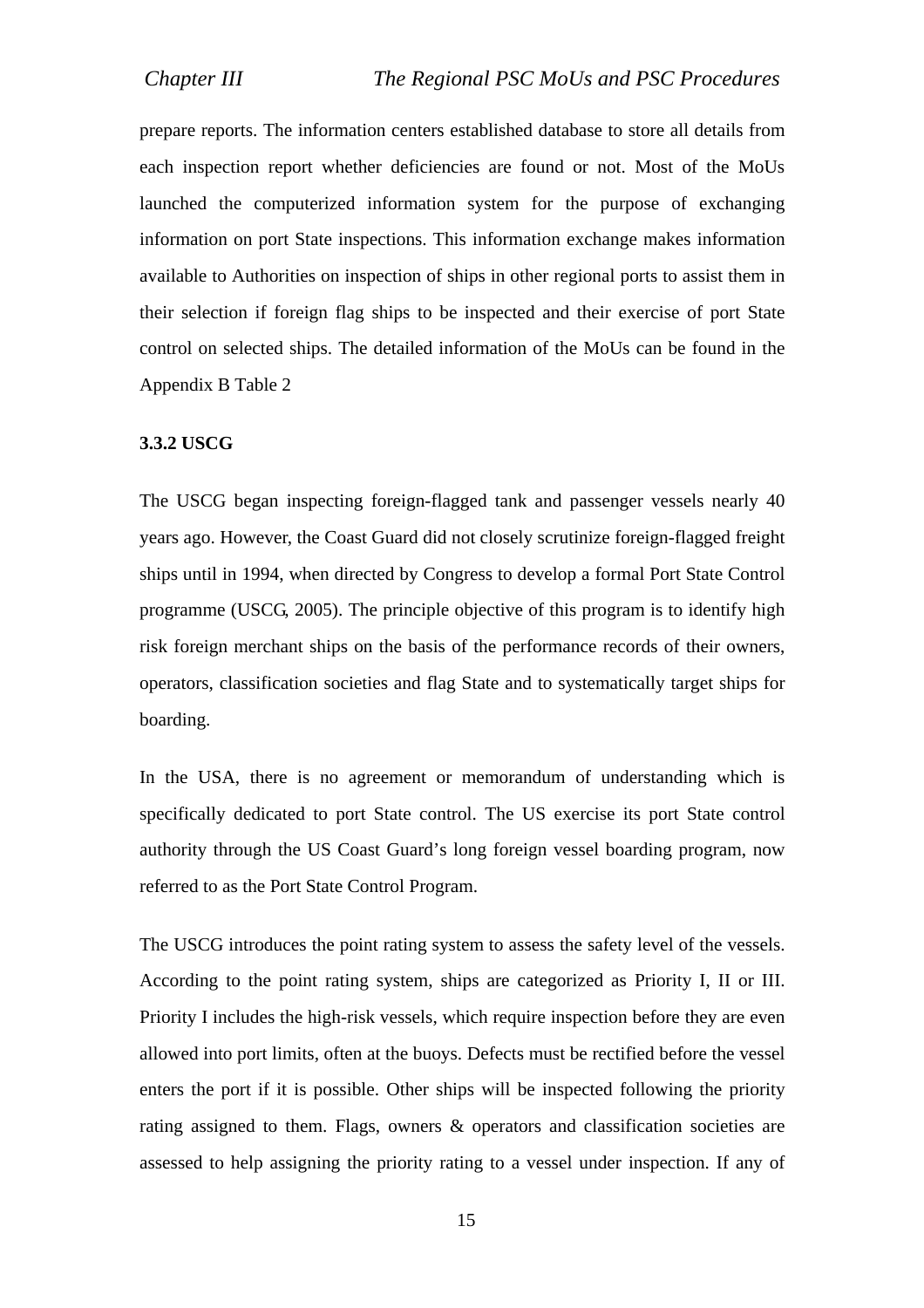these entities fails to fully undertake its responsibilities for the safe operation of a ship, then the ship is likely to be considered a sub-standard vessel by the USCG. A percentage rating is then given to both flags and classification societies.

The USCG also publicize the lists of owners and operators, flag States and classification societies, which have fallen foul of USCG PSC procedures during the past twelve months. The USCG diligently publishes monthly detention records, giving full details of the vessel and the defects both on its website and in Lloyds List.

#### **3.4 The development of the nine MoUs and USCG in the recent years**

#### **3.4.1 Paris MoU**

In 2004, for the first time since the inception of the Paris MoU the Committee embarked on a fundamental review of the inspection regime. The port State control region aims to enhance its fight against sub-standard shipping by adopting a more risk based approach while at the same time reducing the burden on good operators. Changes under consideration include a move towards full coverage of ships entering the region rather than the current commitment of each member to inspect 25%. Periods between inspections would depend on the risk profile of an individual vessel. The review will also consider extending the current provisions for banning tankers, bulk carriers and passenger ships to other ships which independent research has shown to present a disproportionate risk, particularly to their crews. The Committee will be working closely with the European Commission to take account of the 3rd Maritime Safety Package in developing a new regime for the 21st century.

Continuing its annual programme of inspection campaigns the campaigns on GMDSS, operational requirements and MARPOL Annex 1 for 2005 and 2006, respectively.

The Paris MoU organized the first Expert Training programme and the first Specialized Training programme. The theme of the expert training programme are safety and security, while the theme of the Specialized Training programme is the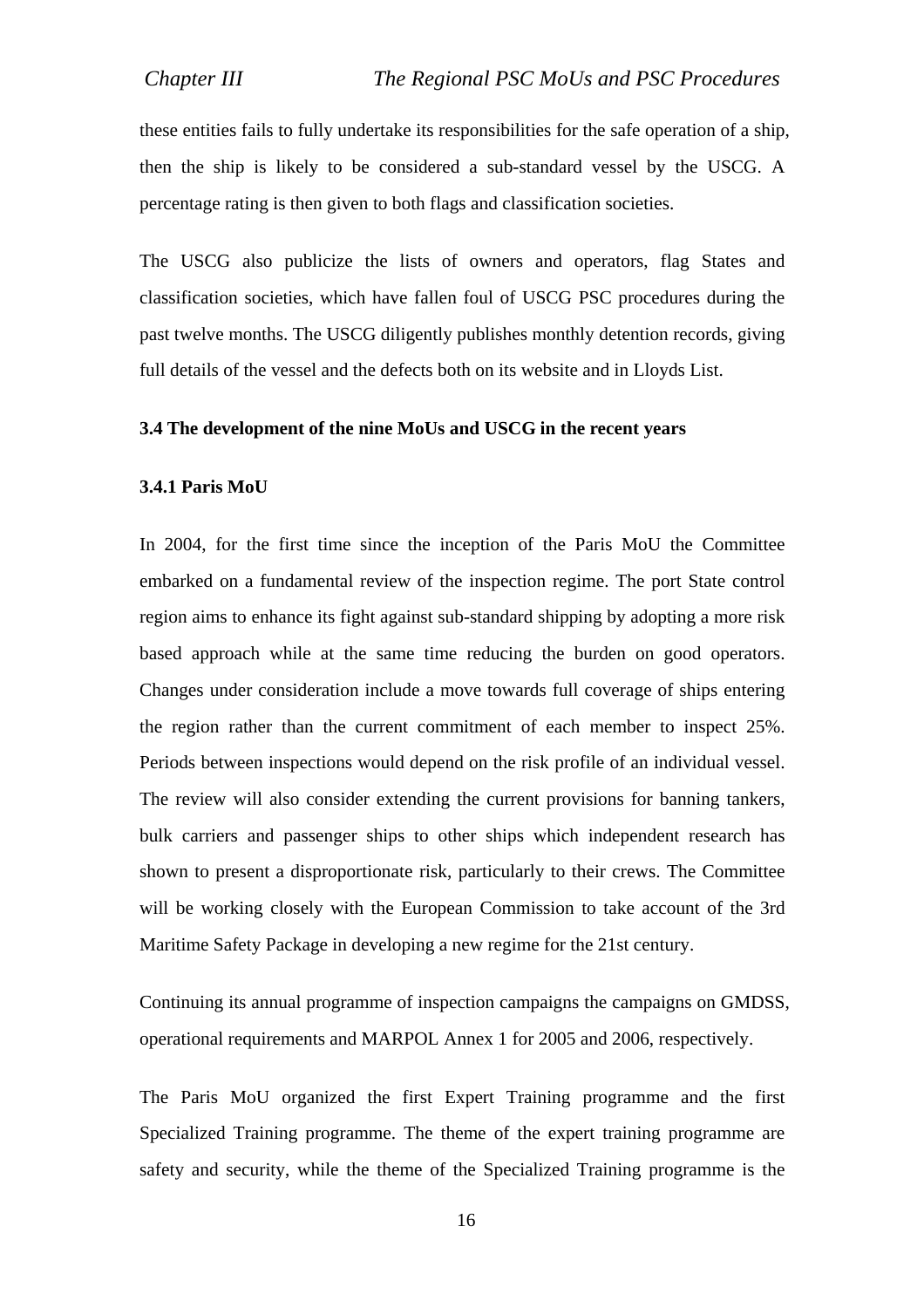inspection of bulk cargos (Paris MoU, 2005)

The Review Panel became a permanent feature of Paris MoU procedures in 2003. Flag States or classification societies that cannot resolve a dispute concerning a detention with the port State, may submit their case for review. The Review Panel is composed of representatives of 3 different MoU Authorities, on a rotating basis, plus the Secretariat.

In November 2004, the Second Joint Ministerial Conference of the Paris and Tokyo Memoranda of Understanding on Port State Control was held in Canada. The Conference demonstrated the joint commitment of the two regions to eliminate substandard ships so as to promote maritime safety, working and living conditions on board and protection of the marine environment and to work more closely for harmonizing port State control procedures and enhancing port State control activities and initiatives.

#### **3.4.2 Acuerdo Viña del Mar Agreement (Latin-America Agreement)**

The Committee approved interim PSC procedures relating to cargo operations in 2003. A number of working groups and correspondence groups were established which covered a wide variety of issues such as drawing up electronic data requirements to facilitate the performance of and reporting on PSC activities related to maritime and port security; drawing up proposals on harmonized PSC activities related to maritime security; examining the viability of adopting regional standards and PSC measures related to all vessels with a gross tonnage of less than 500 and examining deficiency codes related to the implementation of the STCW Convention. Other matters such as the activities of the Information Center, the participation of the Agreement at international meetings and events, the training of inspectors, the verification procedures and improvements in the management of inspections and related information, the legal status of the Agreement's relevant instruments and the activities of other regional bodies and international organizations were discussed by the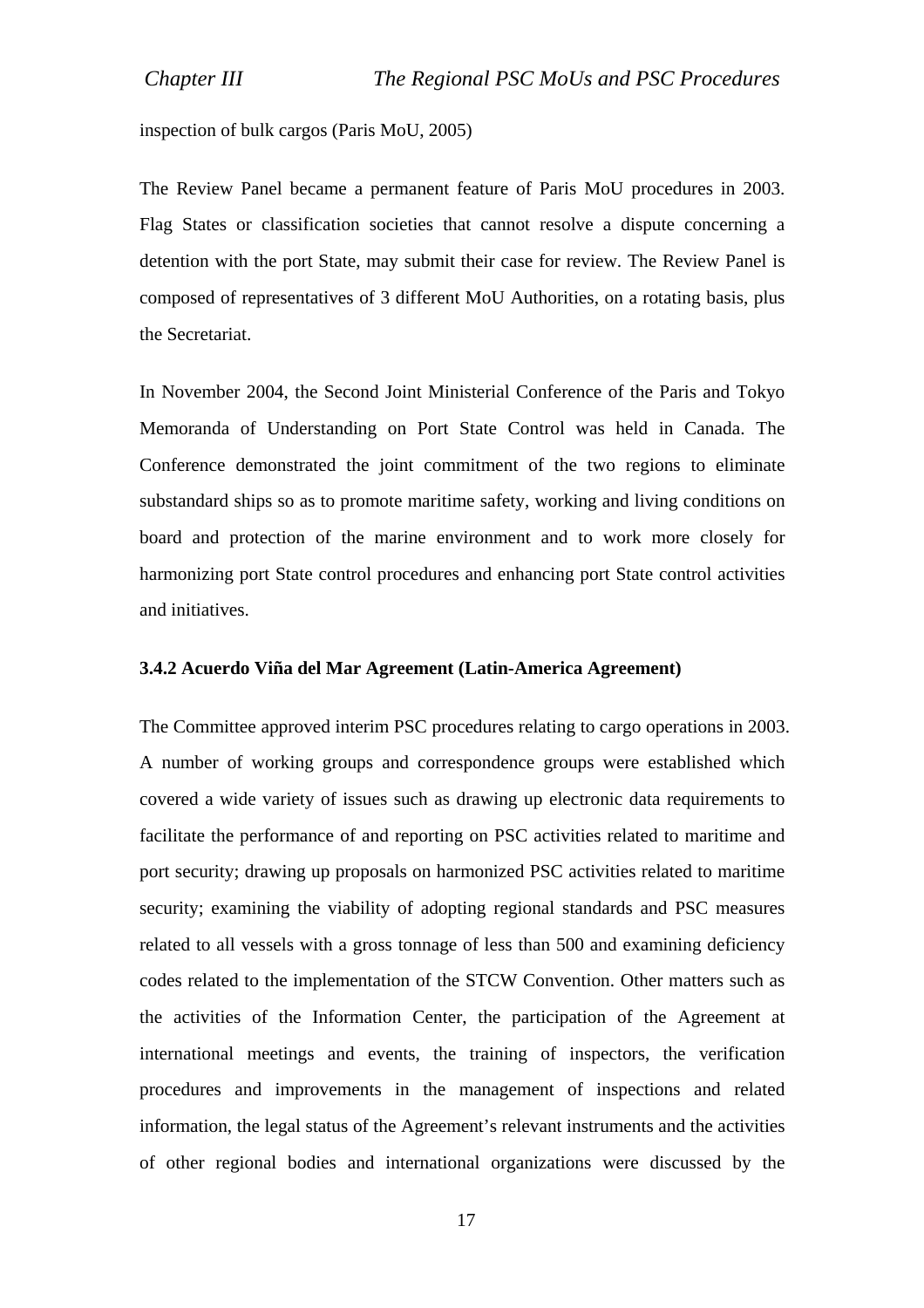Committee (IMO, 2004).

#### **3.4.3 Tokyo MoU**

The Committee adopted the revised Port State Control Manual on its 15th session. The ship targeting system developed by Republic of Korea was launched on 1st March, 2004. In order to be consistent with Paris MoU, the Concentrated Inspection Campaigns (CICs) on the safety of bulk carrier, ISPS Code, operational requirements and MARPOL Annex I were held in 2003, 2004, 2005 and 2006 respectively.

For the purpose of providing a mechanism for dealing with complaints by flag State or recognized organization (RO) against detention order by the port State Authority on a regional basis, Tokyo MoU launched a Detention Review Panel which considered the complaint received from procedural and technical aspects and, if appropriate, make advisory recommendation to the port State Authority to re-consider its decision.

Besides, the Committee also considered on-going implementation and arrangements of data exchange with other PSC data base systems, i.e. Systeme d'Information Relatif aux Navires Controlles (SIReNaC) of Paris MoU, Black Sea MoU information system (BSIS), Information Centre of the Latin American Agreement (CIALA) and Port State Information eXchange (PSIX) of the USCG.

Tokyo MoU organized the fourteenth basic training course, eleventh seminar for port State control officers and fellowship training course in 2004. For co-operating implementation and enforcement of the ISPS Code, the seminar was dedicated to the subject on maritime security. Under the current arrangement for PSC officers exchange programme, the Authorities of Australia, Canada, Hong Kong (China), Japan and New Zealand were provided the opportunity to send and receive one PSC officer with each other for exchange (Tokyo MoU, 2005).

#### **3.4.4 Caribbean MoU**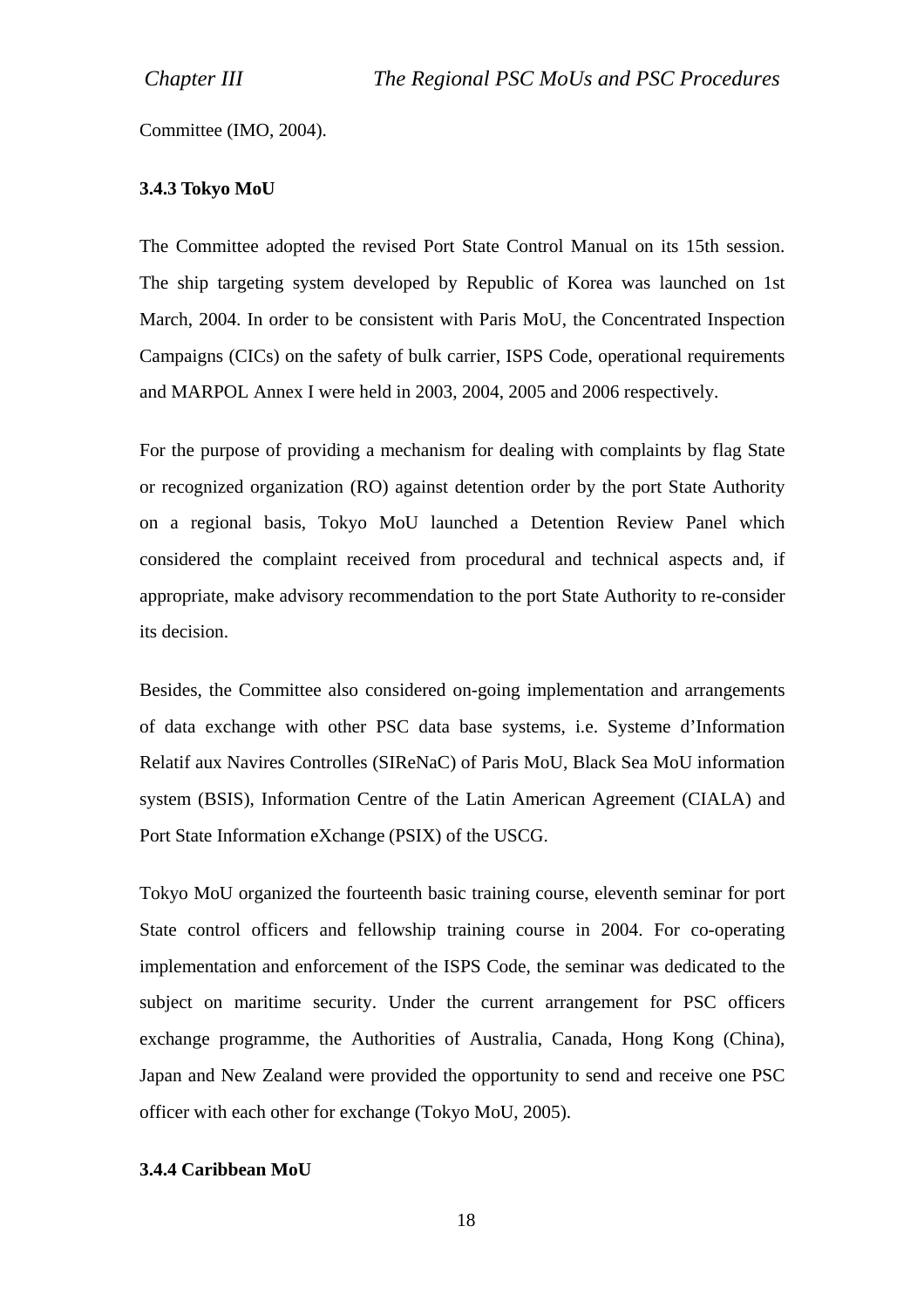In 2003, The Port State Control Committee adopted a work programme for the next biennium, which includes the development of a training strategy for PSCOs, including regular seminars, and the development of a Manual for Surveyors. Amendments to the text of the MoU and to the Caribbean Cargo Ship Safety Code (CCSSC) were discussed and agreed. The inclusion of the Code as a relevant instrument of the MoU was agreed in principle. The Committee also discussed the adoption of a Maritime Security Code for Cargo Vessels with a gross tonnage of between 100 and 500, operating in the Caribbean region, which had been prepared in draft form by the IMO Regional Maritime Adviser for the Caribbean.

The Committee also agreed to the relocation of the Information Center from Curaçao to Suriname, following its agreement to accept an offer from Transport Canada to implement and host the Caribbean Information System within the existing Canadian port State control system (IMO, 2004).

#### **3.4.5 Mediterranean MoU**

In 2003, the Port State Control Committee held the 6th meeting of the Mediterranean MoU. The Committee reviewed progress made on the development of targeting factors and on the Mediterranean MoU Website. The Committee instructed the Secretariat to develop draft rules of procedure for administrative and financial matters for consideration by the Member States. The Committee established a Liaison Officers Group to deal with the information system. The Committee also set up a correspondence group to study the role of port State control in enhancing maritime security and in the implementation of the ISPS Code. For the training issues, Member States were urged to provide feedback to the European Commission on their experiences in the use of the PSC training package on CD ROM developed by the Commission. The Committee also supported proposals for approaching IMO with requests for the conduct of training courses for PSCOs and five yearly refresher courses for PSCOs (IMO, 2004).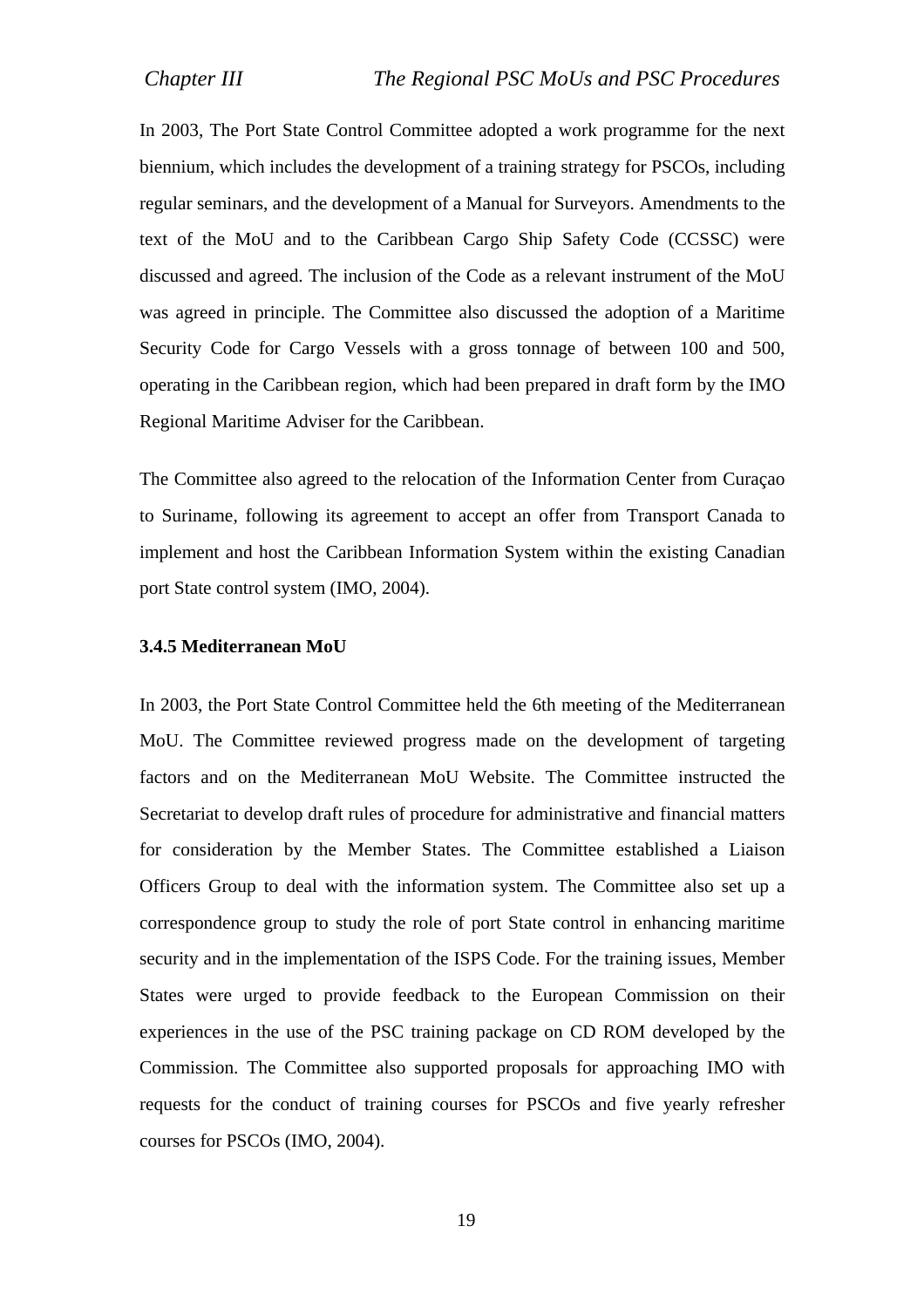#### **3.4.6 Indian Ocean MoU**

In 2004, with a view to harmonize inspections in the region, the Indian Ocean MoU carried out a CIC on life saving-appliances. The Committee considered and approved amendments to the Memorandum and the Manual for Inspectors. The Committee also discussed PSC activities outside the Indian Ocean region, short and long-term training programmes, as well as training of PSCOs relating to the implementation of the ISPS Code. The development of the Indian Ocean MoU Computerized Information System (IOCIS) by the National Informatics Centre (NIC) of the Government of India was discussed and approved.

#### **3.4.7 Abuja MoU**

The 3rd meeting of the Abuja MoU Port State Control Committee held in 2003. Four working groups were established dealing with the Information Centre, the manual for PSCOs, training matters and administrative and financial issues.

The Committee also adopted two recommendations, one on the ratification of the Abuja MoU and the relevant international conventions by the Member States and the other on the regular payment by Member States of their financial contributions for the functioning of the MoU. The Committee also issued a declaration stressing the Abuja MoU's commitment to the enhancement of maritime safety and pollution prevention and to the harmonization of PSC procedures in the region. The appeal procedure also was established.

#### **3.4.8 Black Sea MoU**

In 2004, working Group on PSC Manual conveyed during the 5th Committee meeting and submitted proposal on improvement of the Black Sea MoU PSC Manual which was adopted by the committee. The committee accepted the initial "Rule of Procedures for Review Board" to implement on a trial basis. The Black Sea MoU carried out a CIC on ISPS code, simultaneously with Paris MoU, Tokyo MoU and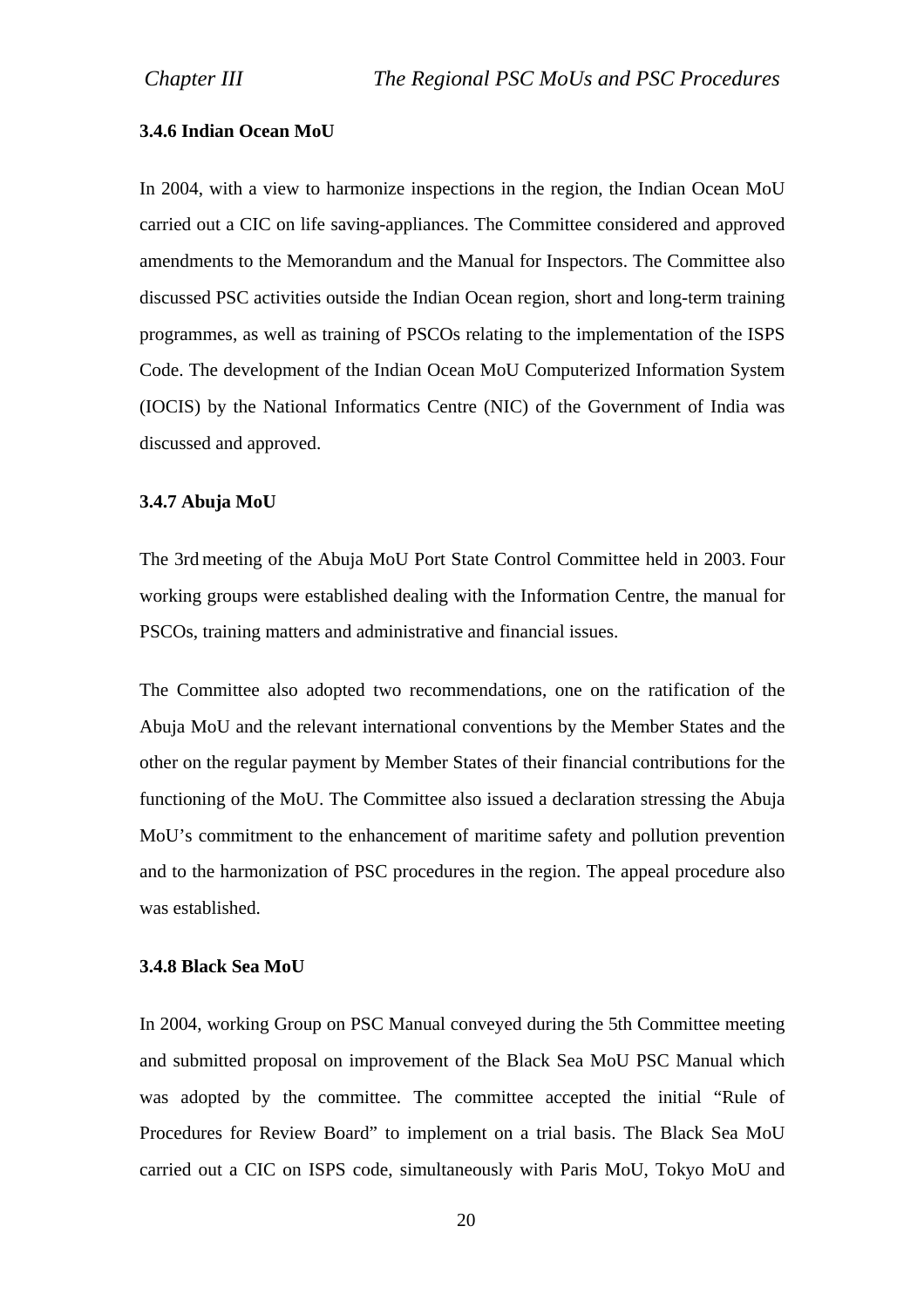USCG. The Black Sea MOU also sent 2 senior PSCOs to participate the Paris MoU seminar. The PSCO exchange programme also carried out among the member States (Black Sea MoU, 2005).

To provide industry with the MoU news, procedures and inspection results, the Black Sea MoU launched the internet web-sit containing general information on MoU, regularly updated detention list and a direct link to the MoU database providing on-the-fly inspection results in 2003.

#### **3.4.9 The Cooperation Council for the Arab States of the Gulf (Riyadh MoU)**

The Memorandum of Understanding on PSC for the States of the Cooperation Council for the Arab States of the Gulf (Riyadh MoU), was signed in Riyadh on 30 June 2004. To the present, there is little information on this MoU (IMO, 2004).

#### **3.4.10 USCG**

The USCG launched the Qualship 21 (Quality Shipping for the 21st Century) on January 1, 2001 (See Appendix C for detail), which is an initiative to identify high quality non-U.S. flagged vessels, and then reward them with incentives. The Qualship 21 programme also evaluates each registry for eligibility on an annual basis. So far around 800 ships were were awarded Qualship 21 status in end of 2004. Eight States were awarded Qualifying Registries as of March, 2005 (USCG, 2005).

The terrorist attacks on the U.S in September 2001 catalyzed significant security enhancements to governing the USCG's safety-oriented Port State programme. With the adoption of the domestic legislation entitled "Maritime Transportation Security Act of 2002"( MTSA 2002), the ISPS Code and MTSA 2002 represent a significant expansion of focus for port State activities and are incorporated into their Port State Control programme to the fullest extent possible. The programme seamlessly incorporates and emphasizes compliance with security standards in addition to safety and environmental compliance standards (USCG, 2005).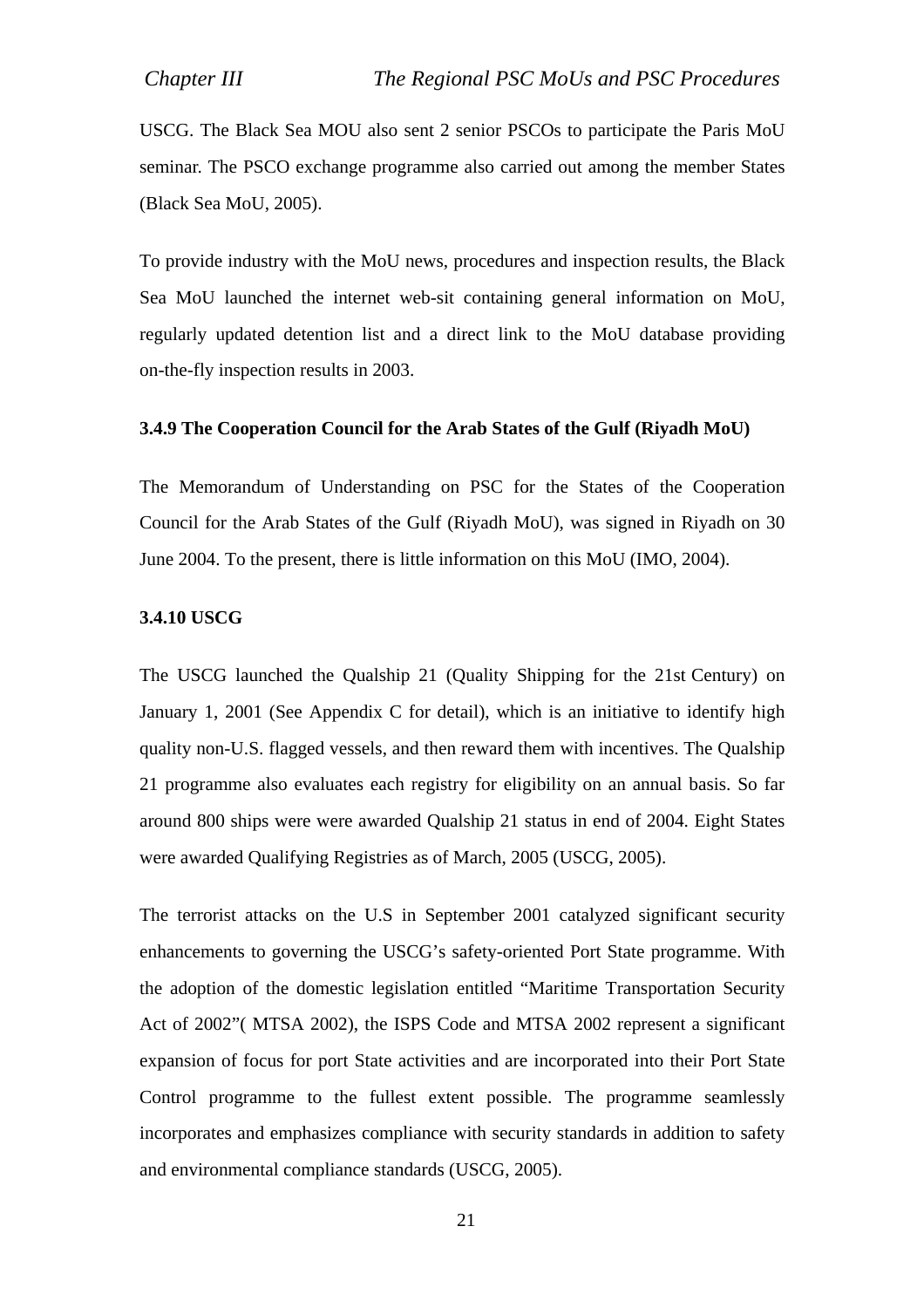## **3.5 The PSC procedures and IMO guidelines of PSC on specific aspects**

## **3.5.1 Introduction**

Although the main conventions provide the control provisions, the detail procedures on PSC are laid down in the IMO guidelines. In the 1981 Assembly, resolution A.466( ) on procedures for the control of ships was adopted and since then a variety of resolutions relating to port State control have became effective. The IMO Subcommittee on Flag State Implementation (FSI) reviewed and amalgamated existing resolutions and documents on port State control. As a result of this study, resolution A.787 (19) was adopted by the 19th Assembly of IMO. The resolution is intended to provide basic guidelines on the conduct of such inspections, the recognition of the deficiencies of a ship, its equipment, its crew and the application of control procedures. In 1999, the 21st Assembly adopted resolution A.882 (21) which amended the resolution A. 787 (19). This amendment gave the establishment of "clear ground" for more detail inspection, accidental damage, reports on remedial action and additions to the list of certificates and documents. It was also agreed to incorporate the Interim Guidelines for PSC related to the ISM Code. In addition, IMO adopted a list of circulars which provide guidelines for the inspection on specific aspects of ship operation, such as operation in compliance with ISPS Code, Annex to MARPOL73/78.

#### **3.5.2 General**

According to the guidelines provided by IMO, when the PSCO conducts an inspection of a ship, he may, before boarding, gain from its appearance in the water, an impression of its standard of maintenance from such items as the condition of its paint-work, corrosion, pitting or un-repaired damage. On boarding, and upon introduction to the master or the responsible ship's officer, the PSCO should examine the vessel's relevant certificates and documents. If the certificates are valid and the PSCO's general impression and visual observations on board confirm a good standard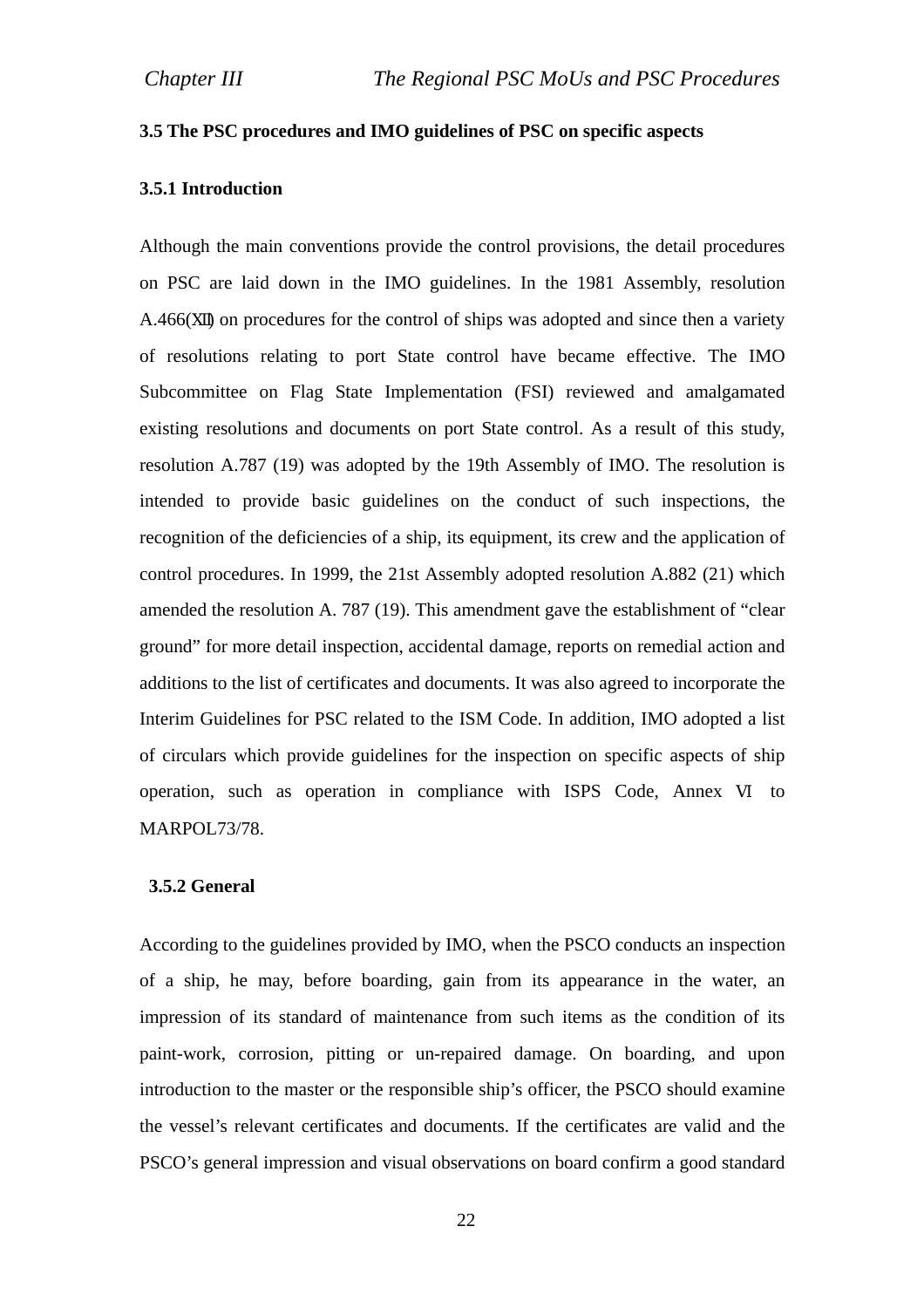of maintenance, the PSCO should general confine the inspection to reported or observed deficiencies, if any. However, if the PSCO has clear grounds for carrying out a more detailed inspection, the master should be informed. As for the deficiencies found in the process of detailed inspection, the PSCO may take appropriate action to require the crews rectify deficiencies as soon as possible. If the deficiencies are serious enough to pose a danger in the forthcoming voyage, the PSCO may detain the ship. The final purpose is to prevent a ship from proceeding to sea in an unsafe condition or presenting unreasonable threat to marine environment.

#### **3.5.3 No more favourable treatment and non-convention size ships**

For the ship whose flag State is not a Party to a particular convention, the port State which is a Party to the convention may still enforce the requirements of the convention on this ship. Article (3) of the Protocol of 1987 to SOLAS 74; Article 5 (4) of MARPOL 73/78 and Article (5) of STCW 78 stipulate that not more favourable treatment be given to ships of countries that are not Parties to these convention. In other words, ships registered in non-Party States should be held to the same international standards as ships registered in the port State, if the port State is a Contracting Party to one of the conventions. The resolution A.787 (19) also provides that:

> All Parties should as a matter of principle apply the procedures….[of no more favourable treatment]… to ships of no-Parties and ships below convention size in order to ensure that equivalent surveys and inspections are conducted and an equivalent level of safety and protection of the marine environment are ensured.

The similar doctrine applies to ships below convention size. Generally speaking, a ship should not be permitted to sail if it is not safe or if it poses a threat to the marine environment. Although these ships may be exempted from international conventions, PSCO may take action, including detention if necessary to ensure that the ship does

23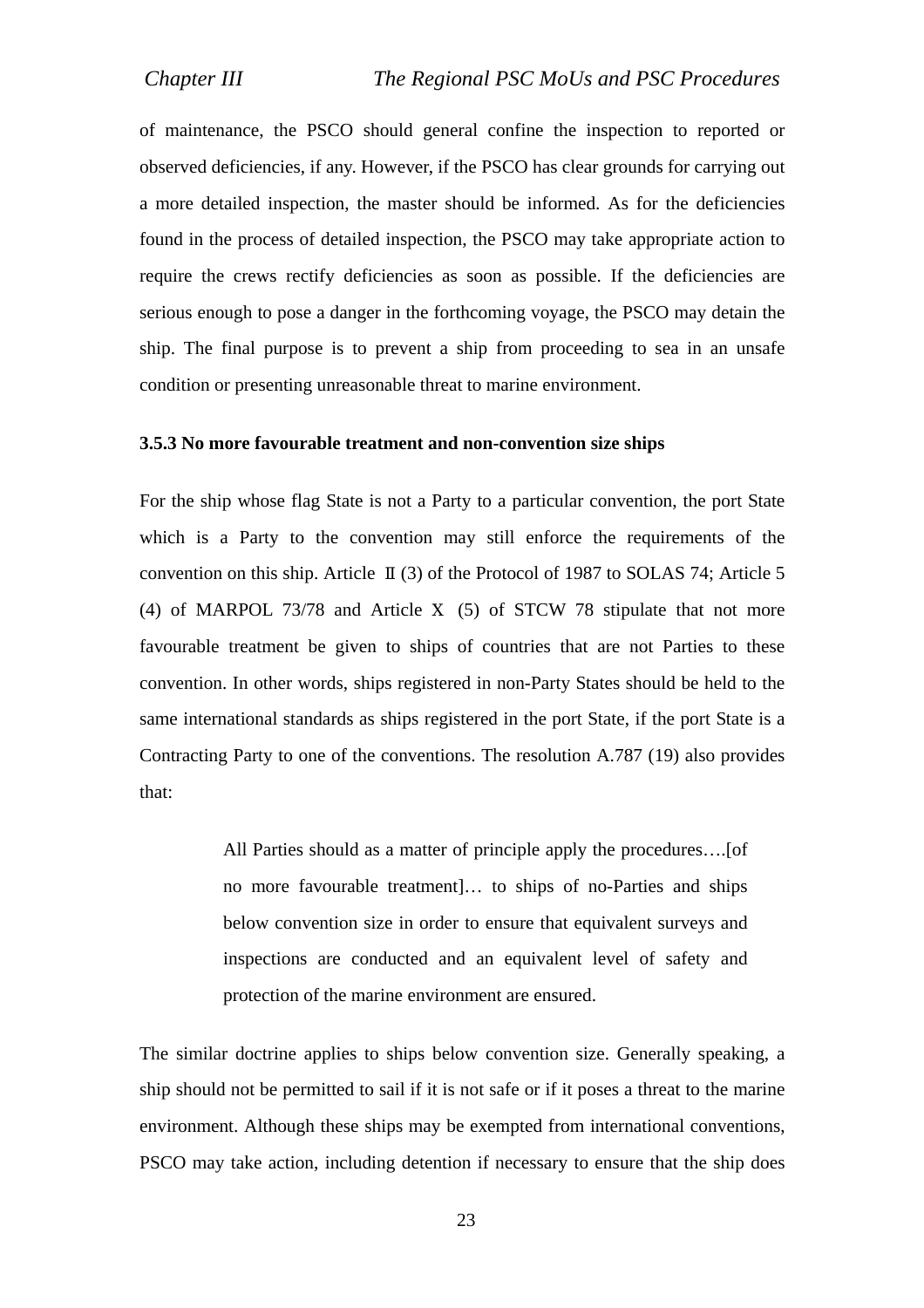not present a clear hazard to safety, health or the environment. The conditions of and on such ship and its equipment and the certification of the crew and the flag State's minimum manning standard shall be compatible with the aims of the provisions of the conventions; otherwise, the ship shall be subject to such restriction as are necessary to obtain a comparable level of safety and protection of the marine environment. States in the Caribbean region have, with the assistance of IMO, developed specific regional regulations governing non-convention sized ships. These regulations gain wide recognition of USCG.

#### **3.5.4 The IMO and ILO guidelines of PSC on specific aspects**

Although the resolution A.787 (19) as amended by resolution A.882 (21) provides basic guidelines on conducting the PSC inspections, IMO and ILO also adopted a list of PSC inspection guidelines on maritime safety, security, environmental protection and labour conditions on board ships. The IMO guidelines includes: Guidance For Port State Control Officers On Issues Related to Certificates of Competency (MSC/Circ. 1030), Guideline Relating to The Implementation of SOLAS Chapter -2 and ISPS Code (MSC/Circ. 1111), Guidelines For PSC Under MARPOL Annex 6 (MEPC/Circ.472), etc. The ILO guideline includes Inspection of Labour Conditions on Board Ship: Guide-lines for Procedure. All of these guidelines are supplement to the basic guidelines of PSC contained in resolution A.787 (19) as amended by resolution A.882 (21). They provide technical assistance for PSCOs to conduct PSC inspections.

#### **3.6 Conclusion**

The existing nine MoUs and USCG almost cover every part of the world. Their development is not homogeneous. The Paris MoU, Tokyo MoU and USCG are relatively matured. Whereas other MoUs are still in the developing stage. Great effort still needs to be taken by these MoUs and IMO to upgrade the PSC quality in these MoUs. The nine MoUs basically apply the same inspection procedures recommended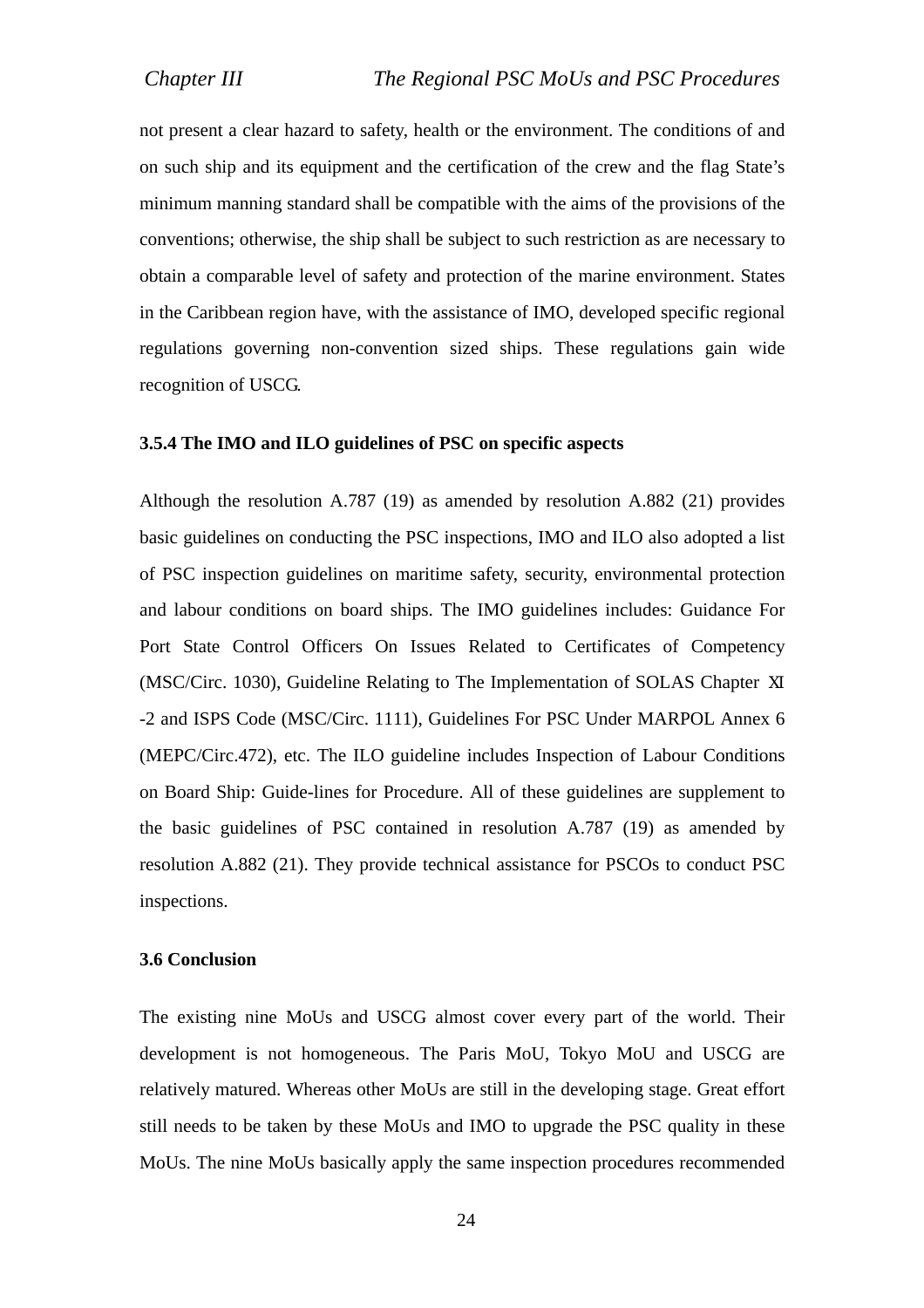by IMO and ILO. However, the inspection procedure employed by USCG is slightly different form the guidelines of IMO.

IMO developed not only basic procedures on conducting PSC inspections but also guidelines on how to inspect some specific aspects of ship. These guidelines help PSCOs carry out inspection in a more efficient and uniform way. They make the development of PSC keep up with the development of international conventions. The experience in the past 20 years showed that PSC had done a great effort in eliminating substandard ships. However, to which extent that the PSC regime has achieved its effectiveness? The next chapter will give a detained analysis on the effectiveness of PSC regime.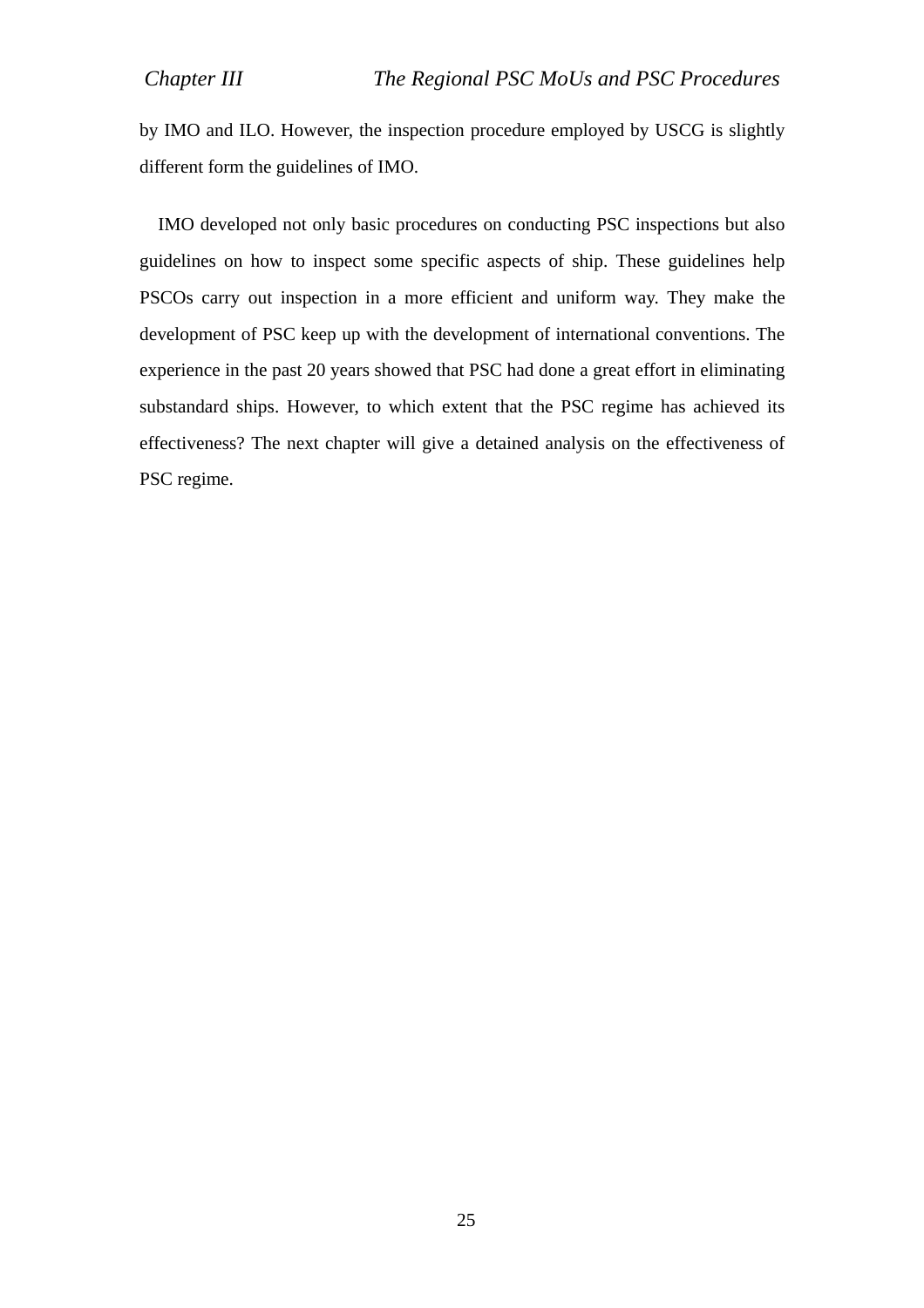# **Chapter** Ⅳ

## **The Effectiveness and Cost Efficiency of The PSC Regime**

#### **4.1 Introduction**

With the popularity of the concept of port State control, more and more States use PSC as an effective tool to enforce the ships to implement IMO and ILO regulations and eliminate substandard ships. Although the primary responsibilities of implementing related international conventions lie on the flag States, the performance of PSC in recent years seems to overweight the performance of flag State in achieving their goal. This chapter will discuss the effectiveness of PSC regime by analyzing performance of the two main MoUs and USCG in recent years.

Furthermore, this chapter will discuss the cost of the PSC regime in Paris MoU. And the issue of cost efficiency of PSC regime will be analyzed from the economic point of view.

#### **4.2 The effectiveness of PSC regime**

The PSC regime takes effect in two ways: one is through the control action taken in inspections; another way is to promote flag States to implement international conventions through publishing annual PSC report which contained their performance of implementation in the last year. The former is a direct approach while the latter is an indirect approach. This part will examine the performance of PSC regime only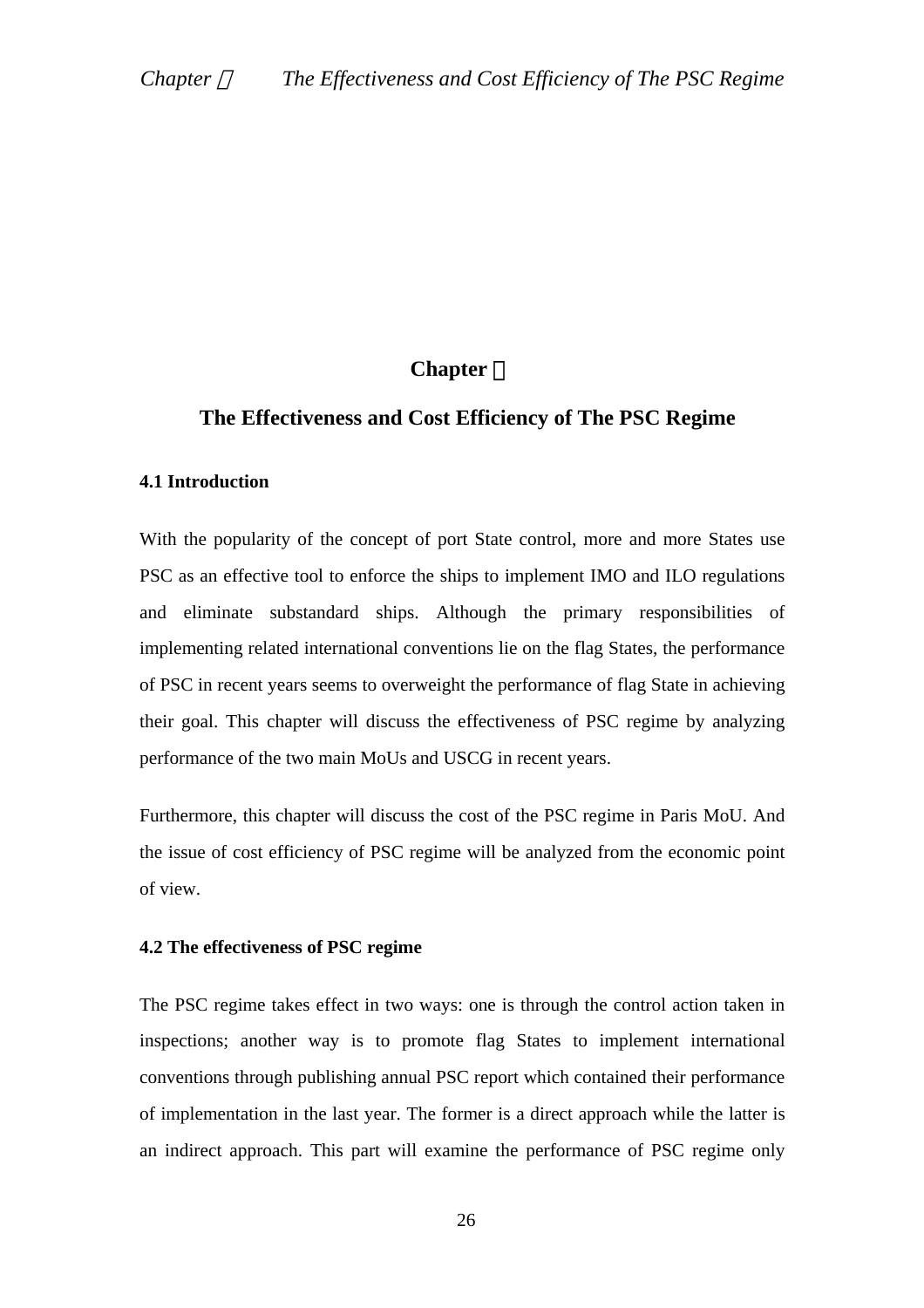through the statistics and empirical data published by the Paris MoU, Tokyo MoU and USCG. There are two reasons for this. On one hand, according to the wordwide statistics of PSC in 2004, the port State control inspections activities in these three regions account for over 70 percent of the total inspections conducted in the whole world. On the other hand, after years of development, the PSC regime in these three regions especially in Europe where Paris MoU covered is matured. Therefore the statistics data in the three regions are more representative than that in any other region.

## **4.2.1 The general profile of PSC inspections in the three regions**

As early as in 1992, the Paris MoU Secretariat admitted that, in the absence of any better criteria, the quantity of PSC inspections is one indicator that can be relied upon in measuring the impact of PSC in the region (Paris MoU, 1992).



Number of inspections in three regions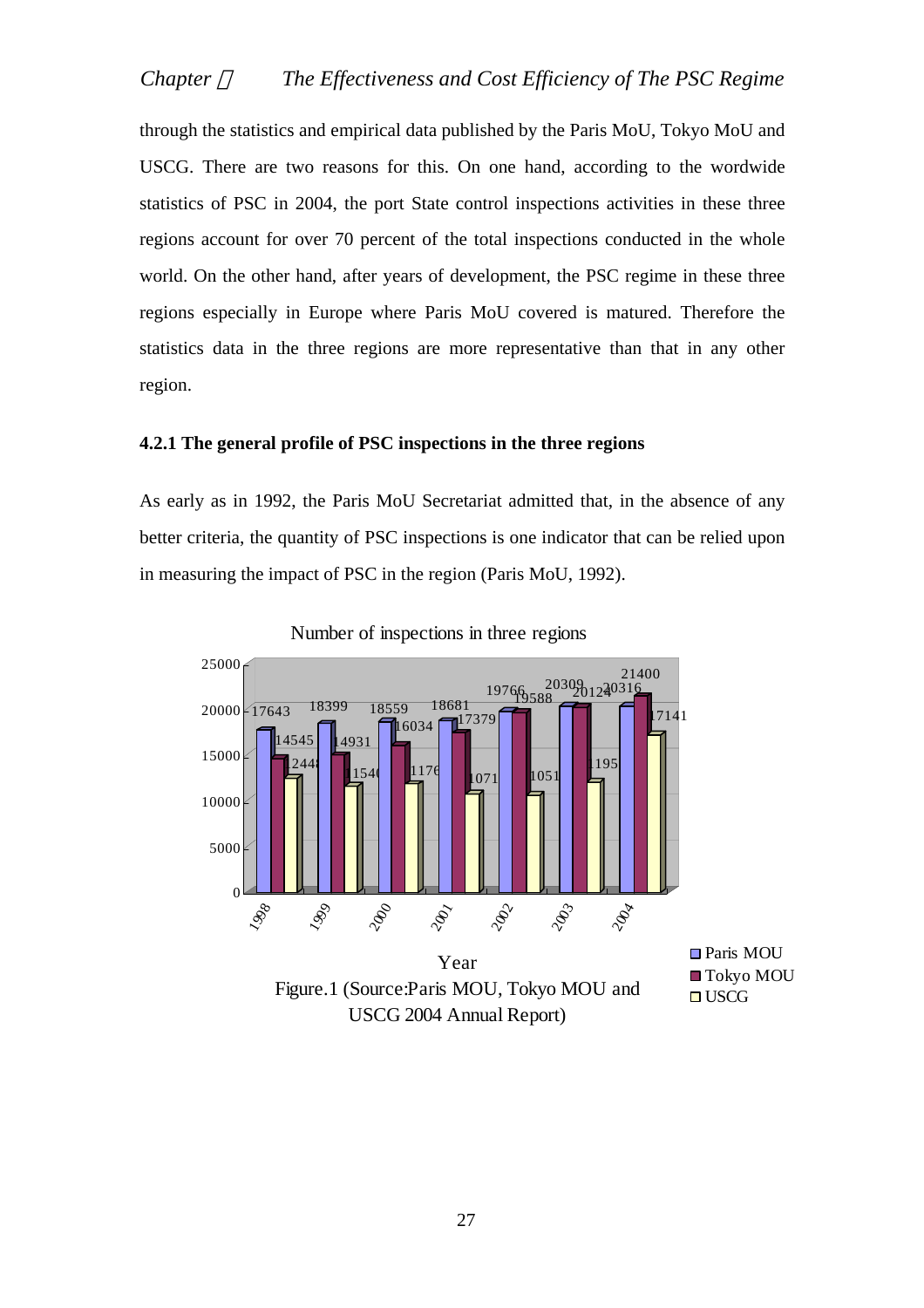

Number of individual ships inspected under Paris MOU and USCG

Figure 1 shows the number of inspections carried out under Paris MoU, Tokyo MoU and USCG from 1998 to 2004. The number of inspections in Paris MoU and Tokyo MoU steadily increased from 1998 to 2004. However, the increase in Tokyo MoU is more swift and violent than that in Paris MoU. The reason behind this is that after more than 20 years of development, the Paris MoU is relative mature. While Tokyo MoU is still in its rapid grow up stage. The figure also shows the trend of the number of inspections conducted by USCG is quite unstable. But the number jumped to its historical height in 2004 because of U.S's intense enthusiasm in implementing ISPS Code. Figure 2 shows the number of individual ships that were subject to PSC under Paris MoU and USCG from 1998 to 2004. It shows the same trend as the number of inspection in Figure 1. With the growing number of inspections carried out, one notes the increasing numbers of deficiencies identified during PSC inspection. The numbers are given in Figure 3.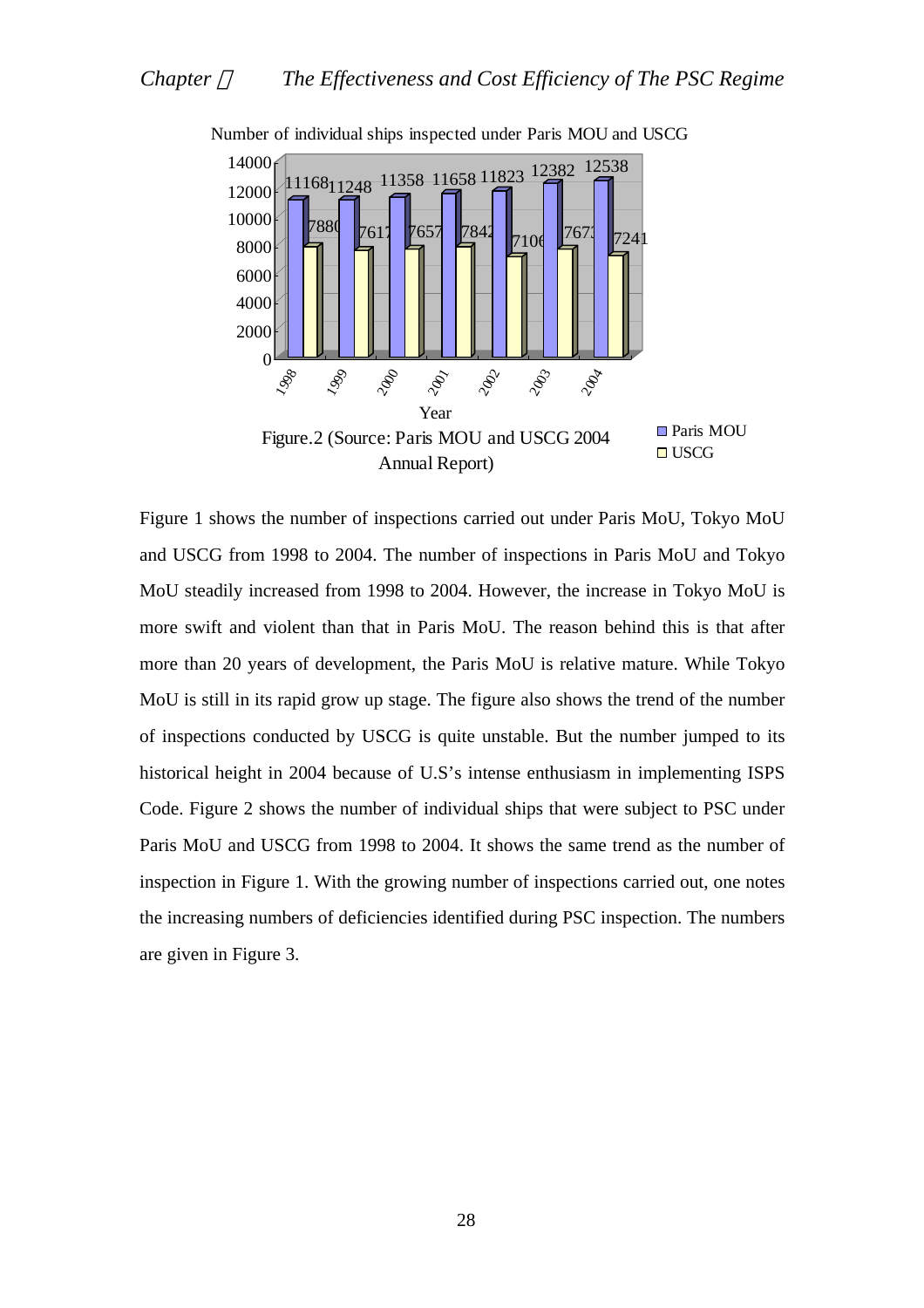

Number of deficiencies observed under Paris MOU and Tokyo MOU

The MoU annual reports use the concept of "deficiency rate" to express the relationship between the number of deficiencies on the one hand, and the number of inspections on the other. Figure 4 shows that the trend of the deficiency rate in Paris MoU and Tokyo MoU developed in a different way. The general trend of deficiency rate in Tokyo MoU rose from 1998 to 2003. It dropped sharply in 2004. While the deficiency rate in Paris MoU reached its summit in 2001 and declined in the past 4 years.



That implies that more deficiencies per inspections have been observed in the 6 years.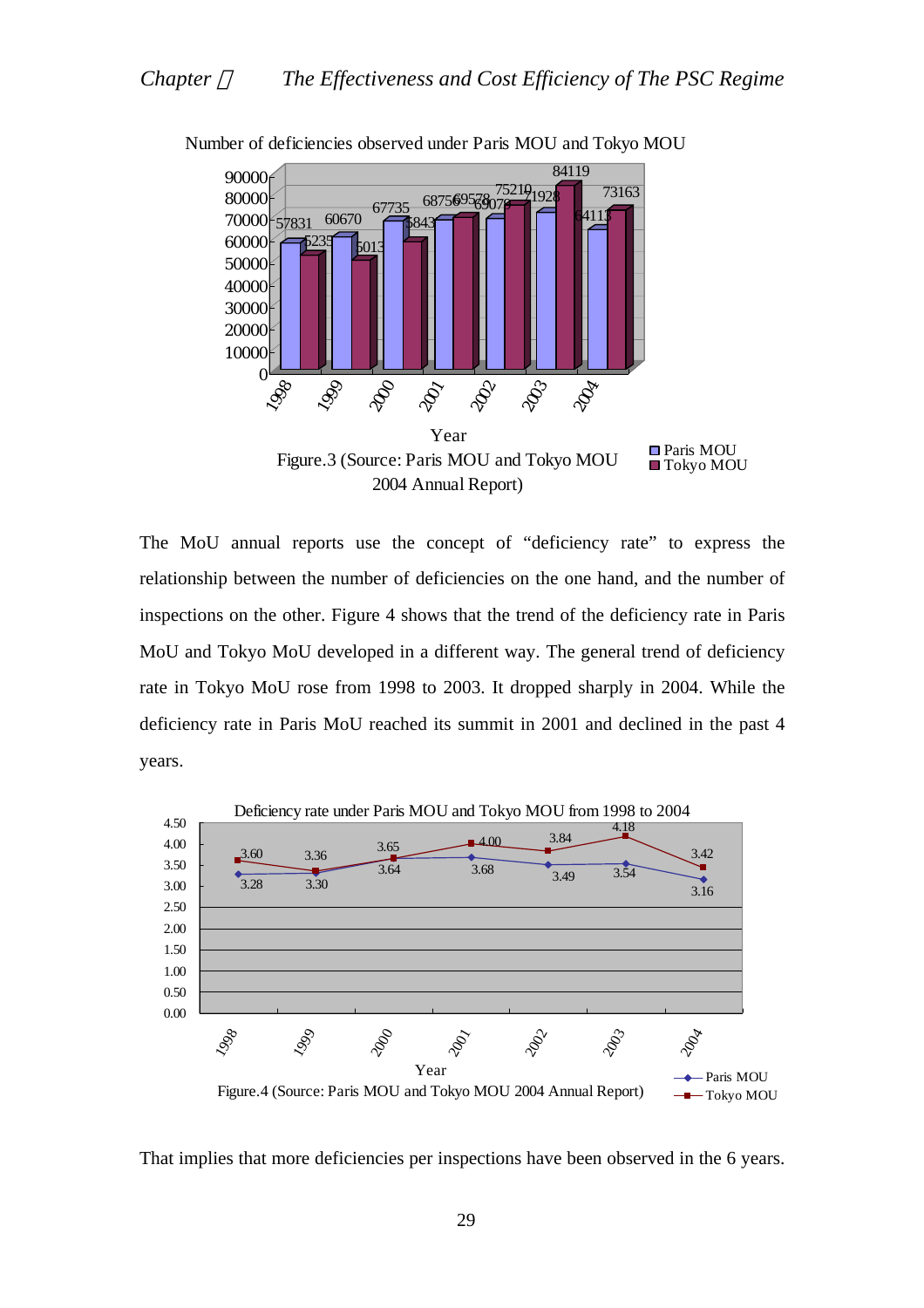The trend suggests that, very roughly, the "rectification rate" achieved by MoU is also increasing. Deficiencies must be rectified before a ship is allowed to leave port. It is assumed that, in most instances in which deficiencies are identified, a rectification follows (Payoyo, 1994). The rising deficiency rates thus suggest a corresponding rise in the rectification rate.

With regard to the delays or detentions effected in the three regions, Figure 5 shows that a different trend of detention numbers in the three regions form 1998 to 2004. In 2000, Paris MoU detained the most ships in its history and the number of detention fell from that year. That is because Paris MoU launched enhanced targeting system in 2000 (Shiming, 2001). The general trend of the number of detention in Tokyo MoU rose in the 7 years. But the number of detention and detention rate sharply declined in 2004. This trend also happened on Paris MoU. The decline may be attributed to the implementation of ISPS Code. From 1st July 2004, the ISPS Code came into force and a CIC on the ISPS Code was carried out in Paris MoU and Tokyo MoU. The ISPS related detention percentage is about 1%, much lower than the overall detention rate of 6.51% in the region during the same period. While the trend of the number of detention in USCG developed in an exactly opposite way to that in Tokyo MoU.



**□** USCG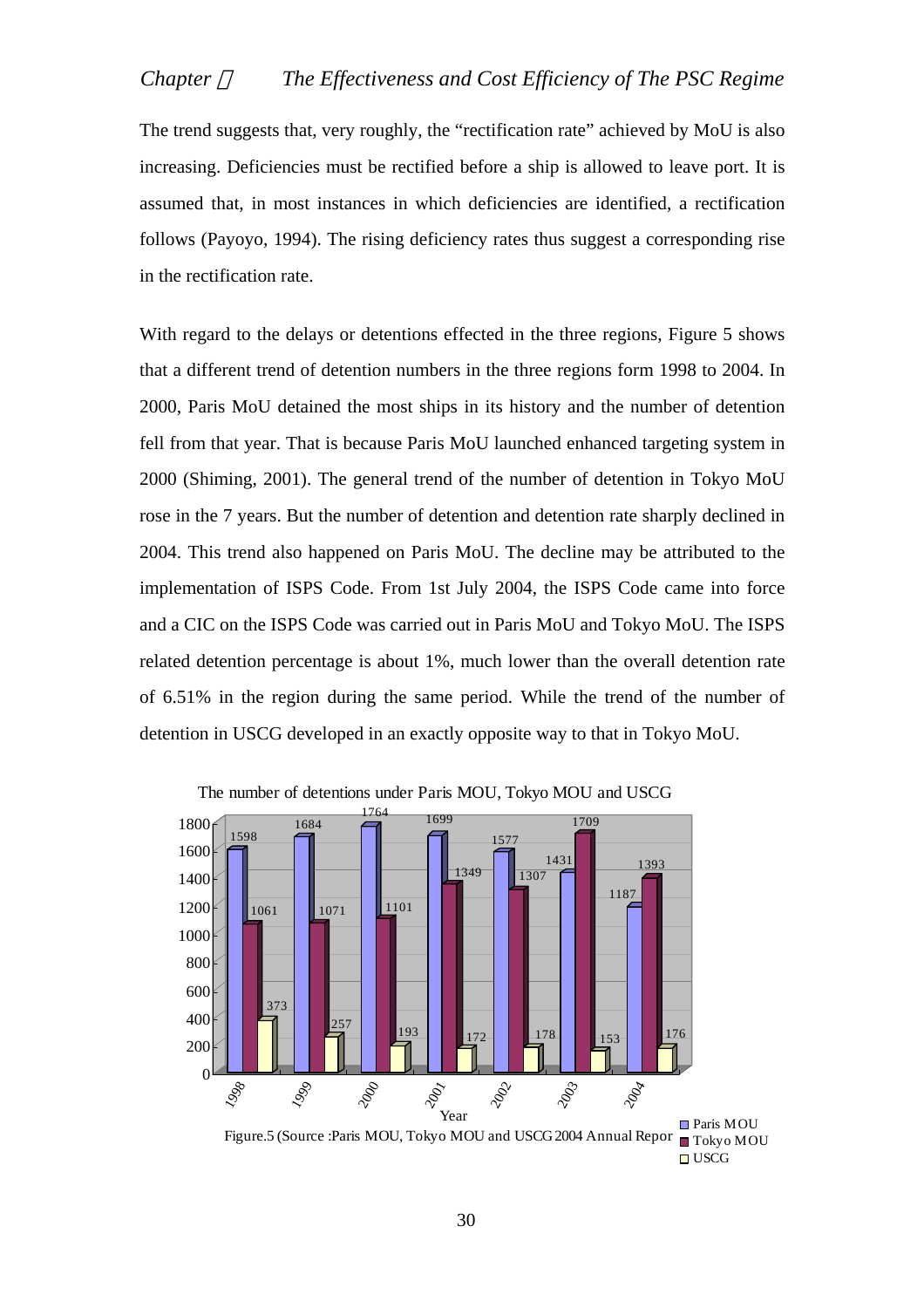# *Chapter The Effectiveness and Cost Efficiency of The PSC Regime*

Figure 6 shows that the trend of detention rate in the three regions basically followed the same trend of number of detentions.



## **4.2.2 The Black-Grey-White List and Targeting System**

Every year, the Paris MoU, Tokyo MoU and USCG published the information of PSC inspections which were conducted in their regions last year. The PSC committees analyzed the inspections data and evaluated the performance of flag States through the Black-Grey-White List System. Once the performance of a flag State in that year was categorized in the Black List, the State would face two serious consequences. One was the great politic pressure from the international community that required the State taking effective measures to improve the safety level of the ships flying its flag. Another was that through the targeting system, all ships flying the flag of black-listed State would be targeted as the ships with higher priority to be inspected. The more inspections are conducted on the ships flying the flag of the black-listed State, the more deficiencies will be observed and more detentions will happened on these ships. It is a vicious circle and will cause great financial loss to the flag State. The black-listed flag State will be compelled to make appropriate policies to ensure the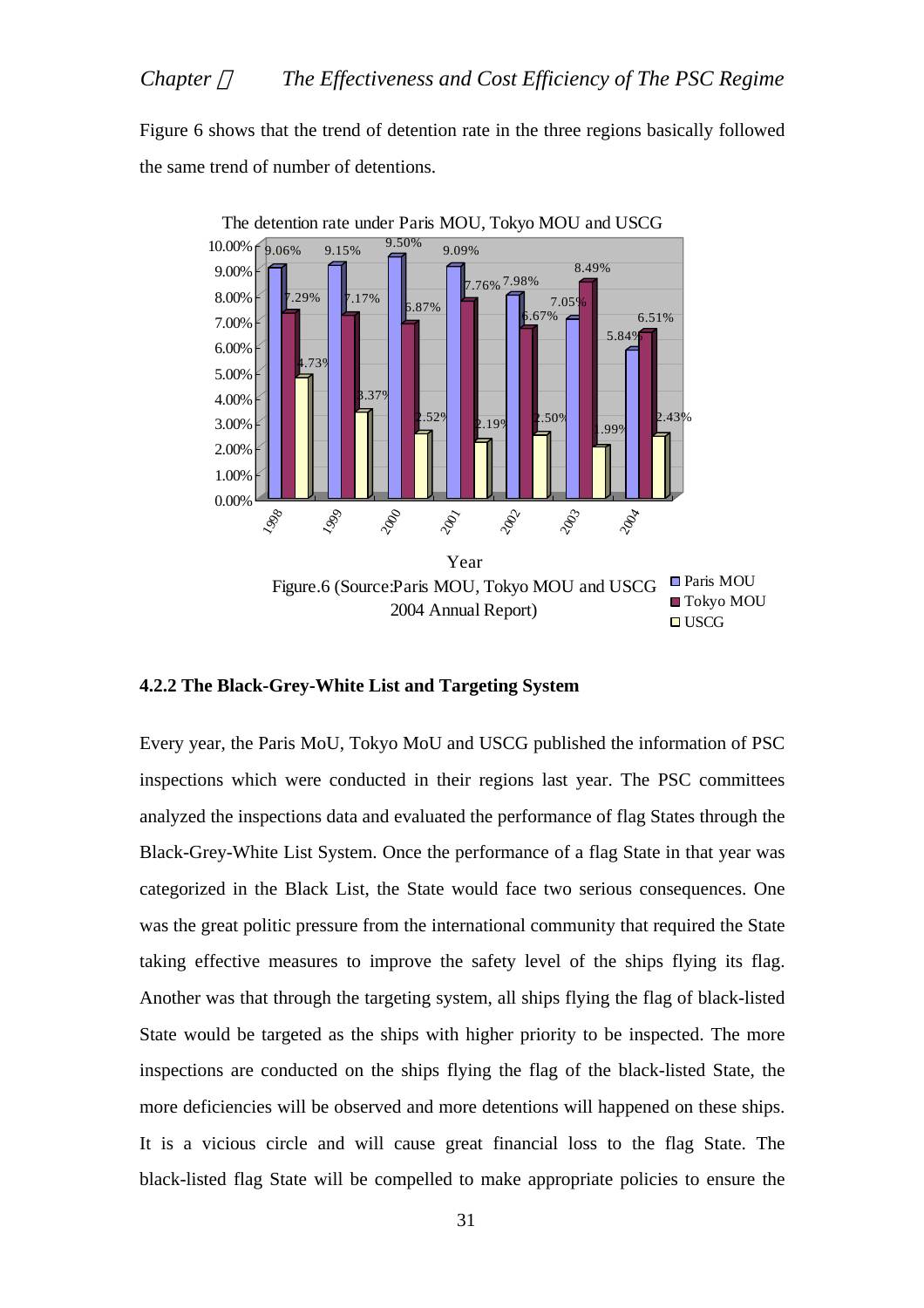ships flying its flag comply with international safety and environment protection standards. Although some scholars argued the validity of black-listing a flag State because the flag State is also a sovereign State, the experiences in Paris MoU, Tokyo MoU and USCG show that Black-Grey-White List system which cooperates with Targeting system is a powerful tool to enforce ships comply with international conventions indirectly.

#### **4.2.3 Case study**

The PSC performance of Chinese ships before 1998 was very poor. Figure 7, Figure 8 and Figure 9 provides the performance of Chinese ships in Paris MoU, Tokyo MoU and USCG. Before 1998, the 3 Year Rolling Average Detention Rate of Chinese ships in the three regions was higher than those of the whole region. Consequentially, China was blacklisted by the Paris MoU, Tokyo MoU and USCG before 1998. Chinese government endured tremendous pressure from international community that required improving the safety level of Chinese ships. Chinese shipping companies also assumed great financial loss in the shipping market. The China Maritime Safety Administration (CMSA) took appropriate measures such as enhancing the safety management of the ship companies, the Pre-Voyage inspection and improving the safety standard of statutory regulations to reduce the detention rate. These measures took effect in 2000. China jumped into the White list and stabilized from 2000. This is a good example that PSC regime promotes flag State implementation in an indirect way.

32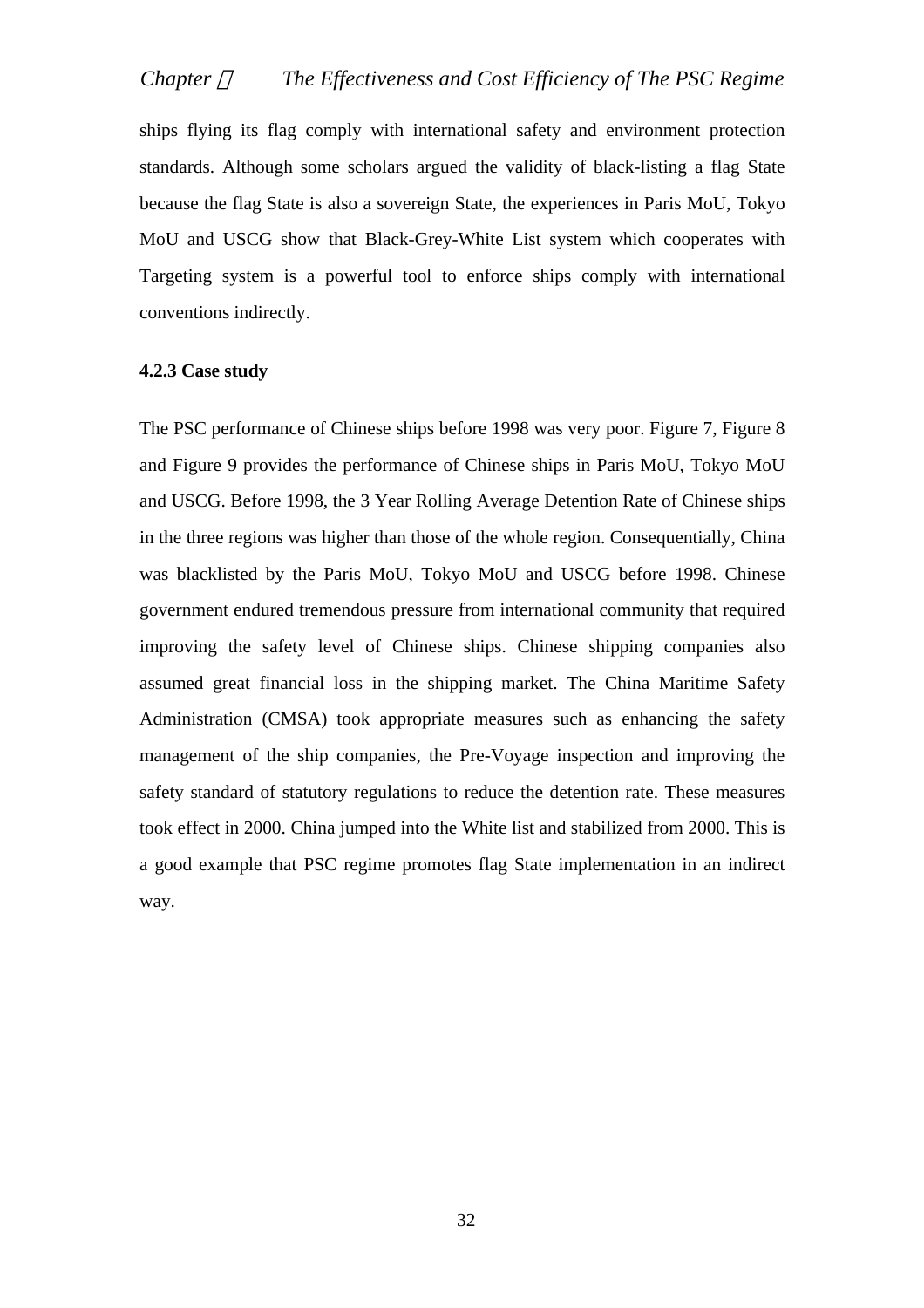

The performance of Chinese ships under Paris MOU





The performance of Chinese ships under Tokyo MOU

Figure.8 (Source: Tokyo MOU Annual Report 1998-2004)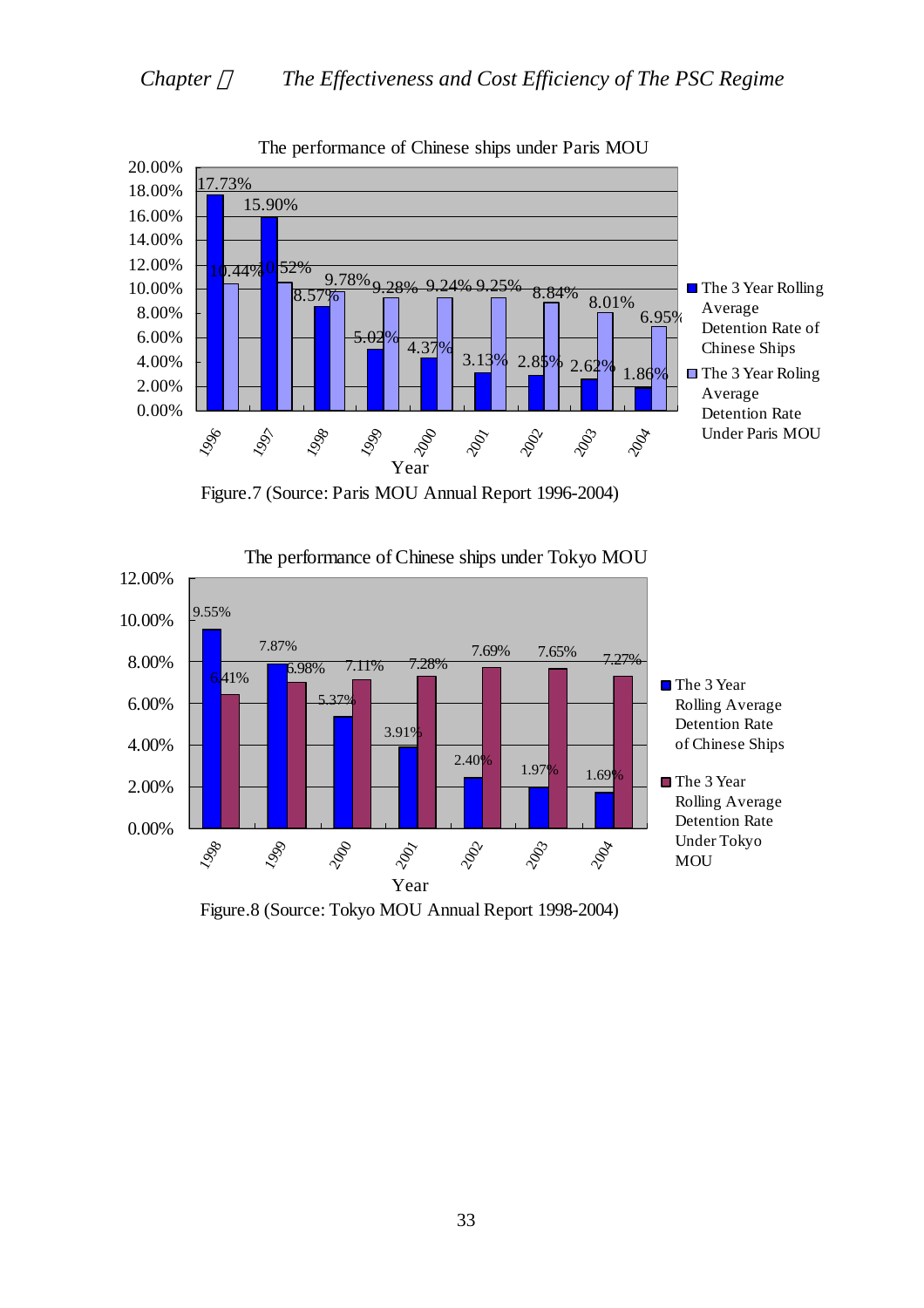

### The preformance of Chinese ships under USCG

The issue of cost efficiency of the PSC regime concerns the cost spent on the regime and the effectiveness. In the present, there is only one report available which contain the cost of PSC regime: the Paris MoU 1992 Annual Report. As far as the effectiveness of the PSC regime, there is still not any direct study which contained the concrete quantity of the effectiveness. However, a study made by the Organization for Economic Co-operation and Development (OECD) in 1996 may throw some light on the effectiveness of PSC regime through analyzing the financial advantages obtained by shipowners as a result of non-observance of applicable international rules and standards.

# **4.3 The cost efficiency of the PSC regime**

The Paris MoU Secretariat reports that, in the operation of the Paris MoU from 1982 to 1992, approximately US \$ 25 M was spent to conduct about 12 5000 inspections on 9 5000 individual ships (Paris MoU, 1992) That means averagely \$200 were spent on every inspection. According to the Annual Report of Paris MoU in 1994, the inspection percentage to the number of ships called in the region and the times of inspection for an individual ship were respectively 26.8% and 1.59. Therefore, the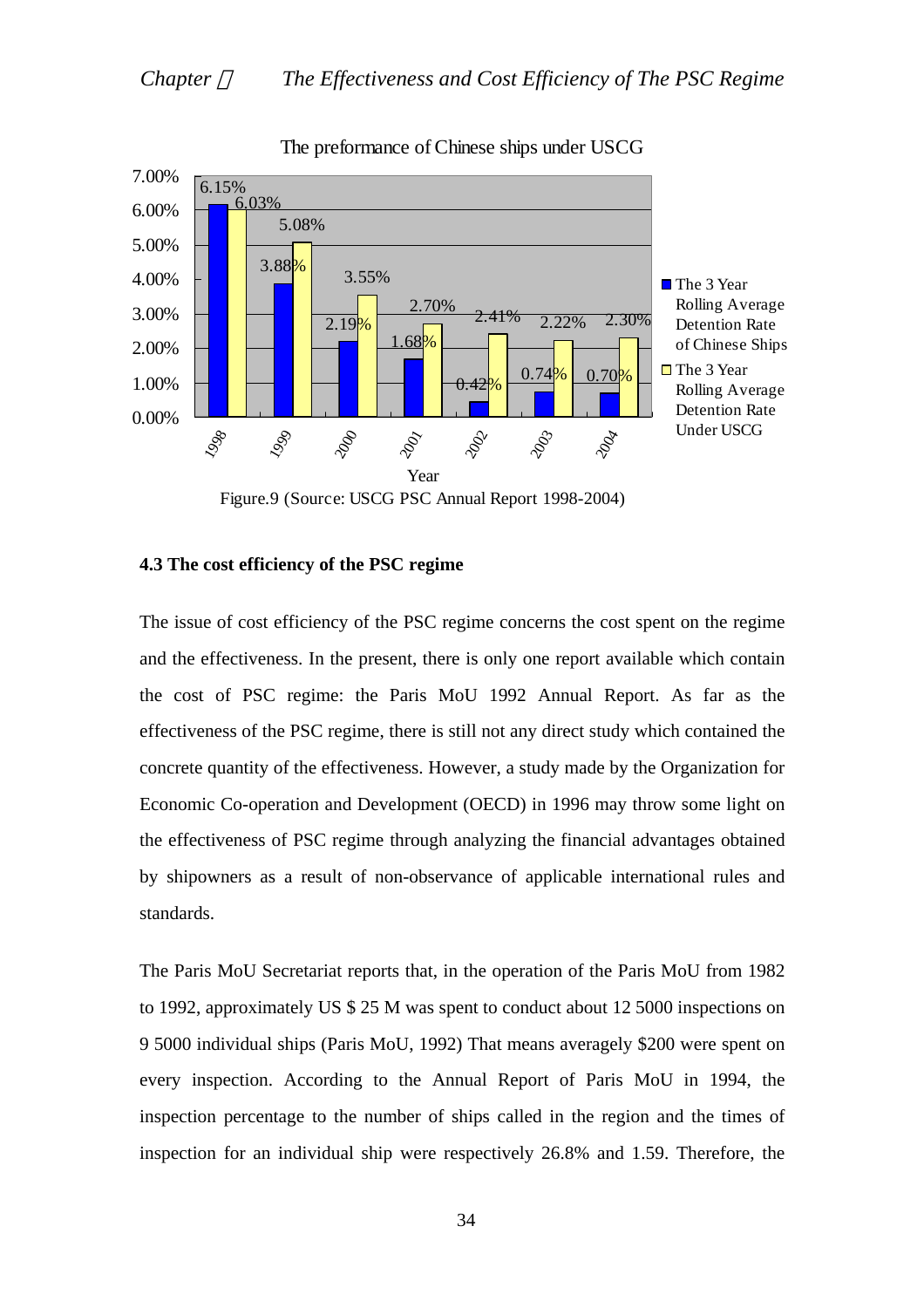cost spent on conducting PSC inspection for an individual ship in the whole year was  $$200\times26.8\% \times 1.59 = $85.2$ 

Another study by OECD in 1996 pointed out for a late 1970s built 30 000 dwt bulk carrier operating within the handysize time charter market in 1994, the margin of sub-standard operation can be seen to equate to some US \$500/day or US \$182500/year (OECD, 1996) This can be regard as financial advantages obtained by this substandard bulk carrier in 1994. The existence of the PSC regime under Paris MoU is to ensure this bulk carrier to fully observe applicable international standards. In other words, without the PSC regime the shipowner tend to operate this bulk carrier in substandard safety level to save operational cost for its survival in the fierce shipping market. Therefore, the effectiveness of the PSC regime on this bulk carrier in 1994 was equated to the financial advantages obtained through sub-standard operation, which was \$18 2500/year.

From above analysis, we can draw a conclusion that in 1994, for a late 1970s built 30 000 dwt bulk carrier operating in Paris MoU, the average PSC inspection cost was \$85.2/year, while the effectiveness of the PSC regime can be \$18 2500/year! It is really cost-effective way to ensure this ship to observe appropriate international conventions. Although the above cost-benefit analysis only reflected the individual case, it still provided a reference about to which extent the PSC regime was cost-effective.

## **4.4 Conclusion**

From the above discussion, it is clear that the PSC is a very effective regime to improve ships safety level in direct or indirect ways in regions where the system properly operated. In addition, compared with the benefit of the regime, the cost is so little that can be neglected by the shipping industry. However, the PSC regime is not congenitally perfect. And with the development of the regime, many new challenges which may reduce the effectiveness of the PSC regime emerged.

35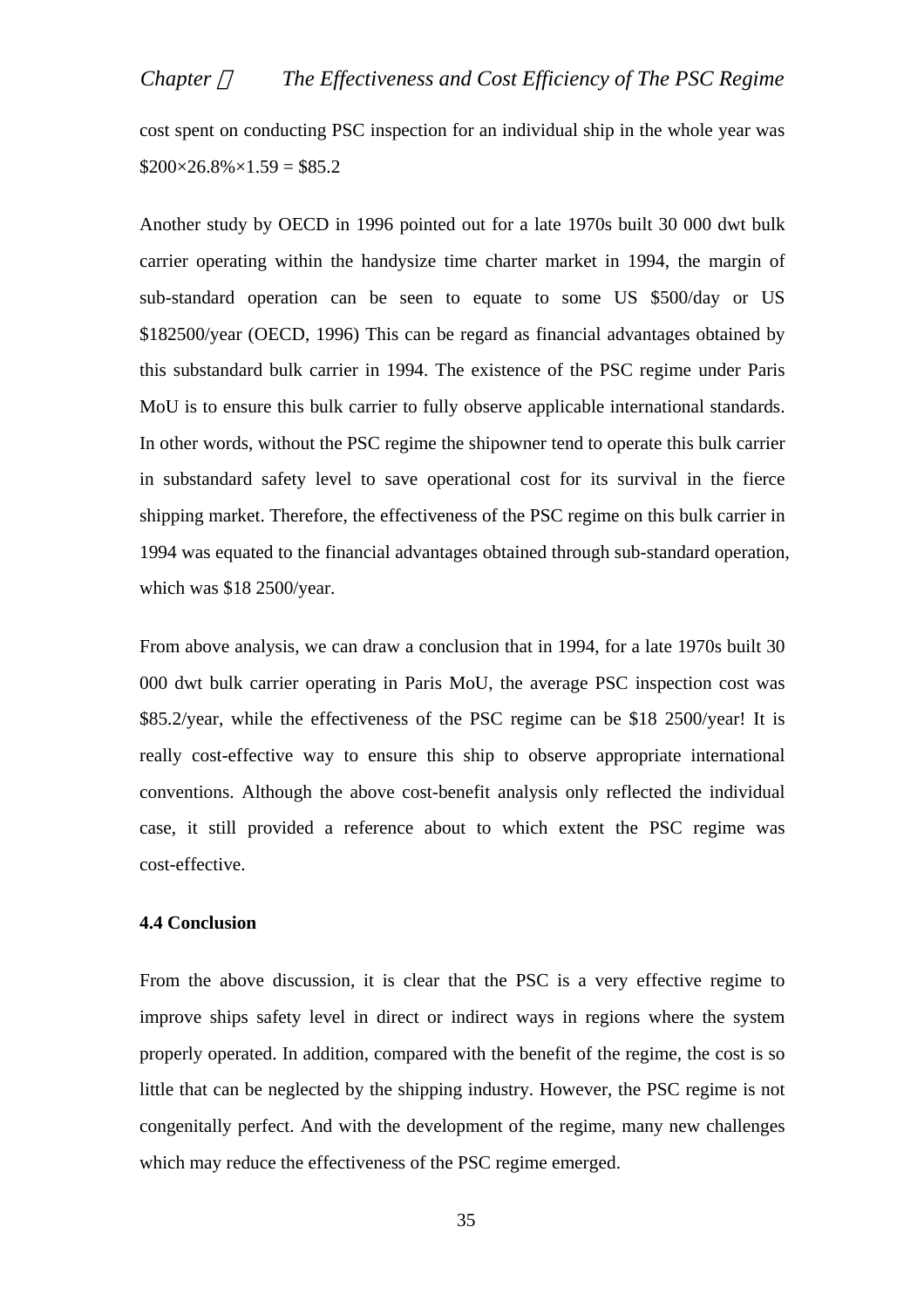# **Chapter** Ⅴ

# **The Challenges to the Current PSC Regime**

## **5.1 Introduction**

Although port State control is playing a more and more important role in improving maritime safety and marine environment protection, it needs to be remembered that port State control is an imperfect system operating in an imperfect world. It is neither a cure all nor does it absolve others from their responsibilities (AMSA, 2001). There are some challenges to the current PSC regime. Some challenges exist because the PSC regime itself has inborn limitations. And the others come forth with the development of the PSC regime.

## **5.2 The inherent limitations of PSC regime**

PSC regime as a supplement to the flag State implementation is not a panacea to cure the deficient flag State implementation. It also has its own limitations. The inherent limitations of PSC regime fall into two major aspects. Firstly, the scope and depth of PSC inspection are limited by time scale and access available to ships and shipowners (Shiming, 2001) Secondly, there are many subjective elements in the PSC procedures.

## **5.2.1 The limitation to the scope and depth of PSC inspections**

The Procedure For Port State Control provides that: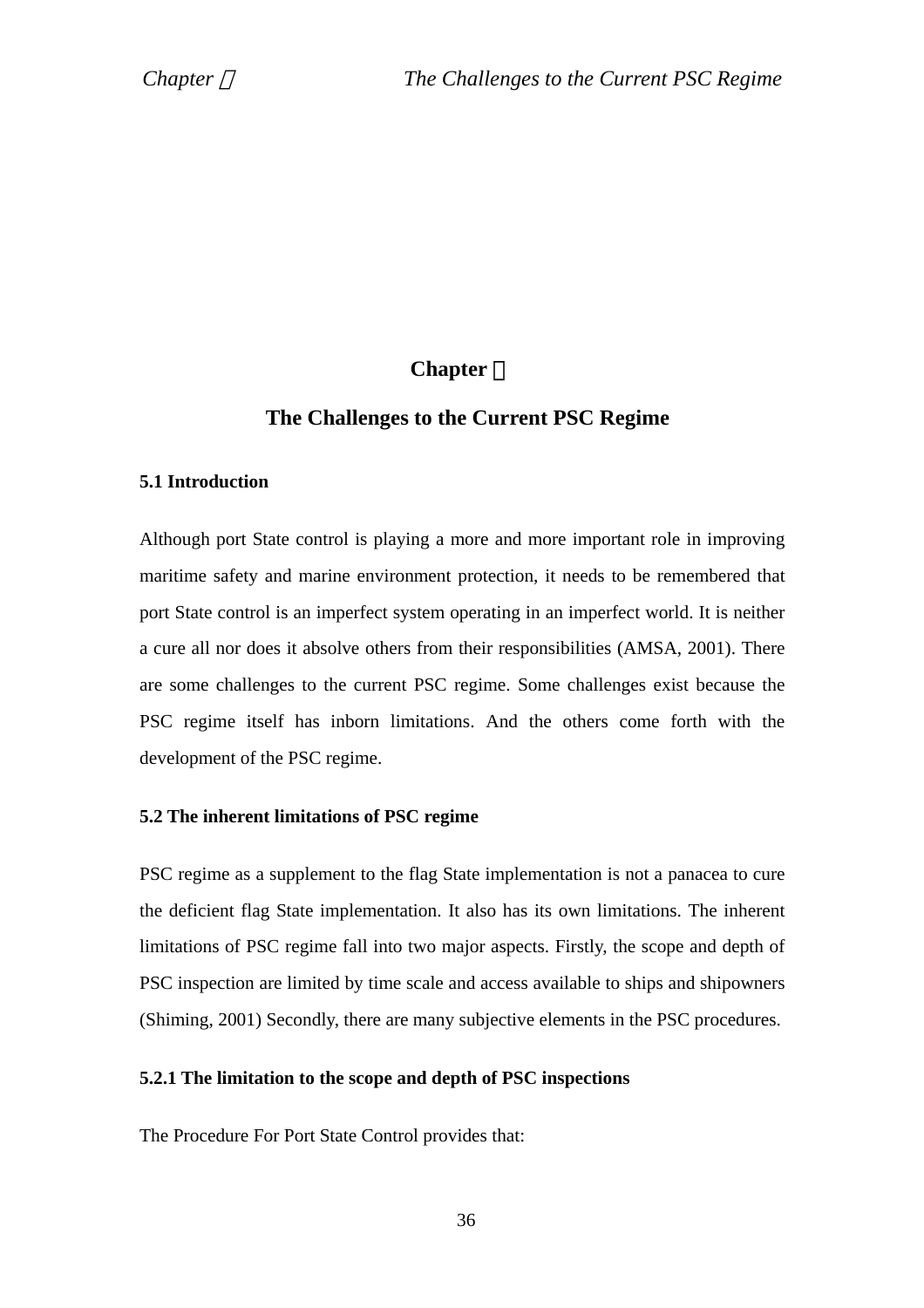If the certificates are valid and the PSCO's general impression and visual observations on board confirm a good standard of maintenance, the PSCO should generally confine the inspection to reported or observed deficiencies, if any. If, however, the PSCO from general impressions or observations on board has clear grounds for believing that the ship, its equipment or its crew do not substantially meet the requirements, the PSCO should proceed to a more detailed inspection.

In other words, the ship should be exempted to detailed inspection unless clear grounds exist. Once clear grounds exist, the ship will be subject to detailed inspection. In this case, they are in fact challenging the authorities of the statutory certificates because these certificates are only *prima faci* evidences that certify the ship and shipboard operations comply with applicable international conventions. Although the contents contained in these certificates authenticate the vessel observe applicable conventions and everything is in good condition, the observed clear grounds are enough to make PSCOs to believe that as a matter of fact, the ship, the ship equipment and shipboard operation do not meet appropriate requirements. This is also why we say PSC regime is the supplement to the flag State implementation.

However, a question arises in this situation: to which extent can a detailed inspection be? There are two aspects to this question: one is how many items can be included in the detailed inspection, another is how deep could a detailed inspection be.

The ship safety and shipboard safety operations involve many items. According to the Form of PSC report, there are 444 items can be included in one PSC inspection. (See Appendix D) The scope of these items is quite comprehensive. They range from shipboard documents to equipment and safety operations by crew on board. However, because of limited human resources and time of ship in port, it is impossible for PSCOs to inspect every item in one inspection. In practices, the PSCOs can only select some items in one inspection to be inspected. Therefore, the scope of inspection is inexhaustive though it is a detailed inspection.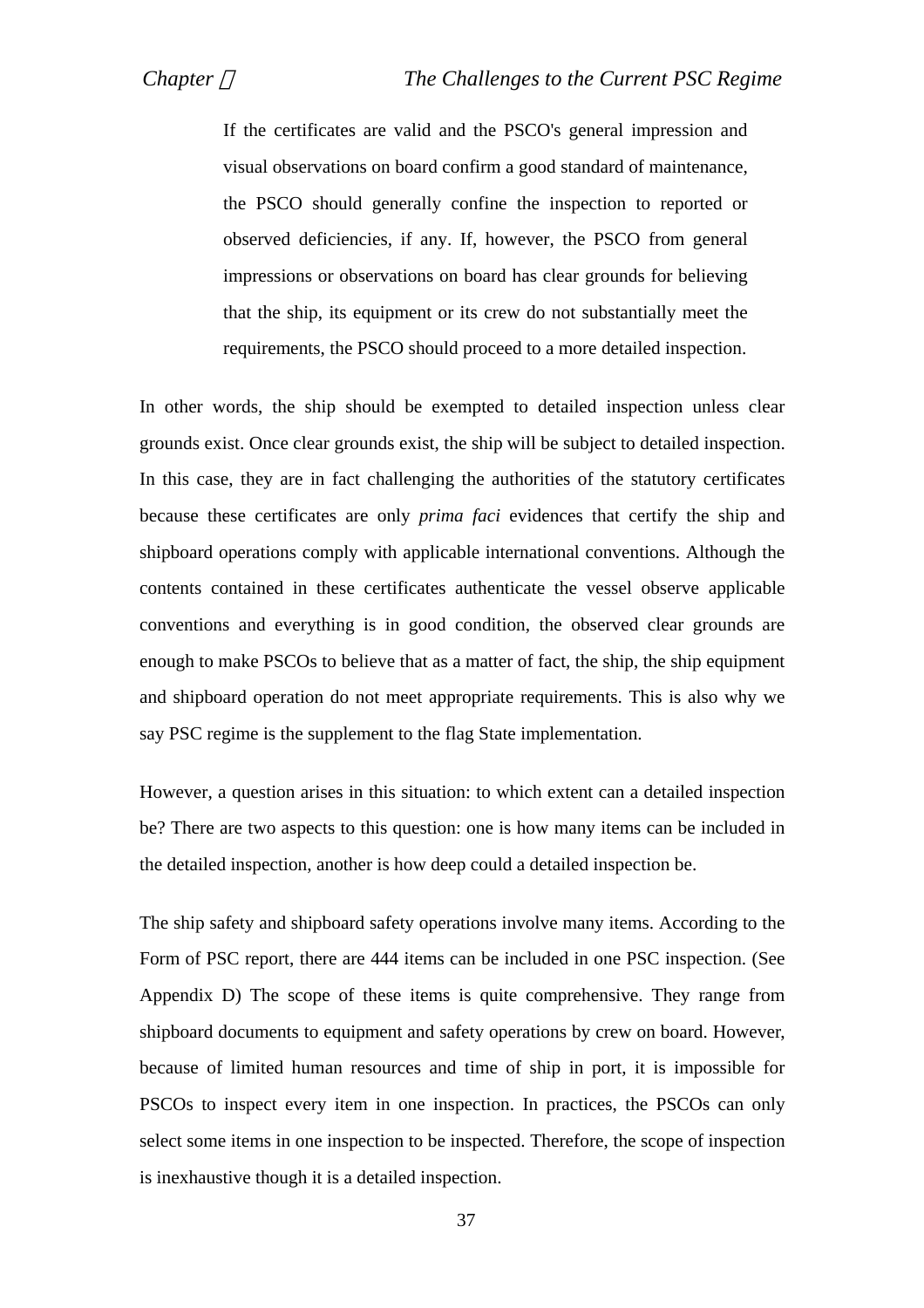The depth of detailed inspection is more complicated. The ship, ship equipment and shipboard operations involved many smaller details and layers of the ship. When the statutory certificates are issued, there is, however, also need for a large number of other certificates and other kinds of documentation to be issued for verifying compliance of smaller details of the ship with the relevant requirements. Only by having a several layer structure of certificates, the ship certificates can be issued (Jönsson, 2005). Therefore, when the detailed inspection is carried out, the depth of inspection should also touch smaller details of the ship and all layers structure of certificates. However, the inspections by PSCOs can not be so detailed because of the limited technical methods and professional knowledge level of PSCOs. For example, although the Cargo Safety Equipment Certificate and Product Certificate issued by ROs to certify the lifeboat on board meet the relevant requirements, the PSCOs can inspect every detail of the lifeboat when clear grounds exist, such as the PSCO find the lifeboat deform seriously. However, some particulars such as the longitude strength of the lifeboat and strength of the material can not be scrutinized under the conditions on board and the technical methods available by PSCOs.

#### **5.2.2 The subjective elements in the PSC regime**

Inevitably, the subjective elements exist in the PSC regime because it is the PSCOs to conduct PSC inspections. Generally, the subjective elements may take effect in two processes: the decision-making process on how detail will the inspection be; the decision-making process on which remedial actions should be taken after deficiencies are observed.

As the analysis made in section 5.2.1 point out, the scope of the detailed inspection are extensive to about 444 items. Therefore, it is basically up to PSCOs to decide which items should be included in one inspection. The scope of the chose items depend on the professional knowledge level and preference of PSCOs, or in other words to which extent that the PSCOs are familiar with the specific aspects of the ship. Generally, a PSCO is inclined to choose the items which are known well by himself.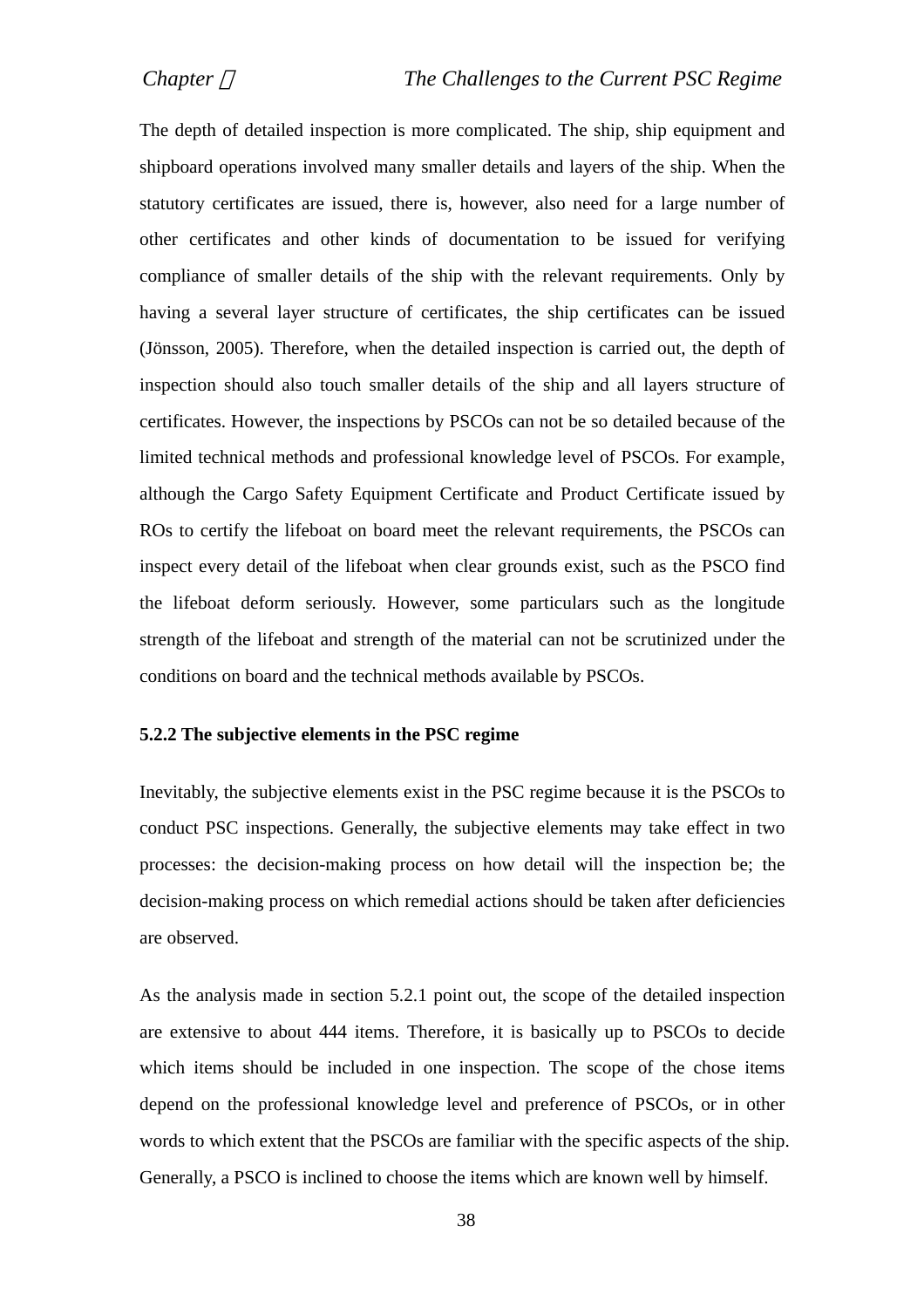Another process where the subjective elements exist is designating control measures after deficiencies are observed. The remedial actions can range from "rectified the deficiency in three month" to "detention" (See Appendix E). Deciding which control measures to be taken is also depended on PSCO, especially when PSCO decide to detain a ship. Although the PSC procedure requires the PSCO should exercise professional judgment to determine whether to detain a ship until the deficiencies are corrected or to allow it to sail with certain deficiencies to the next port, the professional judgment is also up to the PSCOs and different PSCOs will have different judgments and interpretations to the same deficiency.

#### **5.2.3 The impact of the inherent limitations to the PSC regime**

The inherent limitations have two impacts to the PSC regime. On one hand, the limited scope and depth of PSC inspections reduce the effectiveness of the PSC regime. Once the scope and depth of inspection can not cover all aspects and every detail of the ship, ship equipment and shipboard safety operation, the effectiveness of the PSC regime can not reach its maximum. On the other hand, the subjective elements in the course of inspection impact the fairness of the PSC regime. For the same deficiencies, different PSCOs will take different control measures which are based their individual professional judgments. Different control measures will bring different impacts to ship operations. The fairness of the PSC regime is abated. More seriously, ship sometimes is unduly detained by PSCOs, which will be discussed latter.

## **5.3 The imbalanced development of the PSC regime**

The development of the PSC regime is not homogeneous between the MoUs. Even within the same region of the MoU, the development of PSC regime between different member States is also unbalanced. These unhomogeneity greatly dilute the effectiveness of the PSC regime because it is still beneficial to all concerned when harmonization of the various areas of port State control administration and inspection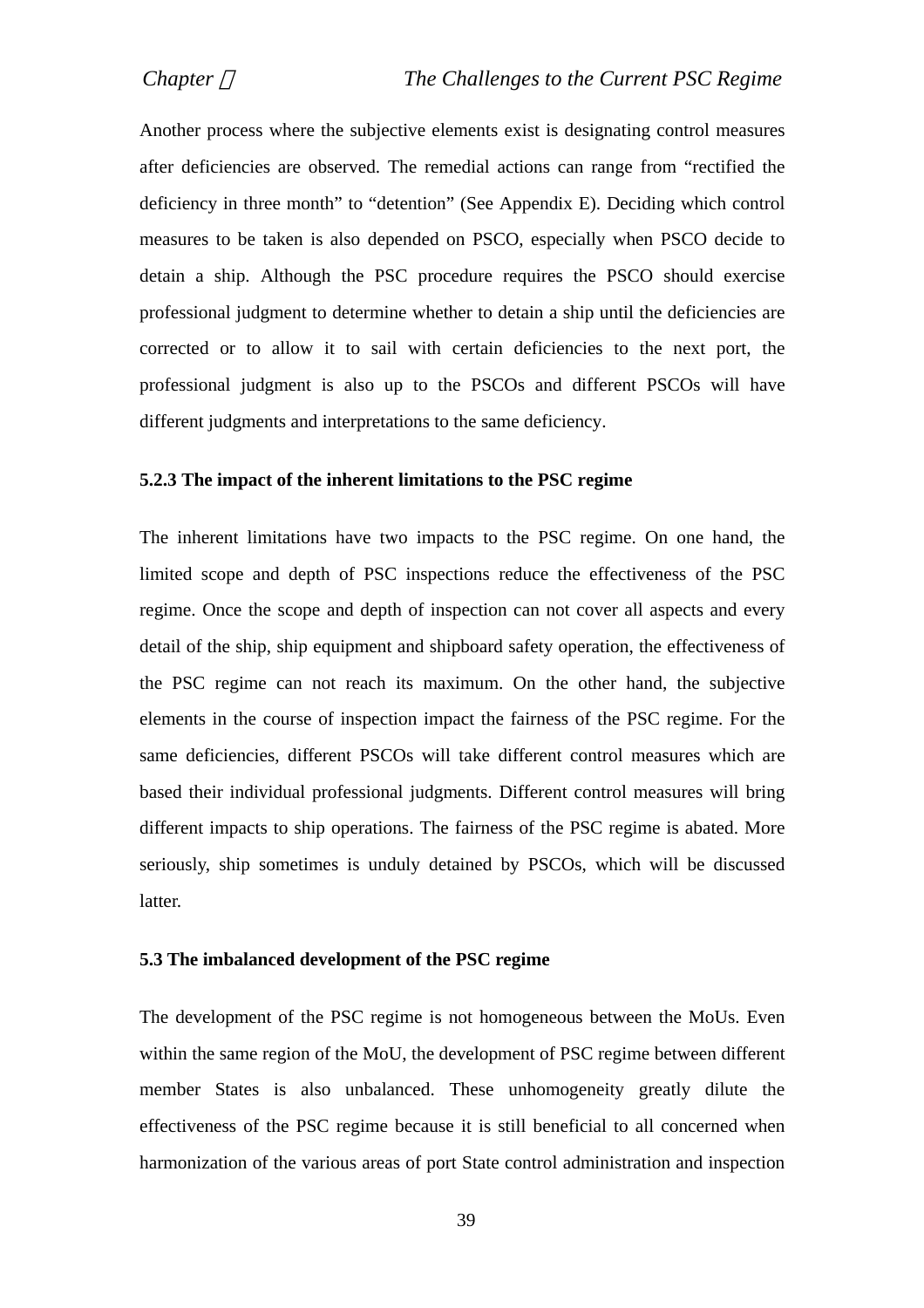procedures can be achieved on an inter-regional basis (IMO, 2004).

#### **5.3.1 The imbalance of the PSC development between the MoUs**

Although PSC regime has been incorporated into UNCOLS and major marine conventions and the first regional MoU operated more than 20 years, the operation of the PSC regimes all over the world never achieved uniformity. The unhomogeneity between the MoUs existed in many aspects of the operation of the PSC regime. Not only some contexts of the MoUs themselves but also the practices and PSC performance of the each MoU are not homogeneous.

As far as the MoUs themselves are concerned, the contexts of the agreements are not same. Appendix B Table 2 gives a comparative table of the existing nine PSC regional agreements. This table shows the relevant instruments of the MoUs which provide the legal background of the PSC regime are not consistent. The TONNAGE 69 Convention which set the benchmark for other conventions is not included as relevant instrument under Mediterranean MoU. The member States of AcuerdoViña del Mar MoU can not enforce the requirements of the ILO Convention No. 147 (Minimum Standard, 1976) on foreign ships because it did not accept the convention as the relevant instrument. Even some MoUs included ILO 147 convention as their relevant instrument, the adoption was only conditional. For example, although Tokyo MoU adopted ILO 147 as its relevant instrument, the implementation of ILO Convention No. 147 will not require any alterations to structure or facilities involving accommodation for ships whose keels were laid down before April 1, 1994 (Tokyo MoU, 2004). Apart from the relevant instruments, the target inspection rate set by the MoUs ranged from 10% to 75%. The unhomogeneous contents of MoUs inevitably led the unhomogeneous of the practice and performance of the PSC regime in different MoUs.

The practices and performance of the nine MoUs and USCG also reinforced the above point. The overall inspection rate in the region can be an indicator reflecting how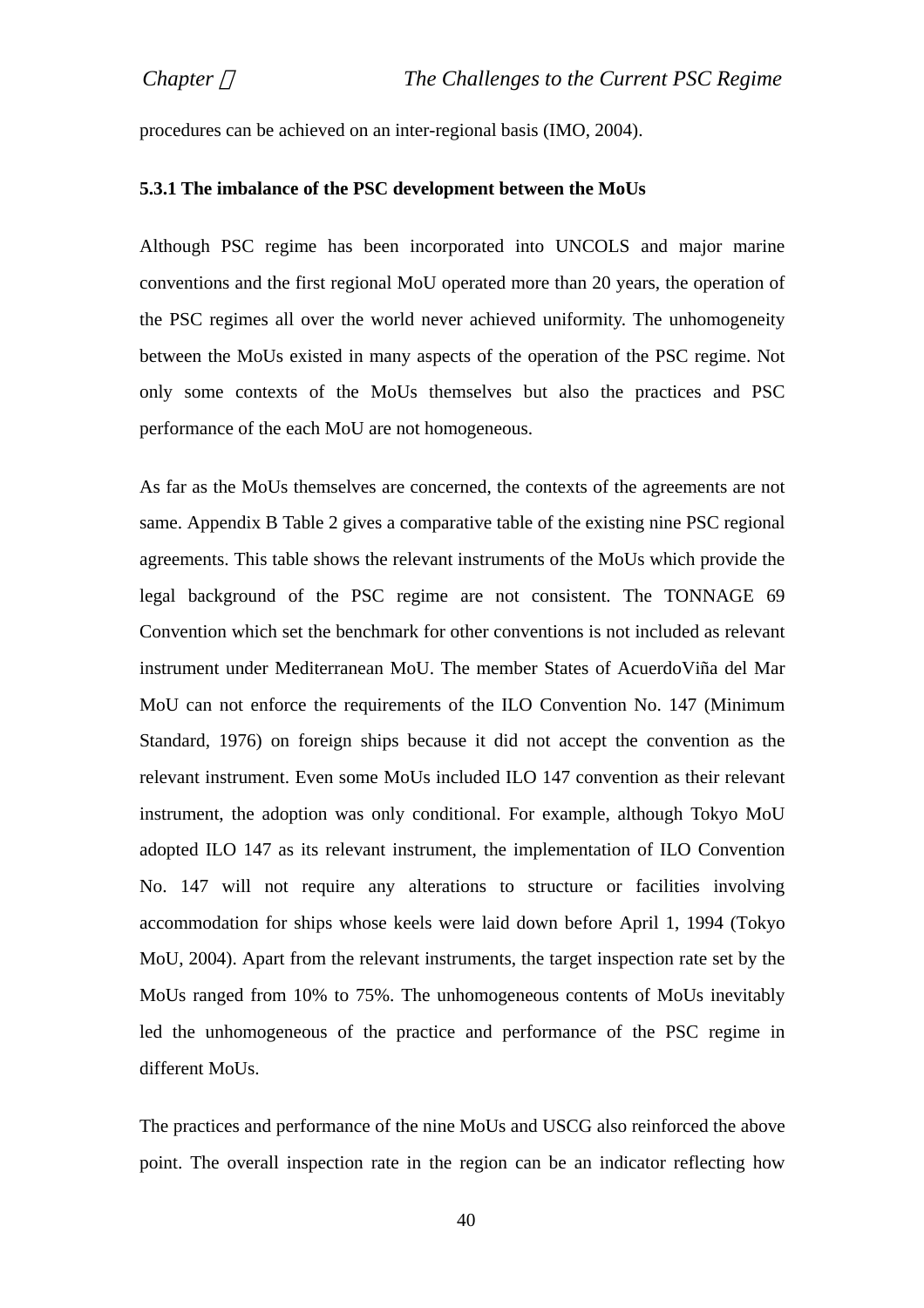



Figure 10 shows the overall inspection rate in Paris MoU, Tokyo MoU and USCG. The highest overall inspection rate was 78% and achieved by Tokyo MoU in 2002, while the lowest one was 19.5% and achieved by USCG in 2003.

Another indicator – the detention rate of a flag State in different MoUs may vividly reflect the imbalance of the PSC regimes in the whole world. Theoretically, the PSC inspection performance of a flag State especially a flag State of convenience in different regions all over the world should be the same, because ocean is free for ships to sail. However, the truth tell us another story.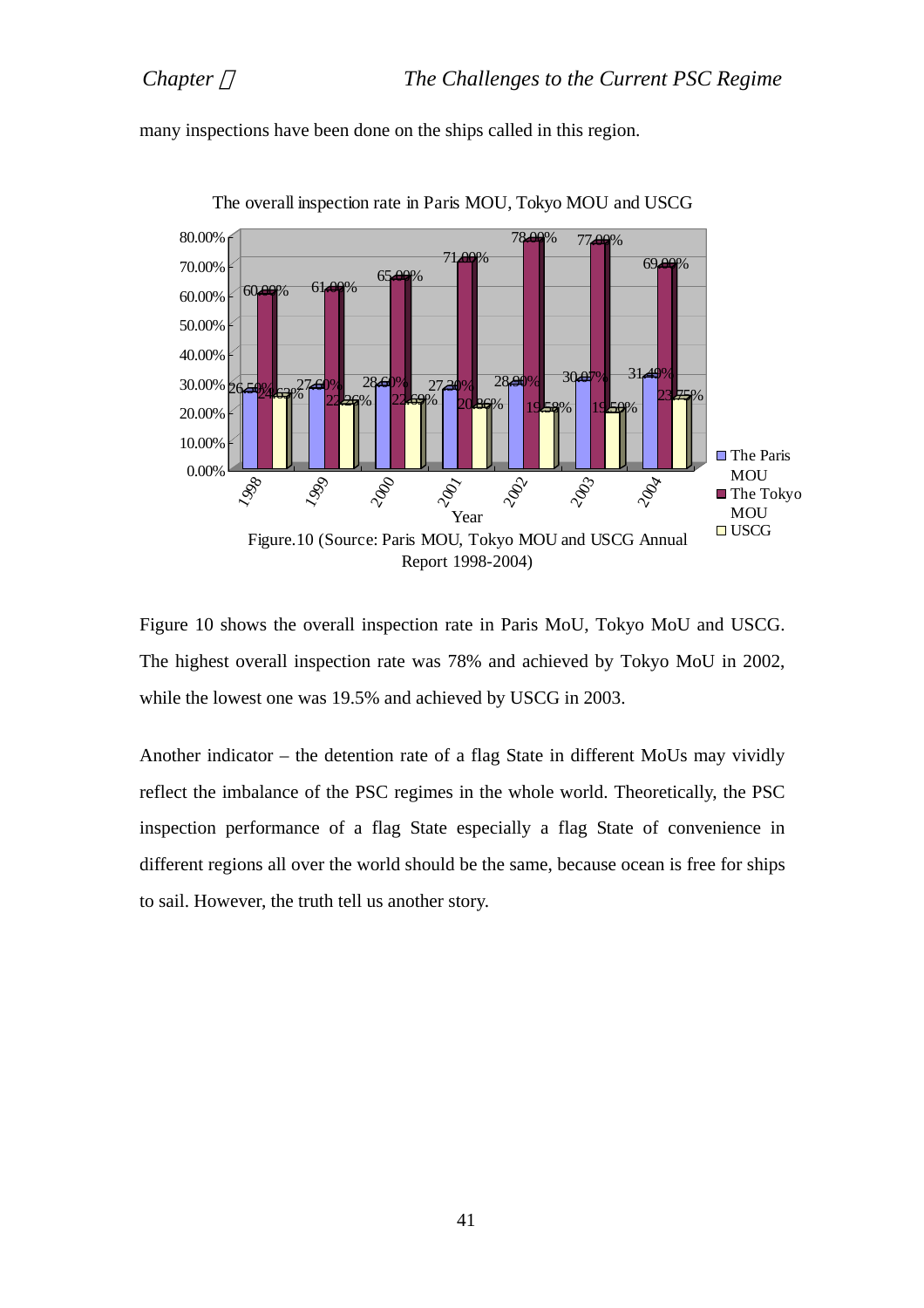

The detention rate of Panamanian ships In 2003

Figure.11 (Source: The 5 MOUs and USCG Annual Report 2003)

In 2002, Panama register held 21.7% share of the world fleet and was regard as the largest flag State (Francisco, 2003). Figure 11 shows the detention rate of ships flying flag of Panama in 2003. The detention rate in the 6 regions which almost covered this planet ranged from 3.48% in U.S to 14.58% in Latin American area. It is interesting to note that although U.S is supposed to have the strictest PSC regime, the detention rate of Panamanian ships under USCG is the lowest in the 6 regions.

## **5.3.2 The imbalance of the PSC development within the region of MoU**

Even inside the MoUs, the PSC regime never reached homogenous. The Tokyo MoU can be a good example. Appendix F Table 3 gives the conventions status. The ILO 147 only has 4 signatory States in Asia-Pacific area. Appendix G Table 4 provided the statistical data of the Tokyo MoU in 2004. The inspection rates of member Maritime Authorities ranged from 0.80% to 74.41%. Similarly, the detention rate in this region ranged from 0 to 22.68%

## **5.3.3 The reasons behind the unbalanced development of the PSC regime**

Generally, there are mainly two reasons for the imbalance between and inside the MoUs. On one hand, the political, economic and culture backgrounds of regional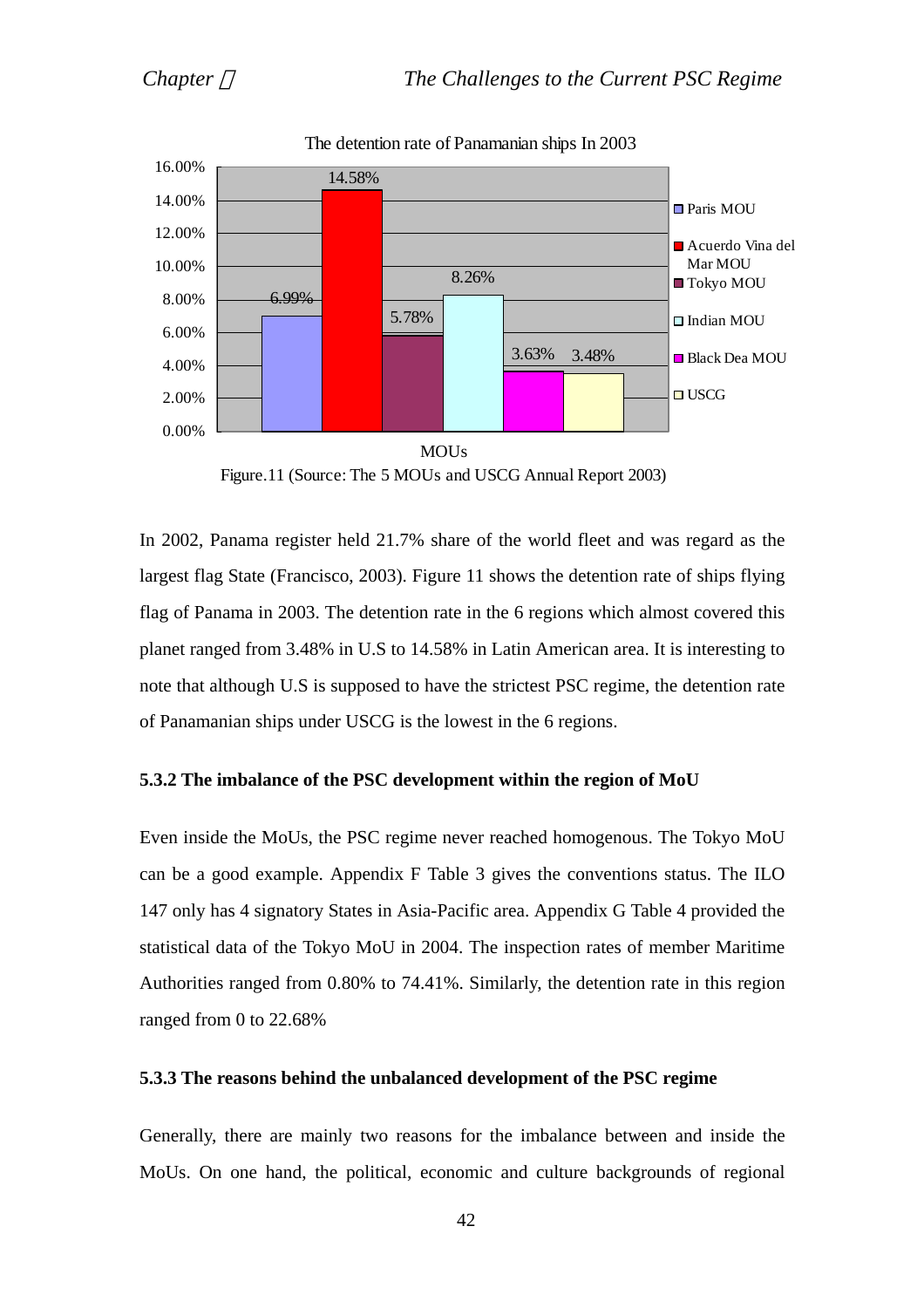MoUs and the member States are quite different. For example, most member States of Paris MoU are developed countries and they stress the importance of accommodation, working, food and catering conditions on board. Therefore, as Parties to the ILO Convention No 147, they emphasize the inspections on items related to ILO 147 when their PSCOs carry out PSC inspections. On the contrary, most member States in Tokyo MoU are developing countries. Only 4 States are Parties to the ILO 147 convention. Therefore the PSCOs in the other States can not inspect the ILO related items in the PSC inspections. According to the 2004 annual reports of the two MoUs, the percentage of ILO 147 related deficiencies to the total deficiencies observed in the two regions are respectively 13.51% and 3.24%.

On the other hand, different MoUs develop in different stages and a MoU in different stages has different performance of PSC inspections. The oldest MoU is Paris MoU which was established more than 20 years ago. Now, it is mature and its performance has become stable. The youngest MoU is Riyadh MoU which was established in 2004 and still in its infant stage. When a MoU was in its inception stage, it usually took a while for the regional MoUs to establishing their authority and unifying their PSC practices (SEAPOL, 1999). The following figure about the regional inspection percentages in Tokyo MoU can give a good example.



Figure.12 (Source: Tokyo MOU Annual Report 2004)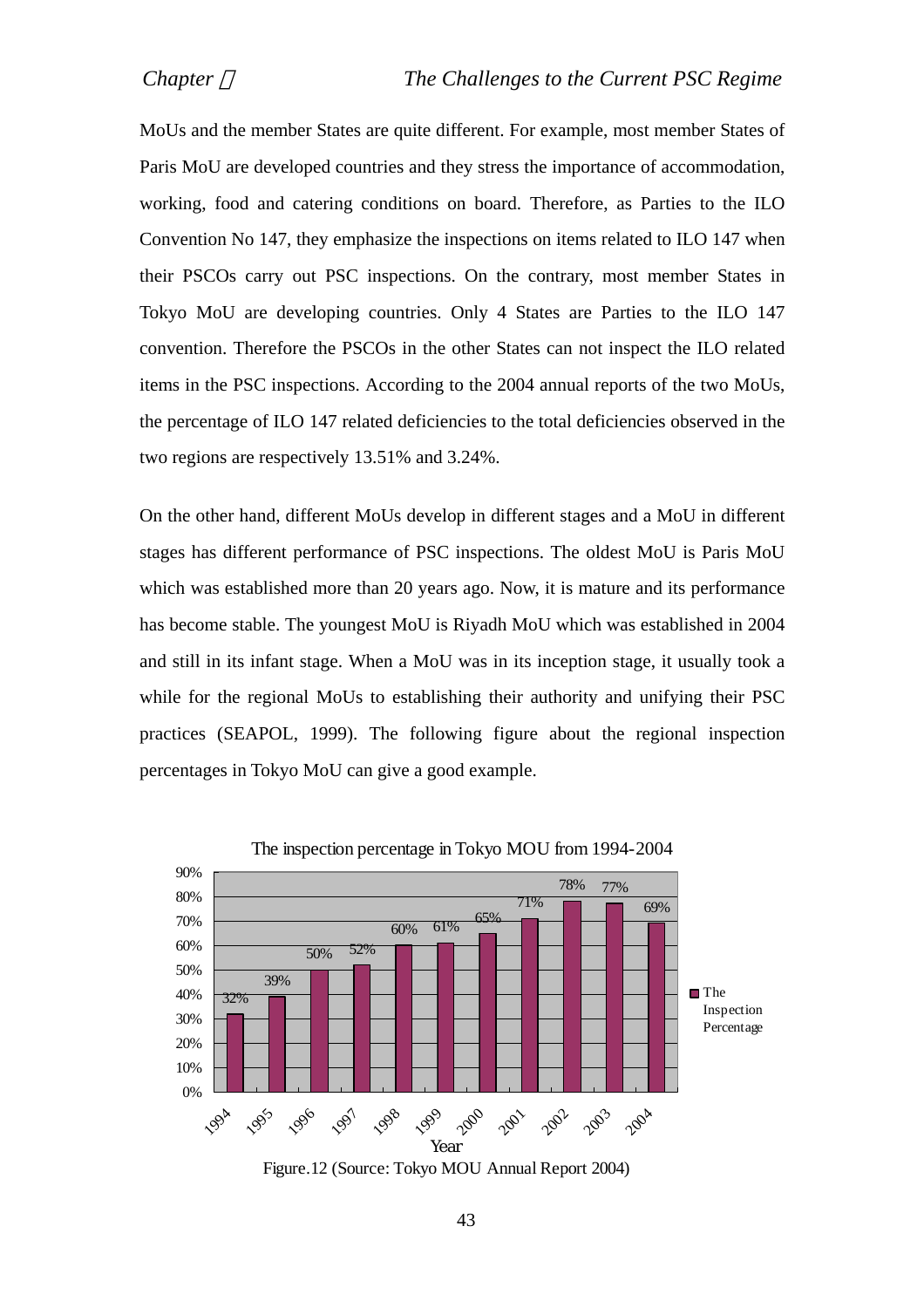Figure 12 illustrate that in 1994 when the Tokyo MoU began to operate, only 32% ships called in this region were inspected. The inspection percentage increased gradually to the peak point in 2002. From this year on, the inspection percentage stabilized at around 75%, which is the target rate of Tokyo MoU.

## **5.3.4 The negative effect of the imbalance**

Without homogeneity and uniformity between and inside the MoUs, the effectiveness of PSC regime especially the effectiveness of the well-operated regime will be greatly abated. With the imbalanced PSC development between the MoUs, the unscrupulous operators of the substandard ships will seek regions have low inspections percentage to avoid the disturbance of PSC inspections. With the unhomogeneity inside the MoUs, the operators of substandard ships will divert their ship to ports in a region with lower detention rate (Shiming, 2001). And the shipowners of these substandard ships continue to enjoy the financial advantages over the ships in good conditions. This will lead unfair competition in the shipping market. The substandard ships will slip through the PSC regime which is the last safety net. In addition, the imbalance of PSC regime can also result in unfair competition and vulnerability for ports of those countries that do conduct proper inspection.

#### **5.3.5 Case study**

On 3rd Feb 2006, ferry "*Al Salam Boccaccio 98*" carrying 1415 passengers and 220 cars sunk in the Red Sea. She left Dhuba, Saudi Arabia for Safaga, Egypt with passengers mostly Egyptians. Survivors said that a fire broke out, which escalated out of control, explosion was heard, and ship listed then sank. According to report, 424 survivors were rescued. Close to 1000 persons were missing. International Maritime Organization secretary general Efthimios Mitropoulos has led global expressions of shock and grief at the sinking of the Egyptian passenger ro-ro ferry *Al Salam Boccaccio* 98 (Lloyd's List, 2006).

The 36-year-old, 11,779 gross registered tonnage ro-ro ferry had undergone several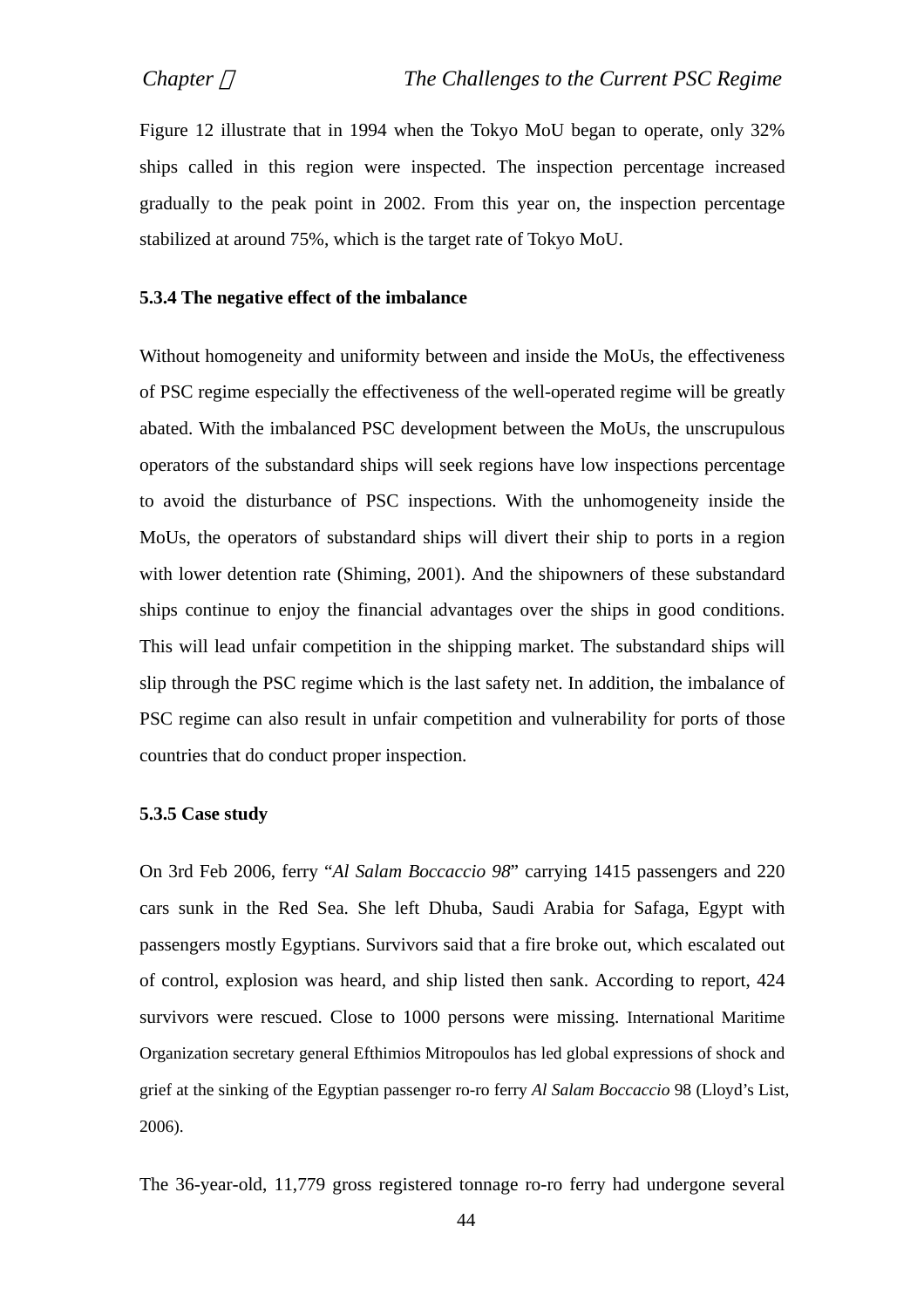conversions to increase its capacity to 1,400 passengers and had been sailing under the Panamanian flag since 1999. Previously it had flown the Italian flag under a different name. RINA had classed the vessel since it was built (in Italy) in 1970. The ferry was operated by Egyptian El Salam Maritime Company (Kennedy, 2006)

Faced with the pictures of grieved relatives of lost person, people can't help asking why this tragedy happened. Although the accident was still under investigation, what was becoming very evident, however, was that this ferry was not able to trade in Scandinavia before it was transferred to Red Sea, following the regional introduction of the Stockholm rules (Corbett, 2006)

Following the Herald of Free Enterprise accident in 1987 and the Estonia in 1994, international regulations were formulated for ro-ro passenger vessels that provided improvements (post-2000) for the construction and operation of these vessels. This so-called "Stockholm Agreement" sets out specific technical solutions to safeguard these ships and ensure that a vessel is able to stay afloat during an emergency (for instance, with 50 cm of water on deck) (Kennedy, 2006). Apparently, ferry "*Al Salam Boccaccio 98*" could not meet the requirements of the Stockholm Agreement. After this ferry transferred to Red Sea to avoid the rigorous regulation in Europe, it continued to sail between Egypt and Saudi Arabia. Egypt is the member State of Mediterranean MoU where the target inspection rate is only 15%. And Saudi Arabia is the member State of Riyadh MoU which was established in 2004 and still in its early stage. The MoU need time to establish its authority and unify their PSC practices. The imbalance of PSC regime among the Paris MoU, Mediterranean MoU and Riyadh MoU gave living space to *Al Salam Boccaccio 98*. In other words, this ferry slip through the maritime safety net weaved by the three MoUs.

#### **5.4 The challenges to the PSCOs**

The role of PSCO in the PSC regime is extreme important because he (she) is located in the center of the PSC regime. The professional knowledge level, human resources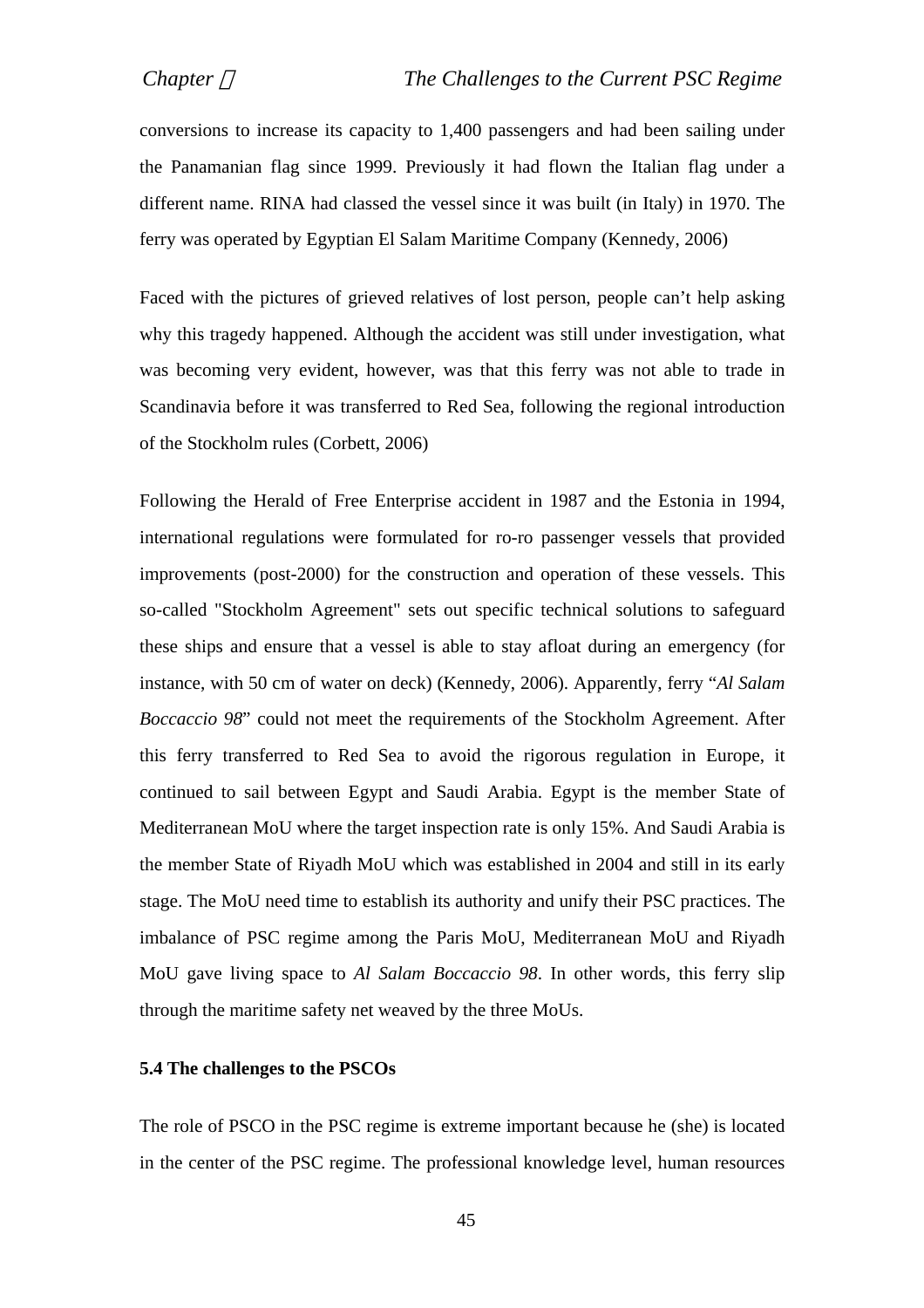and ethical principle of PSCOs greatly impact the effectiveness and fairness of PSC regime. The PSCOs are facing three challenges: the shortage of PSCOs in some regions; more and more higher qualifications requirements to PSCOs; ethical principle of PSCOs.

## **5.4.1 The shortage of PSCOs in some regions**

Although a PSCO is not necessarily required to sit any standardized examination and does not need to have prior experience at sea, the number of PSCOs in the region where the ports have heavy traffic is quit low (Özçayır, 2003). Appendix H Table 5 gives the number of inspected ships per PSCO in Asia-Pacific Economic Cooperation (APEC) Economies. In Hongkong and Korea, the numbers of PSCOs in 2002 were respectively 13 and 10. Another example, the South Africa Department of Transport address in its 1998 annual report:

> South Africa is situated on a particularly busy corner of the world's major sea routes. Frequently, weather conditions are dreadful and many casualties occur. In this region, port State control is carried at all the seven commercial ports by 24 professional deck and engineer ship surveyors of the Chief Directorate of the Shipping. These surveyors have to do a multiplicity of Merchant Shipping Act related tasks concerning the ships register, certification of crew and pollution monitoring. Therefore, in this region, statutory surveys take preference and with staff shortages port State control is ineffective in some ports.

The reason behind this is that there is a shortage of skilled and experienced persons in the shipping industry and that future port State control officers would be difficult to recruit in order to ensure that port State control inspections maintain the same high standards (IMO, 2004). According to a study by Baltic and International Maritime Council (BIMCO) in 2000, there will be a shortage of some 46,000 ship's officer by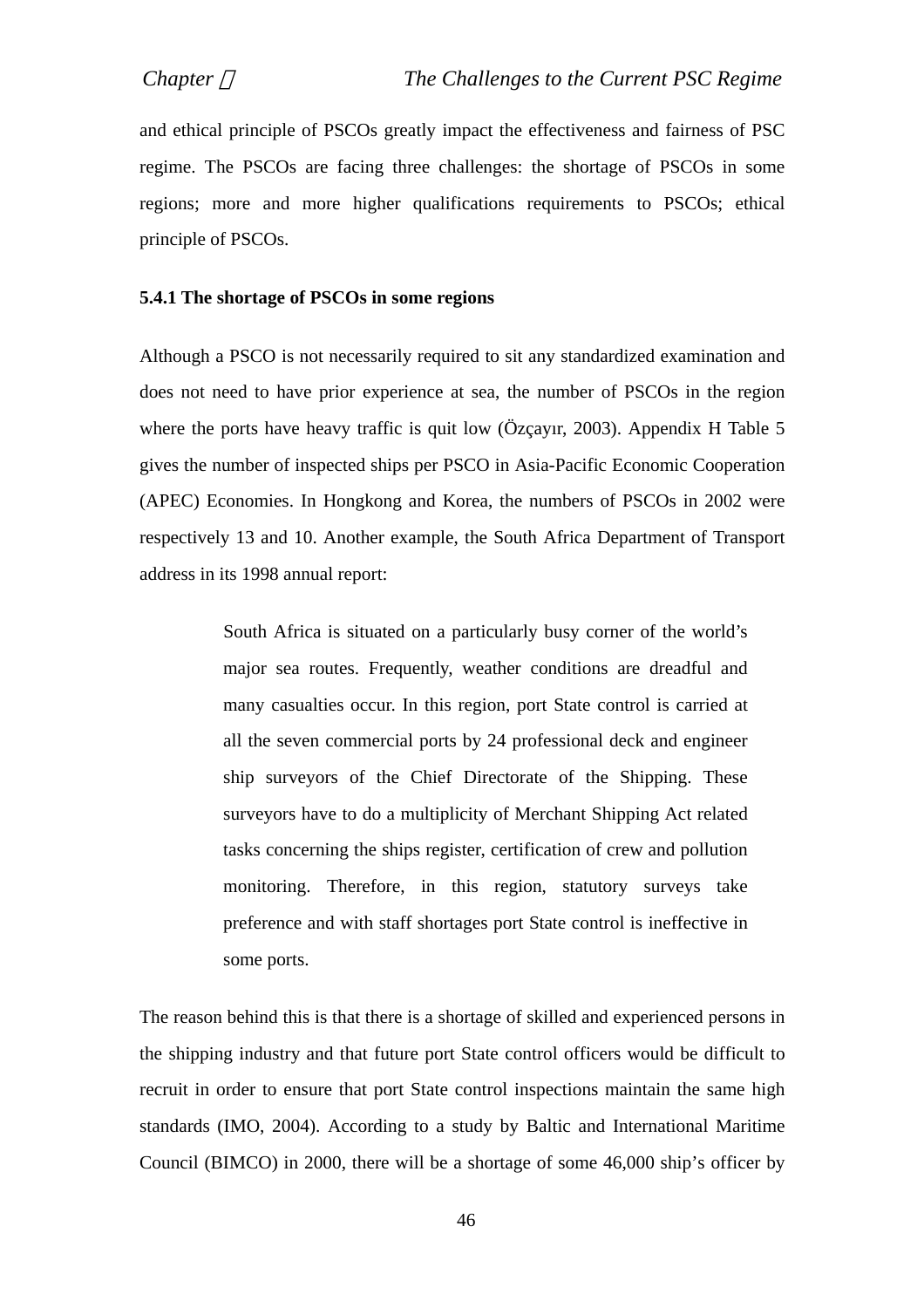2010 (Grey, 2005).

The direct consequence of shortage of PSCOs is the great workloads for PSCOs. In Korea, an inspector averagely conducted 184.6 inspections in 2002 (KMI, 2003). The overweight workload for PSCOs inevitably lead that the quality of inspections can not be assured.

# **5.4.2 The professional knowledge level of PSCOs**

PSC inspections are highly professional job which can only be accomplished by experienced inspectors with professional knowledge. During the process of inspections, the inspectors use professional knowledge to decide if the ship, ship equipment and shipboard operations comply with the applicable standards. Particularly, the PSCO should exercise professional judgment to determine whether to detain a ship (IMO, 1999). For the PSCOs, the professional knowledge level has two sides. First, the PSCOs must acquire necessary knowledge of the provisions of the applicable conventions and instruments before they are authorized to carry out PSC inspections by port State. Second, the PSCOs must continuously update their knowledge with respect to instruments related to port State control.

Before PSCOs begin their career as PSC inspectors, training should be provided to them to acquire necessary knowledge. However, the scope of the necessary knowledge is quite extensive, which includes conventions, codes, IMO resolutions and numerical guidelines. And the contents of instruments are extremely complicated. For example, the conventions have SOLAS, MARPOL73/78, STCW 78 as Amended in 1995, LOADLINE, etc. Furthermore, all of these conventions have amendments. The amendments apply to ships which were constructed in different years. Different types of ships also have different applicable regulations in these conventions. For PSCOs, it is a great challenge to make acquainted with these instruments.

With the development of international conventions, more and more amendments and codes are adopted and become compulsory requirements to applicable ships, such as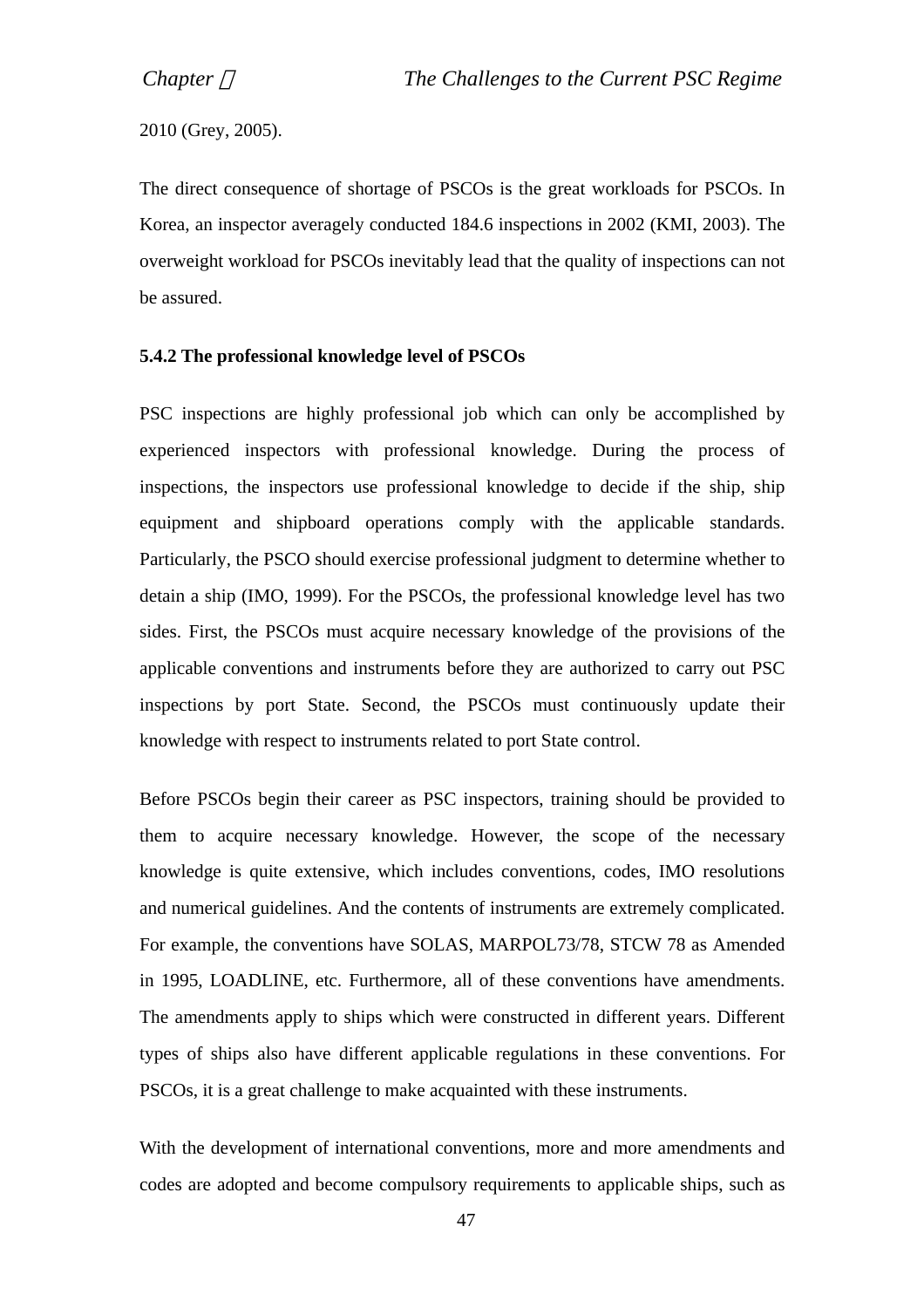Annex to MARPOL 73/78, ISPS Code. Thus, the PSCOs must update their knowledge to keep up with the development of conventions. The PSC Procedure requires that periodical seminars for PSCOs should be held in order to update their knowledge with respect to instruments related to port State control (IMO, 1999). This is not a big problem for the developed countries which have considerably bigger budgets. But some developing countries have limited financial support to get their PSCOs' professional knowledge level improved. The PSCOs can not receive sufficient knowledge update training and can not effectively carry out PSC inspections.

#### **5.4.3 The ethical principle of PSCOs**

The PSCOs should hold integrity in ethic because they represent fairness and have power to take control measures which can bring financial loss to shipowners. The PSCOs and the persons assisting them should have no commercial interest, either in the port of inspection or in the ships inspected, nor should PSCOs be employed by or undertake work on behalf of recognized organizations (IMO, 1999).

However, like any other system where human beings are involved, the port State control system can be abused (Özçayır, 2003). In recent years, port State control, so often depicted as a knight in shining armour in the battle against substandard shipping, has found itself fending off accusations of corruption (Corbett, 2004) George Barclay, director of the international port State control database Equasis, also admitted: "This is a problem that exist to a greater or lesser extent all over the world and will unfortunately remain for a while" (Fairplay, 2004). Even more worse, the industry's silence on the issue ultimately makes it hard to assess accurately how widespread corruption is (Fairplay, 2004).

There are mainly two reasons for the rampancy of the corruption. Firstly, as section 5.2.2 point out, there are many subjective elements in the PSC regime. These subjective elements set aside space for the corruption. The PSC inspectors are free to

48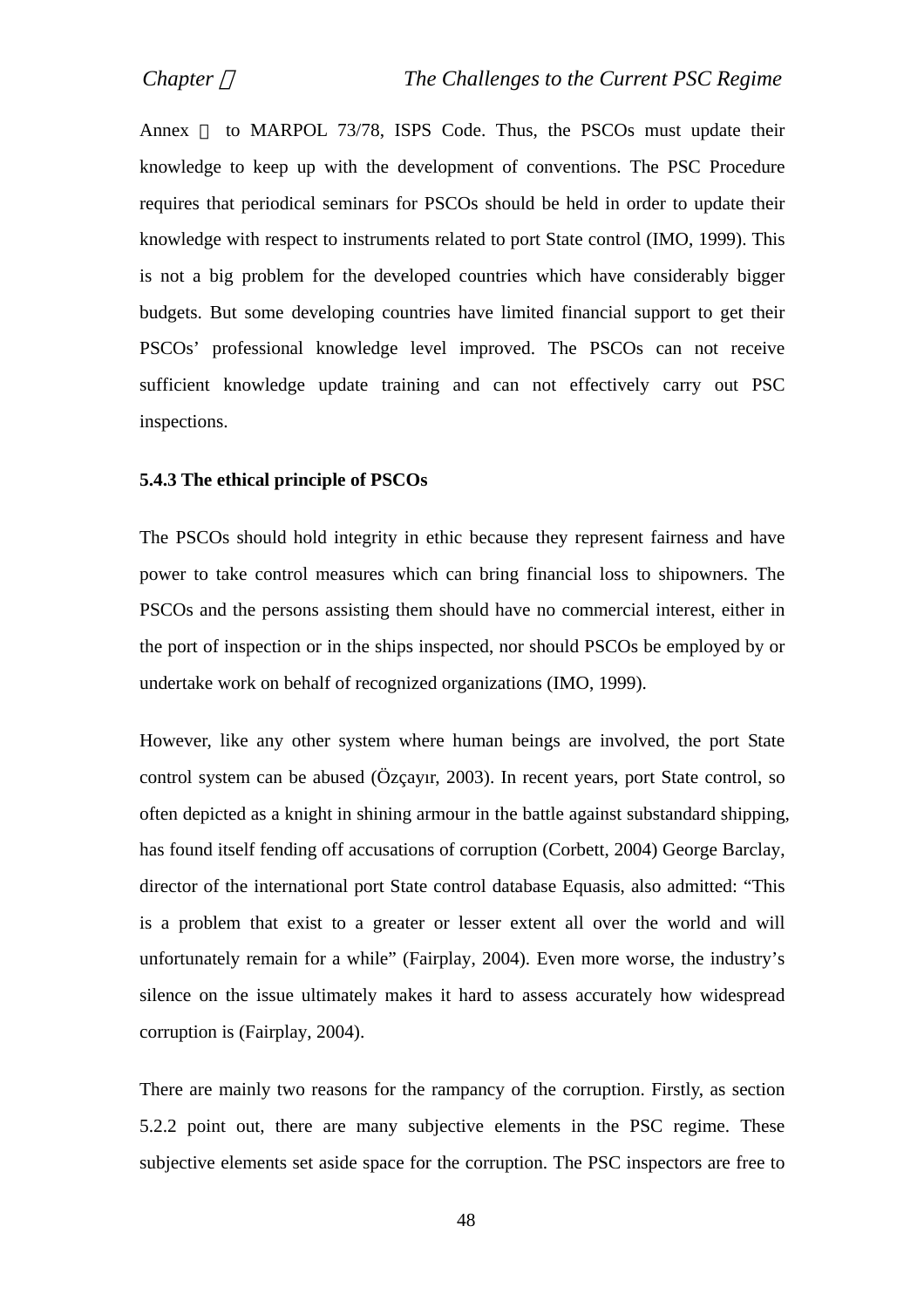choose control measures once deficiencies are found. Secondly, the financial incentives that creates for low-paid, overworked and undervalued port officials is one of the driving force behind the abuses of the port State regime. PSC will always be a problem area, as the inspectors are low paid and see great opportunities for a quick buck (Slater, 2004).

The abuse of power by some PSC inspectors badly impairs the integrity, reputation and effectiveness of PSC regime. If the endemic of corruption is rampant in the whole world, the PSC regime can not exert its effect as a safety net. And even worse, it can be a burden of the whole shipping industry.

#### **5.5 Undue detention**

## **5.5.1 Overview of undue detention**

Detention is a very serious matter. Just as John Hare pointed out in 1997:

If a chartered vessel is facing cancellation dates and is unable to complete loading or discharge by reason of a port State control detention, her owner would clearly suffer considerable financial losses. These losses may be mirrored down the charter party, and could be compounded by publicized allegations that the owner's hitherto good trading name has been tarnished.

Undue detention is to detain a ship for what subsequently and in retrospect turns out to be insufficient cause (Hare, 1997) The Procedure For Port State Control provides: "when exercising control, all possible efforts should be made to avoid a ship being unduly detained or delayed" (IMO, 1999). Nevertheless, undue detentions happen occasionally in the worldwide. If there is an Achilles heel in current international port State control practice it is that authorities may be concerned by their possible exposure to actions for wrongful detention (Hare, 1997).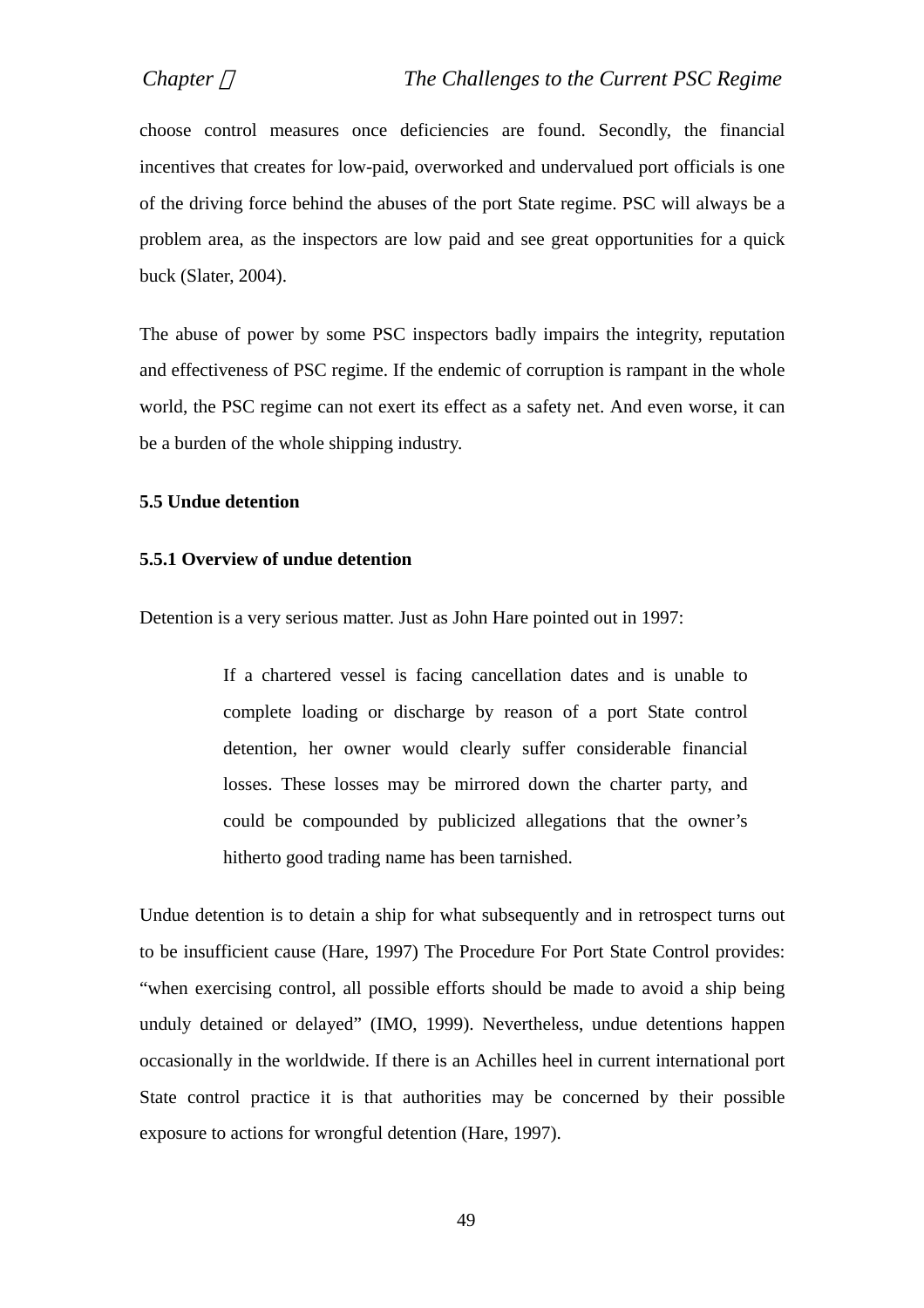To avoid ships being unduly detained, the international conventions also provide that an unduly detained ship will be entitle to compensation and can appeal against the detention if the detained ship can prove wrongful detention (SOLAS, 1974). But it is seldom to find any successful cases where an owner has successfully recovered compensation following wrongful detention by a PSCO (Özçayır, 2003). The reason behind this situation is that in any instance of alleged undue detention or delay the burden of proof lies with the owner or operator of the ship (ASOC, 2003).

#### **5.5.2 The reasons of undue detention**

Generally, there are mainly two reasons for the undue detention. One is that the PSCOs have insufficient professional knowledge and make inappropriate judgment. Another reason is that there are still insufficient guidelines available to help PSCOs make decision of detention.

The international conventions, codes, resolutions and guidelines are very complicated instrument system for PSCOs to command. Furthermore, these instruments are not invariable and are constantly amended. With the development of shipping industry, more and more instruments are adopted and come into force. This raises huge challenges to PSCOs. A qualified and experienced PSCO need a long time training and should study the relevant instruments continuously. In case a PSCO has insufficient knowledge in one aspect, he (she) may make inappropriate judgment based on the insufficient knowledge and unduly detain the ship.

Even the PSCOs have sufficient professional knowledge, the insufficient guidelines on PSC detention may also lead the PSCO unduly detain the ship. The PSC procedure provides guidelines on detention and MoUs provide a list of detainable deficiencies, but those are not enough for PSCOs to make professional judgment. For example, when the ship is found to be deficient, a combination of deficiencies of a less serious nature may also warrant the detention of the ship (IMO, 1999). However, there are no any guidelines on what is the combination of deficiencies of a less serious nature that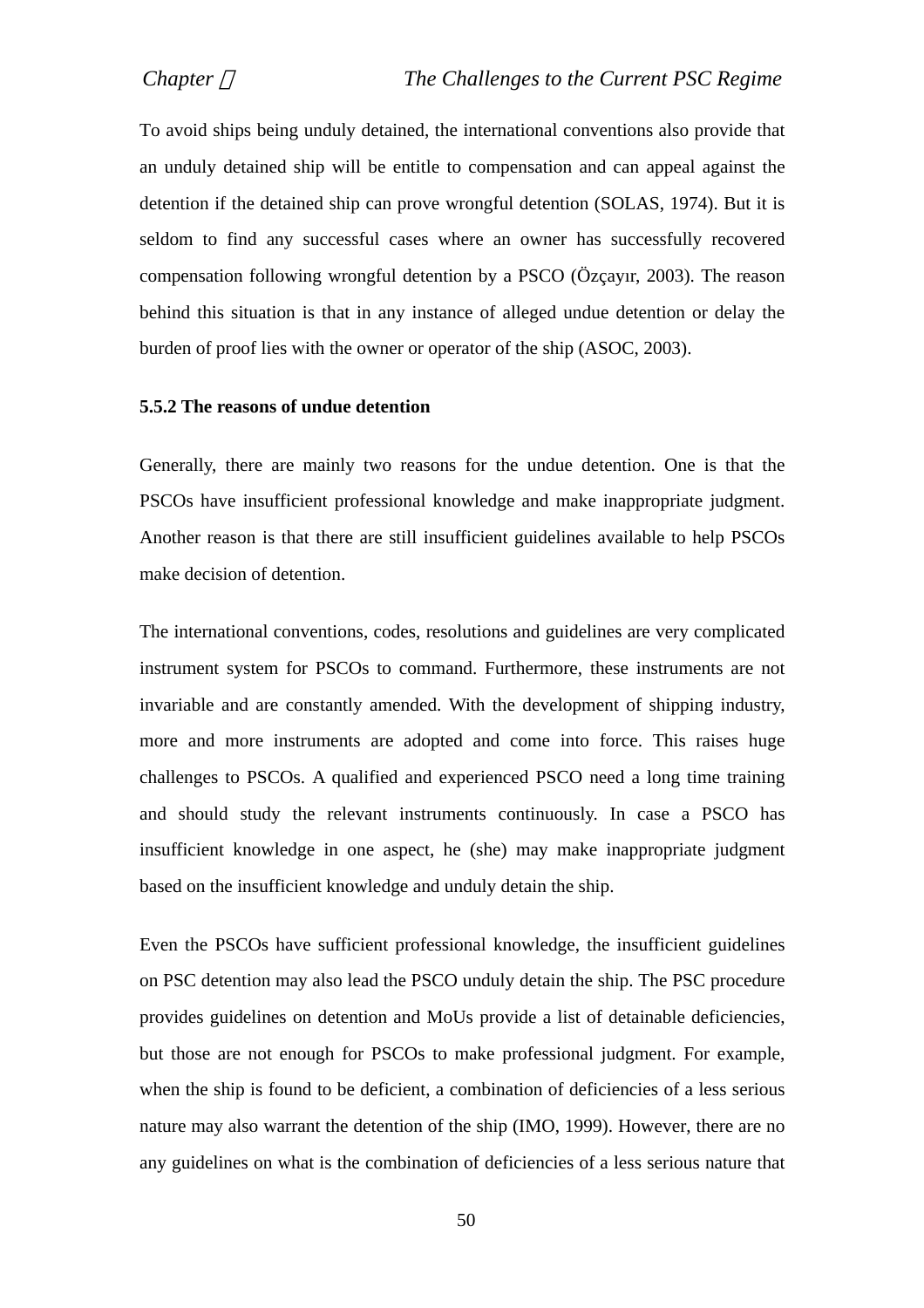may lead a detention. The PSCOs meet a big problem in this situation and undue detention may happen.

#### **5.5.3 Case study**

The "*Lantau Peak*" case is a case that the vessel suffered undue detention and the owner successfully recovered compensation following the wrongful detention by PSCOs. In an important Federal Court of Canada decision on April 5, 2004 in Maritime Consortium Management vs. Her Majesty the Queen in the right in Canada, the shipowner was awarded \$5,969,072 plus costs against the Crown in respect of the negligent conduct of Canadian Port State Control inspectors and their superiors in Vancouver and Ottawa with respect to the inspection and detention of the bulk carrier *Lantau Peak* (Hawkins, 2005).

On April 5, 1997, the *Lantau Peak* arrived in Vancouver Harbour from Japan to conduct some minor repairs and then load coal for a return voyage to Japan. Before loading, the vessel had planned to repair hull frames found to be detached during the voyage. On arrival alongside the berth, *Lantau Peak* was inspected by two Canadian Steamship inspectors following which it was ordered detained as a measure of Ports State Control. The vessel remained in detention for 130 days until August 13, 1997. On departure the *Lantau Peak* sailed in ballast to China for extensive hull repairs required by the terms of its release from detention. The detention was imposed primarily on the basis of the inspector's opinion that the hull frames were wasted by corrosion beyond what was considered an acceptable limit. The limit imposed by the inspectors was 17 percent of the original as-built thickness. The shipowner argued the classification society, Class NK, requirements should be applied, not some unique Vancouver standard. The shipowner commenced suit in the Federal Court of Canada against Her Majesty and the local inspectors seeking damages for unnecessary repair costs, off-hire expenses, port costs and bunker expenses. In a lengthy 189 pages decision, Justice Campbell hold that his arbitrary determination was inconsistent with the standards of both the flag administration and classification society and its basis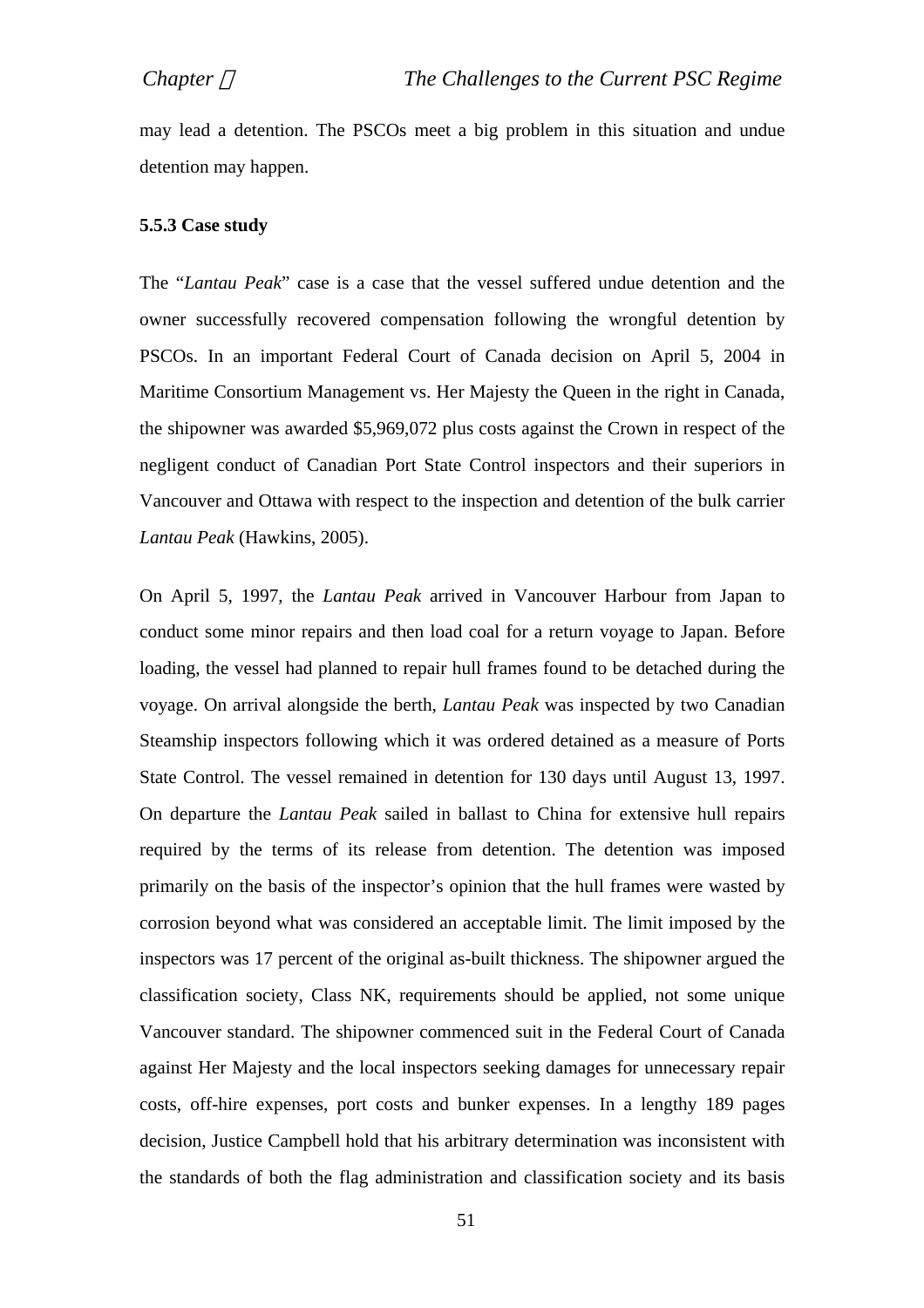was not substantiated (Campbell, 2004). The ship owner was improperly required to undertake unnecessary and extensive repairs in the Canadian port, rather than being allowed to sail to a foreign port where repairs would have been less costly (Fairplay, 2004). The Port State Control inspectors and their supervisors in Transport Canada were negligent in the conduct of their duties (Hawkins, 2005).

In this case, the root cause of the undue detention rested that the PSC inspectors made a wrong judgment based on an arbitrary standard. The arbitrary standard required that the maximum wastage of hull frame not exceed 17 percent of the original as-built thickness, which was not international agreed standard contained in any international conventions. The PSC inspectors referred to wrong standard and have inadequate knowledge on the limitation of the wastage of hull frame.

## **5.6 Conclusion**

The PSC regime is far from a perfect system to combat substandard ship and improve maritime safety through promoting flag State implementation. More or less, the inherent limitations and the weakness in the course of development impair its efficacy. Large room still exists for the PSC regime to improve its performance. Policies and measures need to be taken by the international maritime community to enlarge the effectiveness and efficiency of the system. Some proposals have been adopted by IMO, while some proposals are under discussion.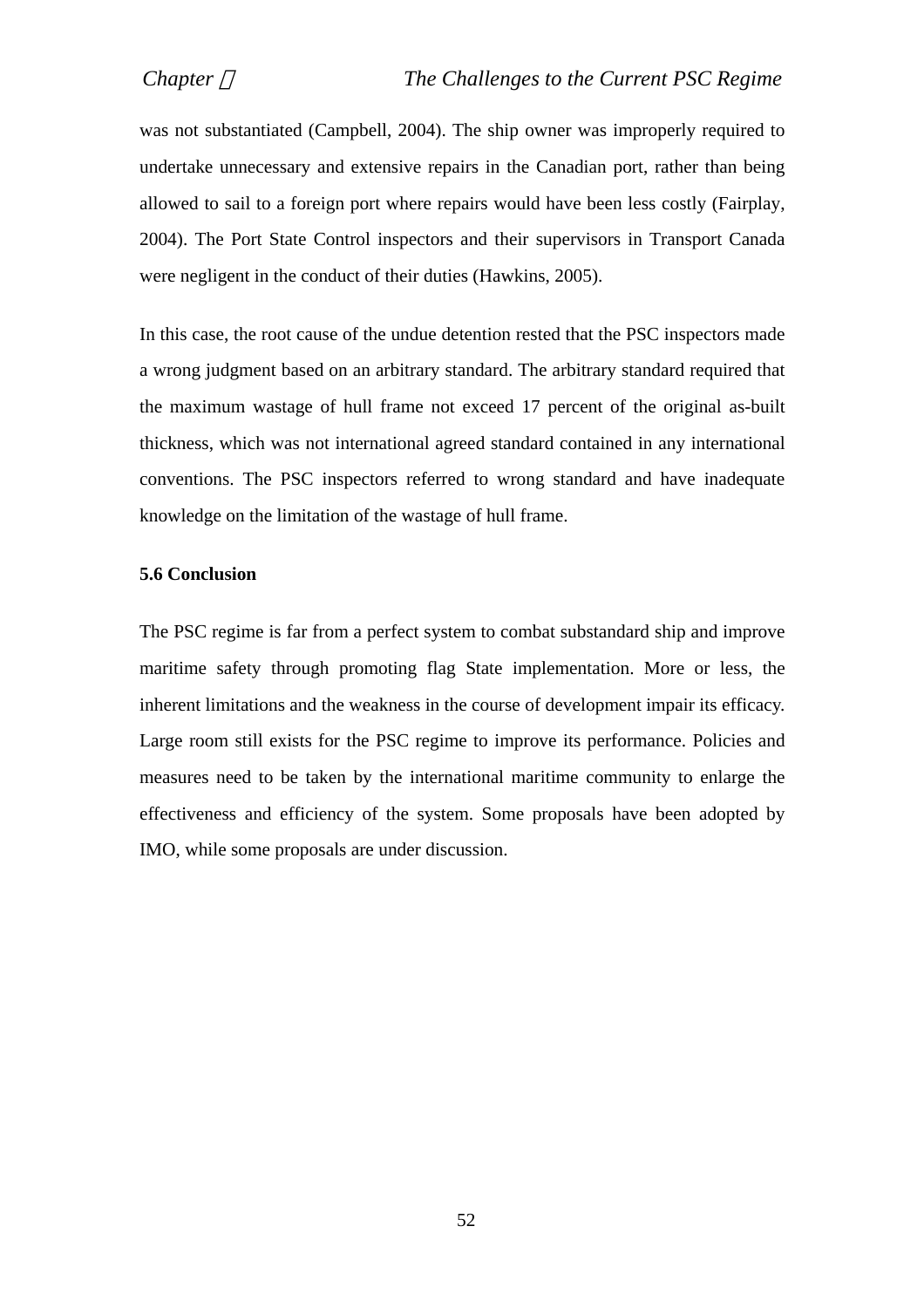# $$

# **Recommendations and Conclusion**

## **6.1 Introduction**

Although PSC regime has achieved partial success, there is a mass room for the improvement of the regime. There are many approaches available to improve the performance of PSC regime. Most of them are to enhance the homogeneity of the PSC regime through worldwide coordination and cooperation. No matter what approach is employed, the active participations of all stakeholders in the maritime community such as shipowners, classification societies, flag States and port State are essential.

## **6.2 Promote uniformity of the PSC regime worldwide**

The uniformity of the PSC regime has two tiers: the uniformity within the region of the MoU and the uniformity between the MoUs. To promote uniformity of the PSC regime worldwide, the two tiers of uniformity need to be improved simultaneously.

For the improvement of uniformity within the region of the MoU, the PSC committee of each MoU may play an important role. First, the PSC committee of each MoU should develop a consistent PSC manual, preferably based on the PSC manual of Paris MoU which is relatively mellow. The PSC manual provides the detailed guidelines on the procedures of PSC inspection to unify the PSC practices. Second, establish PSC auditing mechanisms in the context of the Voluntary IMO Member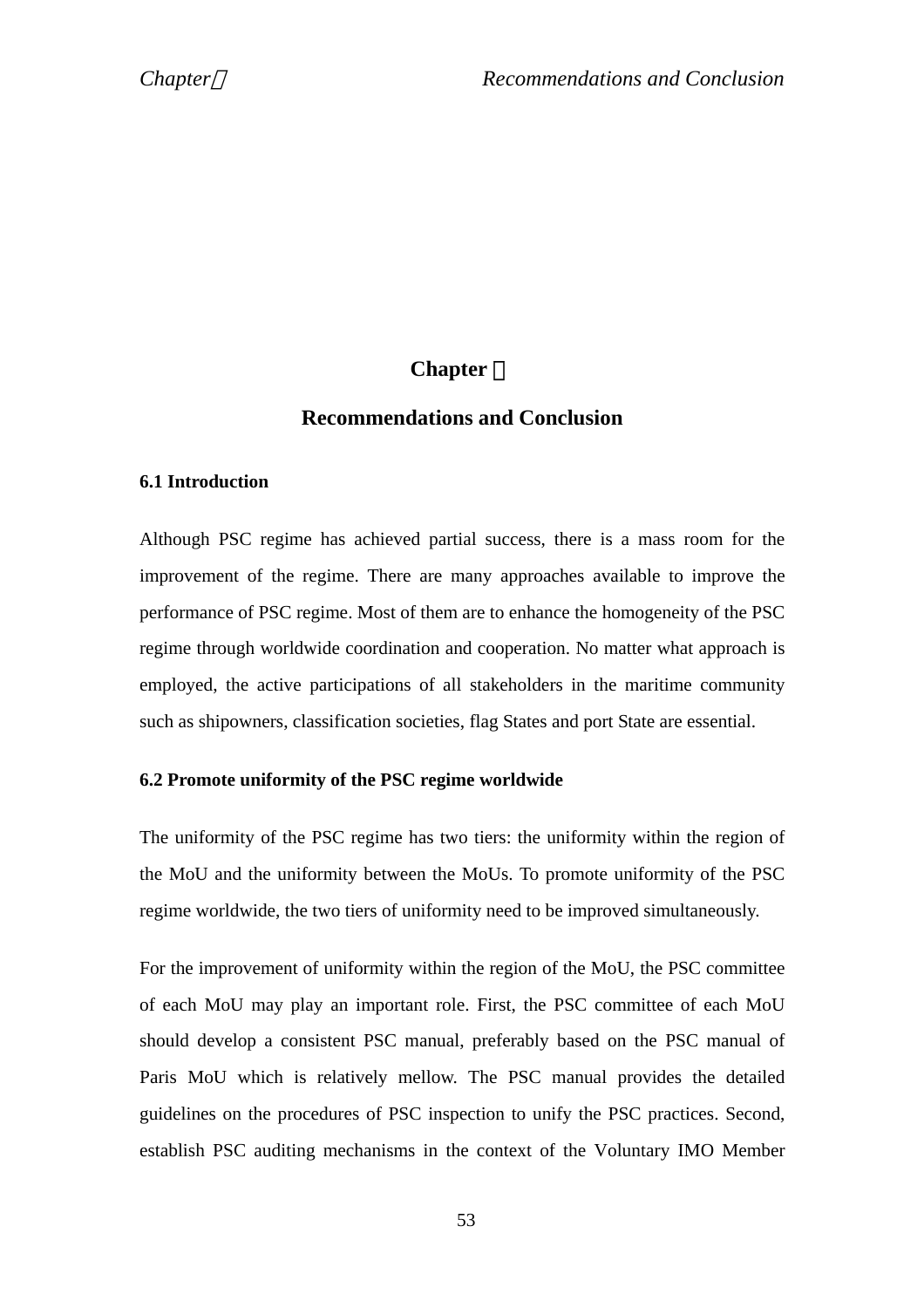State Audit Scheme. As far as the member States of IMO are concerned, their maritime Authorities' responsibilities of implementing international conventions rest on not only ensuring ships flying their own flag to observe applicable standards as flag State implementation, but also establishment an effective and consistent PSC regime as a port State. The performance of PSC inspections is an important aspect of the voluntary audit scheme. The MoU can also introduce the PSC self-assessment scheme among the member Authorities of the MoU. In accordance with the PSC performance of each Authority, the MoU may coordinate the practices of member Authorities to achieve the uniformity within the region of MoU. Third, urge the member Authorities of MoU that have not ratified all relevant instruments to do so as soon as possible. Particularly, the MoU should promote the accession to the conventions which aim to improve living and working conditions on board ships by States of member authorities.

For the Uniformity between the MoUs, information exchange should be promoted. Port State control is more effective when implemented on a regional basis. However, it is still beneficial to all concerned when harmonization of the various areas of port State control administration and inspection procedures can be achieved on an inter-regional basis (IMO, 2004). To this end, all Port State Control Committees are urged to keep each other fully informed of all new port State control initiatives undertaken in their respective regions, in order to review whether reciprocal measures can be introduced. Also, though the coordination of IMO, the PSC committees of MoUs should enhance harmonization of coding systems, including those for ports and places of inspection.

#### **6.3 Enhance the transparency of the PSC system**

For the success of the PSC, there is an urgent need for more transparency. Transparency could not be the solution in eliminating substandard ships but surely it is a step in the right direction (Cubbin, 2001). Some shipowners still consider the risk of non-compliance to be outweighed by their commercial interest or survival in a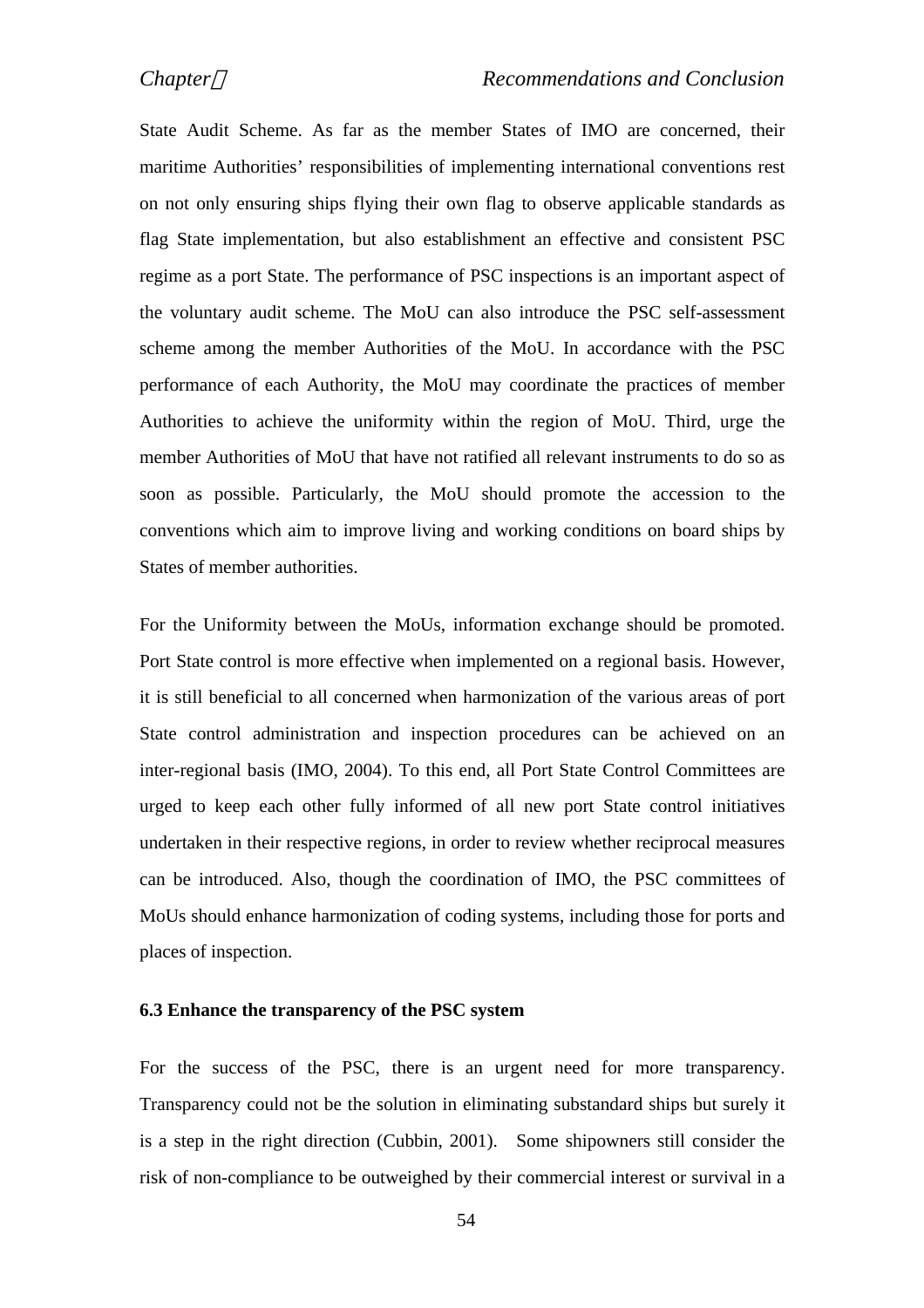harsh market. Some relevant industry players are still more concerned about their market share rather than the problem of substandard shipping. However, exposing them to the public will surely benefit this world by raising the quality level of the whole shipping industry. The publicized detention list will deter charterers to contract bad quality ships. This trend has already emerged in the US where many major oil companies are under public pressure not to charter ships with bad records (Shiming, 2001). In addition, to some extent transparency can prevent the abuse of PSC by some inspectors.

One measure to increase transparency is continuous publication of detailed information on a regular basis on detained ships, including the names of owners and various commercial interests such as entities and charterers. More transparency is being achieved as information on all appropriate parties involved in ships under detention is made available to the port State. Another measure is to publish annual report by every maritime Authority and MoU. Through the annual report, an overview of the performance of port States and MoUs will be presented to the public yearly. The port States with poor performance may receive pressure from public that require them improving their PSC activities.

## **6.4 Promote the information exchange worldwide**

The most obvious advantage of the information exchange is to avoid too frequent PSC inspections on ships, especially on quality ships, while at the same time save valuable inspection resources and cost to inspect the potential high-risk ships. Although the existing nine MoUs have set up their own information center, some of them have no computer network enabling their member States to store their inspection data in a central database for use by other members, none of which are able to satisfactorily exchange data with any of the others due to problems with technical IT compatibility. To promote the information exchange worldwide, the first and the most important is to help some of the developing MoUs to establish regional PSC computer databases. Second, continue to improve the regional port State control information systems and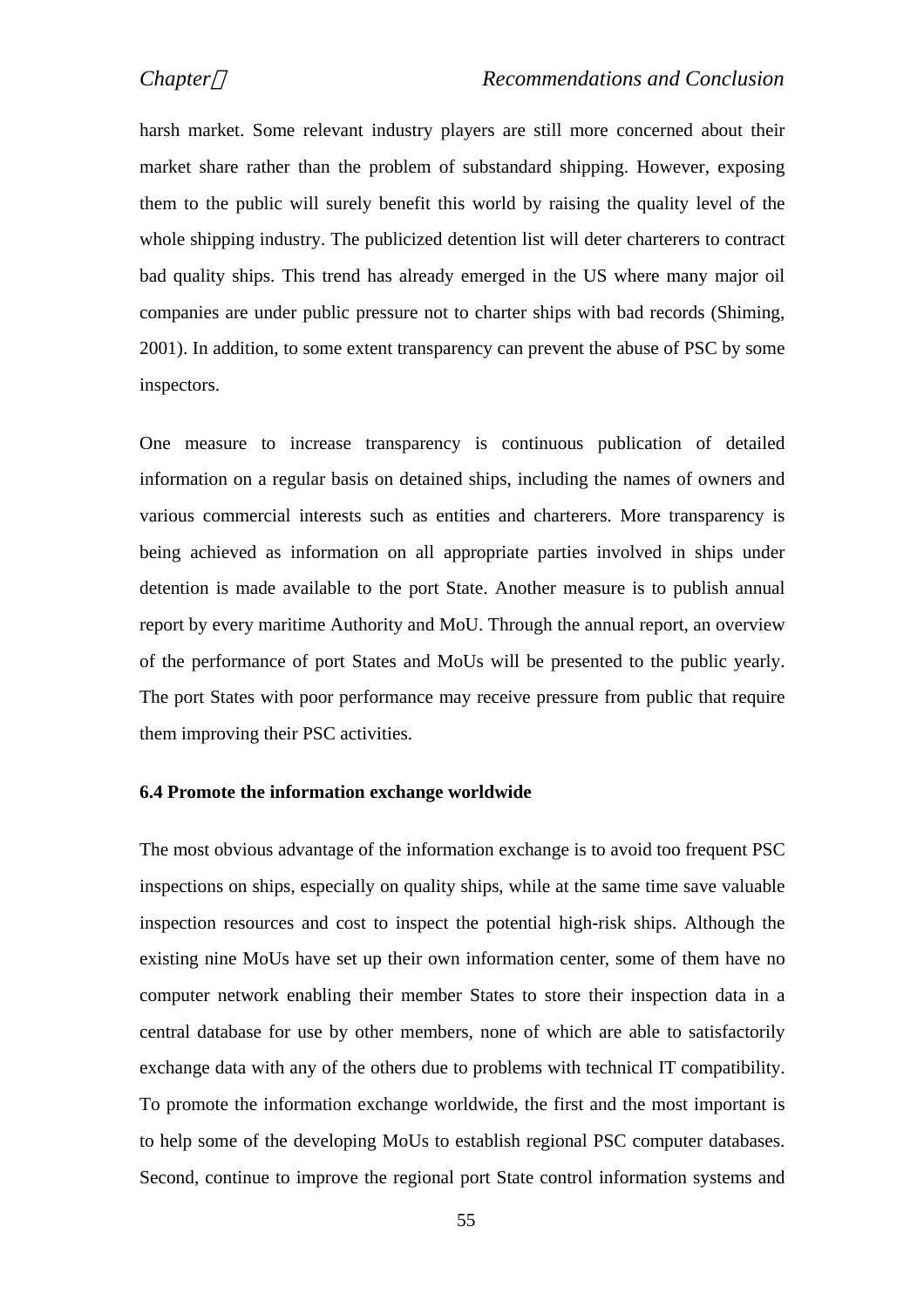to work toward full exchange of information among the existing nine regional PSC regimes and the USCG. This can be done by improving contact mechanisms amongst the MoU secretariats and by facilitating the flow of information between MoU information centres on action taken against sub-standard shipping.

## **6.5 Develop detailed guidelines on PSC for PSCOs**

With the adoption of conventions such as International Convention on the Control of Harmful Anti-Fouling Systems on Ships (AFS), International Convention on the Management of Ballast Water and Sediments (BWM), more and more guidelines on enforcing PSC aspects of these conventions are needed to help PSCOs carry out inspections. These guidelines should be exhaustive enough to cover the every detailed requirement of the conventions. After the guidelines on PSC inspections were developed, they also need to be amended according to the practices in realities.

Apart from the IMO conventions, the enforcement of PSC aspects of ILO conventions also need guidelines to help PSCOs conduct inspections living and working conditions on board. The draft Consolidated Maritime Labour Convention (CLMC) is submitted to ILO for adoption. Developing and implementing an inspection regime that is based on the new ILO convention is urgent. This regime will enhance the protection of the workers concerned and reflect the greater consistency, clarity, adaptability and general applicability that the consolidation of the more than 60 maritime labour instruments will bring to the rapidly developing, globalized maritime sector.

### **6.6 Strengthen the recruiting and training of PSCOs**

The qualification of the PSCOs is the key to the success of the PSC regime. The public acceptance and credibility of port State control depends greatly on the professional attitude and skills of PSCOs and that suitably trained seafarers have a crucial role in achieving safe, secure and efficient shipping on clean oceans, and making sure that port State control inspections maintain the expected high standards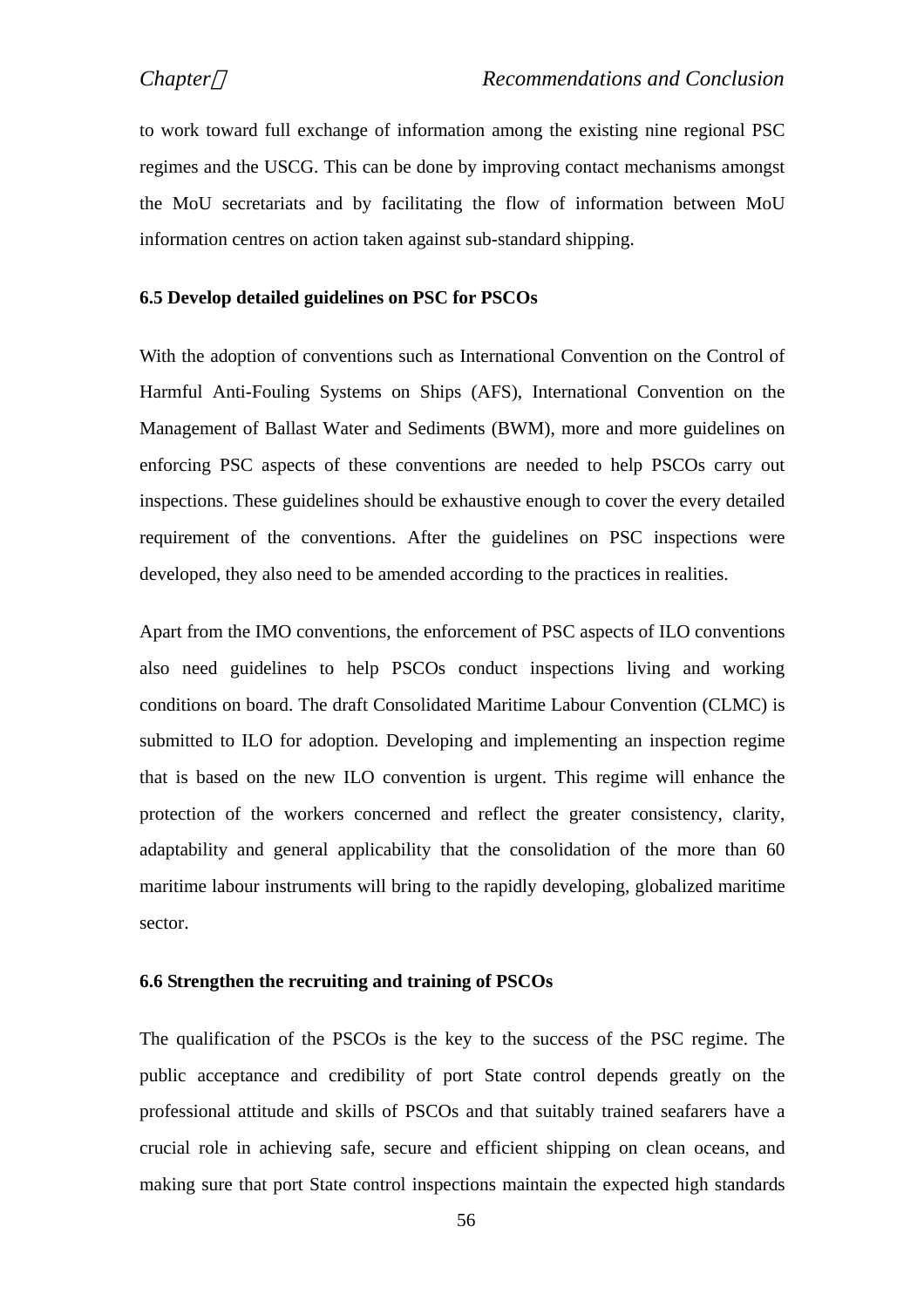(Tokyo MoU, 2005) Sufficient human resources should be available for the PSC regime and the professional knowledge level of PSCOs should be improves continuously. The following measures may be taken for these purposes:

First, appropriate programs should be instituted to attract and recruit qualified persons to become port State control officers. This involves encouraging investment in infrastructure, improving working conditions and, ultimately, encouraging more persons to join the team of PSCO. Second, continue and enhance regional training programs for PSCOs. The trainings have various types which can serve for different levels. Besides the present basic training course, fellowship training and seminars for PSCOs, the PSCO exchange programme which has obtained good effect in some regions should be popularized. The PSCO exchange programme is intend to establish a two-way PSCOs exchange in the region, whereby each Authority could send out their officers to another Authority in exchange of receiving officers from that Authority.

#### **6.7 Intensify the Targeting System**

The targeting systems can identify high risk ships for priority inspections while leaving ships of prudent shipowners "in peace" as a reward for their good performance. High-risk ships will be inspected more frequently than ships with a lower risk profile and compliance measures taken, if necessary. At the same time the precious PSC resources can be utilized more productively. In the present, the targeting system runs very well in Paris MoU, Tokyo MoU and USCG. The other MoUs should be recommended to follow these examples especially considering their relatively shortage of resources so that the relatively high percentage of substandard ships can be targeted more precisely. In addition, the targeting system based on a ship's risk profile can be improved to identify the companies operating sub-standard ships. Through targeting the company with poor safety performance, the effectiveness of the PSC regime can be improved.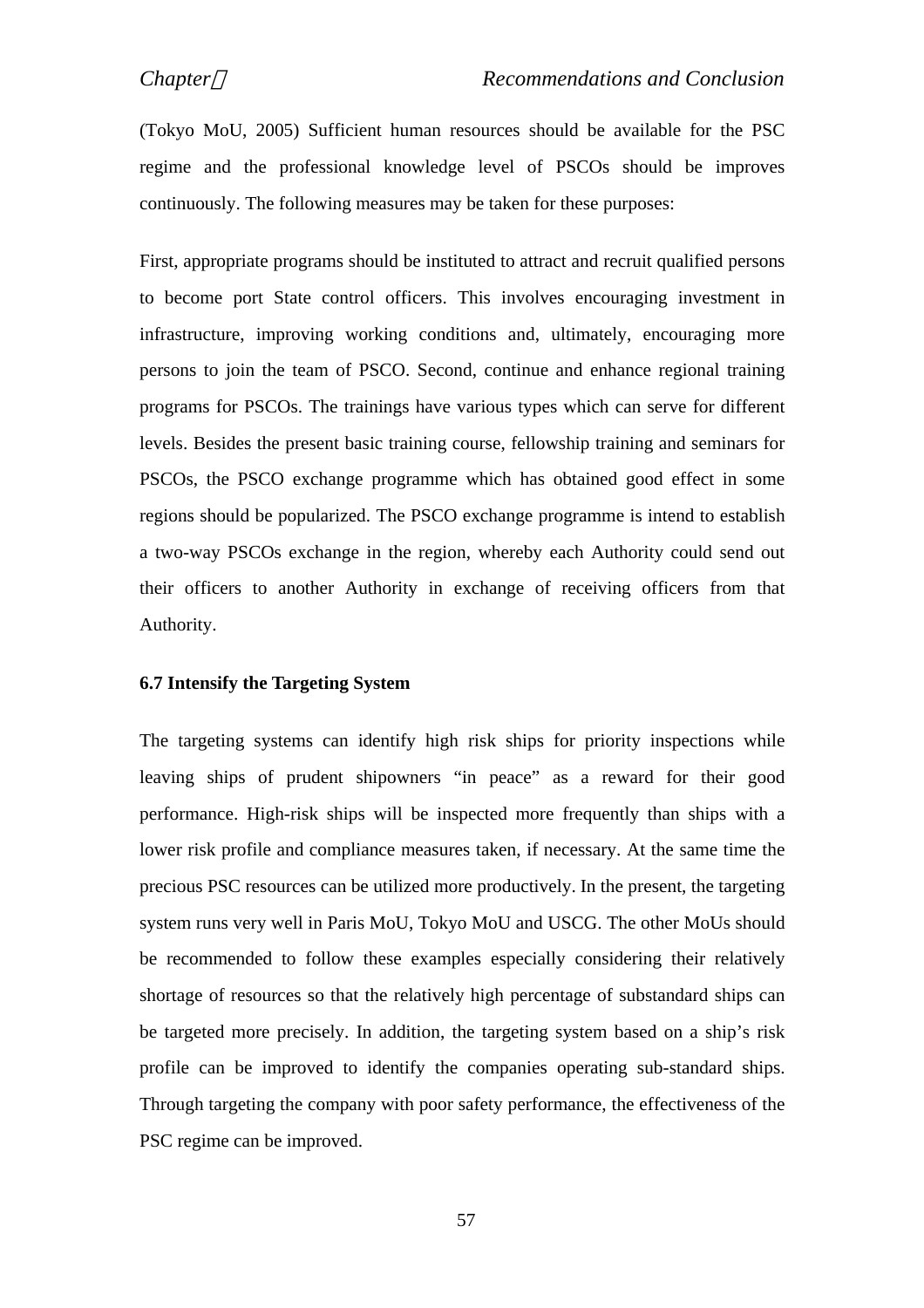### **6.8 Conclusion**

The primarily responsibility of keeping the ship in compliance with international standards rests on the shipowners, flag States and other relevant industry stakeholders. The development of the PSC regime is the world reaction to the failure of shipowners and flag States in fulfilling their responsibilities. PSC is only a back-up but not a substitute for flag States enforcement, and it is in no way responsible for foreign ship's safety standards. It does not relieve the responsibility of flag States, owners and other relevant industry players imposed by international legislation to do their jobs properly and responsibly.

The legal basis and procedures of PSC were set up in the past decades. Its efficacy can be extended if PSC is carried out on a regional basis. With the development of regional PSC MoUs, the PSC regime is recognized by the world maritime community as a more and more effective means in achieving safe, secure and efficient shipping on clean oceans. So far, the PSC regime has achieved partial success in promoting the safety level of the shipping. However, the PSC regime is far less perfect in achieving it's goal.

To make the PSC regime more effective, there is still a lot of work to be done. Measures in improving the effectiveness of PSC included promoting the uniformity of PSC regime worldwide, enhanced transparency through increased information exchange within regions and inter-regionally, strengthening the recruiting and training of PSCOs and intensifying the targeting system. IMO and PSC committees of MoUs can play active roles so that all these measures can be taken in a globally harmonized and consistent manner.

In a word, PSC regime is effective, but it faces some challenges. Great efforts still need to be done by stakeholders to improve its efficacy. The ultimate goal is to achieve safe, secure, efficient shipping on clean oceans, which is one of the oldest industries in the history of mankind.

58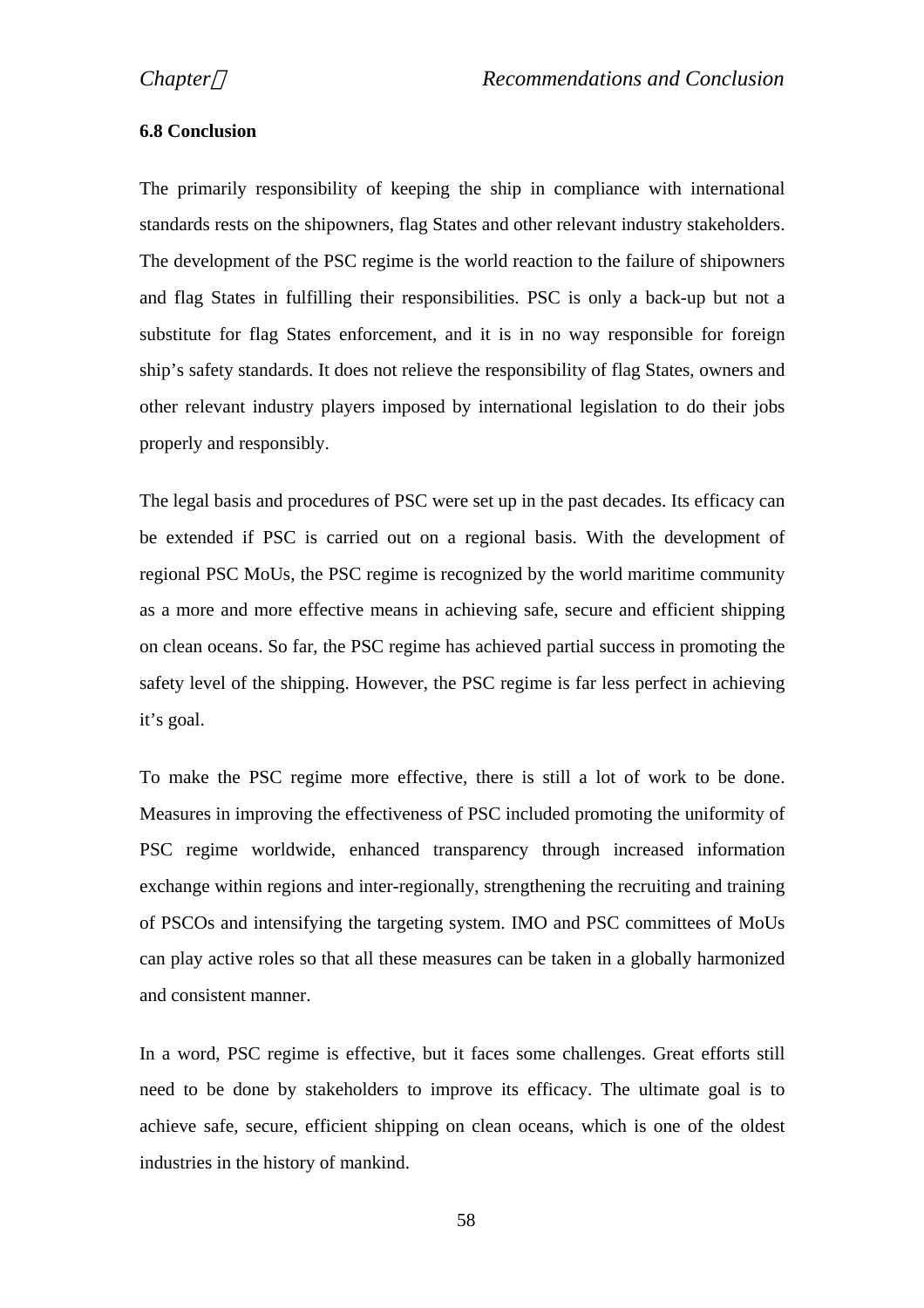### **Reference:**

Australian Maritime Safety Administration (AMSA). (2001). *Ensuring Compliance Port State Control in Australia.* Retrieved March 1, 2006 from the World Wide Web:

wwwlive.amsa.gov.au/About\_Amsa/Cooperate\_information/AMSA\_speeches/ Shipping\_In\_The\_Asia-Pacific\_Conference/PDFs/amsa\_db.pdf

- Bell, D. (1993). Port State control vflag State control: UK government position. *Marine Policy 1993 September 367-370*
- Black Sea MoU. (2005). Black Sea MoU *annual report2004*. Retrieved Mar, 1 2006 from the World Wide Web: http://www.bsmou.org/
- Campbell, R. D. (2004). The Queen in the right in Canada and Ors (The "Lantau Peak"). Retrieved Jan 20, 2006 from he World Wide Web: http://decisions.fct-cf.gc.ca/fct/index.shtml
- Corbett, A. (2006). Class stands behind ferry. *Trade Winds*, February 2006, 42
- Corbett, A. (2004). PSC corruption must be stopped. *Trade Winds*, February 2004, 2
- Cubbin, A. (2000). Port State control and high-risk flags. *Seaways, 11*,15-22.
- Fairplay. (2004). Port state corruption still goes unchallenged. *Fairplay* 2004 6264(350) *4*
- Fairplay Daily News (Jun 2004). Retrieved from the World Wide Web: http://80.126.138.173/forum/zoeken/ zeevaart/pietsinke/2004\_jun13.txt
- Francisco J. Montero Llacer. (2003) Open registers: past, present and future. *Marine Policy 27* (*2003*) *513-523*
- Grey, M. (2005). Time to respect marine professionals *BIMCO BULLETIN* 100 85
- Hare, J. (1994). Flag, Coastal & Port State Control. *Sea changes, 16*, 57-67
- Hare, J. (1997). Port State control: strong medicine to cure a sick industry. *International and Comparative Law-Special Admiralty Issue, 26*(3).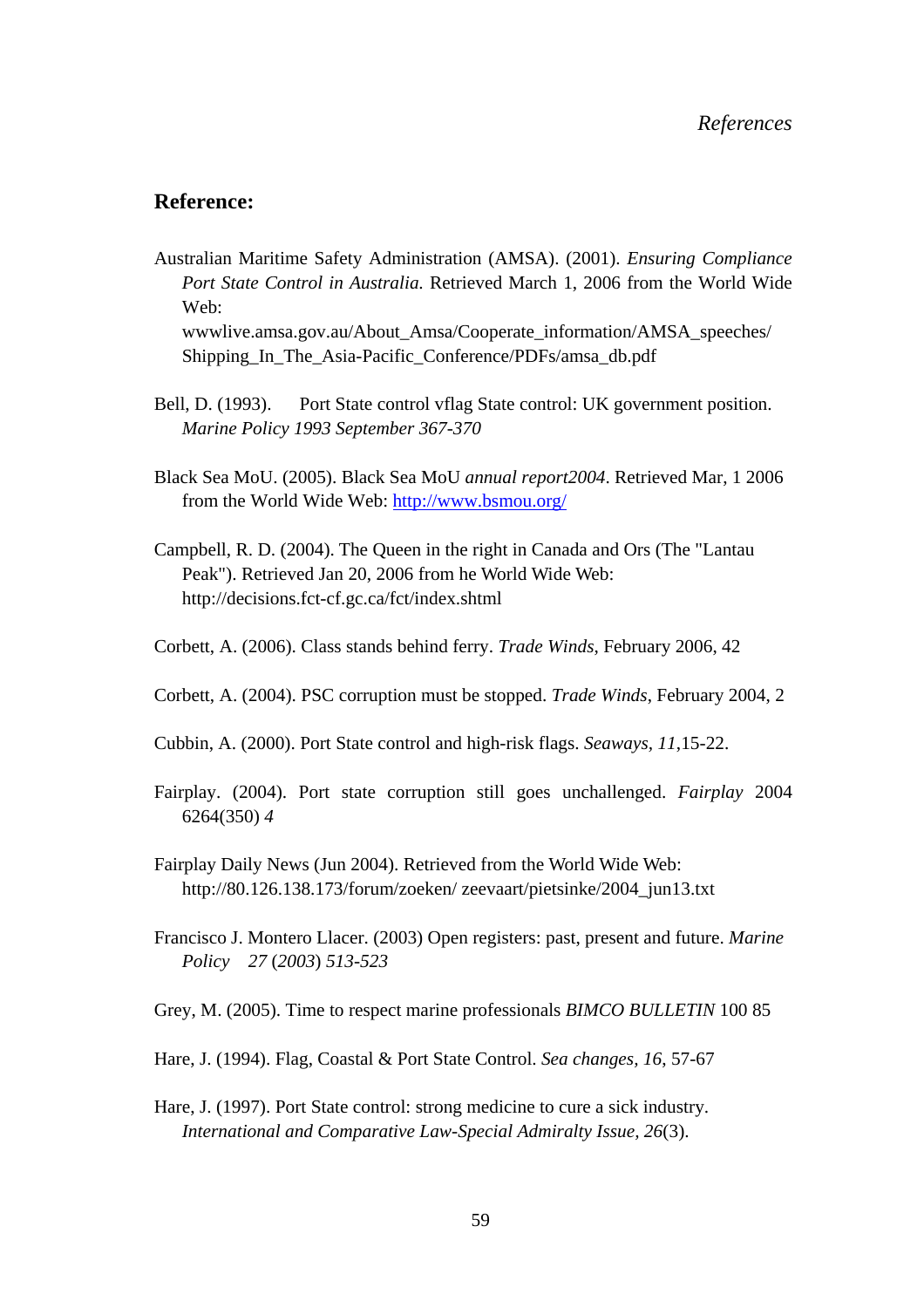Hawkins, T. S. (2004). Port state: out of control? *Stand By….* 2005 March.

- International Maritime Organization. (2004, January). *Regional cooperation on port State control: Progress report on regional PSC agreements*. London: Author.
- International Maritime Organization. (2004, December).*Regional cooperation on port State control: Second Joint Ministerial Conference of the Paris and Tokyo Memoranda of Understanding on Port State Control.* London: Author.
- International Maritime Organization. (2004). *Consolidated text of the International Convention for the Safety of Life at Sea, 1974, and its Protocol of 1978: articles, annexes and certificates*. London: Author.
- *International Convention for the Prevention of Pollution from Ships, 1973, as modified by the Protocol of 1978 relating thereto*, IMO, (2002)
- *International Convention on Standards of Training, Certification and Watchkeeping for Seafarers, 1978, as amended in 1995 and 1997 (STCW),* IMO, (1996)
- International Maritime Organization. (1999). *Procedures for Port State Control: Consolidated text of Res.A787(19), as amended by Res. A.882(21)*. London: Author.
- Jönsson, J. (2005). Ship survey and certification management. Unpublished lecture handout, World Maritime University, Malmö, Sweden.
- Kasoulides, G.C. (1993). *Port state control and jurisdiction: Evolution of the port state regime.* Netherlands: Martinus Nijhoff Publishers.
- Kennedy, F. (2006). *Sea Views: RINA in spotlight over ferry sinking.* Retrieved March 10, 2006 from the World Wide Web: http://archive.gulfnews.com/articles/06/02/13/10018289.html
- Korea Maritime Institute (KMI). (2003). *Port State Control Regime and Perspectives in Asia-Pacific Region.* Retrieved Mar, 1 2006 from the World Wide Web: www.kmi.re.kr/english/public/html/koica/2003/10.PDF
- Lloyd's List. (2006). *Information Resources on Passenger Ship Safety.* Retrieved February 16, 2006 from the World Wide Web: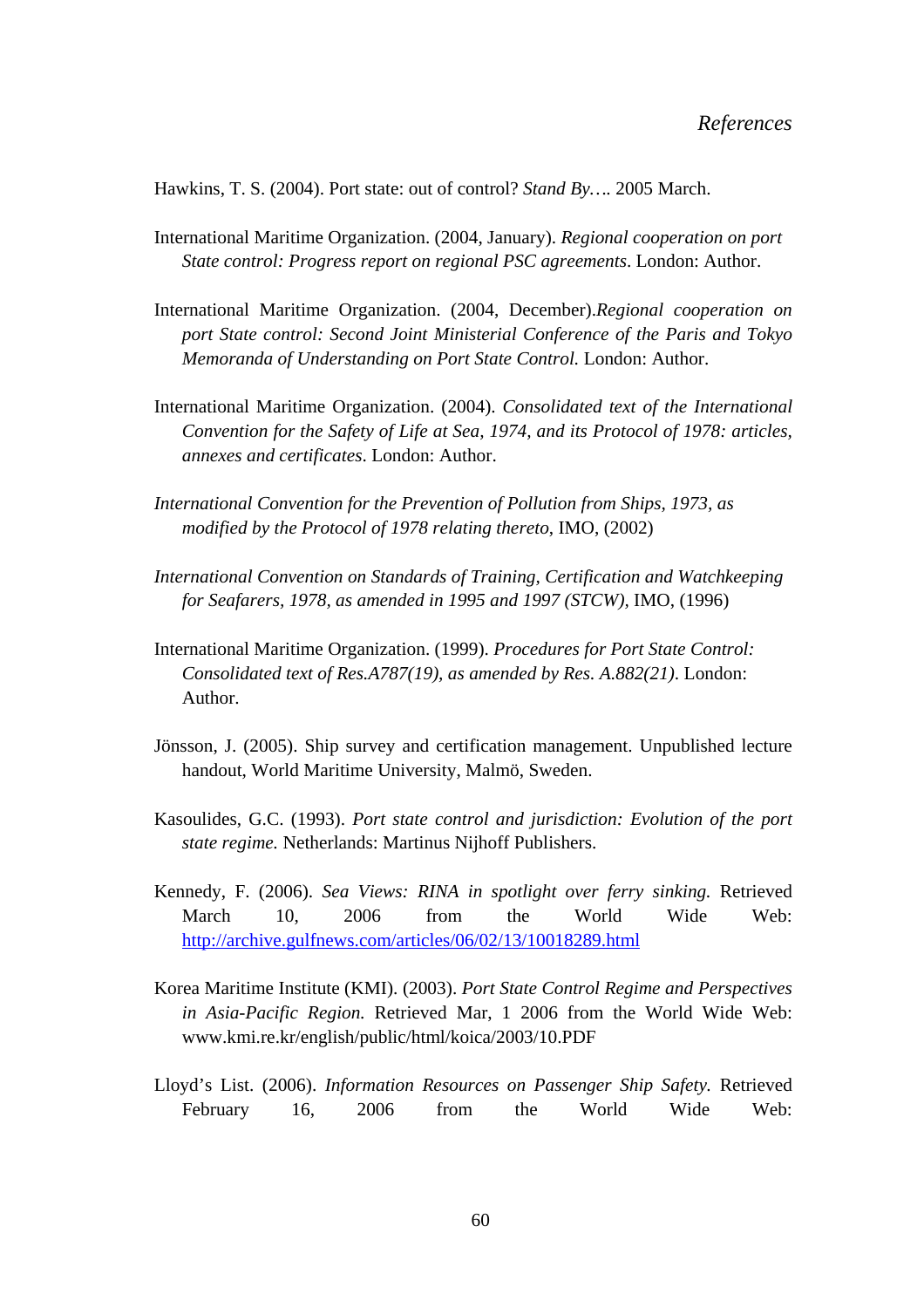www.imo.org/includes/blastData.asp/doc\_id=3002/Passenger%20Ship%20Safety %20(16%20February%202006).doc

- Mukherjee, P. K. (2001). *Maritime zone and boundaries*. Unpublished lecture handout, World Maritime University, Malmö, Sweden.
- Mukherjee, P. K. (2000). *Flag State, port State and coastal State jurisdictions.*  Unpublished lecture handout, World Maritime University, Malmö, Sweden.
- Murkerjee, P. K. (2000). *Maritime Legislation.*
- OECD. (1996). *Competitive advantage obtained by some shipowners as a result of non-observance of applicable international ruses and standards*. Paris: Author.
- O'Neil, W. (2003). *Port State Control.* London: LLP
- Özçayır Z. O. (2001). *Port State Control.* London: LLP
- Paris MoU. (2005). *Paris MoU annual report2004*. Retrieved Sep, 10 2005 from the World Wide Web: http://www.parismou.org/
- Paris MoU. (2004). *Paris MoU annual report 2003*. Retrieved Sep, 10 2005 from the World Wide Web: http://www.parismou.org/
- Paris MoU. (2003). *Paris MoU annual report 2002.* Retrieved Sep, 10 2005 from the World Wide Web: http://www.parismou.org/
- Paris MoU. (2002). *Paris MoU annual report2001*. Retrieved Sep, 10 2005 from the World Wide Web: http://www.parismou.org/
- Paris MoU. (2001). *Paris MoU annual report2000*. Retrieved Sep, 10 2005 from the World Wide Web: http://www.parismou.org/
- Paris MOU. (2000). *Paris MOU annual report 1999*. Retrieved January 15, 2006 from the World Wide Web: http://www.parismou.org/
- Paris MOU. (1999). *Paris MOU annual report 1998*. Retrieved January 15, 2006 from the World Wide Web: http://www.parismou.org/
- Payoyo, P.B. (1994). Implementation of international conventions through port state control - an assessment. *Marine Policy 1994* 18 (5) *379-392*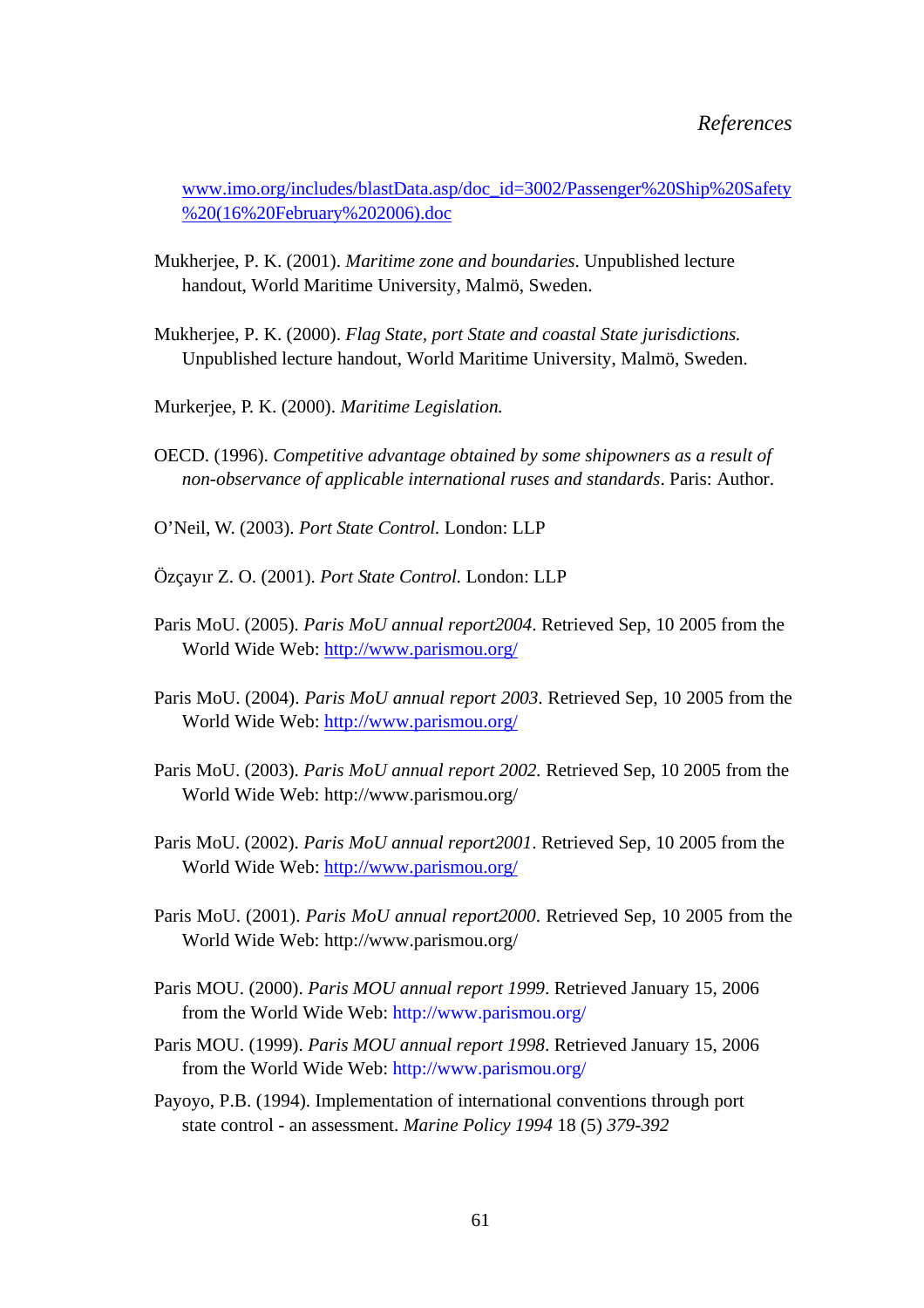- Pérez,C. (2004). *Statistical analysis of PSC inspections: Inefficiency or Inadequate procedures?* Retrieved Mar, 1 2006 from the World Wide Web: www2.uca.es/grup-invest/trans-maritimo/Trabajo1.pdf
- Rothwell, D.R. (1992) Coastal State sovereignty and innocent passage. *Marine Policy 1992 November 427-437*
- Sage, B. (2005) Identification of 'High RiskVessels' in coastal waters. *Marine Policy 29 (2005) 349–355*
- Shiming, X. (2001). *Port State Control: Review and Assessment.* Unpublished master's thesis, World Maritime University, Malmo, Sweden.
- Slater, P. (2004). Port state corruption still goes unchallenged. *Fairplay* 2004 6264(350) *4*
- South Africa Department of Transport (SADT). (1998). *Department of Transport: Annual Report 1997 – 1998.* Retrieved March 10, 2006 from the World Wide Web: http://www.transport.gov.za/library/docs/annual/annual98/shipping.html
- Southeast Asian Programme in Ocean Law, Policy and Management (SAPOL). (1999). *A Summary of the SEAPOL International Conference on Port State Control: Past Successes, Future Challenges*. Retrieved March 1, 2006 from the World Wide Web: http://www.seapol.org/NEWS%20LETTER%202.htm#A%20SUMMARY
- The Antarctic and Southern Ocean Coalition (ASOC). (2003). *Port state control An*
- *update on international law approaches to regulate vessels engaged in Antarctic non-governmental activities.* Retrieved March 10, 2006 from the World Wide Web: www.asoc.org/Documents/ATCMXXVI/IP-44portstate.pdf
- Tokyo MoU. (2005). Tokyo *MoU Annual report 2004.* Retrieved Sep, 10 2005 from the World Wide Web: http://www.tokyo-mou.org/
- Tokyo MoU. (2004). Tokyo *MoU Annual report 2003.* Retrieved Sep, 10 2005 from the World Wide Web: http://www.tokyo-mou.org/
- Tokyo MoU. (2004, November). *Memorandum of Understanding on Port State Control in the Asia-Pacific Region.* Tokyo: Author.
- Tokyo MoU. (2003). Tokyo *MoU Annual report 2002.* Retrieved Sep, 10 2005 from the World Wide Web: http://www.tokyo-mou.org/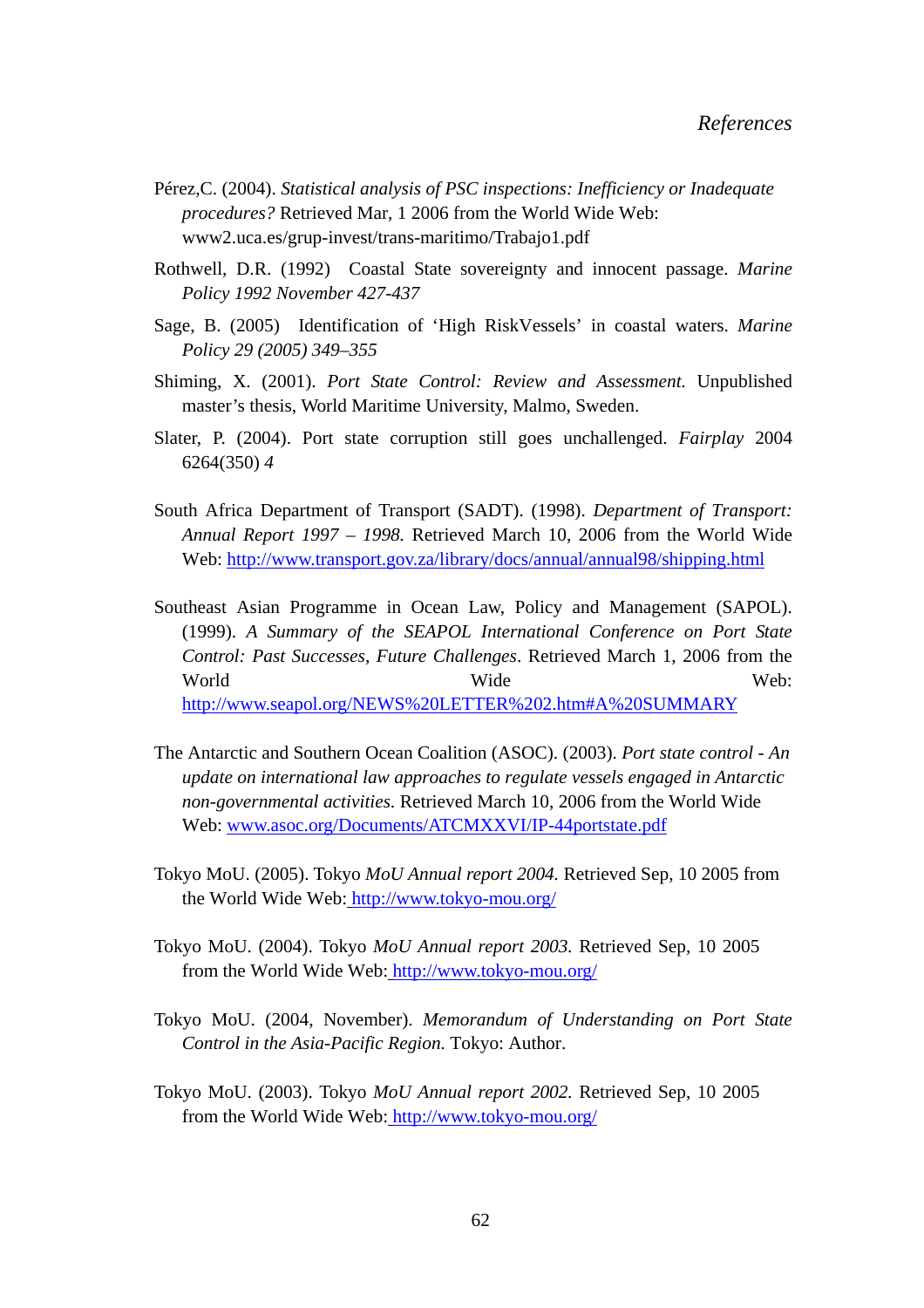- Tokyo MoU. (2002). Tokyo *MoU Annual report 2001.* Retrieved Sep, 10 2005 from the World Wide Web: http://www.tokyo-mou.org/
- Tokyo MoU. (2001). Tokyo *MoU Annual report 2000.* Retrieved Sep, 10 2005 from the World Wide Web: http://www.tokyo-mou.org/
- USCG.. (2005). USCG. *Annual Report 2004.* Retrieved 20 August 2005 from the World Wide Web: http://www.uscg.mil/hq/g-m/pscweb/index.htm.
- USCG.. (2004). USCG. *Annual Report 2003.* Retrieved 20 August 2005 from the World Wide Web: http://www.uscg.mil/hq/g-m/pscweb/index.htm
- USCG.. (2003). USCG. *Annual Report 2002.* Retrieved 20 August 2005 from the World Wide Web: http://www.uscg.mil/hq/g-m/pscweb/index.htm
- USCG.. (2002). USCG. *Annual Report 2001.* Retrieved 20 August 2005 from the World Wide Web: http://www.uscg.mil/hq/g-m/pscweb/index.htm
- *United Nations Convention on the Law of the Sea 1982*, UN, (1982).
- Williamson, H.M. (1996, September). *Port State Control*. Paper presented at the Fourth Asia/Pacific Port State Control Committee Meeting, New Zealand.
- Wonham, J. (1996). Some recent regulatory developments in IMO for which there are Corresponding requirements in the United Nations Convention on the Law of the Sea. *Marine Policy 20 (5) 377-388*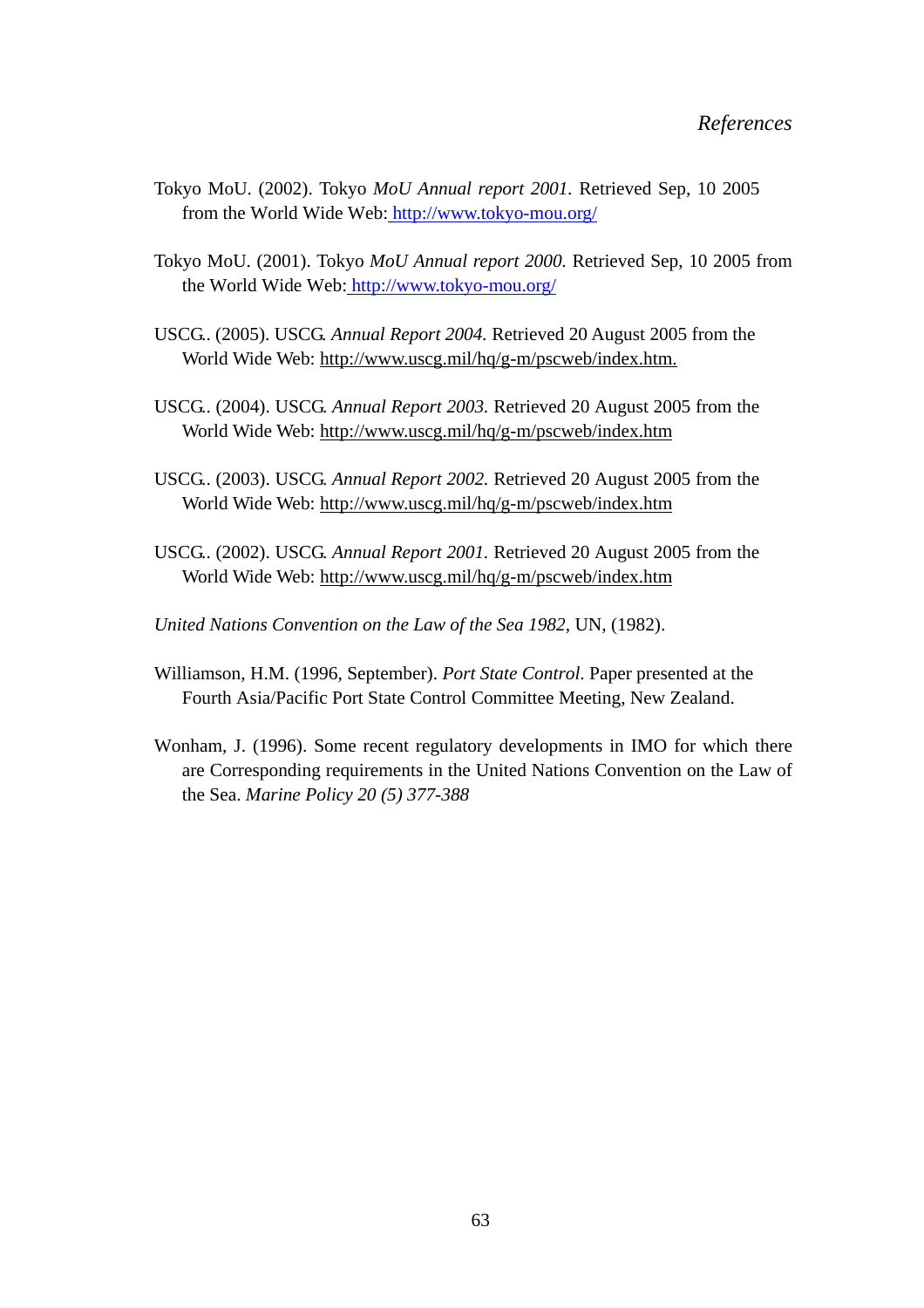| <b>Instrument</b>                 | <b>Entry into</b><br>force date | No. of<br><b>Contracting</b><br><b>States</b> | % world<br>tonnage* |
|-----------------------------------|---------------------------------|-----------------------------------------------|---------------------|
| <b>IMO</b> Convention             | 17-Mar-58                       | 164                                           | 98.56               |
| 1991 amendments                   |                                 | 87                                            | 83.58               |
| <b>SOLAS 1974</b>                 | 25-May-80                       | 155                                           | 98.52               |
| <b>SOLAS Protocol 1978</b>        | 01-May-81                       | 107                                           | 94.99               |
| <b>SOLAS Protocol 1988</b>        | 03-Feb-00                       | 77                                            | 66.84               |
| Stockholm Agreement 1996          | $01-Apr-97$                     | 9                                             | 9.58                |
| LL 1966                           | $21$ -Jul-68                    | 155                                           | 98.49               |
| LL Protocol 1988                  | 03-Feb-00                       | 73                                            | 63.28               |
| TONNAGE 1969                      | 18-Jul-82                       | 142                                           | 98.25               |
| <b>COLREG 1972</b>                | 15-Jul-77                       | 146                                           | 97.60               |
| <b>CSC 1972</b>                   | 06-Sep-77                       | 76                                            | 61.11               |
| 1993 amendments                   |                                 | 8                                             | 4.76                |
| SFV Protocol 1993                 |                                 | 10                                            | 9.71                |
| <b>STCW 1978</b>                  | 28-Apr-84                       | 148                                           | 98.50               |
| <b>STCW-F1995</b>                 |                                 | $\overline{4}$                                | 3.26                |
| <b>SAR 1979</b>                   | 22-Jun-85                       | 83                                            | 52.05               |
| <b>STP 1971</b>                   | 02-Jan-74                       | 17                                            | 23.14               |
| SPACE STP 1973                    | 02-Jun-77                       | 16                                            | 22.30               |
| <b>INMARSAT C 1976</b>            | 16-Jul-79                       | 89                                            | 92.22               |
| <b>INMARSAT OA 1976</b>           | 16-Jul-79                       | 87                                            | 91.35               |
| 1994 amendments                   |                                 | 40                                            | 29.10               |
| <b>FAL 1965</b>                   | 05-Mar-67                       | 100                                           | 65.84               |
| MARPOL 73/78 (Annex I/II)         | 02-Oct-83                       | 130                                           | 97.07               |
| MARPOL 73/78 (Annex III)          | 01-Jul-92                       | 115                                           | 92.99               |
| MARPOL 73/78 (Annex IV)           | 27-Sep-03                       | 100                                           | 54.35               |
| MARPOL 73/78 (Annex V)            | 31-Dec-88                       | 119                                           | 95.23               |
| MARPOL Protocol 1997 (Annex       |                                 |                                               |                     |
| VI)                               | 19-May-05                       | 19                                            | 60.04               |
| LC 1972                           | 30-Aug-75                       | 81                                            | 69.85               |
| 1978 amendments                   |                                 | 20                                            | 19.23               |
| LC Protocol 1996                  |                                 | 21                                            | 12.02               |
| <b>INTERVENTION 1969</b>          | 06-May-75                       | 82                                            | 71.79               |
| <b>INTERVENTION Protocol 1973</b> | 30-Mar-83                       | 47                                            | 46.08               |

Appendix A: Table 1 Summary of status of conventions at 31 January 2005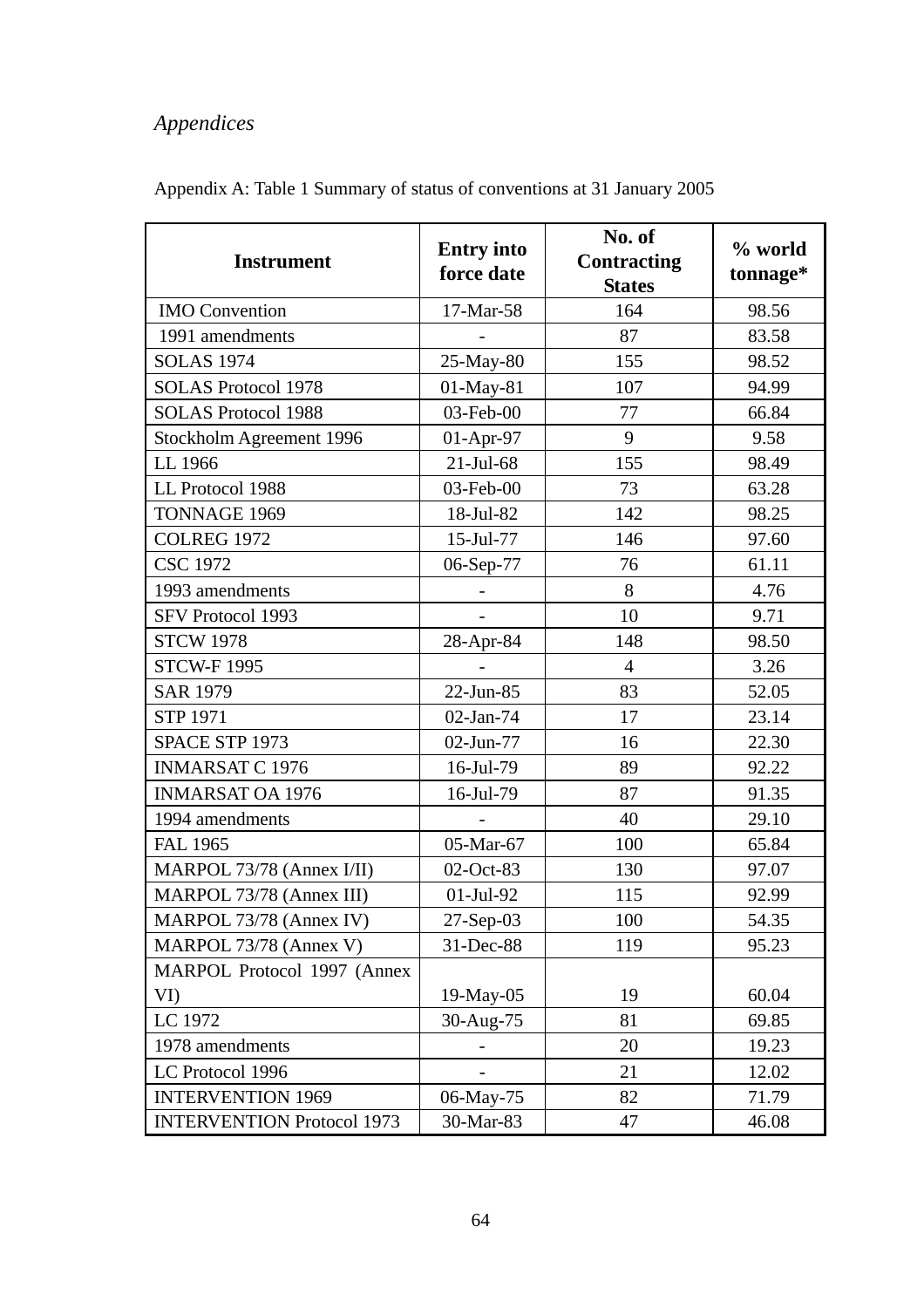| <b>CLC 1969</b>                                                                      | 19-Jun-75 | 45                       | 4.81  |
|--------------------------------------------------------------------------------------|-----------|--------------------------|-------|
| CLC Protocol 1976                                                                    | 08-Apr-81 | 55                       | 55.66 |
| CLC Protocol 1992                                                                    | 30-May-96 | 104                      | 93.44 |
| FUND Protocol 1976                                                                   | 22-Nov-94 | 33                       | 47.41 |
| FUND Protocol 1992                                                                   | 30-May-96 | 93                       | 88.49 |
| <b>FUND Protocol 2000</b>                                                            | 27-Jun-01 |                          |       |
| <b>FUND Protocol 2003</b>                                                            |           | 8                        | 9.47  |
| NUCLEAR 1971                                                                         | 15-Jul-75 | 17                       | 19.76 |
| <b>PAL 1974</b>                                                                      | 28-Apr-87 | 30                       | 37.47 |
| PAL Protocol 1976                                                                    | 30-Apr-89 | 24                       | 37.17 |
| PAL Protocol 1990                                                                    |           | $\overline{4}$           | 0.77  |
| PAL Protocol 2002                                                                    |           | $\overline{\phantom{a}}$ |       |
| <b>LLMC 1976</b>                                                                     | 01-Dec-86 | 47                       | 49.75 |
| LLMC Protocol 1996                                                                   | 13-May-04 | 15                       | 14.94 |
| <b>SUA 1988</b>                                                                      | 01-Mar-92 | 115                      | 81.04 |
| <b>SUA Protocol 1988</b>                                                             | 01-Mar-92 | 104                      | 76.95 |
| SALVAGE 1989                                                                         | 14-Jul-96 | 48                       | 36.77 |
| <b>OPRC 1990</b>                                                                     | 13-May-95 | 82                       | 63.67 |
| HNS Convention 1996                                                                  |           | 8                        | 5.37  |
| <b>OPRC/HNS 2000</b>                                                                 |           | 11                       | 16.11 |
| <b>BUNKERS CONVENTION 2001</b>                                                       |           | 6                        | 4.09  |
| AFS CONVENTION 2001                                                                  |           | 10                       | 9.18  |
| <b>BWM CONVENTION 2004</b>                                                           |           |                          |       |
| * Source: Lloyd's Register of Shipping/World Fleet Statistics as at 31 December 2003 |           |                          |       |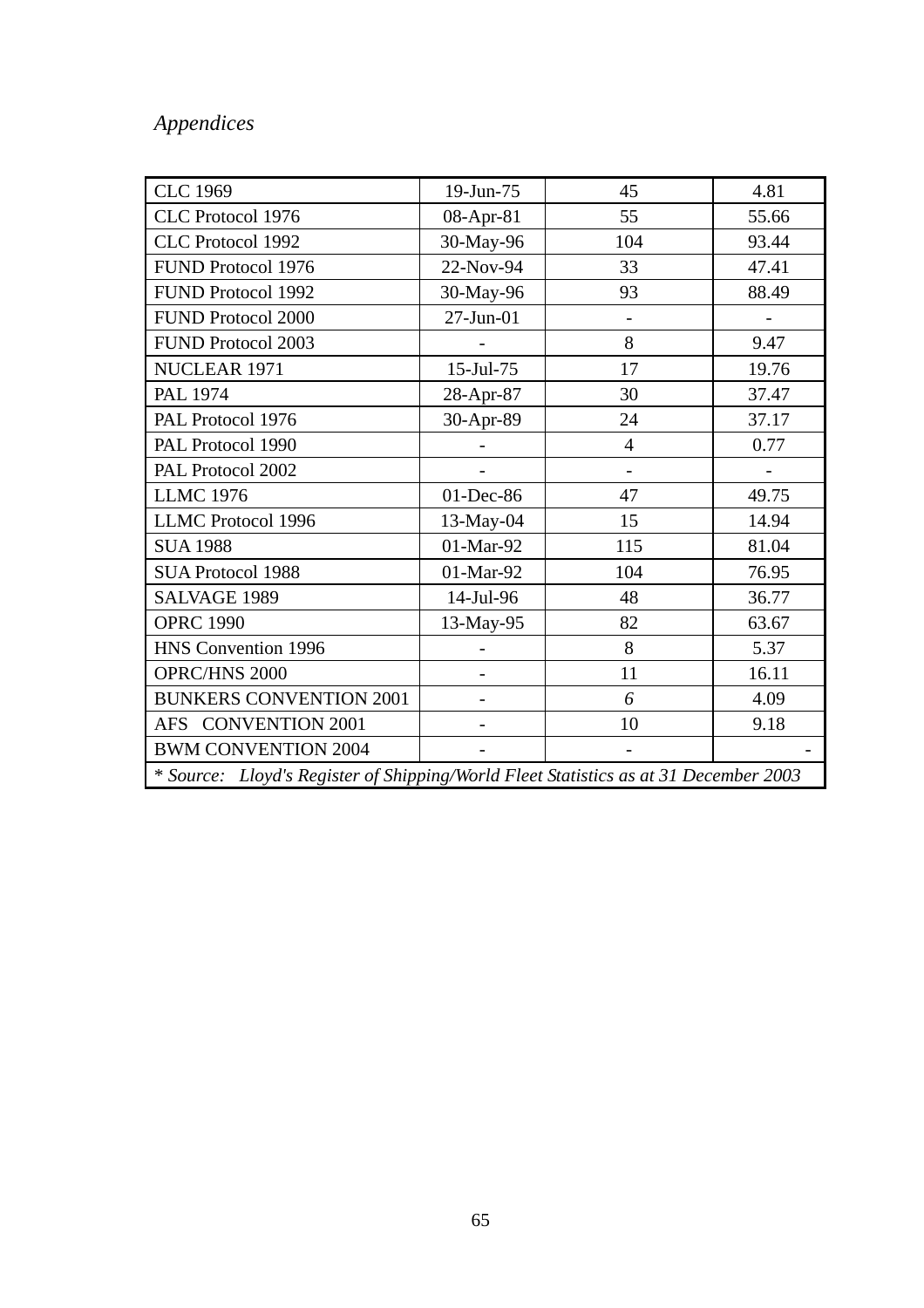|  |  |  | Appendix B: Table 2 Port State control agreements: comparative table |  |  |
|--|--|--|----------------------------------------------------------------------|--|--|
|  |  |  |                                                                      |  |  |

|                                                                                           | Paris MoU                                                                                                                                                                                                                                                                                                                                                                                    | Acuerdo de Viña del Mar                                                                                                                                                                                | <b>Tokyo MoU</b>                                                                                                                                                                                                                                                                                                                                                        |
|-------------------------------------------------------------------------------------------|----------------------------------------------------------------------------------------------------------------------------------------------------------------------------------------------------------------------------------------------------------------------------------------------------------------------------------------------------------------------------------------------|--------------------------------------------------------------------------------------------------------------------------------------------------------------------------------------------------------|-------------------------------------------------------------------------------------------------------------------------------------------------------------------------------------------------------------------------------------------------------------------------------------------------------------------------------------------------------------------------|
| Participating<br><b>Maritime Authorities</b><br><b>Associate</b><br>and<br><b>Members</b> | 20<br>Belgium, Canada, Croatia, Denmark, Finland,<br>France, Germany, Greece, Iceland, Ireland,<br>Italy, Netherlands, Norway, Poland, Portugal,<br>Russian Federation, Slovenia Spain, Sweden,<br>United Kingdom                                                                                                                                                                            | 12<br>Chile,<br>Argentina,<br>Bolivia,<br>Brazil,<br>Colombia, Cuba, Ecuador, Honduras,<br>Mexico,<br>Panama,<br>Peru,<br>Uruguay,<br>Venezuela                                                        | 18<br>Australia, Canada, Chile, China, Fiji, Hong<br>Kong (China), Indonesia, Japan, Republic of<br>Korea, Malaysia, New Zealand, Papua New<br>Guinea,<br>Philippines,<br>Russian<br>Federation,<br>Singapore, Thailand, Vanuatu and Viet Nam                                                                                                                           |
| Co-operating<br><b>Members</b>                                                            | Cyprus, Lithuania and Malta                                                                                                                                                                                                                                                                                                                                                                  |                                                                                                                                                                                                        |                                                                                                                                                                                                                                                                                                                                                                         |
| <b>Observers</b>                                                                          | Estonia, Latvia, United States, IMO, ILO, IMO, ROCRAM, United States<br>Tokyo MoU, Caribbean MoU, Mediterranean<br>MoU and Black Sea MoU                                                                                                                                                                                                                                                     |                                                                                                                                                                                                        | Brunei, Macao (China) Solomon Islds*, United<br>States, IMO, ILO, ESCAP, Paris MoU, Indian<br>Ocean MoU and Viña del Mar Agreement                                                                                                                                                                                                                                      |
| <b>Target inspection rate</b>                                                             | 25 % annual inspection rate per country                                                                                                                                                                                                                                                                                                                                                      | 15 %<br>country within 3 years                                                                                                                                                                         | annual inspection rate per 75 % annual regional inspection rate                                                                                                                                                                                                                                                                                                         |
| <b>Relevant</b><br>instruments                                                            | LL 66 and LL PROT 88<br>SOLAS <sub>74</sub><br>SOLAS PROT 78 and 88<br><b>MARPOL 73/78</b><br>STCW 78<br>COLREG <sub>72</sub><br>ILO Convention No. 147<br>TONNAGE 69                                                                                                                                                                                                                        | LL 66<br>SOLAS <sub>74</sub><br>MARPOL 73/78<br><b>SOLAS PROT 78</b><br>COLREG <sub>72</sub><br>STCW 78<br>TONNAGE 69                                                                                  | SOLAS <sub>74</sub><br>LL 66 and LL PROT 88<br>SOLAS PROT 78 and 88<br><b>MARPOL 73/78</b><br>STCW78<br>COLREG <sub>72</sub><br>ILO Convention No. 147<br>TONNAGE 69                                                                                                                                                                                                    |
| <b>Information</b><br><b>Centre</b><br>location                                           | DSI - Centre Administratif des Affaires<br>Maritimes (CAAM), Saint-Malo, France                                                                                                                                                                                                                                                                                                              | Centro de Información del Acuerdo Asia-Pacific<br>Latinoamericano(CIALA),<br>Naval Argentina, Buenos Aires                                                                                             | Computerized<br>Information<br>Prefectura System (APCIS), Vladivostok, Russia                                                                                                                                                                                                                                                                                           |
| Committee<br>composition                                                                  | A representative of each of the authorities<br>and the EC Commission                                                                                                                                                                                                                                                                                                                         | A representative of each of the authorities A representative of each of the authorities                                                                                                                |                                                                                                                                                                                                                                                                                                                                                                         |
| <b>Secretariat</b>                                                                        | The Hague, The Netherlands                                                                                                                                                                                                                                                                                                                                                                   | Buenos Aires, Argentina                                                                                                                                                                                | Tokyo, Japan                                                                                                                                                                                                                                                                                                                                                            |
| Signed on                                                                                 | 1 July 1982                                                                                                                                                                                                                                                                                                                                                                                  | 5 November 1992                                                                                                                                                                                        | 1 December 1993                                                                                                                                                                                                                                                                                                                                                         |
| <b>Official languages</b>                                                                 | English, French                                                                                                                                                                                                                                                                                                                                                                              | Spanish, Portuguese                                                                                                                                                                                    | English                                                                                                                                                                                                                                                                                                                                                                 |
| Concentrated<br>inspection<br>campaigns                                                   | compliance August<br>Dedicated<br>operational<br>to<br>on board passenger ships. 1 May to 31 July -<br>2003 covering most of the cruise season in February - April 2003 - ISM.<br>Europe and Canada.                                                                                                                                                                                         | October<br>$\overline{\phantom{a}}$<br>2002<br>Training Convention on STCW.                                                                                                                            | July - September 2002 - ISM Code compliance.<br>September - November 2003 - Bulk carrier<br>safety campaign (same questionnaire as Paris<br>MoU). Control of operational requirements<br>campaign in Autumn 2004. GMDSS 2005.                                                                                                                                           |
| training/<br>Major<br>exchange issues                                                     | 1 <sup>st</sup> expert and specialized training - Human<br>Element and Safety and Environment:<br>Inspection of Tankers. 2 <sup>nd</sup> expert training -<br>Safety and Environment: IMDG Code, Load<br>Lines, GDMSS and Oily water separators. $3rd$<br>expert training - Human element: ILO and<br><b>STCW</b><br>conventions,<br>Intercultural<br>Communication and Operational Control. |                                                                                                                                                                                                        | 2 <sup>nd</sup> regional training course on PSC with<br>the 13 <sup>th</sup> Tokyo MoU basic training course (11 - 28<br>Nov 2003) 10 <sup>th</sup> seminar for PSC officers (22-24<br>October 2003). Further fellowship training<br>$(19$ Sept. $-7$ Oct. 2003). Two expert<br>course<br>mission training courses during 2003. Exchange<br>programme for PSC officers. |
| <b>Total</b><br>number<br>inspections/<br>rates $+/-$                                     | of 2002 - 1,577 detentions 2003 - 1,428 (9.45%)<br><b>detention</b> decrease in detentions) inspection rate in 2003<br>- 30.1%                                                                                                                                                                                                                                                               | 2002 - 151 detentions 3.3%<br>detention<br>rate) 2003 - 126<br>detentions<br>(2.8%<br>detention rate)                                                                                                  | 2001 - 1349 detentions (detention rate 7.76%)<br>$2002 - 1307$ detentions (detention rate 6.67%)<br>2003 -1709 detentions (detention rate 8.49%)<br>(31% increase in detentions)                                                                                                                                                                                        |
| Chairman                                                                                  | Mr. A. Cubbin (United Kingdom)                                                                                                                                                                                                                                                                                                                                                               | Mr. E.S. Arce (Chile)                                                                                                                                                                                  | Mr. J. Mansell (New Zealand) (Former<br>Chairman) Mr. K.-T. Lim (Republic of Korea)<br>(Chairman elected in 2004) Mr. Y. Sasamura                                                                                                                                                                                                                                       |
| <b>Secretary-General</b>                                                                  | Mr. R. Schiferli (Netherlands)                                                                                                                                                                                                                                                                                                                                                               | Mr. J.J. Beltritti (Argentina)                                                                                                                                                                         | (Japan)                                                                                                                                                                                                                                                                                                                                                                 |
| Members/<br><b>New</b><br><b>Observers</b>                                                | Slovenia joined as full member 22 July 2003.                                                                                                                                                                                                                                                                                                                                                 |                                                                                                                                                                                                        | Observers: Macao, China and Viña del Mar<br>Agreement and Black Sea MoU.                                                                                                                                                                                                                                                                                                |
| <b>PSCC</b> meeting                                                                       | 36 <sup>th</sup> meeting in Dubrovnik, Croatia 12-15<br>May 2003. 37 <sup>th</sup> meeting in Copenhagen,<br>Denmark 11-14 May 2004. 38 <sup>th</sup> meeting<br>in Helsinki, Finland 9-13 May 2005.                                                                                                                                                                                         | 10 <sup>th</sup> meeting in Buenos Aires, Argentina<br>1-3 September 2003. 11 <sup>th</sup> meeting in Viña<br>del Mar, Chile 22-24 September 2004.<br>$12th$ meeting in Lima, Peru September<br>2005. | 12 <sup>th</sup> meeting in Renaca, Chile 24-27 March 2003.<br>13 <sup>th</sup> meeting in Port Vila, Vanuatu 23-26 February<br>2004. 14 <sup>th</sup> meeting in Shanghai, China 22-25<br>November 2004. 15 <sup>th</sup> meeting in Thailand<br>November 2005.                                                                                                        |
| Inter-regional exchange<br>of data                                                        | Data provider to Equasis                                                                                                                                                                                                                                                                                                                                                                     |                                                                                                                                                                                                        | Data provider to Equasis Inter-regional exchange<br>Black Sea - Tokyo MoUs                                                                                                                                                                                                                                                                                              |
| <b>Website Email</b>                                                                      | www.parismou.org<br>office@parismou.org                                                                                                                                                                                                                                                                                                                                                      | www.acuerdolatino.into.ar<br>ciala@prefecturanaval.gov.ar                                                                                                                                              | www.tokyo-mou.org<br>secretariat@tokyo-mou.org                                                                                                                                                                                                                                                                                                                          |
| <b>IMO</b> workshop special<br>responsibilities                                           |                                                                                                                                                                                                                                                                                                                                                                                              | Chairman $2nd$ workshop -<br>Prefecto<br>Mayor P. C. Escobar (Argentina)                                                                                                                               |                                                                                                                                                                                                                                                                                                                                                                         |

**\*** Pending acceptance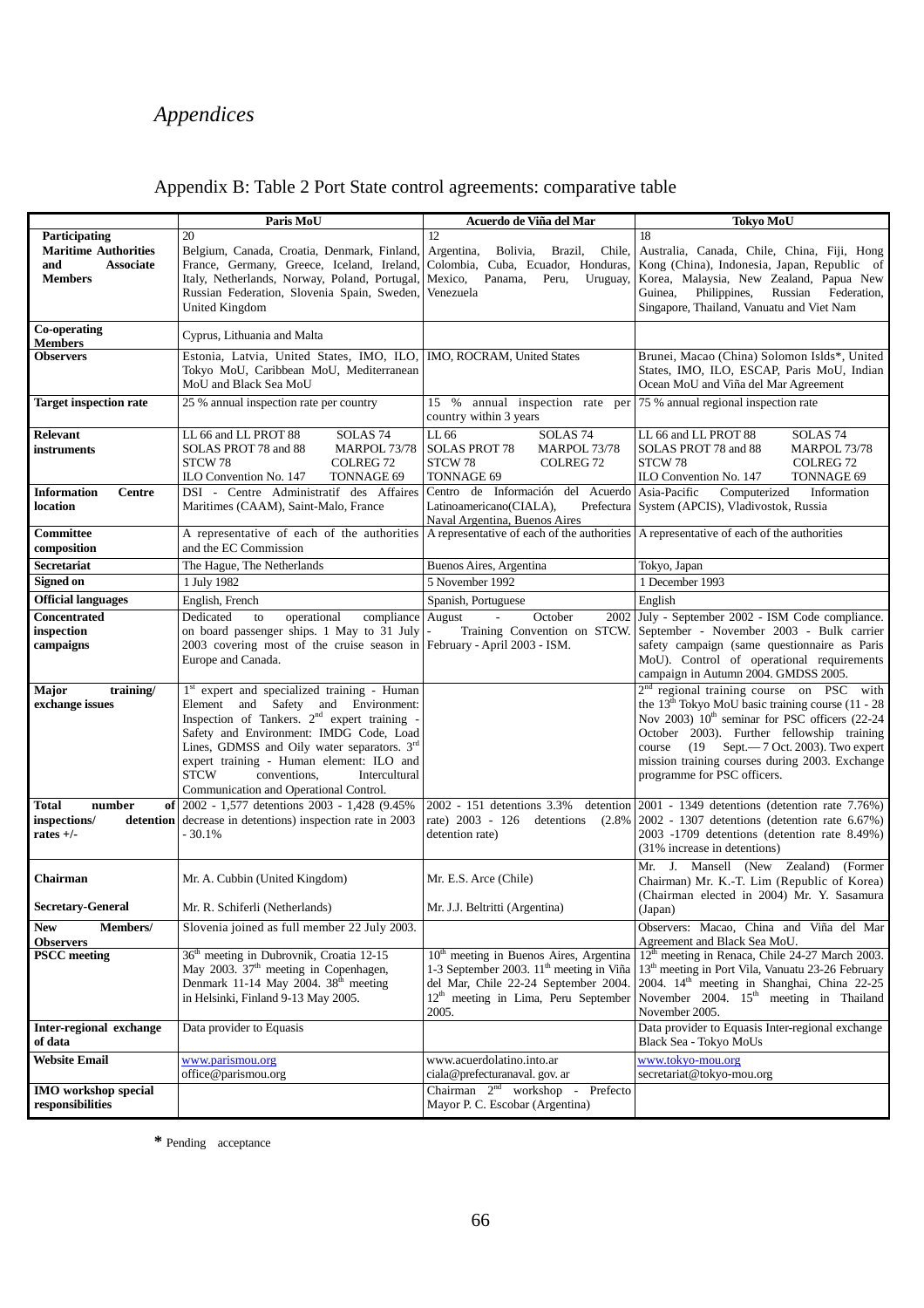|                                                                                    | Caribbean MoU                                                                                                                                                                                                                                                                                                                                                                             | Mediterranean MoU                                                                                                                                                                                                                                                                                                                                                                                               | <b>Indian Ocean MoU</b>                                                                                                                                                                 |
|------------------------------------------------------------------------------------|-------------------------------------------------------------------------------------------------------------------------------------------------------------------------------------------------------------------------------------------------------------------------------------------------------------------------------------------------------------------------------------------|-----------------------------------------------------------------------------------------------------------------------------------------------------------------------------------------------------------------------------------------------------------------------------------------------------------------------------------------------------------------------------------------------------------------|-----------------------------------------------------------------------------------------------------------------------------------------------------------------------------------------|
| <b>Participating</b>                                                               | 23                                                                                                                                                                                                                                                                                                                                                                                        | 11                                                                                                                                                                                                                                                                                                                                                                                                              | 18                                                                                                                                                                                      |
| <b>Maritime</b><br><b>Authorities</b><br>and<br><b>Associate</b><br><b>Members</b> | Anguilla*, Antigua and Barbuda, Aruba,<br>Bahamas, Barbados, Bermuda*, British<br>Virgin Islds*, Cayman Islds, Cuba,<br>Dominican<br>Republic*,<br>Dominica*,<br>Grenada,<br>Guyana,<br>Haiti*,<br>Jamaica,<br>Montserrat*, Netherlands Antilles, Saint<br>Kitts & Nevis*, Saint Lucia*, Saint<br>Vincent & the Grenadines*, Suriname,<br>Trinidad & Tobago, Turks and Caicos<br>$Islds*$ | Algeria, Cyprus, Egypt, Israel, Jordan;<br>Lebanon, Malta, Morocco, Tunisia,<br>Turkey and the Palestinian Authority*                                                                                                                                                                                                                                                                                           | Australia, Bangladesh*, Djibouti*, Eritrea, India,<br>Iran, Kenya, Maldives, Mauritius, Mozambique*,<br>Myanmar*, Oman, Seychelles*, South Africa, Sri<br>Lanka, Sudan, Tanzania, Yemen |
| <b>Observers</b>                                                                   | IMO, ILO, CARICOM, IACS, Canada,<br>USCG, Paris MoU, Viña del Mar, Tokyo<br>MoU, DNV, Equasis and LR-F                                                                                                                                                                                                                                                                                    | IMO, ILO, EC                                                                                                                                                                                                                                                                                                                                                                                                    | Ethiopia, IMO, ILO, PMAESA,                                                                                                                                                             |
| inspection<br><b>Target</b><br>rate                                                | 15 % annual inspection rate per country<br>within 3 years                                                                                                                                                                                                                                                                                                                                 | 15 % annual inspection rate per country<br>within 3 years                                                                                                                                                                                                                                                                                                                                                       | 10 % annual inspection rate per country within 3<br>years                                                                                                                               |
| <b>Relevant</b>                                                                    | LL 66<br>SOLAS <sub>74</sub>                                                                                                                                                                                                                                                                                                                                                              | LL 66<br>SOLAS <sub>74</sub>                                                                                                                                                                                                                                                                                                                                                                                    | LL 66<br>SOLAS <sub>74</sub>                                                                                                                                                            |
| instruments                                                                        | <b>SOLAS PROT 78</b><br>MARPOL 73/78<br>STCW 78<br><b>COLREG 72</b><br>ILO Convention No. 147<br>TONNAGE 69                                                                                                                                                                                                                                                                               | <b>SOLAS PROT 78</b><br><b>MARPOL 73/78</b><br>STCW 78<br>COLREG <sub>72</sub><br>ILO Convention No. 147                                                                                                                                                                                                                                                                                                        | <b>SOLAS PROT 78</b><br>MARPOL 73/78<br>STCW 78<br>COLREG <sub>72</sub><br>ILO Convention No. 147<br>TONNAGE 69                                                                         |
| <b>Information</b><br><b>Centre location</b>                                       | <b>Information Centre Suriname</b>                                                                                                                                                                                                                                                                                                                                                        | Information Centre Casablanca, Morocco                                                                                                                                                                                                                                                                                                                                                                          | Indian Ocean MoU Computerised Information<br>system (IOCIS), Information Centre Goa, India                                                                                              |
| Committee<br>composition                                                           | A representative of each of the authorities                                                                                                                                                                                                                                                                                                                                               | A representative of each of the authorities                                                                                                                                                                                                                                                                                                                                                                     | A representative of each of the authorities                                                                                                                                             |
| <b>Secretariat</b><br>location                                                     | Kingston, Jamaica                                                                                                                                                                                                                                                                                                                                                                         | Alexandria, Egypt                                                                                                                                                                                                                                                                                                                                                                                               | Goa, India                                                                                                                                                                              |
| <b>Signed on</b>                                                                   | 9 February 1996                                                                                                                                                                                                                                                                                                                                                                           | 11 July 1997                                                                                                                                                                                                                                                                                                                                                                                                    | 5 June 1998                                                                                                                                                                             |
| <b>Official languages</b>                                                          | English                                                                                                                                                                                                                                                                                                                                                                                   | Arabic, English and French                                                                                                                                                                                                                                                                                                                                                                                      | English                                                                                                                                                                                 |
| Concentrated<br>inspection                                                         |                                                                                                                                                                                                                                                                                                                                                                                           |                                                                                                                                                                                                                                                                                                                                                                                                                 | LSA campaign 2004. Fire-Fighting Appliances 1<br>April-30 June 2005.                                                                                                                    |
| <b>Major</b><br>training/<br>exchange                                              |                                                                                                                                                                                                                                                                                                                                                                                           |                                                                                                                                                                                                                                                                                                                                                                                                                 | Seminar for PSCOs in India<br>8-10 February 2005.                                                                                                                                       |
| <b>Total</b><br>number<br>of<br>inspections/<br>detention rates +/-                |                                                                                                                                                                                                                                                                                                                                                                                           |                                                                                                                                                                                                                                                                                                                                                                                                                 | 2001 - 291 detentions (detention rate 5.27%)<br>2002 - 306 detentions (detention rate 5.61%)<br>2003 - 472 detentions (detention rate 9.27%)                                            |
| Chairman                                                                           | Mr. I English (Guyana)                                                                                                                                                                                                                                                                                                                                                                    | Mr. L. Vassallo (Malta)<br>Adm. H. Hosni (Egypt) (Former)                                                                                                                                                                                                                                                                                                                                                       | Mr. M. Kinley (Australia)                                                                                                                                                               |
| <b>Secretary-General</b>                                                           | Mr. L. Bennett (Jamaica)                                                                                                                                                                                                                                                                                                                                                                  | Mr. F.S.A.H. El Kady (New 2005)                                                                                                                                                                                                                                                                                                                                                                                 | Mr. B. Ganguli (India)                                                                                                                                                                  |
| New Members/<br><b>Observers</b>                                                   | Tokyo MoU                                                                                                                                                                                                                                                                                                                                                                                 | <b>Black Sea MoU Observer</b>                                                                                                                                                                                                                                                                                                                                                                                   | Yemen new member (as of 7th meeting).<br>Black Sea MoU and Equasis observers                                                                                                            |
| <b>PSCC</b> meeting                                                                | Paramaribo, Suriname<br>8th<br>(28-30 October 2003). $9th$ meeting<br>in Havana. Cuba (7 to 9<br>September 2004). $10^{\text{th}}$ meeting in<br>Cayman Islands (June 2005).                                                                                                                                                                                                              | meeting in Aqaba, Jordan (7-10 October 6th meeting in Goa, India (20 - 23 October 2003).<br>6th<br>2003). 7 <sup>th</sup> meeting in Alexandria, Egypt (31 $7th$ meeting in Amboseli, Kenya (27 - 30 September<br>January - 2 February 2005). Planned joint 2004). $8^{\text{th}}$<br>meeting in<br>PSCC meeting in 2006 with Black Sea MoU   Maldives/South Africa (5 September 2005).<br>in Istanbul, Turkey. |                                                                                                                                                                                         |
| <b>Inter-regional</b><br>exchange of data                                          |                                                                                                                                                                                                                                                                                                                                                                                           | Unilateral consultation of Equasis                                                                                                                                                                                                                                                                                                                                                                              |                                                                                                                                                                                         |
| Website<br><b>Email</b>                                                            | Caribmou@Caribbeanmou.org                                                                                                                                                                                                                                                                                                                                                                 | www.medmou.org<br>medmou@dataxprs.com.eg                                                                                                                                                                                                                                                                                                                                                                        | www.iomou.org<br>iomou@sancharnet.in                                                                                                                                                    |
| <b>IMO</b><br>workshop<br>special<br>responsibilities                              |                                                                                                                                                                                                                                                                                                                                                                                           | Chairman 3 <sup>r</sup> d workshop<br>-Admiral H. Hosni (Egypt)                                                                                                                                                                                                                                                                                                                                                 | Chairman 1* workshop - Capt. W.A. Dernier<br>(South Africa)                                                                                                                             |

**\***Pending acceptance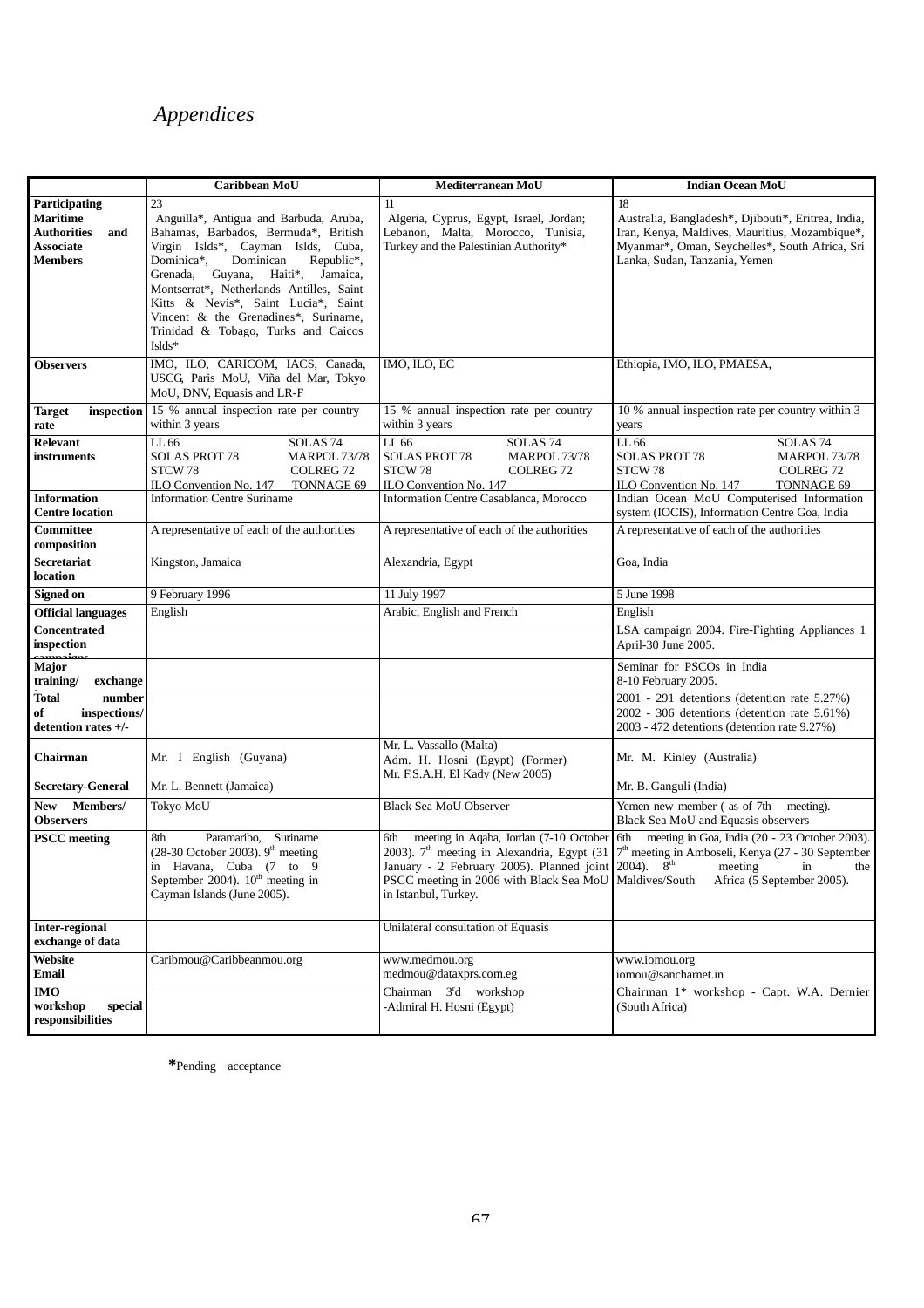|                                                              | West and Central African MoU                                                                                                                                                                                              | <b>Black Sea MoU</b>                                                                                                                                                                                                                                                             | The Cooperation Council for the Arab States of                                                                                                                                     |
|--------------------------------------------------------------|---------------------------------------------------------------------------------------------------------------------------------------------------------------------------------------------------------------------------|----------------------------------------------------------------------------------------------------------------------------------------------------------------------------------------------------------------------------------------------------------------------------------|------------------------------------------------------------------------------------------------------------------------------------------------------------------------------------|
|                                                              |                                                                                                                                                                                                                           |                                                                                                                                                                                                                                                                                  | the Gulf (GCC) Riyadh MoU                                                                                                                                                          |
| <b>Participating</b><br>and<br>Members                       | 16<br>Maritime Authorities Benin*, Cape Verde*, Congo, Côte d'Ivoire*,<br>Associate Gabon*, The Gambia*, Ghana, Guinea,<br>Liberia*, Mauritania*, Namibia*, Nigeria,<br>Senegal, Sierra Leone, South Africa* and<br>Togo* | 6<br>Bulgaria,<br>Georgia,<br>Romania,<br>Russian<br>Federation, Turkey and Ukraine                                                                                                                                                                                              | 6<br>The Kingdom of Bahrain, State of Kuwait,<br>Sultanate of Oman, State of Qatar, Kingdom of<br>Saudi Arabia, The United Arab Emirates                                           |
| Observers                                                    | IMO, ILO, MOWCA                                                                                                                                                                                                           | IMO, ILO                                                                                                                                                                                                                                                                         | IMO, ILO                                                                                                                                                                           |
| <b>Target</b><br>rate                                        | <b>inspection</b> 15 % annual inspection rate per country<br>within 3 years                                                                                                                                               | 15 % annual inspection rate per country<br>within 3 years                                                                                                                                                                                                                        | 10 % annual inspection rate per country within 3<br>years.                                                                                                                         |
| <b>Relevant instruments</b>                                  | LL 66<br>SOLAS <sub>74</sub><br><b>SOLAS PROT 78</b><br>MARPOL 73/78<br>STCW 78<br>COLREG <sub>72</sub><br>ILO Convention No. 147<br>TONNAGE 69                                                                           | LL 66<br>SOLAS <sub>74</sub><br><b>MARPOL 73/78</b><br>STCW 78<br><b>COLREG 72</b><br><b>TONNAGE 69</b><br>ILO Convention No. 147                                                                                                                                                | LL 66<br>SOLAS <sub>74</sub><br><b>SOLAS PROT 78</b><br><b>MARPOL 73/78</b><br>STCW 78<br>COLREG <sub>72</sub><br>TONNAGE 69<br>ILO Convention No 174 (Minimum Standards,<br>1976) |
| <b>Information</b><br>location                               | Centre MOWCA Headquarters,<br>Abidjan,<br>d'Ivoire. Temporarily moved to Nigeria Abuja Novorossiysk, Russian Federation<br>MoU Information Centre (AMIS)                                                                  | Côte Black Sea Information System<br>(BSIS)                                                                                                                                                                                                                                      | Muscat, Sultanate of Oman                                                                                                                                                          |
| Committee<br>composition                                     | A representative of each of the authorities                                                                                                                                                                               | A representative of each of the authorities                                                                                                                                                                                                                                      | A representative of each of the authorities                                                                                                                                        |
| <b>Secretariat location</b>                                  | Lagos, Nigeria                                                                                                                                                                                                            | Istanbul, Turkey                                                                                                                                                                                                                                                                 | Riyadh, Saudi Arabia                                                                                                                                                               |
| <b>Signed on</b>                                             | 22 October 1999                                                                                                                                                                                                           | 7 April 2000                                                                                                                                                                                                                                                                     | 30 June 2004                                                                                                                                                                       |
| <b>Official languages</b>                                    | English, French                                                                                                                                                                                                           | English                                                                                                                                                                                                                                                                          | Arabic (The official text of the Memorandum is the<br>English version)                                                                                                             |
| Concentrated<br>inspection campaigns                         |                                                                                                                                                                                                                           |                                                                                                                                                                                                                                                                                  |                                                                                                                                                                                    |
| Major<br>exchange issues                                     | training/ National Information Centres established<br>and National Database Managers (NDBMs)<br>designated. NDBMs and PSCOs trained.                                                                                      | initiated. PSCO Training Strategy (includes information centre (2004)<br>basic training, PSCO workshops and<br>seminars, specialized training courses and<br>PSCOs exchange programme.) Interregional<br>exchange of PSC data with Tokyo MoU.                                    | Regional PSCO exchange programme IMO TC activity for IT development of                                                                                                             |
| Total<br>number<br>of<br>inspections/<br>detention rates +/- | 2003 - 2 detentions (detention rate 1.9%)                                                                                                                                                                                 | 2002<br>222<br>$\overline{\phantom{a}}$<br>detentions<br>(detention)<br>rate $6.28\%$<br>in $2002$ ) $2003$<br>249<br>$\overline{\phantom{a}}$<br>detentions<br>(detention)<br>rate 4.76%)                                                                                       |                                                                                                                                                                                    |
| Chairman<br>Secretary-General                                | Mr. A. Mbaye (Senegal) Engr. B. Oluwole<br>(Nigeria)                                                                                                                                                                      | M.<br>Chintoan-Uta<br>Capt.<br>(Romania) (Former) Dr. V. Kliuev (Russian<br>Federation) (New 2004) Mr. H. Yüce (Turkey)                                                                                                                                                          |                                                                                                                                                                                    |
| <b>New</b><br><b>Members/</b><br><b>Observers</b>            |                                                                                                                                                                                                                           |                                                                                                                                                                                                                                                                                  |                                                                                                                                                                                    |
| <b>PSCC</b> meeting                                          | 3'd meeting in Brazzaville, Congo 22 - 24<br>October 2004. 4 <sup>th</sup> meeting in Abuja, Nigeria in<br>June 2005.                                                                                                     | 4th meeting in Odessa, Ukraine (22 -26 April<br>$5^{\text{th}}$<br>$2003$ )<br>meeting in Novorossiysk,<br>Russian Federation (26-30 April 2004) 6th<br>meeting in Batumi, Georgia (18-22 April<br>2005) Planned joint PSCC meeting in 2006<br>with MED MoU in Istanbul, Turkey. |                                                                                                                                                                                    |
| <b>Inter-regional</b><br>exchange of data                    |                                                                                                                                                                                                                           | Inter-regional<br>exchange<br>Black<br>Sea<br>-Tokyo MoUs                                                                                                                                                                                                                        |                                                                                                                                                                                    |
| <b>Website Email</b>                                         | wcamoupsc@micro.com.ng<br>abujamou@yahoo.com                                                                                                                                                                              | www.bsmou.org<br>secretariat@bsmou.org<br>bsmousecretariat@superonline.com                                                                                                                                                                                                       |                                                                                                                                                                                    |
| <b>IMO</b><br>workshop<br>special responsibilities           |                                                                                                                                                                                                                           | Co-ordinator<br>of<br>Contact<br>Group<br>Exchange - Dr.<br>on Information<br>V.<br>Kliuev (Russian Federation) $(3rd$ workshop)                                                                                                                                                 |                                                                                                                                                                                    |

**\*** Pending acceptance

Source: (IMO, 2004)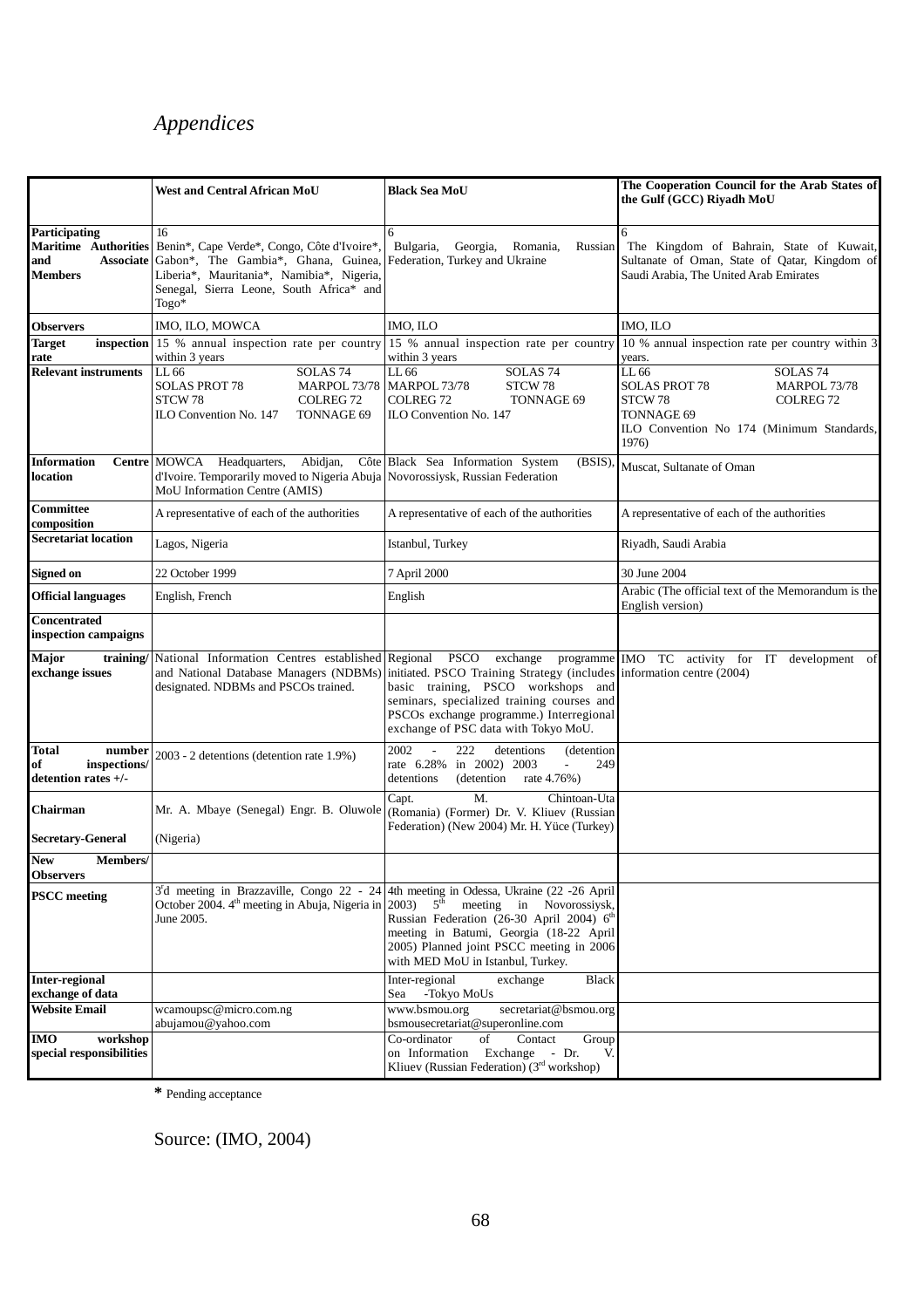#### Appendix C: Quality Shipping for the 21st Century

#### **United States Coast Guard Port State Control Quality Shipping Initiative**

The U.S. Coast Guard is pleased to submit a summary of Qualship 21, a new initiative to identify quality, foreign-flagged vessels, and provide them with incentives.

#### **Qualship 21, Quality Shipping for the 21st Century**

The number of substandard vessels in the United States waters has decreased, and a very small percentage of port State control exams result in a detention. While our targeting matrix appears to be effective in identifying the highest risk vessels for boarding and examination, Coast Guard policy requires all foreign-flagged vessels to be examined no less than once each year, regardless of the score that the vessel receives in the matrix. This provides few incentives for the well run, quality ship, and the United States believes that quality vessels should be recognized and rewarded for their commitment to safety and quality. Therefore, on 1 January 2001, the United States will implement an initiative to identify high-quality ships, and provide incentives to encourage quality operations. This initiative is called, Qualship 21, quality shipping for the  $21^{\degree}$  century.

By closely examining port State control data from the previous 3 years, the characteristics of a typical quality vessel were identified. A quality vessel is associated with a well run company, is classed by an organization with a quality track record, is registered with a flag State with a superior port State control record, and has an outstanding port State control history in the United States waters. Using these general criteria, approximately 10% of the non-U.S. flagged vessels that call in the United States will qualify for this initiative. The specific eligibility criteria are as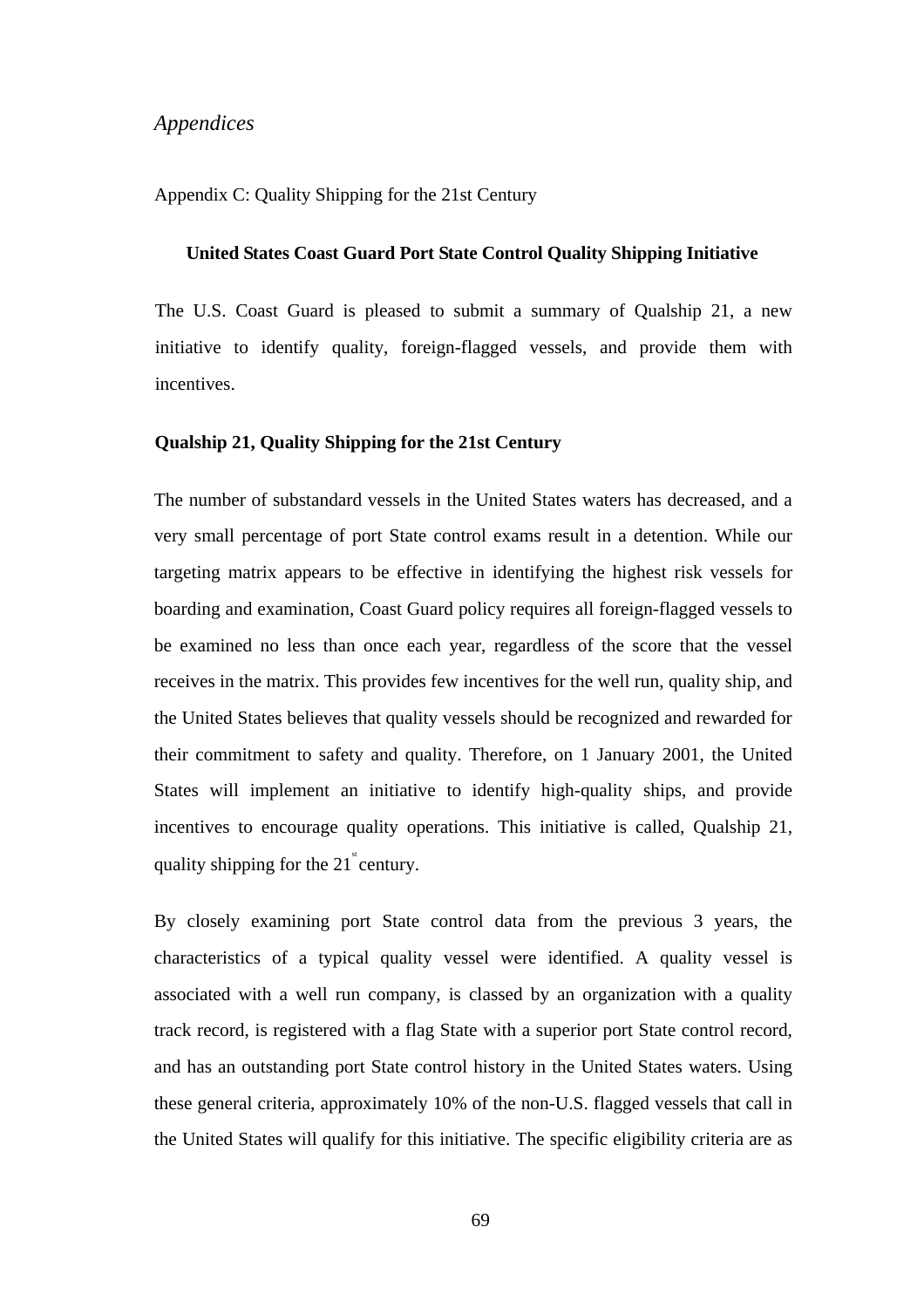#### follows:

- 1) The vessel may not have been detained, and determined to be substandard in the U.S. within the previous 3 years;
- 2) The vessel may not have any marine violations (and no more than 1 Notice of Violation, also known as a ticket) in U.S. waters within the previous 3 years;
- 3) The vessel may not have had any major marine casualties or serious marine incidents in U.S. waters within the previous 3 years;
- 4) The vessel must have completed a successful U.S. Port State Control examination within the previous 1 year;
- 5) The vessel may not be owned or operated by any company that has been associated with a substandard vessel detention in the U.S. within 2 years;
- 6) The vessel may not be classed by, nor have its statutory Convention Certificates issued by, a targeted class society. A class society is targeted if points are assigned in the Coast Guard's port State control targeting matrix;
- 7) The vessel must be registered with a flag State that has a detention ratio not more than 1/3 of the overall U.S. detention ratio (determined on a 3year rolling average), and the flag State must have at least 10 U.S. distinct vessel arrivals in each of the last 3 years;
- 8) The vessel's flag State must submit its Self-Assessment of Flag State Performance to the IMO, and provide a copy to the Coast Guard; and
- 9) Though not specifically mentioned in the above criteria, the Coast Guard reserves the right to restrict eligibility in the Qualship 21 initiative to any vessel because of special circumstances including, but not limited to, significant overseas casualties or detentions, and pending criminal or civil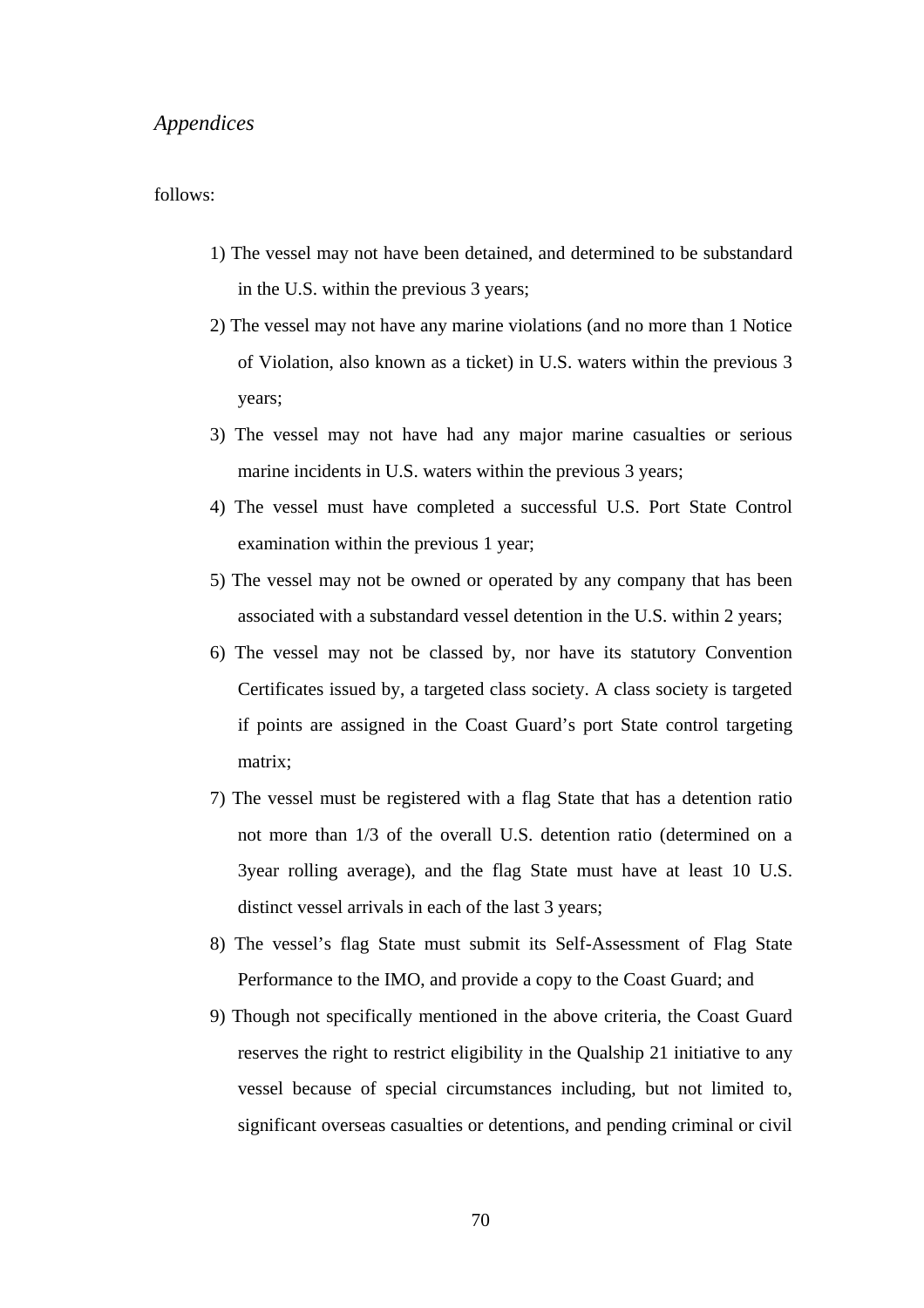#### investigations

To encourage quality vessel operations, all Qualship 21 vessels will receive a Qualship 21 Certificate, and the vessel's name will be posted on the Qualship 21 page of the Coast Guard's port State control internet web site. Qualship 21 vessels will also receive the following incentives:

- 1) Freight ships will be eligible for a maximum of 2 years of limited port State control oversight. Annual exams of these vessels will be eliminated and replaced with biennial exams;
- 2) Tank ships must still be examined annually, but the mid-period examination of a Qualship 21 tank vessel may be reduced in scope; and
- 3) Passenger vessels will not be eligible for a reduction in port State control exams. While passenger vessels have an excellent safety record in the United States, there is too much at risk to consider any changes to our passenger vessel examination policy.

A vessel owner will not be required to apply for Qualship 21 designation. The Coast Guard will screen its vessel database, and develop a list of ships that appears to meet the Qualship 21 qualification criteria. Letters will be sent to the vessel owners to notify them of the initiative, and their opportunity to participate. To qualify for the original list, owners would be required to answer a series of questions to verify that our initial screening of the vessel was correct.

The Qualship 21 vessel list will be published annually (with the first list published on 1 March 2001) on the Qualship 21 page of the headquarters port State control web site. Amendments will be made in the 2nd quarter of each calendar year, to add the vessels that were missed through the initial screening process. Input for the 2nd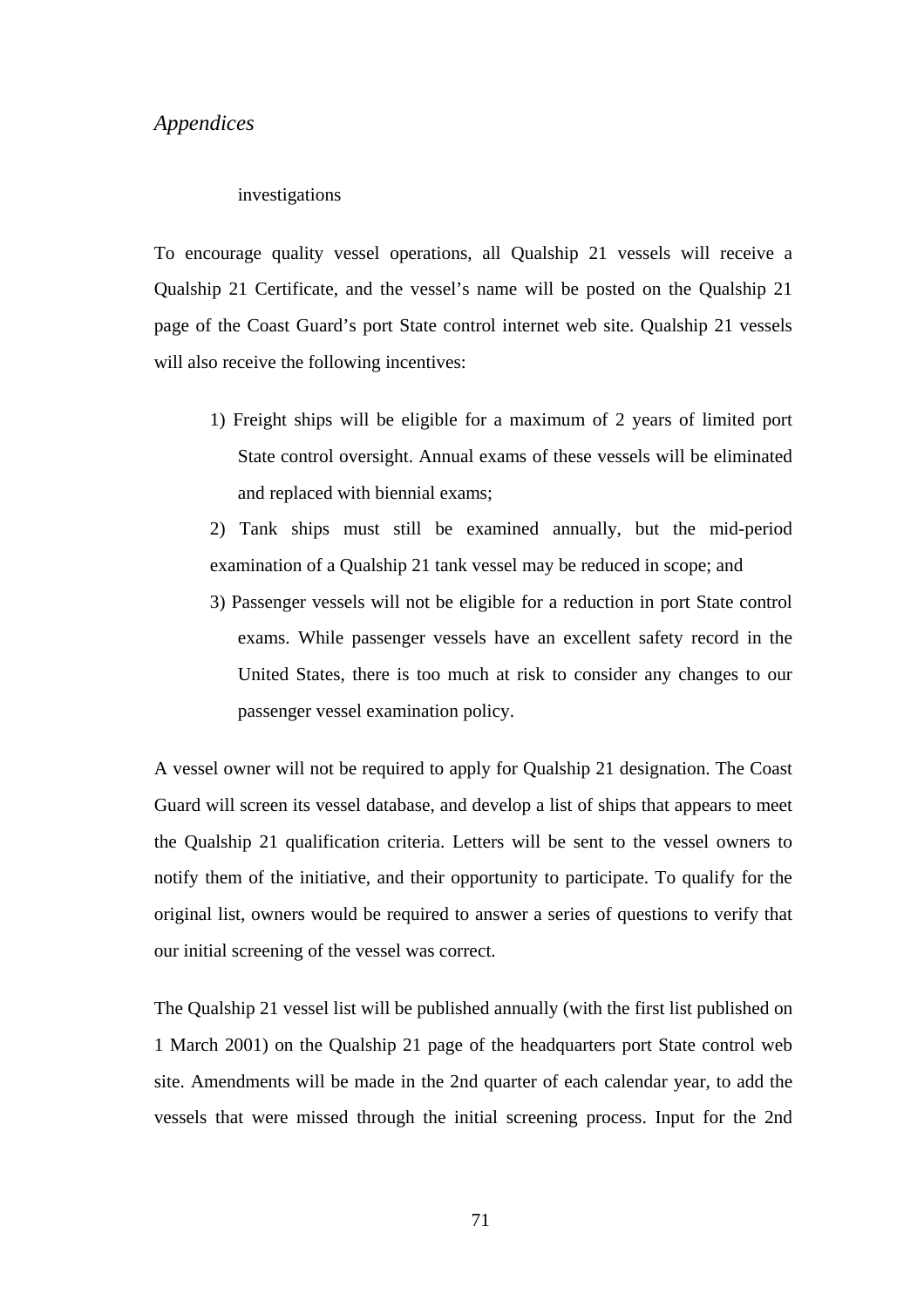quarter amendment will come from vessel owners who believe they have vessels eligible for designation, yet their vessels were not published on the list. Additionally, the annual vessel list will be updated monthly when eligible vessels complete required PSC exams, and when subtractions to the list are made as vessels trigger exit criteria.

To maintain the integrity of the program, and to protect the safety of U.S. ports, a Qualship 21 vessel will be removed from the program when it triggers the following exit criteria: substandard detention in U.S. waters; marine violation, or more than 1 ticket; serious marine incident or major marine casualty; discovered in

U.S. waters with serious deficiencies, or failed to report a hazardous condition to the Captain of the port; transfers class to a targeted class society; or changes registry to a flag State that has a detention ratio more than 1/3 of the overall port State control detention ratio, or to a flag State that has less than 10 distinct vessel arrivals ineach of the previous 3 years.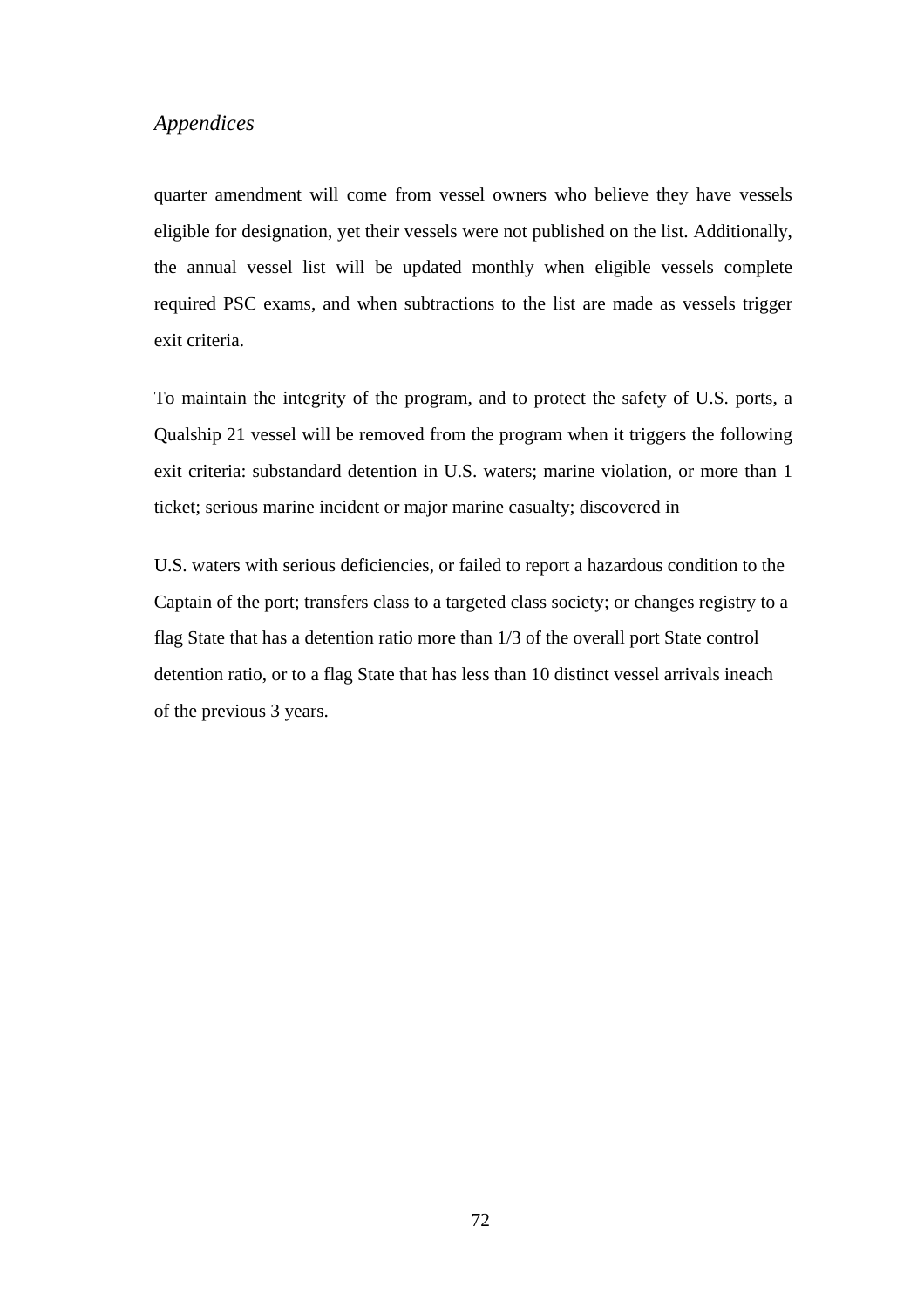#### Appendix D: The items that can be included in one PSC inspection

|      | <b>CODES FOR NATURE</b>                                                 | CREW AND<br>0300 ACCOMMO                                 |
|------|-------------------------------------------------------------------------|----------------------------------------------------------|
|      | <b>OF DEFICIENCIES</b>                                                  | 147)                                                     |
| 0100 | SHIP'S CERTIFICATES AND<br><b>DOCUMENTS</b>                             | 0301 minimum age                                         |
|      | cargo ship safety equipment                                             | 0310 dirty, parasite                                     |
| 0110 | (including Exemption)                                                   | 0320 Ventilation                                         |
| 0111 | cargo ship safety construction<br>(including Exemption)                 | 0321 Heating<br>0322 Noise                               |
|      | 0112 passenger ship safety<br>(including Exemption)                     | 0330 sanitary facili                                     |
| 0113 | cargo ship safety radio<br>(including Exemption)                        | 0340 drainage<br>0350 lighting                           |
| 0114 | cargo ship safety (including<br>Exemption)                              | 0360 pipes, wires (<br>0361 Electrical dev               |
|      | 0116 document of Compliance<br>(DoC/ISM Code)                           | 0370 sick bay                                            |
| 0117 | safety management certificate<br>(SMC/ISM Code)                         | 0371 medical equip<br>0380 Access / Stru                 |
|      | 0120 load lines                                                         | 0382 Sleeping roor                                       |
|      | 0130 liquefied gases in bulk<br>(CoF/GC Code)                           | No direct ope<br>0383 sleeping roon                      |
| 0131 | liquefied gases in bulk<br>(CoF/IGC Code)                               | machinery are<br>0384 Furnishings                        |
| 0135 | minimum safe manning                                                    | 0385 Berth dimens<br>0386 Clear head                     |
| 0140 | document<br>dangerous chemicals in bulk                                 | 0387 Messroom lo                                         |
|      | (CoF/BC Code)                                                           | 0388 Oil skin locke                                      |
| 0141 | dangerous chemicals in bulk<br>(CoF/IBC Code)                           | 0389 Laundry<br>0390 Record of ins                       |
|      | 0150 prevention of pollution by oil<br>(IOPP)                           | 0399 other (accome                                       |
|      | 0155 prevention of pollution by<br>NLS in bulk (NLS)                    | $0400$ FOOD AND<br>(ILO 147)                             |
|      | <b>International Sewage</b><br>0157 Pollution Prevention<br>Certificate | 0410 galley, handli<br>0411 Ventilation<br>0412 Lighting |
|      | 0158 Statement of Compliance<br>(CAS)                                   | 0413 Cleanliness                                         |
|      | 0159 Interim Statement of                                               | 0420 Provisions (q<br>0421 Provisions (q                 |
| 0160 | Compliance (CAS)<br>International ship security                         | 0430 water, pipes a                                      |
|      | certificate                                                             | 0440 Cold rooms                                          |
|      | 0171 Special Purpose Ship Safety                                        | 0441 Cold room te                                        |
|      | 0174 INF Certificate of Fitness                                         | 0442 Cold room cl<br>0450 Food persona                   |
|      | 0180 tonnage<br>0190 logbooks / compulsory entries                      | 0451 Food tempera                                        |
|      | 0199 other (certificates)                                               | 0452 Food segrega                                        |
|      | CERTIFICATION AND                                                       | 0460 Record of ins                                       |
|      | 0200 WATCHKEEPING FOR<br>SEAFARERS                                      | 0499 other (food)                                        |
| 0221 | certificates for master and<br>officer                                  | <b>WORKINGS</b><br>0500<br>147)                          |
|      | 0222 certificate for ratings for<br>watchkeeping                        | 0510 Ventilation<br>0515 Heating                         |
|      | 0223 certificates for radio personnel                                   | 0520 lighting                                            |
|      | 0224 certificate for personnel on<br>tankers                            | 0530 Safe means o<br>Safe means o<br>0531                |
|      | 0226 certificate for personnel on<br>fast rescue boats                  | Ship<br>$0532$ Safe means o                              |
|      | 0227 certificate for advanced<br>fire-fighting                          | -Hold/Tank,<br>0533 Obstruction/s                        |
|      | 0228 Documentary evidence for<br>personnel on passenger ships           | 0540 Protection ma                                       |
|      | documentary evidence for<br>0229 personnel on ro-ro passenger<br>ships  | 0541 Electrical<br>0542 Machinery<br>0543 Steam pipes a  |
|      | manning specified by the<br>0230 minimum safe manning<br>document       | pipes<br>0550 Danger areas<br>0551 Gas instrume          |
|      | 0241 certificate for medical first aid                                  | 0552 Emergency cl                                        |
|      | 0250 certificate for personnel on<br>survival craft and rescue boats    | 0599 other (workin                                       |
|      | 0251 Certificate for medical care                                       | 0600 LIFESAVING<br>0610 lifeboats                        |
|      | 0252 Evidence of basic training                                         | 0611 lifeboat inver                                      |
|      | 0253 Schedules for watchkeeping<br>personnel                            | 0613 stowage of lif                                      |
|      | 0260 rest period                                                        | 0615 rescue boats                                        |
|      | 0261 Records of rest                                                    | 0616 rescue boat in                                      |
|      | 0270 Endorsement by flag States                                         | 0617 fast rescue bo                                      |
|      | 0272 Application for endorsement                                        | 0618 stowage of re                                       |
|      | 0299 other (STCW)                                                       | 0620 inflatable life<br>0625 rigid liferafts             |
|      |                                                                         |                                                          |

0300 CREW AND ACCOMMODATION (ILO im age arasites tion. facilities <sub>-</sub><br>wires (insulation) cal devices .<br>1 equipment / Structure g room No direct openings into 0383 sleeping rooms from cargo / machinery areas hings limensions, etc. ead om location n locker .<br>of inspection accomodation) 0400 FOOD AND CATERING<br>(ILO 147) handling rooms tion 1g -<br>ness ons (quantity) ons (quality) bipes and tanks oms<sup>-</sup> om temperature om cleanliness ersonal hygiene emperature<sup>5</sup> egregation of inspection food) <sup>0500</sup>WORKING SPACES (ILO ition .<br>eans of access eans of access Shore – 0532 Safe means of access Deck<br>-Hold/Tank, etc. ction/slipping, etc. ion machinery cal. nery oipes and pressure areas struments ency cleaning devices working spaces) 0600 LIFESAVING APPLIANCES inventory e of lifeboats boats boat inventory scue boat e of rescue boats ble liferafts

0628 stowage of liferafts 0629 marine evacuation system <sup>0630</sup> launching arrangements for survival craft 0635 launching arrangements for rescue boats <sup>0636</sup> helicopter landing/pick-up area 0637 means of rescue 0640 distress flares 0650 lifebuoys 0660 lifejackets 0663 immersion suits 0664 anti-exposure suits 0666 thermal protective aids 0669 Radio life-saving appliances <sup>0674</sup> emergency equipment for 2-way communication 0676 public address system <sup>0680</sup> embarkation arrangements - survival craft <sup>0683</sup> embarkation arrangements - rescue boats <sup>0684</sup> means of recovery of lifesaving appliances 0686 buoyant apparatus 0690 line throwing appliance <sup>0692</sup> operational readiness of lifesaving appliances <sup>0694</sup> evaluation, testing and approval <sup>0695</sup> on board training and instructions 0696 maintenance and inspection <sup>0697</sup> Decision support system for Masters on Passenger Ships 0699 other (life-saving) 0700 FIRE SAFETY MEASURES 0710 fire prevention 0711 inert gas system 0712 Division – main zones 0713 Main vertical zone <sup>0714</sup> Doors within main vertical zone 0715 fire detection 0716 Fire patrol <sup>0720</sup> readily availability of fire fighting equipment <sup>0725</sup> fixed fire extinguishing installation <sup>0730</sup> fire fighting equipment and appliances 0735 personal equipment <sup>0736</sup> Emergency Escape Breathing Device 0739 Emergency Fire Pump 0740 fire pumps Means of control (opening, 0741 closure of skylights, pumps, etc. machinery spaces) 0743 Fire-dampers 0745 Ventilation <sup>0746</sup> jacketed piping system for high pressure fuel lines 0750 international shore connection 0755 Fire control plan – all ships <sup>0760</sup> Unattended Machinery spaces (UMS) evidence <sup>0770</sup> Doc of Compliance Dangerous Goods 0799 other (fire safety) 0800 ACCIDENT PREVENTION<br>(ILO 147) 0810 personal equipment 0815 Warning notices 0820 protection machines/parts 0830 pipes, wires (insulation) 0850 Structural features (ship)

- 0860 Entry dangerous spaces<br>(instructions, warnings) 0870 Cargo Gear Record Book
- 0899 other (accident prevention)
- 0900 STABILITY, STRUCTURE AND RELATED EQUIPMENT
- 0910 hydraulic and other closing<br>devices/watertight doors signs, indicatiors (WT doors,
- 0915 fire detectors, fire dampers, ventilation)
- 0920 Damage control plan
- 0930 stability/strength/loading<br>information and instruments 0931 information on A/A-max ratio (ro-ro passenger ships) 0936 steering gear 0938 damage to hull due to weather<br>or ship operation 0940 ballast, fuel and other tanks 0945 emergency lighting, batteries and switches 0950 electric equipment in general 0951 low level lighting in corridors 0955 pilot ladders 0956 gangway, accommodation<br>ladder 0960 means of escape 0970 location of emergency<br>installations 0972 Permanent means of access 0981 beams, frames, floors - operational damage 0982 beams, frames, floors - corrosion 0983 hull - corrosion 0984 hull - cracking 0985 bulkheads - corrosion 0986 bulkheads - operational damage 0987 bulkheads - cracking 0988 decks - corrosion 0989 decks - cracking 0990 enhanced programme of<br>inspection 0991 survey report file 0992 Thickness Measurement<br>Report 0999 other (stability/structure) 1000 ALARM SIGNALS
- 1010 general alarm
- 1011 General emergency alarm
- 1012 Crew alarm 1020 fire alarm
- 
- 1030 steering-gear alarm 1040 engineers' alarm
- 1050 inert gas alarm
- 1060 machinery controls alarm
- 1070 UMS-alarms
- 1080 boiler-alarm
- 1090 Opening/closing watertight<br>doors alarm
- 1099 other (alarms)
- 
- 1100 CARRIAGE OF CARGO<br>AND DANGEROUS GOODS
- 1110 stowage of cargo
- 1115 cargo securing manual 1120 grain
- 
- 1125 Authorization for grain<br>carriage
- 1130 stowage/packaging of dangerous goods
- 1131 document of compliance on<br>dangerous goods
- 1132 booklet for bulk cargo<br>loading/unloading/stowage
- 1140 other cargo
	-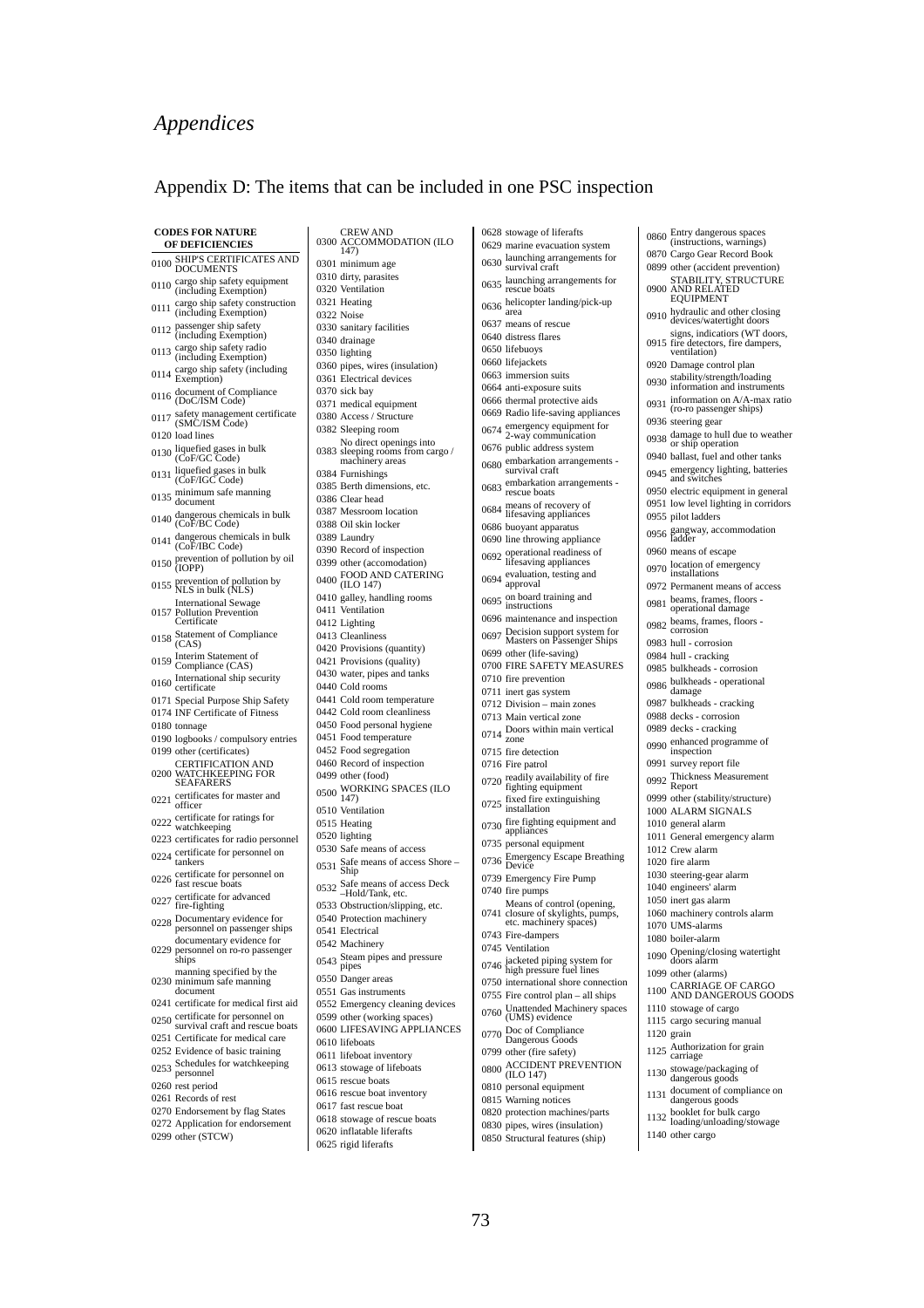1150 loading and unloading<br>equipment 1160 holds and tanks 1170 dangerous goods codes 1190 Lashing material 1199 other (cargo) 1200 LOAD LINES 1210 overloading 1220 freeboard marks 1230 railing, cat walks 1240 cargo and other hatchways 1250 covers (hatchway-, portable-, tarpaulins, etc.) 1260 windows, side scuttles 1270 doors 1275 ventilators, air pipes, casings 1280 machinery space openings 1282 manholes/flush scuttles 1284 cargo ports and similar<br>openings 1286 scuppers, inlets and discharges 1288 freeing ports 1290 lashings (timber) 1299 other (load lines) 1300 MOORING ARRANGEMENTS (ILO  $147)$ 1310 ropes, wires 1320 anchoring devices 1330 winches and capstans 1340 adequate lighting 1399 other (mooring) 1400 PROPULSION AND<br>AUXILIARY MACHINERY 1410 propulsion main engine 1420 cleanliness of engine room 1430 auxiliary engine 1435 Gauges, thermometers, etc 1440 bilge pumping arrangements 1450 UMS-ship 1460 guards/fencing around<br>dangerous machinery parts 1470 insulation wetted through (oil) 1499 other (machinery) 1500 SAFETY OF NAVIGATION 1510 Type approval equipment <sup>1512</sup>Operational limitations for passenger ships 1514 SAR coordination plan for passenger ships trading on fixed routes 1530 radar 1540 gyro compass 1541 magnetic compass emergency steering position<br>1542 communications/compass reading 1543 Compass correction log 1544 Automatic radar plotting aid<br>
(ARPA) 1546 direction finder 1550 lights, shapes, sound-signals 1551 signalling lamp 1560 charts 1561 Electronic charts (ECDIS) 1565 Automatic Identification<br>System (AIS) 1566 Voyage data recorder (VDR) 1567 GNSS receiver 1570 nautical publications 1575 echo-sounding device 1580 speed and distance indicator 1581 rudder angle indicator 1582 revolution counter 1583 variable pitch indicator

1585 rate-of-turn indicator 1590 international code of signals 1591 Life-saving signals 1592 Use of the automatic pilot <sup>1593</sup>Record of testing and drill of steering gear 1594 Voyage or passage plan 1595 Navigation bridge visibility 1596 Navigation records 1597 Distress messages: obligations<br>and procedures 1599 other (navigation) 1600 RADIOCOMMUNICATIONS 1611 functional requirements 1620 main installation 1621 MF radio installation 1623 MF/HF radio installation 1625 INMARSAT ship earth station 1635 maintenance/duplication of<br>equipment 1645 Performance standards for<br>radio equipment 1651 VHF radio installation 1655 facilities for reception of<br>marine safety information 1671 Satellite EPIRB 406MHz/1.6 1673 VHF EPIRB 1675 radar transponder 1677 reserve source of energy 1680 radio log (diary) 1685 Operation/maintenance 1686 Homing device 1699 other (radio) 1700 MARPOL - ANNEX I 1705 shipboard oil pollution<br>emergency plan (SOPEP) 1710 oil record book 1720 control of discharge of oil 1721 retention of oil on board 1725 segregation of oil and water<br>ballast 1730 oil filtering equipment pumping, piping and<br>1735 discharge arrangements of oil tankers 1740 oil discharge monitoring and<br>control system 1745 15 PPM alarm arrangements 1750 oil/water interface detector 1760 standard discharge connection 1770 SBT, CBT, COW 1771 COW operations and<br>equipment manual 1772 double hull construction 1773 hydrostatically balanced<br>loading 1775 Condition Assessment Scheme 1780 pollution report 1790 ship type designation 1795 suspected discharge violation 1799 other (MARPOL/Annex I) 1800 OIL, CHEMICAL TANKERS<br>AND GAS CARRIERS 1810 cargo area segregation 1815 air intakes/openings to accommodation-, machinery-and control station spaces 1816 wheelhouse door, -window 1820 cargo pumproom/handling space 1825 spaces in cargo areas 1830 cargo transfer

74

1835 cargo vent system 1836 temperature control 1840 instrumentation

Source: Port State Control Manual of Tokyo MOU 2004

1899 other (oil tankers) 1910 cargo record book 1911 p  $\&$  a manual 1920 efficient stripping 1980 pollution report 1992 2010 muster list 2015 communication 2020 fire drills 2035 fire control plan 2040 bridge operation 2042 HSC operation 2045 cargo operation 2120 garbage <sup>2130</sup> Shipboard marine pollution emergency operation 2210 packaging

<sup>1886</sup> emergency towing arrangements 1887 Safe access to tanker bows 1900 MARPOL - ANNEX II 1925 residue discharge systems 1930 tank-washing equipment <sup>1940</sup> prohibited discharge of NLS slops <sup>1960</sup> cargo heating systems - cat. B substances <sup>1970</sup> ventilation procedures/equipment 1990 ship type designation Shipboard marine pollution emergency plan for noxious liquid substances 1999 other (MARPOL/Annex II) <sup>2000</sup> SOLAS RELATED OPERATIONAL DEFICIENCIES 2025 abandon ship drills 2030 damage control plan <sup>2041</sup> operation of GMDSS equipment <sup>2043</sup> Monitoring of voyage or passage plan 2050 operation of machinery 2055 manuals, instructions, etc. <sup>2056</sup> establishment of working language on board <sup>2060</sup> dangerous goods or harmful substances in packaged form <sup>2070</sup> Operation of Fire Protection Systems <sup>2071</sup> Maintenance of Fire Protection Systems <sup>2080</sup> Operation of Life Saving Appliances <sup>2081</sup> Maintenance of Life Saving Appliances <sup>2090</sup> Evaluation of Crew Performance 2099 other (SOLAS/operational) <sup>2100</sup> MARPOL RELATED OPERATIONAL **DEFICIENCIES** <sup>2110</sup> oil and oily mixtures from machinery spaces

1850 fire protection cargo deck area 1860 personal protection 1870 special requirements 1880 cargo information 1885 tank entry

- loading, unloading and<br>
2115 cleaning procedures for cargo<br>
spaces of tankers
- 
- 2199 other (MARPOL/operational)
- 2200 MARPOL ANNEX III
- 
- 2220 marking and labeling
- 2230 documentation 2240 stowage

2525 masters responsibility and<br>authority 2530 resources and personnel 2535 development of plans for<br>shipboard operations 2540 emergency preparedness 2545 reports and analysis of non-conformities, accidents and hazardous occurrences 2555 documentation 2560 company verification, review<br>and evaluation 2565 certification, verification and<br>control 2599 other (ISM) 2600 BULK CARRIERS - ADDITIONAL SAFETY MEASURES 2610 bulkhead strength 2620 endorsement of cargo booklet 2630 triangle mark 2640 cargo density declaration 2650 loading instrument 2660 Water level indicator 2699 other (bulk carriers) 2700 ADDITIONAL MEASURES TO ENHANCE MARITIME SECURITY

- 
- 
- 
- 
- 
- 
- 
- 
- 
- 
- 
- 
- 
- 
- 
- 
- 
- 
- 
- 
- 
- 
- 
- 
- 
- 
- 
- 
- 
- 
- 
- 
- 
- 
- 
- 
- 
- 
- 
- 

2299 other (MARPOL/Annex III) 2300 MARPOL - ANNEX V

2320 garbage management plan 2330 garbage record book 2399 other (MARPOL/Annex V) 2500 ISM RELATED<br>DEFICIENCIES 2510 safety and enviromental<br>policy 2515 company responsibility and<br>authority 2520 designated person(s)

2310 placards

- 
- 
- 
- 
- 
- 
- 
- 2550 maintenance of the ship and<br>equipment
- 
- 
- 
- 
- 
- 
- 
- 
- 
- 
- 
- 
- 

2705 Ship security defects 2715 Ship security alert system 2720 Ship security plan 2725 Ship security officer 2730 Access control to ship 2735 Security drills 2799 Other (Maritime security) 2800 ADDITIONAL MEASURES TO ENHANCE MARITIME SAFETY 2815 Marking of IMO number 2820 Continuous synopsis record 2899 Other (Additional maritime safety) 2900 MARPOL ANNEX IV 2910 Sewage treatment plan 2920 Sewage comminuting system 2930 Sewage discharge connection 2999 Other (MARPOL-Annex IV) 9900 ALL OTHER<br>DEFICIENCIES

9901

9902

clear text

deficiencies clearly hazardous to safety, health or environment, specified in clear text

deficiencies not clearly hazardous to safty, health or environment, specified in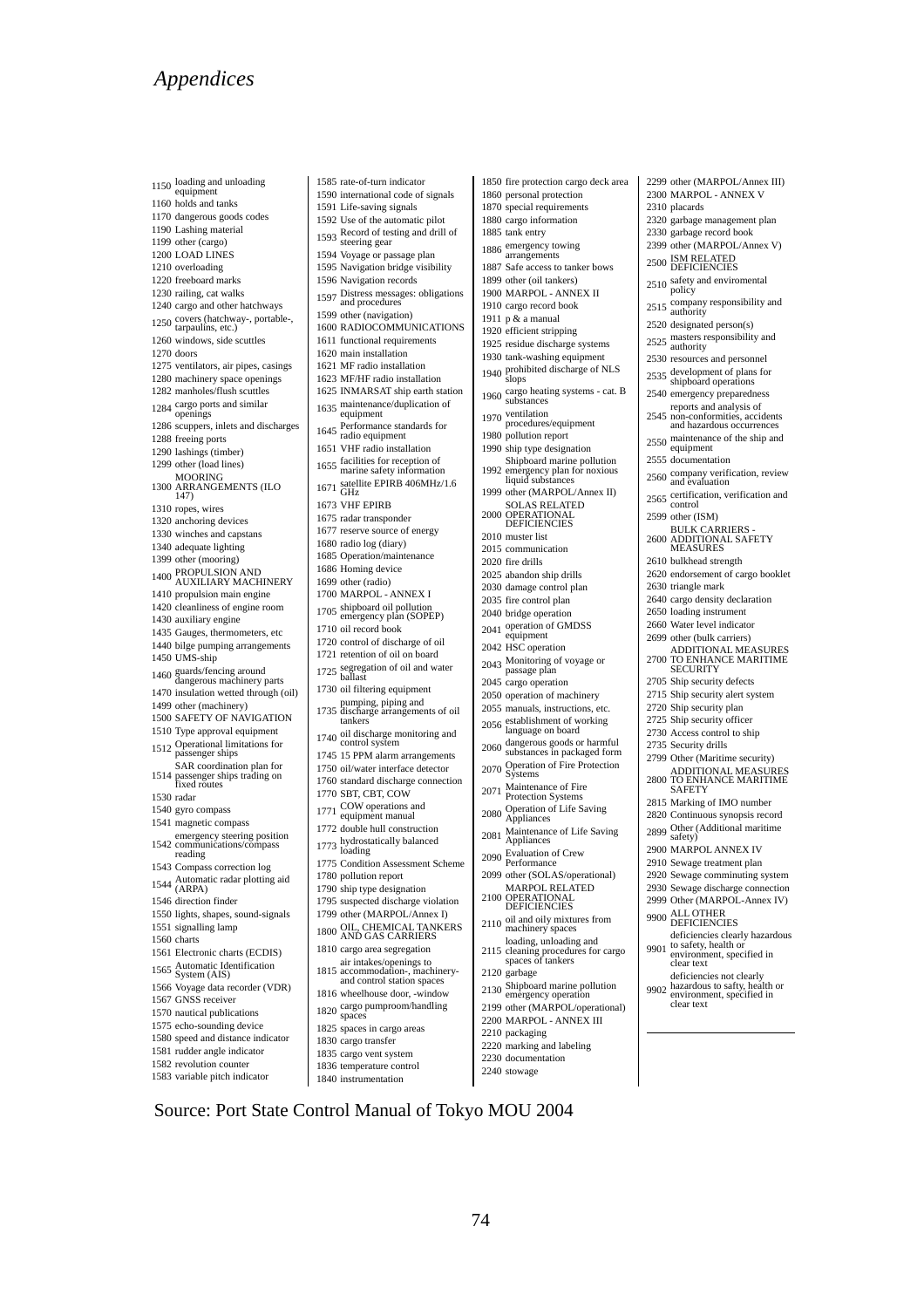Appendix E: The remedial actions in PSC inspection

### **Codes for action taken**

Code

֬֘֜

#### **Deficiency action code**

- 10 deficiency rectified<br>15 rectify deficiency at
- rectify deficiency at next port
- 16 rectify deficiency within 14 days
- 17 rectify deficiency before departure
- 18 rectify deficiency within 3 months
- 30 detainable deficiency
- 99 other (specify in clear text)

#### **PSC inspection action code (tick as applicable)**

- 
- 10 next port informed<br>
45 rectify detainable deficiencies at next port<br>
50 flag State/consul informed<br>
55 flag State consulted<br>
70 recognized organization informed<br>
□ 45 rectify detainable deficiencies at next port<br>50 flag State/consul informed
- 50 flag State/consul informed<br>55 flag State consulted
- flag State consulted
- 
- 70 recognized organization informed<br>85 investigation of contravention of discharge provisions (MARPOL) □ 85 investigation of contravention of discharge provisions (MARPOL)

Source: Port State Control Manual of Tokyo MOU 2004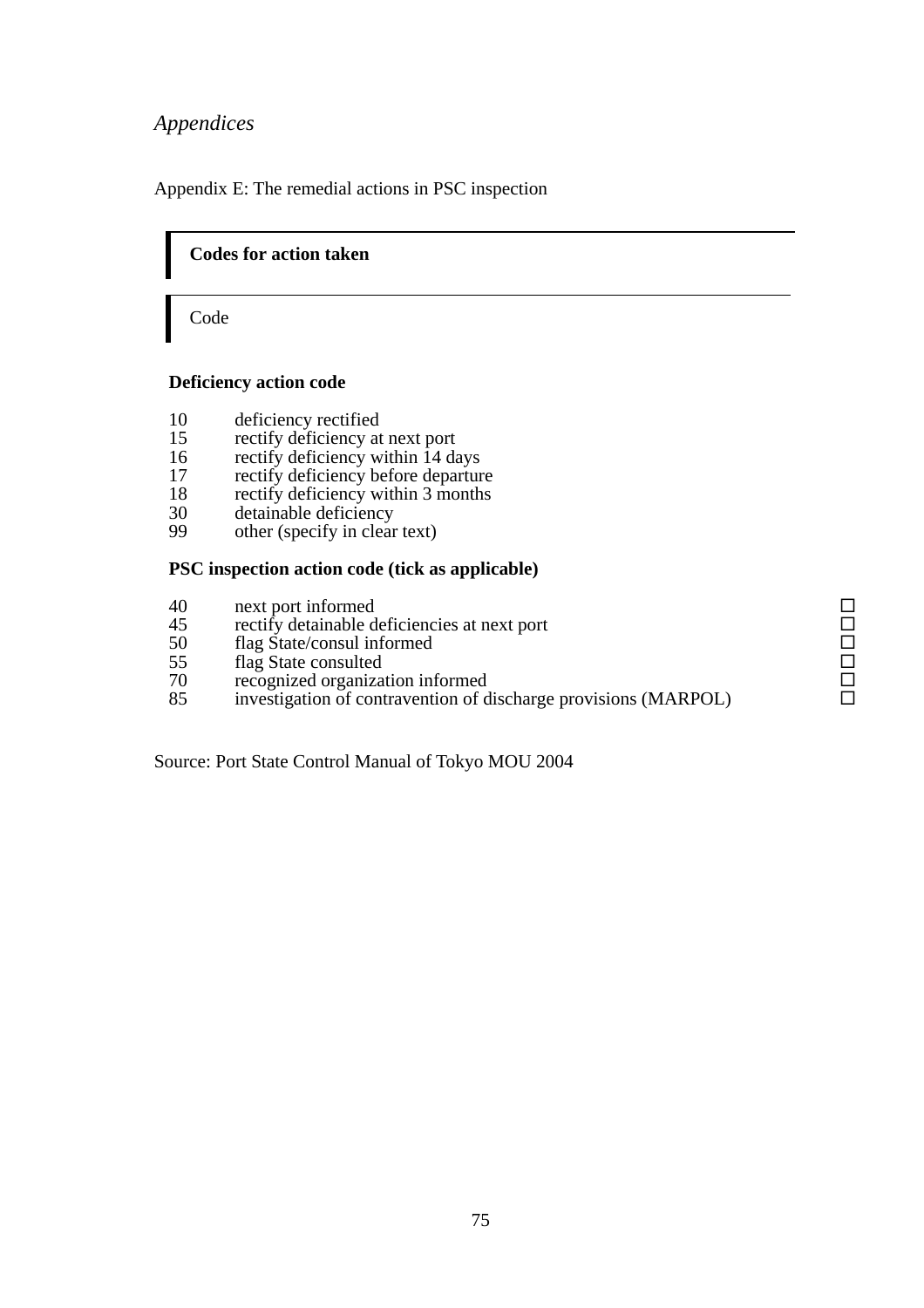|                          | <b>TONNAG</b> | <b>TOTO</b> | <b>LOAD LINE</b>    |                | <b>SOLAS</b>        | <b>SAIOS</b>       | <b>MARPOL</b>       |                    | <b>COLREG</b> | $\mathbb{L}$ |
|--------------------------|---------------|-------------|---------------------|----------------|---------------------|--------------------|---------------------|--------------------|---------------|--------------|
| Authority                | E69           | LINE 66     | PROT <sub>88</sub>  | <b>SOLAS74</b> | PROT <sub>78</sub>  | PROT <sub>88</sub> | 73/78               | STCW <sub>78</sub> | 52            | 147**        |
| Australia                | 21/05/82      | 29/07/68    | 07/02/97            | 17/08/83       | 17/08/83            | 07/02/97           | 14/10/87            | 07/11/83           | 29/02/80      |              |
| Canada                   | 18/07/94      | 14/01/70    |                     | 08/05/78       |                     |                    | 16/11/92            | 06/11/87           | 07/03/75      | 25/05/93     |
| Chile                    | 22/11/82      | 10/03/75    | 03/03/95            | 28/03/80       | 15/07/92            | 29/09/95           | 10/10/94            | 09/06/87           | 02/08/77      |              |
| China                    | 08/04/80      | 05/10/73    | 03/02/95            | 07/01/80       | 17/12/82            | 03/02/95           | 01/07/83            | 08/06/81           | 07/01/80      |              |
| 语                        | 29/11/72      | 29/11/72    | 28/07/04            | 04/03/83       | 28/07/04            | 28/07/04           | $\mathbf{I}$        | 27/03/91           | 04/03/83      |              |
| Hong Kong, China*        | 18/07/82      | 16/08/72    | 23/10/02            | 25/05/80       | 14/11/81            | 23/10/02           | 11/04/85            | 03/11/84           | 15/07/77      | 28/11/80     |
| Indonesia                | 14/03/89      | $1701/77$   | $\bar{\phantom{a}}$ | 17/02/81       | 23/08/88            |                    | 21/10/86            | 27/01/87           | 13/11/79      | ï            |
| ${\it Japan}$            | 17/07/80      | 15/05/68    | 24/06/97            | 15/05/80       | 15/05/80            | 24/06/97           | 09/06/83            | 27/05/82           | 21/06/77      | 31/05/83     |
| Republic of Korea        | 18/01/80      | 10/07/69    | 14/11/94            | 31/12/80       | 02/12/82            | 14/11/94           | 23/07/84            | 04/04/85           | 29/07/77      |              |
| Malaysia                 | 24/04/84      | $1201/71$   |                     | 19/10/83       | 19/10/83            |                    | 31/01/97            | 31/01/92           | 23/12/80      |              |
| New Zealand              | 06/01/78      | 05/02/70    | 03/06/01            | 23/02/90       | 23/02/90            | 03/06/01           | 25/09/98            | 30/07/86           | 26/11/76      |              |
| Papua New Guine          | 25/10/93      | 18/05/76    |                     | 12/11/80       |                     |                    | 25/10/93            | 28/10/91           | 18/05/76      |              |
| Philippines              | 06/09/78      | 04/03/69    |                     | 15/12/81       |                     |                    | 15/06/01            | 22/02/84           |               |              |
| Russian Federation       | 20/11/69      | 04/07/66    | 18/08/00            | 09/01/80       | 12/05/81            | 18/08/00           | 03/11/83            | 09/10/79           | 09/11/73      | 07/05/91     |
| Singapore                | 06/06/85      | 21/09/71    | 18/08/99            | 16/03/81       | 01/06/84            | 10/08/99           | 01/11/90            | 01/05/88           | 29/04/77      |              |
| Thailand                 | 11/06/96      | 30/12/92    | $\bar{1}$           | 18/12/84       | $\bar{\phantom{a}}$ |                    | $\bar{\phantom{a}}$ | 19/06/97           | 06/08/79      |              |
| Vanuatu                  | 13/01/89      | 28/07/82    | 26/11/90            | 28/07/82       | 28/07/82            | 14/09/92           | 13/04/89            | 22/04/91           | 28/07/82      |              |
| Viet Nam                 | 18/12/90      | 18/12/90    | 27/05/02            | 18/12/90       | 12/10/92            | 27/05/02           | 29/05/91            | 18/12/90           | 18/12/90      |              |
| <b>Brunei Darussalam</b> | 23/10/86      | 06/03/87    |                     | 23/10/86       | 23/10/86            |                    | 23/10/86            | 23/10/86           | 05/02/87      |              |
| DPR Korea                | 18/10/89      | 18/10/89    | 08/08/01            | 01/05/85       | 01/05/85            | 080801             | 01/05/85            | 01/05/85           | 01/05/85      |              |
| Macao, China             |               |             |                     |                |                     |                    |                     |                    |               |              |
| Solomon Islands          | $\mathbf{I}$  |             |                     | 30/06/04       |                     |                    |                     | 01/06/94           | 12/03/82      |              |
| Entry into force date    | 18/07/1982    | 21/07/1968  | 03/02/2000          | 25/05/1980     | 01/05/1981          | 03/02/2000         | 02/10/1983          | 28/04/1984         | 15/07/1977    | 28/11/1981   |

Appendix F: Table 3 The status of the relevant instrument in Tokyo MoU

Source: Tokyo MoU 2004 Annual Report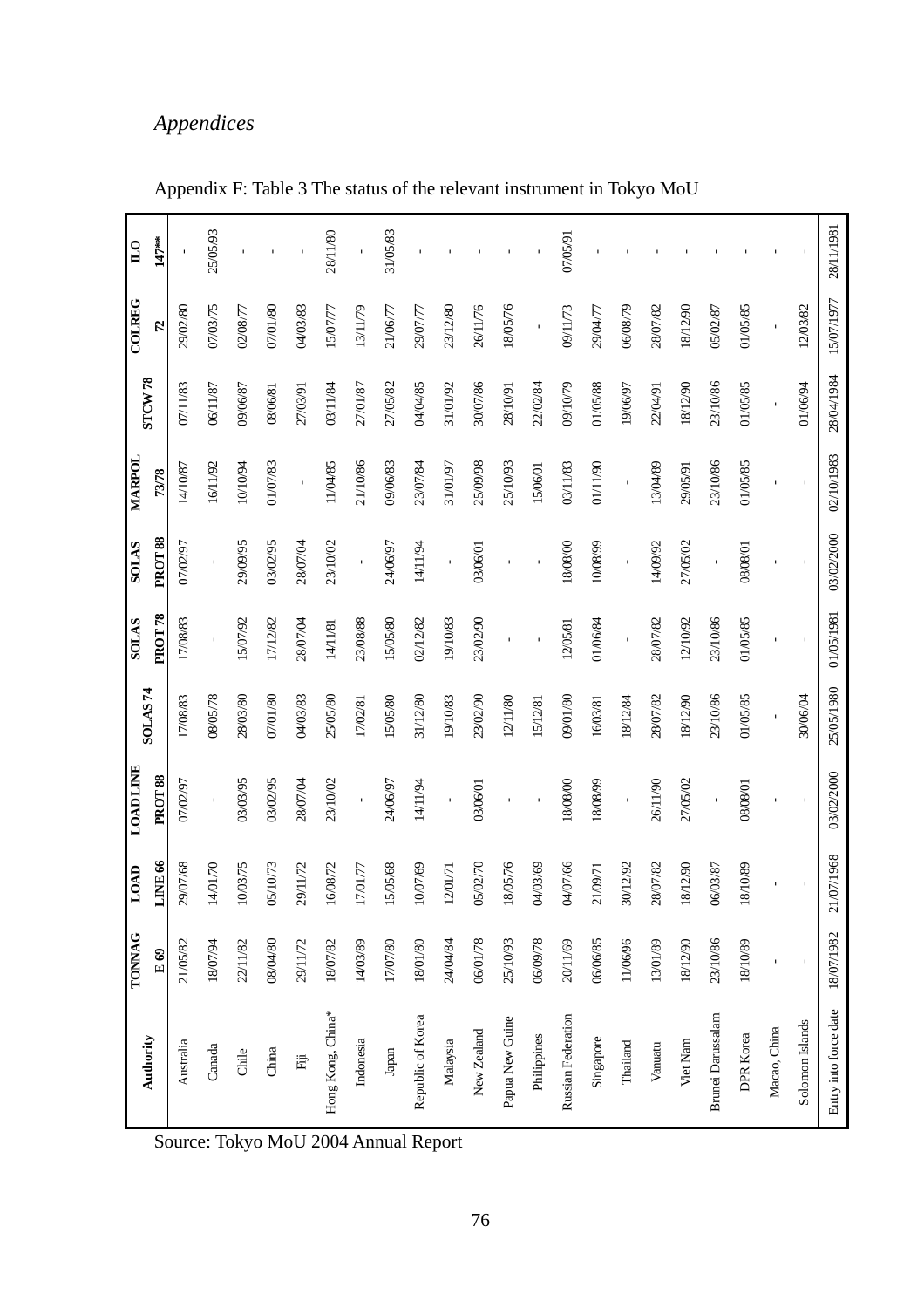| Authority                        | No. of individual ships<br>inspected | No. of inspections | No. of inspections with<br>deficiencies | $\mathfrak{b}$<br>deficiencies<br>Ż. | No. of detentions | No. of individual ships<br>visited $\frac{1}{2}$ | rate<br>Inspection<br>$(96)^{2}$  | Detention percentage<br>$\mathcal{S}$ |
|----------------------------------|--------------------------------------|--------------------|-----------------------------------------|--------------------------------------|-------------------|--------------------------------------------------|-----------------------------------|---------------------------------------|
| Australia                        | 2,628                                | 3,228              | 1,781                                   | 7,509                                | 177               | 3,532                                            | 74.41                             | 5.48                                  |
| Canada <sup>3)</sup>             | 374                                  | 388                | 243                                     | 1,012                                | 29                | 1,514                                            | 24.70                             | 7.47                                  |
| Chile                            | 519                                  | 576                | 246                                     | 643                                  | 28                | 1,232                                            | 42.13                             | 4.86                                  |
| China                            | 3,017                                | 3,897              | 3,073                                   | 16,040                               | 194               | 7,956                                            | 37.92                             | 4.98                                  |
| Fiji                             | $\overline{7}$                       | $\overline{7}$     | $\overline{c}$                          | 5                                    | $\theta$          | 135                                              | 5.19                              | $\boldsymbol{0}$                      |
| Hong Kong, China                 | 697                                  | 745                | 643                                     | 3,244                                | 169               | 3,742                                            | 18.63                             | 22.68                                 |
| Indonesia                        | 32                                   | 32                 | $\overline{4}$                          | 20                                   | $\mathbf{1}$      | 4,006                                            | 0.80                              | 3.12                                  |
| Japan                            | 3,260                                | 4,896              | 3,735                                   | 22,781                               | 459               | 6,862                                            | 47.51                             | 9.38                                  |
| Republic of Korea                | 2,550                                | 3,309              | 1,878                                   | 5,911                                | 106               | 6,522                                            | 39.10                             | 3.20                                  |
| Malaysia                         | 340                                  | 353                | 131                                     | 630                                  | 5                 | 3,652                                            | 9.31                              | 1.42                                  |
| New Zealand                      | 420                                  | 520                | 278                                     | 956                                  | 14                | 771                                              | 54.47                             | 2.69                                  |
| Papua New Guinea                 | $\overline{0}$                       | $\mathbf{0}$       | $\overline{0}$                          | $\boldsymbol{0}$                     | $\mathbf{0}$      | 307                                              | $\overline{0}$                    | $\overline{0}$                        |
| Philippines                      | 342                                  | 378                | 240                                     | 1,395                                | 9                 | 1,730                                            | 19.77                             | 2.38                                  |
| Russian Federation <sup>3)</sup> | 607                                  | 983                | 780                                     | 5,563                                | 110               | 799                                              | 75.97                             | 11.19                                 |
| Singapore                        | 1,322                                | 1,612              | 1,011                                   | 5,223                                | 64                | 7,762                                            | 17.03                             | 3.97                                  |
| Thailand                         | 134                                  | 153                | 117                                     | 474                                  | 3                 | 2,151                                            | 6.23                              | 1.96                                  |
| Vanuatu                          | 6                                    | 6                  | $\overline{4}$                          | 18                                   | $\Omega$          | 32                                               | 18.75                             | $\boldsymbol{0}$                      |
| Vietnam                          | 290                                  | 317                | 230                                     | 1,739                                | 25                | 1,153                                            | 25.15                             | 7.89                                  |
| Total                            | 10,922                               | 21,400             | 14,396                                  | 73,163                               | 1,393             | <b>Regional</b><br>15,838                        | <b>Regional</b><br>approx.<br>69% | <b>Regional</b><br>6.51%              |

## Appendix G: Table 4 Port State inspection statistics of Tokyo MoU in 2004

1) LMIU data for 2004.

- 2) Method for calculation of inspection rate is changed from 2004. See also second paragraph in page 12.
- 3) Data are only for the Pacific ports

Source: Tokyo MoU 2004 Annual Report